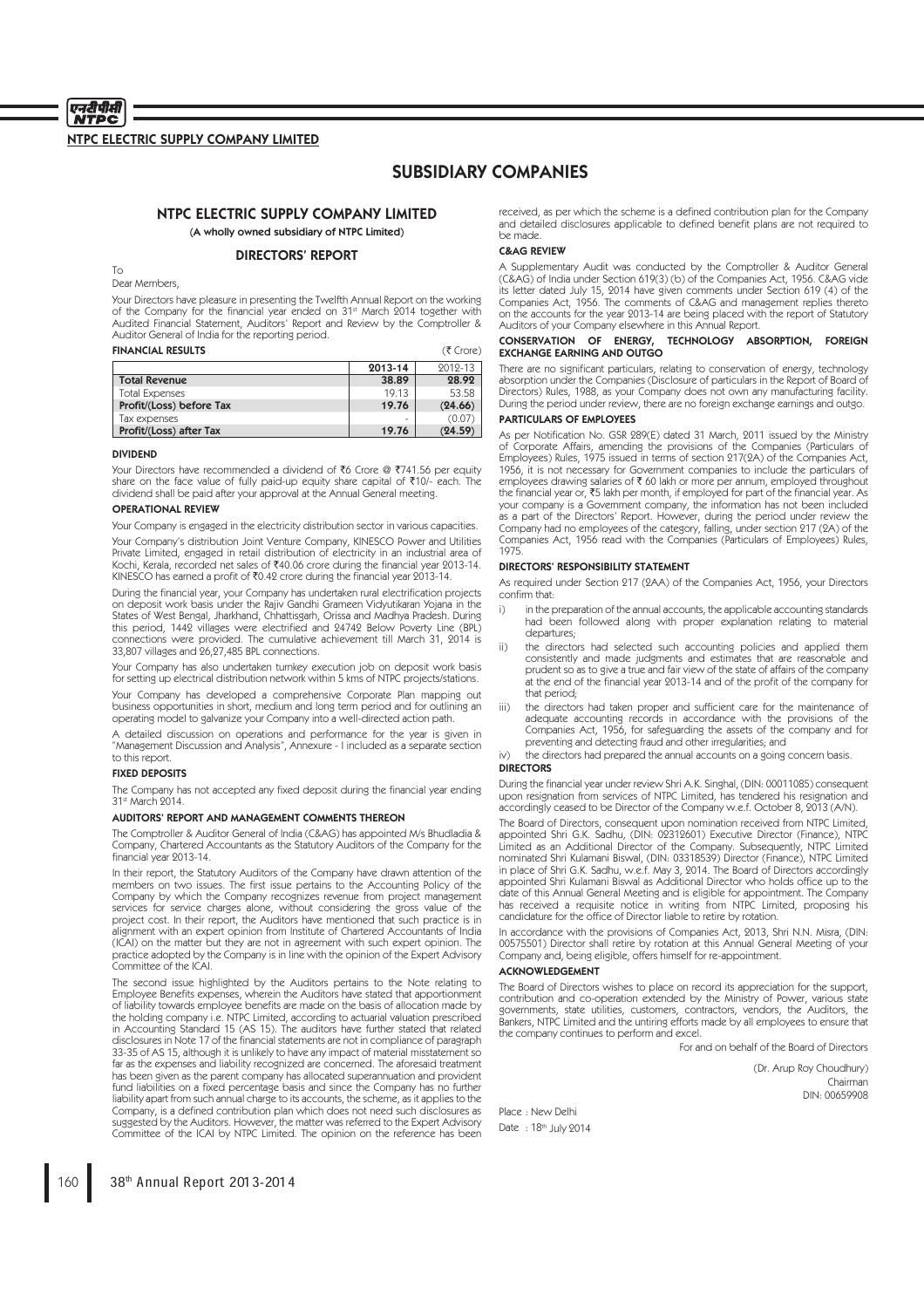एनदीपीसी **NTDC** 

# ANNEXURE-1 MANAGEMENT DISCUSSION AND ANALYSIS

#### INDUSTRY STRUCTURE AND DEVELOPMENTS **DISTRIBUTION**

The Electricity Act, 2003 requires the state governments to set up State Electricity Regulatory Commissions for rationalization of energy tariffs and formulation of policy<br>within each state. As of March 31, 2014, all the states have set up their Regulatory<br>Commission. In addition, two Joint Electricity Reg transmission and distribution companies. The aim is to bring in reforms in sector for efficient operation of the state electricity boards.

In India, the power transmission and distribution system is a three-tier structure comprising of distribution networks, state grids and regional grids. The distribution<br>networks are owned by the distribution licensees and the state grids are primarily<br>owned and operated by respective state utilitie transmission of power among neighboring states, state grids are interconnected to from regional grids.

Despite unbundling and corporatizing, the state governments are reluctant for giving away the license and acquisition of the state owned Discoms by other players and thus there has not been any substantial initiative or action towards this objective. The service quality till last mile connectivity still remains poor. Revenue realization in distribution sector continues to be low, causing poor financial health of state owned<br>Discoms. Franchisee model is an option which the state governments have been considering. On the whole, even franchisee model has not thrown up any major opportunity on a large scale.

There is substantial potential for reform and growth in distribution sector where<br>industrial and commercial consumers are willing to pay commensurate tariffs for<br>quality and reliable power whereas Discoms due to their poor unable to purchase power and service the customers. Keeping this in mind, your Company is contemplating for acquisition of distribution circles either through franchisee bidding mode or through acquiring.

#### Development of Renewable Energy Sources (RES)

Today, the total installed capacity of the nation stands at 2,43,029 MW and RES<br>at 31,707 MW, accounts for 13.05% of this total. The Electricity Regulators have<br>made it mandatory for the Discoms to source certain percentag requirement through Renewable Energy sources, to be increased progressively each<br>year. The Government, in its quest for long-term energy and environmental security<br>is seeking to enhance the share of renewable power in the amply clear that green technology is set to be the next growth sector.

#### STRENGTH AND WEAKNESS

Your Company's strength lies in its association with a strong promoter viz. NTPC Limited having a formidable track record in power project, engineering, construction,<br>commissioning, operation and maintenance for the last 40 years. NTPC's formidable<br>network, rapport and credibility with customer utiliti power market and trading arm are added advantages to your Company.

The professional manpower from NTPC Ltd., on secondment at your Company, has been able to leverage the knowledge gained from power project engineering and execution to the distribution sector as well.

Your Company is exposed to the risk arising out of (i) delay in release of funds from owners /clients in the execution of deposit works on their behalf. (ii) Project taking<br>over by the client and (iii) the risk of reduction in profit margins in case of time<br>overrun of such projects.

#### OPPORTUNITIES AND OUTLOOK

The Electricity Act, 2003 and Government of India scheme for Financial Restructuring<br>of State owned Distribution Companies for financial turnaround by restructuring<br>their debt with support through a Transitional Finance Me assistance from government.

To bring in competition and efficiency in the supply of electricity with more than<br>one supply licensee offering supply of electricity to consumers in the same area,<br>separation of carriage (wire network) and content (electr amendments will mandate distribution licensees to only operate and maintain the<br>distribution system (wire business) with no concern for commercial supply of<br>electricity. Your Company is continuously looking into these oppo a footprint in this changed scenario of electricity distribution business as Distribution Network Operator and supply licensee as well.

With a major increase in capacity addition in generation sector in the country, there<br>is an imminent requirement of extensive capacity addition in transmission/sub-<br>transmission sector also for evacuation of this power. An foreseen in development of transmission/sub-transmission infrastructure in different

states of the country on Build-Operate-Own mode. Your Company is watching development in this sector closely so as to take advantage of the opportunity which it may offer in near future.

With the uncertainty in privatization and acquisition of state owned Discoms other players, the Company feels that growing need of various industrial and SEZs<br>in the country offer excellent opportunities in electricity distribution. A recent<br>amendment to Electricity Act, 2003, provides that a devel Towards this, your Company may foray into distribution of electricity as a licensee by forging alliances with developers wherein pre-identifi ed group of industrial and commercial consumers can be serviced by arranging required input power from<br>upcoming power plants of NTPC and its JVs. Your Company is also exploring the<br>possibility of alliance with Government owned SEZs for retail distri this model can be replicated in various such places across the country.

With the implementation of the R-APDRP Part - B scheme being taken up by various Discoms, your Company is looking forward to the business in the distribution strengthening projects.

The above opportunities shall also mitigate concerns towards proper utilization and deployment of experienced manpower resource available with the Company.

With the increasing demand gap, the power sector is looking towards large infusion of investments. State owned transmission companies are seeking to augment bulk power transmission capacity. Your Company sees opportunities in not only the EPC area but in ownership model as well where prospects of dedicated transmission lines exist.

#### RISKS AND CONCERNS

So far the main thrust area of your Company has been project implementation on deposit work basis under RGGVY. This activity, in its current scope, is expected to last another 12 months after which a sudden decline in revenue stream is foreseen which is perceived as a major concern.

Although new Electricity Act, 2003 provides ample opportunities to new players<br>in the field of retail distribution but in reality the state owned Discoms have not implemented the same in spirit. The Act envisaged growth of electricity distribution<br>business through private licensees, introduction of open access and phased<br>withdrawal of cross subsidy. But, so far, these regulations ar to make a perceptible presence in the distribution sector under prevalent scenario.

Today, total manpower strength of the Company is 85 spread over more than 16<br>locations across the country. In the event of a sharp decline in revenue stream on<br>completion of RGGVY and other consultancy assignments, it may address this concern, has been repatriating manpower back to NTPC Limited.

#### INTERNAL CONTROL

Your Company has adequate internal control systems and procedures in place<br>commensurate with the size and nature of its business. Your Company has adopted<br>the internal control system of its holding company viz. NTPC Limite are reviewed during internal audit carried out by Internal Audit Department of NTPC Limited. An independent internal audit is also carried out by experienced firm of<br>Chartered Accountants in close co-ordination with departments of the Company<br>and Internal Audit Department of NTPC Limited.

#### PERFORMANCE DURING THE YEAR

#### **Operations**

During the year under review, your Company has undertaken rural electrification projects under RGGVY in the states of Madhya Pradesh, Chhattisgarh, Orissa, Jharkhand and West Bengal.

The scheme was launched in April 2005 by merging all ongoing rural electrification<br>schemes. The programme aims at electrifying all villages and habitations, providing<br>access to electricity to all rural households and provi Limited (REC) to the State Governments. REC has been appointed as a nodal agency for the program by the Government of India.

NTPC Limited had entered into a Memorandum of Understanding (MoU) with REC for implementing and achieving objectives of the programme. Your Company, on behalf of NTPC, is working as an implementing agency.

During the financial year 2013-14, against target of 11 un-electrified and de-electrified<br>villages (UE/DE) villages set by the Govt. of India in the MoU, your Company<br>achieved 13 UE/DE villages. Against revised target of 2 of energisation of 488 UE/DE villages, energisation of 443 UE/DE villages completed<br>during the year. Energisation of balance 45 villages could not be achieved due to<br>slow work progress in Left Wing Extremism (LWE) affected in the state of Jharkhand. Energisations of these UE/ DE villages are proposed to be taken up progressively in coordination with state government.

In the implementation of electrical distribution network within 5 kms radius of NTPC projects/ stations, work has been completed in 4 projects/stations and balance 4 projects are expected to be competed in next financial year 2014-15.

Your Company has undertaken turnkey execution job on deposit work basis for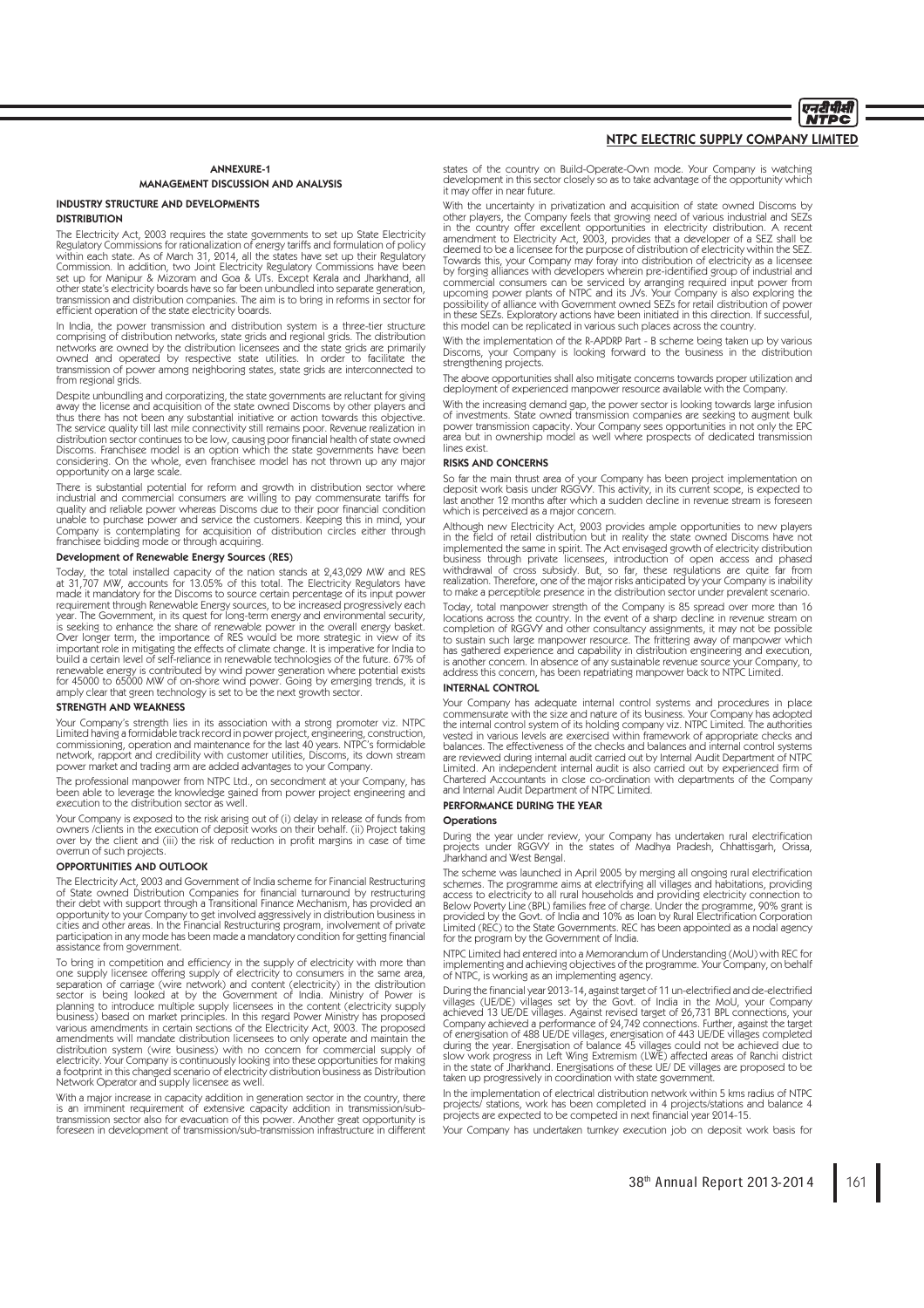एन्टीपीसी **NTPC** 

> setting up sub-station, transmission line and associated system along with street lighting for the coal mining project of NTPC at Pakri Barwadih, Chatti-Bariatu and Kerandari in the state of Jharkhand.

> Your Company also provided Third Party Inspection Agency (TPIA) services of rural electrification projects for PGCIL. Your Company has also completed the assignment<br>of Quality Monitors of RGGVY works on behalf of REC in the states of Andhra Pradesh and Gujarat won through competitive bidding. Your Company has carried out R&D<br>activity in the field of AMR (Automatic Meter Reading) Technologies on pilot basis<br>at NTPC residential Township, Noida and has also carried out

#### Project Management Consultancy Services

Your Company, during the year, has also provided Project Management Consultancy Services for the following assignments:

- Construction power supply arrangement for upcoming plants of NTPC at Gadarwara, Lara & Darlipalli.
- Construction and augmentation of 66/11 kV sub-stations for UT of Chandigarh.
- Power evacuation for Faridabad & Rajgarh solar PV projects of NTPC.
- Power supply arrangement for equipment manufacturing plant of NBPPL, a JV Company of NTPC and BHEL.
- Evaluation work of SCADA portion of R-APDRP scheme under implementation in Northern region on behalf of NTPC Consultancy Wing.

#### Financial Performance

The main revenue of your Company has been realized by consultancy, project management and supervision fees.

|         | 11111   |
|---------|---------|
| 2013-14 | 9019-13 |
| 28.20   | 16.34   |
| 10.69   | 12.58   |
| 38.89   | 28.92   |
|         |         |

Revenue from RGGVY projects during the financial year 2013-14 contributed approx. 44.77% of total sales as compared to 37.05% in the previous financial year. Interest<br>from banks contributed 100% of the total other income as compared to 93% in the previous financial year.

The expenditure incurred by your Company on account of Employee benefits<br>expense and Administration & other expenses for the current financial year as well as previous financial year is as follows:

|                                 |         | $(5$ Crore) |
|---------------------------------|---------|-------------|
|                                 | 2013-14 | 9019-13     |
| Employee benefits expense       | 12.62   | 41.97       |
| Administration & other expenses | 6.34    | 12.13       |
| Total operating expenses        | 18.96   | 53.40       |

The decrease in total operating expenses was mainly due to closing of a number of sites on completion of scope of some projects, rationalization of manpower as well as reimbursement from NTPC of expenditure incurred over and above income from RGGVY projects from REC.

The total expenses including operating expenses of the Company are as follows:-

|                                             |         | $(5$ Crore) |
|---------------------------------------------|---------|-------------|
|                                             | 2013-14 | 9019-13     |
| Total operating expenses                    | 18.96   | 53.40       |
| Depreciation and amortization expense       | 0.17    | 0.18        |
| Total expenses including operating expenses | 19.13   | 53.58       |

The depreciation cost as compared to total expense is negligible since the fixed assets are represented by furniture and fixtures. EDP machines etc. and the Gross assets are represented by furniture and fixtures, EDP machines etc. and the Gross<br>Block was of the order of ₹1.94 Crore as on 31.3.2014.

|                             |         | $\sqrt{2}$ |
|-----------------------------|---------|------------|
|                             | 2013-14 | 9019-13    |
| Profit/(Loss) before tax    | 19.76   | (24.66)    |
| Tax expenses                | ۰       | (0.07)     |
| Profit /(Loss) for the year | 19.76   | (24.59)    |

During the current financial year, the Company has earned a profit of ₹19.76 Crore as<br>compared to loss of ₹24.59 Crore during the previous financial year. The Company<br>during the current financial year has earned a profit compared to the previous year as well as reimbursement from NTPC of expenditure incurred over and above income from RGGVY projects from REC.

# Reserves & Surplus

During the current financial year a sum of  $\bar{\tau}$ 12.74 Crore has been added to Reserves and Surplus after appropriating dividend and dividend tax as compared to loss of and Surplus after appropriating dividend and dividend tax as compared to loss of `24.59 Crore transferred during the previous year.

#### Current Assets

The current assets at the end of the current year were  $\bar{t}$ 670.90 Crore as compared to

|                               |            | (₹ Crore)  |
|-------------------------------|------------|------------|
|                               | 31.03.2014 | 31.03.9013 |
| Trade receivables             | 8.09       | 11.94      |
| Cash and bank balances        | 650.65     | 786.96     |
| Short-term loans and advances | 0.66       | 1.09       |
| Other current assets          | 11.50      | 91.38      |
| <b>Total Current Assets</b>   | 670.90     | 821.30     |

The decrease in current assets was mainly on account of utilization of cash and bank balances for progressive contract payments.

#### Current Liabilities

 $(5$  Crore)

During the financial year 2013-14, current liabilities have decreased to ₹679.24 Crore<br>as compared to ₹824.88 Crore in the financial year 2012-13 mainly on account of decrease in other current liabilities relating to deposit works.

|                                  |            | $(5$ Crore) |
|----------------------------------|------------|-------------|
|                                  | 31.03.2014 | 31.03.2013  |
| Trade payables                   | 5.78       | 10.31       |
| Other current liabilities        | 666.44     | 814.57      |
| Short-term provisions            | 7.02       |             |
| <b>Total Current Liabilities</b> | 679.24     | 824.88      |

| <b>Cash Flow Statement</b>              |          | $(5$ Crore) |
|-----------------------------------------|----------|-------------|
|                                         | 2013-14  | 2012-13     |
| Opening Cash and cash equivalents       | 786.96   | 920.54      |
| Net cash from operating activities      | (152.02) | (134.36)    |
| Net cash from investing activities      | 15.71    | 6.59        |
| Net cash flow from financing activities | ۰        | (5.81)      |
| Net Change in Cash and cash equivalents | (136.31) | (133.58)    |
| Closing cash and cash equivalents       | 650.65   | 786.96      |

The closing cash and cash equivalents for the financial year ended March 31, 2014 has decreased to ₹650.65 Crore from ₹786.96 Crore.

#### Financial Indicators

The various performance indicators for the current year as compared to previous year are as under:

|                                     | 2013-14 | 9019-13     |
|-------------------------------------|---------|-------------|
| Capital employed in ₹Crore          | 40.73   | 98.00       |
| Net worth in ₹Crore                 | 40.73   | 98.00       |
| Return on capital employed (PBT/CE) | 48.50%  | (88.07%)    |
| Return on net worth (PAT/NW)        | 48.50%  | $(87.82\%)$ |
| Dividend as % of equity capital     | 7415.65 |             |
| Earning per share in $\bar{\tau}$   | 2441.95 | (3038.77)   |

The capital employed as well as net worth has increased due to profit earned during the financial year 2013-14.

#### Human Resources

 $(5$  Crore)

As on 31\* March 2014, there were 85 employees posted on secondment basis from<br>holding company viz. NTPC Limited. To achieve the ambitious targets, the Company<br>has drawn professional manpower from NTPC who have rich experie distribution sector.

#### CAUTIONARY STATEMENT

Statements in the Management Discussion and Analysis describing the Company's<br>objectives, projections, estimates and expectations are "forward-looking"<br>statements within the meaning of applicable laws and regulations. Actu may vary materially from those expressed or implied. Important factors that could make a difference to the Company's operations include economic conditions affecting demand/supply and price conditions in the markets in which the Company operates, changes in Government regulations & policies, tax laws and other statutes and incidental factors.

For and on behalf of the Board of Directors

(Dr. Arup Roy Choudhury) chairman anns an t-an an t-an an t-an an t-an an t-an an t-an an t-an an t-an an t-an an t-an an t-an an t-an

DIN: 00659908

Place : New Delhi Date : 18th July 2014

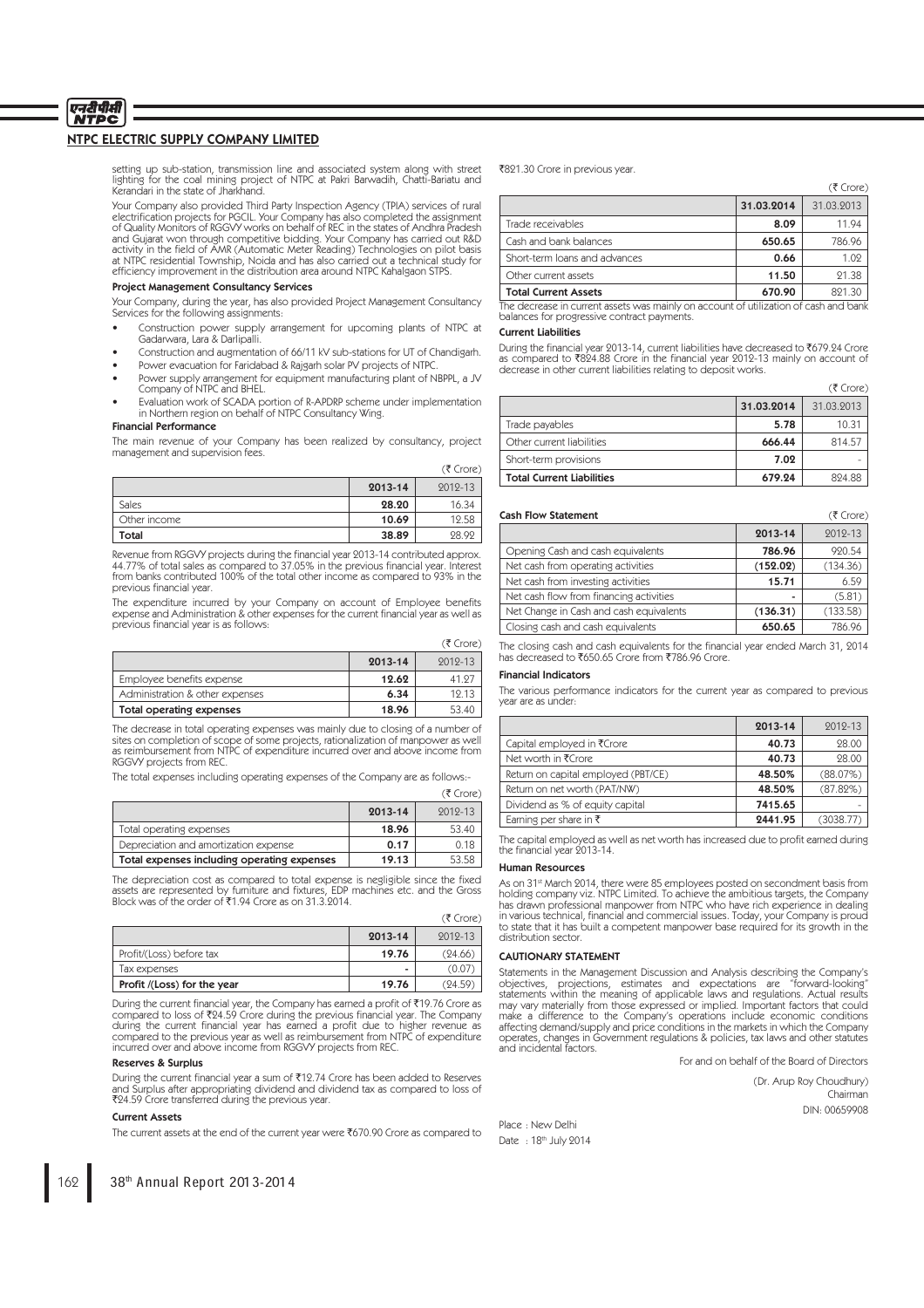# एनदीपीसी<br>NTPC

# NTPC ELECTRIC SUPPLY COMPANY LIMITED

#### NTPC ELECTRIC SUPPLY COMPANY LIMITED BALANCE SHEET AS AT

|                                |                |            | (Amount in ₹) |
|--------------------------------|----------------|------------|---------------|
| <b>Particulars</b>             | <b>Note</b>    | 31.03.2014 | 31.03.2013    |
| <b>EQUITY AND LIABILITIES</b>  |                |            |               |
| Shareholders' funds            |                |            |               |
| Share capital                  | $\mathbf{Q}$   | 809100     | 809100        |
| Reserves and surplus           | 3              | 406531777  | 279150280     |
|                                |                | 407340877  | 279959380     |
| Non-current liabilities        |                |            |               |
| Deferred tax liabilities (net) | $\overline{4}$ |            |               |
| <b>Current liabilities</b>     |                |            |               |
| Trade payables                 | 5              | 57737346   | 103117041     |
| Other current liabilities      | 6              | 6664415082 | 8145672235    |
| Short-term provisions          | $\overline{7}$ | 70215407   | 18407         |
|                                |                | 6792367835 | 8248807683    |
| <b>TOTAL</b>                   |                | 7199708712 | 8528767063    |
| <b>ASSETS</b>                  |                |            |               |
| Non-current assets             |                |            |               |
| Fixed assets                   |                |            |               |
| Tangible assets                | 8              | 6732301    | 9124148       |
| Intangible assets              | 8              | 106167     |               |
| Non-current investments        | 9              | 3100000    | 3100000       |
| Long Term Loan & Advances      | 10             | 480792465  | 303562589     |
|                                |                | 490730933  | 315786737     |
| <b>Current assets</b>          |                |            |               |
| Trade receivables              | 11             | 80895178   | 119440482     |
| Cash and bank balances         | 19             | 6506531374 | 7869551438    |
| Short-term loans and advances  | 13             | 6544034    | 10150633      |
| Other current assets           | 14             | 115007193  | 213837773     |
|                                |                | 6708977779 | 8212980326    |
| <b>TOTAL</b>                   |                | 7199708712 | 8528767063    |

Significant accounting policies 1

The accompanying notes form an integral part of these financial statements.

| For & on behalf of the Board of Directors |                   |                          |  |
|-------------------------------------------|-------------------|--------------------------|--|
| (R K Bhatnagar)                           | (Kulamani Biswal) | (Dr. Arup Roy Choudhury) |  |
| Chief Executive Officer                   | Director          | Chairman                 |  |

This is the Balance Sheet referred to in our report of even date.

For Bhudladia & Company Chartered Accountants Firm Reg No. 002511N

(Puneet Singla) Partner M No. 506277

Place : New Delhi Dated : 03 May 2014

| STATEMENT OF PROFIT AND LOSS FOR THE YEAR ENDED         |             |            |                  |
|---------------------------------------------------------|-------------|------------|------------------|
|                                                         |             |            | $(A$ mount in ₹) |
| <b>Particulars</b>                                      | <b>Note</b> | 31.03.2014 | 31.03.9013       |
| Revenue from operations                                 | 15          | 281982132  | 163459184        |
| Other income                                            | 16          | 106910386  | 195770574        |
| <b>Total revenue</b>                                    |             | 388892518  | 289222758        |
| <b>Expenses</b>                                         |             |            |                  |
| Employee benefits expense                               | 17          | 126221916  | 419713545        |
| Depreciation and amortization expense                   | 8           | 1713095    | 1811667          |
| Administration & other expenses                         | 18          | 63379010   | 191978017        |
| <b>Total expenses</b>                                   |             | 191314021  | 535803229        |
| Profit before tax                                       |             | 197578497  | (246580471)      |
| Tax expense:                                            |             |            |                  |
| Current tax                                             |             |            |                  |
| Current year (MAT)                                      |             | 41413440   |                  |
| Less: MAT credit entitlement                            |             | (41413440) |                  |
| Net Current Tax                                         |             |            |                  |
| Deferred tax                                            |             |            |                  |
| Current year                                            |             |            | (713226)         |
| Earlier years                                           |             |            |                  |
| <b>Total tax expense</b>                                |             |            | (713226)         |
| Profit for the year                                     |             | 197578497  | (245867245)      |
| Earnings per equity share (Par value of<br>₹ 10/- each) |             |            |                  |
| Basic                                                   |             | 2441.95    | (3038.77)        |
| Diluted                                                 |             | 2441.95    | (3038.77)        |

NTPC ELECTRIC SUPPLY COMPANY LIMITED

The accompanying notes form an integral part of these financial statements. There are no exceptional or extraordinary items in the above periods.

For & on behalf of the Board of Directors

| (R K Bhatnagar)         | (Kulamani Biswal) | (Dr. Arup Roy Choudhury) |
|-------------------------|-------------------|--------------------------|
| Chief Executive Officer | Director          | Chairman                 |
|                         |                   |                          |

This is the Statement of Profit and Loss referred to in our report of even date.

For Bhudladia & Company Chartered Accountants Firm Reg No. 002511N

(Puneet Singla) **Partner** M No. 506277

Place : New Delhi Dated : 03 May 2014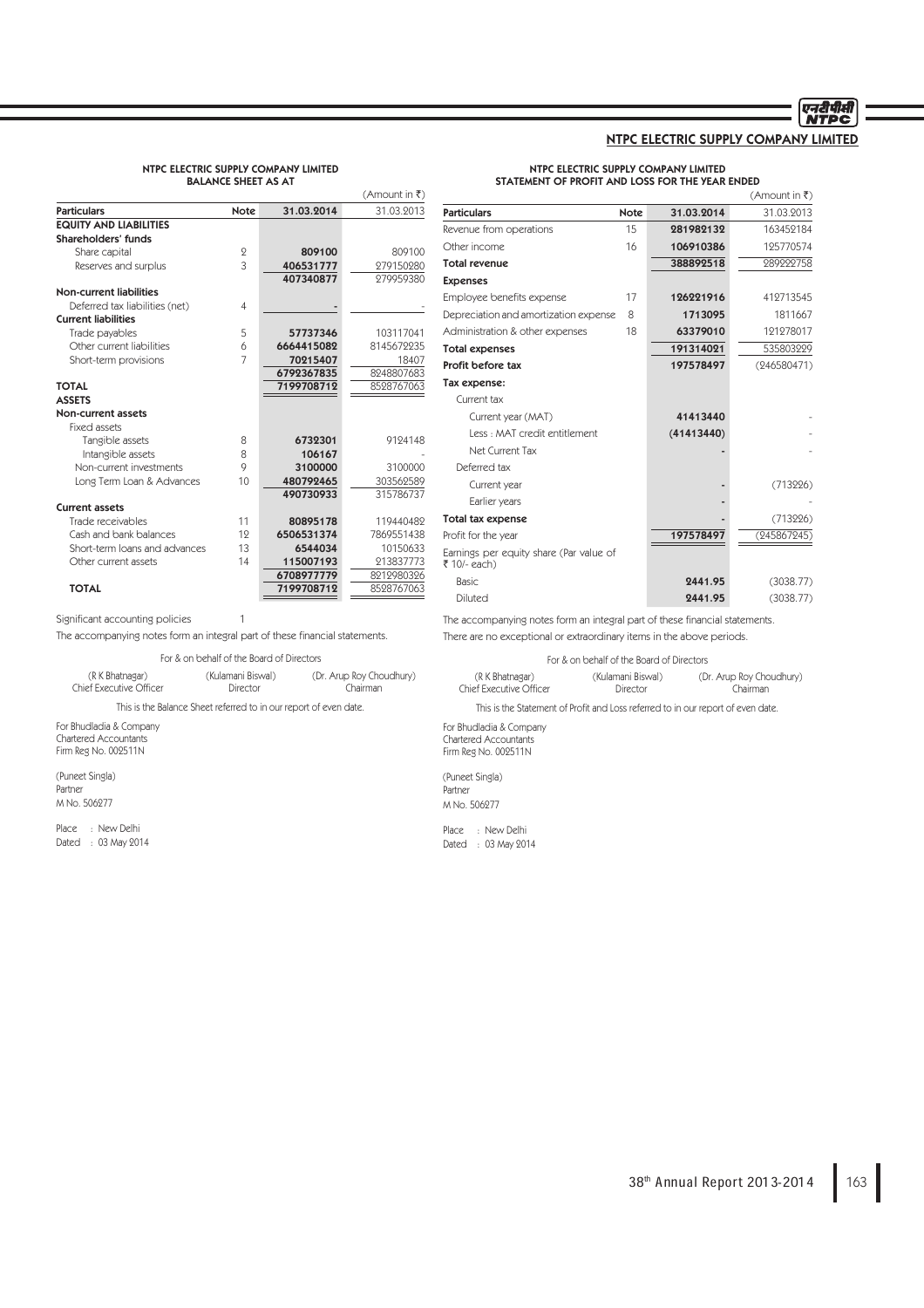एनरीपीसी **NTPC** 

> NTPC ELECTRIC SUPPLY COMPANY LIMITED CASH FLOW STATEMENT FOR THE YEAR ENDED 31st MARCH 2014  $(Am$ ount in  $\bar{x}$ )

|                                                                   |              | 31.03.2014           | 31.03.2013   |
|-------------------------------------------------------------------|--------------|----------------------|--------------|
| A. CASH FLOW FROM OPERATING<br><b>ACTIVITIES</b>                  |              |                      |              |
| Net Profit/(Loss) before tax                                      |              | 197578497            | (246580471)  |
| Adjustment for:                                                   |              |                      |              |
| Depreciation                                                      |              | 1713095              | 1811667      |
| Provisions                                                        |              | 741485               |              |
| Interest Received                                                 |              | (106910386)          | (117142574)  |
| <b>Operating Profit before Working</b><br><b>Capital Changes</b>  |              | 93122691             | (361911378)  |
| Adjustment for:                                                   |              |                      |              |
| Trade & Other Receivables                                         | 38545304     |                      | (39395326)   |
| Trade Payables & Other Liabilities                                | (1474819418) |                      | (855192102)  |
| Other Current Assets                                              | (3426415)    |                      | 54476        |
| Loans & Advances                                                  |              | 3606599 (1436093930) | (4394208)    |
| Cash generated from operations                                    |              | (1342971239)         | (1260838538) |
| <b>Direct Taxes Paid</b>                                          |              | 177229876            | 89745904     |
| <b>Net Cash from Operating</b><br><b>Activities - A</b>           |              | (1520201115)         | (1343584442) |
| <b>B. CASH FLOW FROM INVESTING</b><br><b>ACTIVITIES</b>           |              |                      |              |
| Purchase of Fixed Assets                                          |              | (168900)             | (825619)     |
| Interest Received                                                 |              | 157349951            | 66703009     |
| Net cash flow from Investing<br><b>Activities - B</b>             |              | 157181051            | 65877390     |
| C. CASH FLOW FROM FINANCING<br><b>ACTIVITIES</b>                  |              |                      |              |
| Dividend Paid                                                     |              |                      | (50000000)   |
| Tax on Dividend                                                   |              |                      | (8111250)    |
| Net Cash flow from Financing<br>Activities - C                    |              |                      | (58111250)   |
| Net Increase/Decrease in Cash &<br>Cash equivalents $(A + B + C)$ |              | (1363020064)         | (1335818302) |
| Cash & cash equivalents (Opening<br>balance) (see Note below)     |              | 7869551438           | 9205369740   |
| Cash & cash equivalents (Closing<br>balance) (see Note below)     |              | 6506531374           | 7869551438   |

Notes:

Cash & Cash equivalents consist of Balance with Banks. Cash and cash equivalent included in the cash flow statement comprise of following balance sheet amounts as per Note 12.

| Cash and cash equivalents                        |            |            |
|--------------------------------------------------|------------|------------|
| Demand deposit included in other<br>bank balance | 6506531374 | 7869551438 |
|                                                  | 6506531374 | 7869551438 |

For & on behalf of the Board of Directors (R K Bhatnagar) Chief Executive Officer (Kulamani Biswal) Director (Dr. Arup Roy Choudhury) Chairman This is the cash flow statement referred to in our Report of even date.

For Bhudladia & Company Chartered Accountants Firm Reg No. 002511N

(Puneet Singla) Partner M No. 506977

Place : New Delhi Dated : 03 May 2014

#### Note No. 1 - Significant Accounting Policies

#### 1 BASIS OF PREPARATION

The financial statements are prepared on accrual basis of accounting under historical cost convention in accordance with generally accepted accounting principles in India and the relevant provisions of the Companies Act, 1956 including accounting standards notified there under.

## 2 USE OF ESTIMATES

The preparation of financial statements requires estimates and assumptions that affect the reported amount of assets, liabilities, revenue and expenses during the reporting period. Although such estimates and assumptions are made on a reasonable and prudent basis taking into account all available information, actual results could differ from these estimates & assumptions and such differences are recognized in the period in which the results are crystallized.

#### 3 FIXED ASSETS

- 1 Tangible Assets are carried at historical cost less accumulated depreciation/amortisation.
- 2 Intangible assets are stated at their cost of acquisition less accumulated amortisation.

#### **INVESTMENTS**

 1 Long term investments are carried at cost. Provision is made for diminution, other than temporary, in the value of such investments.

# PROFIT AND LOSS ACCOUNT

# 5.1 Income Recognition

- 5.1.1 Income from consultancy, project management and supervision services is accounted for on the basis of actual progress / technical assessment of work executed, in line with the terms of respective consultancy contracts. Claims for reimbursement of incidental expenditure are recognised as other income, as per the terms of consultancy service contracts. Income from Project Management Services is accounted for on the service charges earned.
- 5.1.2 Interest / surcharge recoverable on advances to suppliers as well as warranty claims / liquidated damages wherever there is uncertainty of realization / acceptance are not treated as accrued and are therefore accounted for on receipt / acceptance.

#### 5.2 Expenditure

- 5.2.1 Depreciation is charged on straight line method following the rates specified in Schedule XIV of the Companies Act, 1956.
- 5.2.2 Depreciation on the following assets is provided based on their estimated useful life:

| a) Personal Computers and Laptops including peripherals | 5 years  |
|---------------------------------------------------------|----------|
| b) Photocopiers and Fax Machines                        | 5 years  |
| c) Water Coolers, Refrigerators and Air Conditioners    | 12 years |

- 5.2.3 Depreciation on additions to/deductions from fixed assets during the year is charged on pro-rata basis from/up to the month in which the asset is available for use/disposal.
- 5.2.4 Assets costing up to  $\bar{\tau}$  5,000/- are fully depreciated in the year of acquisition.
- 5.2.5 Cost of software recognized as intangible asset is amortised on straight line method over a period of legal right to use or 3 years, whichever is lecc
- 5.2.6 Where the cost of depreciable assets has undergone a change during the year due to increase/decrease in long term liabilities on account of exchange fluctuation, price adjustment, change in duties or similar factors, the unamortised balance of such asset is charged off prospectively over the remaining useful life determined based on rates specified in Schedule XIV of the Companies Act, 1956.
- 5.2.7 Expenses on ex-gratia payments under voluntary retirement scheme and training and recruitment are charged to revenue in the year incurred.
- 5.2.8 Amount received from the holding company (NTPC Limited) towards reimbursement of expenditure incurred over and above the service charges from REC Limited in respect of projects implemented under the RGGVY scheme has been recognised as reduction in expenditure.
- 5.2.9 Preliminary expenses on account of new projects incurred prior to approval of feasibility report/techno economic clearance are charged to revenue.
- 5.2.10 Pre-paid expenses and prior period expenses/income of items of  $\bar{\tau}$  1,00,000/- and below are charged to natural heads of accounts.
- 5.2.11 The liabilities towards employee benefits are ascertained by the Holding Company i.e., NTPC Limited on actuarial valuation. The company provides for such employee benefits as apportioned by the Holding Company.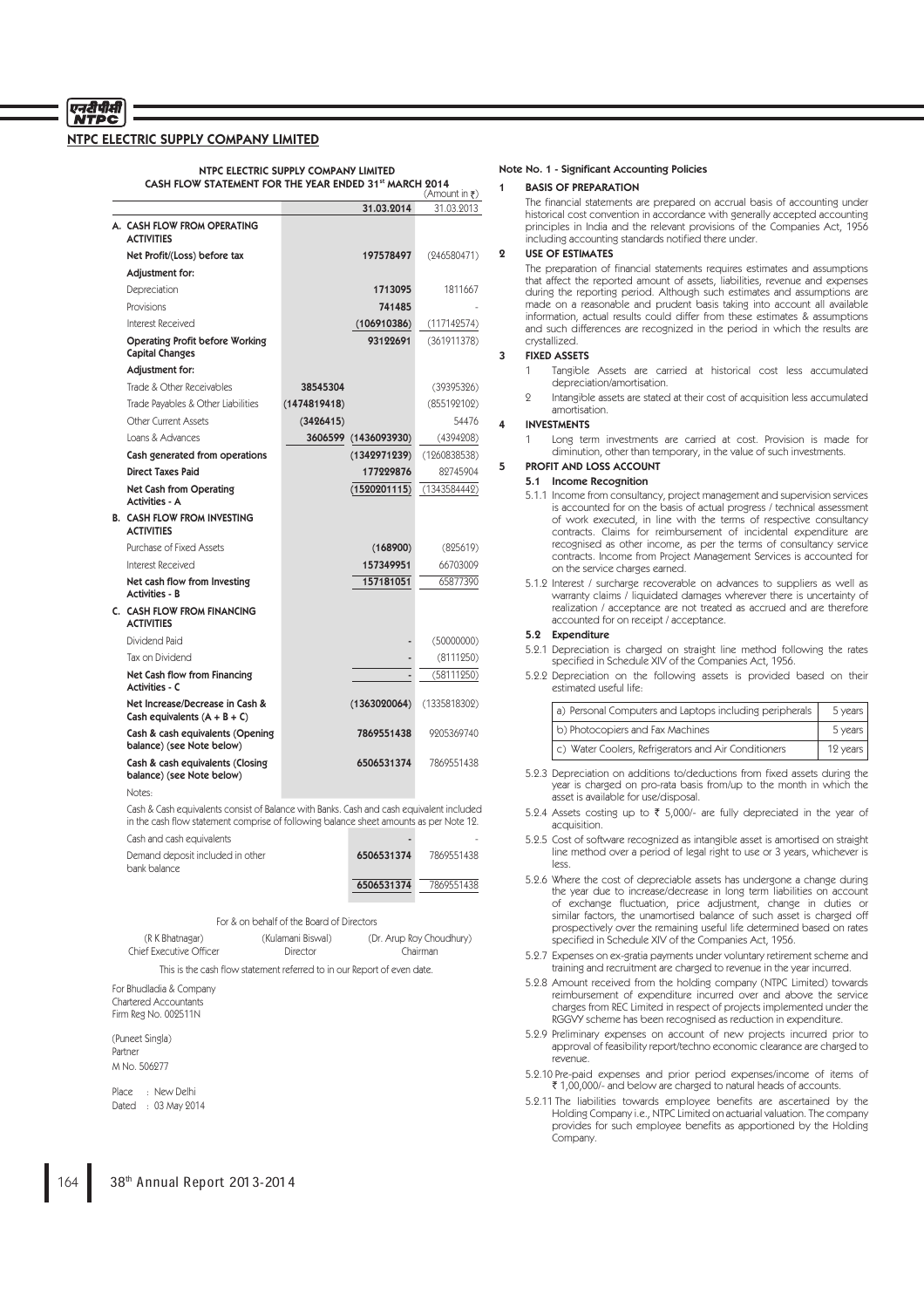#### 6 PROVISIONS AND CONTINGENT LIABILITIES

 A provision is recognised when the company has a present obligation as a result of a past event and it is probable that an outflow of resources will be required to settle the obligation and in respect of which a reliable estimate can be made. Provisions are determined based on management estimate required to settle the obligation at the balance sheet date and are not discounted to present value. Contingent liabilities are disclosed on the basis of judgment of the management/independent experts. These are reviewed at each balance sheet date and are adjusted to reflect the current management estimate.

## **CASH FLOW STATEMENTS**

Cash flow statement is prepared in accordance with the indirect method prescribed in Accounting Standard (AS) 3 on 'Cash Flow Statements'.

#### 8 TAXES ON INCOME

 Current tax is determined on the basis of taxable income in accordance with the provisions of the Income Tax Act, 1961. Deferred tax liability/asset resulting from 'timing difference' between accounting income and taxable income is accounted for considering the tax rate & tax laws that have been enacted or substantively enacted as on the reporting date. Deferred tax asset is recognized and carried forward only to the extent that there is reasonable certainty that the asset will be realized in future. Deferred tax assets are reviewed at each reporting date for their realisability.

#### Note No. 2 - Share Capital  $(4 \text{ mod } n)$

|                                                                                                                   |            | (ATIOUILITY) |
|-------------------------------------------------------------------------------------------------------------------|------------|--------------|
| As at                                                                                                             | 31.03.2014 | 31.03.2013   |
| <b>EQUITY SHARE CAPITAL</b>                                                                                       |            |              |
| <b>AUTHORISED</b>                                                                                                 |            |              |
| 10,000,000 shares of par value of ₹ 10/- each<br>(previous year 10,000,000 shares of par value of<br>₹ 10/- each) | 100000000  | 100000000    |
| ISSUED, SUBSCRIBED AND FULLY PAID-UP                                                                              |            |              |
| 80,910 shares of par value of ₹10/- each (previous<br>year 80,910 shares of par value of ₹10/- each) are          |            |              |

a) During the year, the Company has not issued/bought back any shares.

b) The Company has only one class of equity shares having a par value of  $\bar{t}$  10/per share. The holders of the equity shares are entitled to receive dividends as declared from time to time and are entitled to voting rights proportionate to their share holding at the meetings of shareholders.

held by the holding company, NTPC Ltd. and its nominees <sup>809100</sup> <sup>809100</sup>

c) All the 80,910 equity shares valueing  $\bar{\zeta}$  8,09,100 (previous year 80,910 equity shares valuing  $\bar{\tau}$  8,09,100 ) are held by the holding Co. i.e. NTPC Ltd. and its nominees.

#### Note No. 3 - Reserves and Surplus

|            | (Amount in $\bar{z}$ ) |
|------------|------------------------|
| 31.03.2014 | 31.03.2013             |
|            |                        |
|            |                        |
| 74859000   | 74859000               |
| 19758000   |                        |
| 94617000   | 74859000               |
|            |                        |
| 204291280  | 450158525              |
| 197578497  | (245867245)            |
| 19758000   |                        |
| 60000000   |                        |
| 10197000   |                        |
| 311914777  | 204291280              |
| 406531777  | 279150280              |
|            |                        |

# Note No. 4 - Deferred Tax Liabilities (Net)

The item-wise details of deferred tax liability are as under:

| The item-wise details of deferred tax liability are as under: |            |                 |                          |
|---------------------------------------------------------------|------------|-----------------|--------------------------|
|                                                               |            |                 | (Amount in $\bar{z}$ )   |
|                                                               | As at      | Additions/      | As at                    |
|                                                               | 01.04.2013 |                 | (Adjustments) 31.03.2014 |
|                                                               |            | during the year |                          |
| Difference of book depreciation and<br>tax depreciation       | 600634     | (187906)        | 412728                   |
| Less: Deferred tax assets on<br>unabsorbed depreciation       | (600634)   | 187906          | (412728)                 |
| Total                                                         |            |                 |                          |

NTPC ELECTRIC SUPPLY COMPANY LIMITED

एनदीपीसी **NTPC** 

 $(\Delta$ mount in  $\neq)$ 

a) The net decrease during the year in the deferred tax liability of  $\bar{\tau}$  1,87,906 (previous year decrease  $\bar{\bar{\epsilon}}$ 1,12,592) has been credited to statement of Profit & Loss.

b) Deferred tax assets on unabsorbed depreciation and carried forward losses has not been recognised to the extent there is no virtual certainty that sufficient future taxable income will be available against which such deferred tax assets can be realised. The net decrease during the year in the deferred tax assets of ₹ 1,87,906 (previous year increase ₹ 6,00,634) has been debited to statement of Profit & Loss.

#### Note No. 5 - Trade Payables

|                        |            | (Amount in 7) |
|------------------------|------------|---------------|
| As at                  | 31.03.2014 | 31.03.9013    |
| For goods and services | 57737346   | 103117041     |
| Total                  | 57737346   | 103117041     |

a) Amounts payable to Micro, Small and Medium Enterprises are NIL. (Previous year -NIL).

# Note No. 6 - Other Current Liabilities

|                                                 |            | (/ \\ I I U UI I L II I K <i>)</i> |
|-------------------------------------------------|------------|------------------------------------|
| As at                                           | 31.03.2014 | 31.03.2013                         |
| Advances from customers and others              | 89762204   | 159061650                          |
| Other payables                                  |            |                                    |
| Tax deducted at source and other statutory dues | 8018804    | 1321963                            |
| Amount received against deposit works           | 6302134442 | 7609179977                         |
| Payables to Employees                           | 26835157   | 28717980                           |
| Payable to NTPC Ltd.                            | 237631645  | 354380435                          |
| Others                                          | 32830      | 17930                              |
| Total                                           | 6664415082 | 8145672235                         |

a) Amounts payable to Micro, Small and Medium Enterprises are NIL. (Previous year - NIL).

#### Note No. 7 - Short Term Provisions

| Note No. 7 - Short Term Provisions                              |            | $(A$ mount in ₹) |
|-----------------------------------------------------------------|------------|------------------|
| As at                                                           | 31.03.2014 | 31.03.2013       |
| Provision for proposed dividend                                 |            |                  |
| As per last balance sheet                                       |            | 50000000         |
| Additions during the year                                       | 60000000   |                  |
| Amounts used during the year                                    |            | 50000000         |
| Closing balance                                                 | 60000000   |                  |
| Provision for tax on proposed dividend                          |            |                  |
| As per last balance sheet                                       |            | 8111250          |
| Additions during the year                                       | 10197000   |                  |
| Amounts paid during the year                                    |            | 8111250          |
| Closing balance                                                 | 10197000   |                  |
| Provision for shortage in fixed assets pending<br>investigation |            |                  |
| As per last balance sheet                                       | 18407      | 18,407           |
| Additions during the year                                       |            |                  |
| Closing balance                                                 | 18407      | 18407            |
| Total                                                           | 70215407   | 18407            |
|                                                                 |            |                  |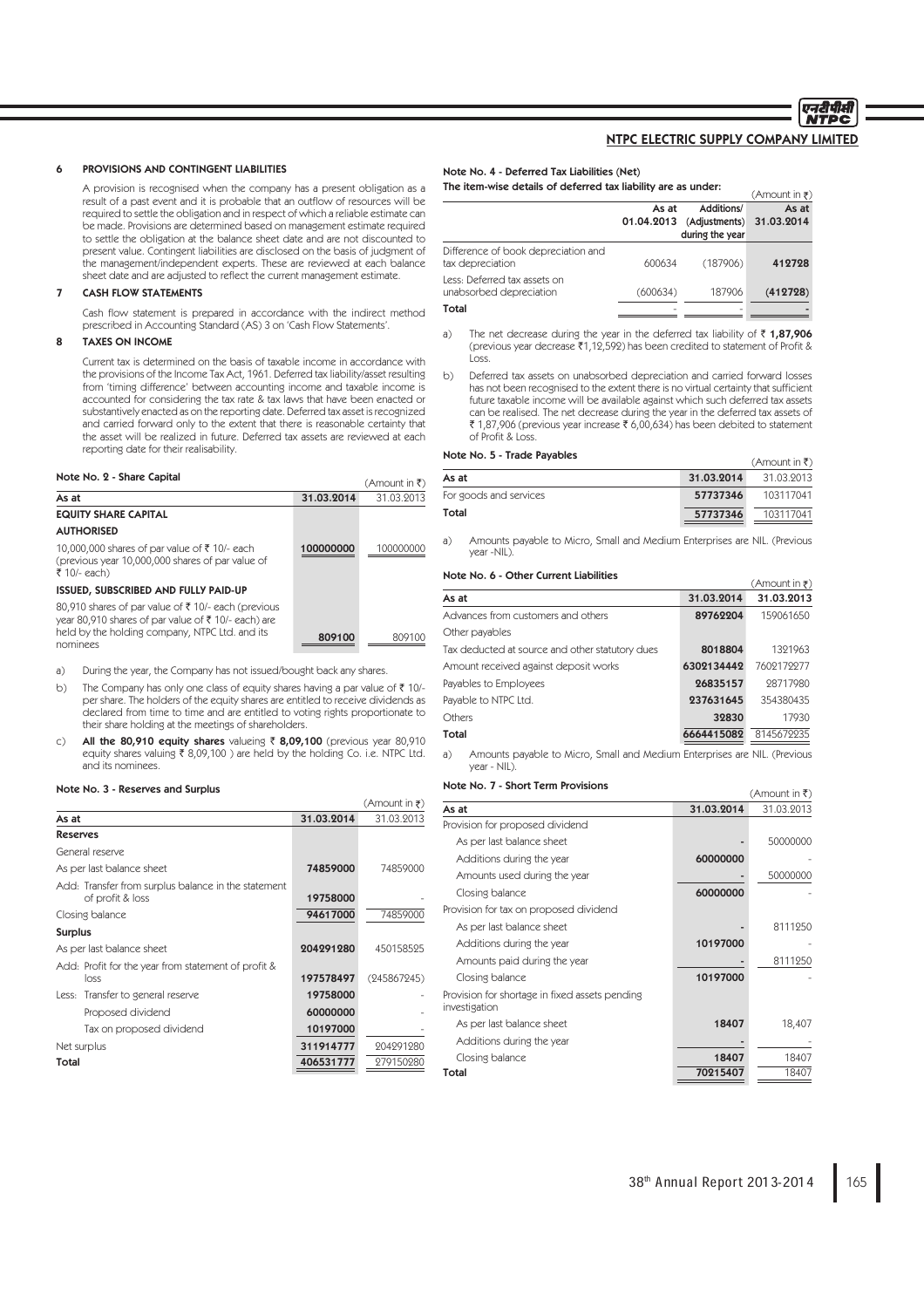# एनदीपीसी<br>NTPC

# NTPC ELECTRIC SUPPLY COMPANY LIMITED

# Note No. 8 - Tangible & Intangible Assets

TANGIBLE ASSETS

| IANGIBLE ASSETS                                                                 |                      |                                                      |                                     |                                     |                             |                                    |                                     |                                     |                     | (Amount in ₹)       |  |
|---------------------------------------------------------------------------------|----------------------|------------------------------------------------------|-------------------------------------|-------------------------------------|-----------------------------|------------------------------------|-------------------------------------|-------------------------------------|---------------------|---------------------|--|
|                                                                                 |                      |                                                      | <b>Gross Block</b>                  |                                     | Depreciation / Amortisation |                                    |                                     |                                     | <b>Net Block</b>    |                     |  |
|                                                                                 | As at<br>01.04.2013  | <b>Additions</b>                                     | Deductions/<br>Adjustments          | As at<br>31.03.2014                 | Upto<br>01.04.2013          | For                                | Deductions/<br>the year Adjustments | Upto<br>31.03.2014                  | As at<br>31.03.2014 | As at<br>31.03.2013 |  |
| Temporary erection<br>Furniture and fixtures                                    | 190550<br>6501575    | $\overline{\phantom{a}}$<br>$\overline{\phantom{a}}$ | 190550<br>1157893                   | $\overline{\phantom{a}}$<br>5343682 | 190550<br>3840285           | $\overline{\phantom{0}}$<br>251900 | 190550<br>745751                    | $\overline{\phantom{0}}$<br>3346434 | 1997248             | 2661290             |  |
| Office equipment<br><b>WP</b><br>machines<br>EDP.<br>satcom<br>and<br>equipment | 5587202<br>8729323   | $\overline{\phantom{0}}$<br>21900                    | 442160<br>834846                    | 5145042<br>7916377                  | 1457558<br>6396109          | 357328<br>1063034                  | 153342<br>794321                    | 1661544<br>6664822                  | 3483498<br>1251555  | 4129644<br>2333214  |  |
| Total<br>Previous year                                                          | 21008650<br>20183031 | 21900<br>825619                                      | 2625449<br>$\overline{\phantom{0}}$ | 18405101<br>21008650                | 11884502<br>10072835        | 1672262<br>1811667                 | 1883964<br>۰                        | 11672800<br>11884502                | 6732301<br>9124148  | 9124148<br>10110196 |  |

# INTANGIBLE ASSETS

|               | <b>Gross Block</b>  |                          |                            | Depreciation / Amortisation |                    |                          |                                         | <b>Net Block</b>   |                     |                     |
|---------------|---------------------|--------------------------|----------------------------|-----------------------------|--------------------|--------------------------|-----------------------------------------|--------------------|---------------------|---------------------|
|               | As at<br>01.04.2013 | <b>Additions</b>         | Deductions/<br>Adiustments | As at<br>31.03.2014         | Upto<br>01.04.2013 |                          | For Deductions/<br>the year Adiustments | Upto<br>31.03.2014 | As at<br>31.03.2014 | As at<br>31.03.2013 |
| Software      | 936895              | 147000                   | 58552                      | 1025343                     | 936895             | 40833                    | 58552                                   | 919176             | 106167              |                     |
| Total         | 936895              | 147000                   | 58552                      | 1025343                     | 936895             | 40833                    | 58552                                   | 919176             | 106167              |                     |
| Previous year | 936895              | $\overline{\phantom{a}}$ | $\overline{\phantom{a}}$   | 936895                      | 936895             | $\overline{\phantom{a}}$ | . .                                     | 936895             |                     |                     |

Deduction/adjustments from gross block and amortisation for the year includes:

|                    | <b>Gross Block</b> |                          | Depreciation/Amortisation |            |
|--------------------|--------------------|--------------------------|---------------------------|------------|
|                    | 31.03.2014         | 31.03.9013               | 31.03.2014                | 31.03.9013 |
| Disposal of assets | (2684001)          | $\overline{\phantom{0}}$ | (1942516)                 |            |
|                    | (2684001)          |                          | (1942516)                 |            |

# Note No. 9 - Non-Current Investment

| NOLE NO. 9 - NON-CUNENT MIVESUMENT                                           |                                                    |                                                                                                        |            | (Amount in ₹) |
|------------------------------------------------------------------------------|----------------------------------------------------|--------------------------------------------------------------------------------------------------------|------------|---------------|
| As at                                                                        |                                                    |                                                                                                        | 31.03.2014 | 31.03.2013    |
|                                                                              | <b>Number</b><br>of shares<br>/ (Previous<br>Year) | <b>Face value</b><br>per share<br><b>Current Year Current Year</b><br>/ (Previous<br>Year) $(\bar{z})$ |            |               |
| Trade                                                                        |                                                    |                                                                                                        |            |               |
| <b>Equity instruments</b><br>(fully paid up -<br>unless otherwise<br>stated) |                                                    |                                                                                                        |            |               |
| <b>Unquoted</b>                                                              |                                                    |                                                                                                        |            |               |
| <b>Joint Venture</b><br>Companies                                            |                                                    |                                                                                                        |            |               |
| <b>KINESCO Power</b><br>and Utilities Pvt. Ltd.                              | 50000<br>(50000)                                   | 10<br>(10)                                                                                             | 500000     | 500000        |
| Share application<br>money pending<br>allotment in:                          |                                                    |                                                                                                        |            |               |
| KINESCO Power and Utilities Pvt. Ltd.                                        |                                                    |                                                                                                        | 2600000    | 2600000       |
| Total                                                                        |                                                    |                                                                                                        | 3100000    | 3100000       |

a) Investments have been valued considering the significant accounting policy no. 4 disclosed in Note no. 1 to these financial statements.

b) The Company has further commitment to invest in the Joint Venture Company to the extent of ₹ 9,00,000, dislcosed under other commitment, under Note - 26.

# Note No. 10 - Long Term Loans and Advances

| (Considered good, unless otherwise stated)   |            | (Amount in $\bar{z}$ ) |
|----------------------------------------------|------------|------------------------|
| As at                                        | 31.03.2014 | 31.03.2013             |
| <b>ADVANCES</b>                              |            |                        |
| Advance tax deposit & tax deducted at source | 732586458  | 513943149              |
| Less: Provision for current tax              | 251793993  | 910380553              |
| Total                                        | 480792465  | 303562589              |

#### Note No. 11 - Trade Receivables

| (Considered good, unless otherwise stated)                                                 |          | (Amount in $\bar{z}$ ) |
|--------------------------------------------------------------------------------------------|----------|------------------------|
| 31.03.2014<br>As at                                                                        |          | 31.03.2013             |
| Outstanding for a period exceeding six<br>months from the date they are due for<br>payment |          |                        |
| Unsecured                                                                                  | 26754543 | 36936669               |
| Others - Unsecured                                                                         | 54140635 | 83903813               |
| Total                                                                                      | 80895178 | 119440482              |

#### Note No. 12 - Cash & Bank Balances

| Note No. 12 - Cash & Bank Balances                                                                         |           |            | (Amount in $\bar{z}$ ) |
|------------------------------------------------------------------------------------------------------------|-----------|------------|------------------------|
| As at                                                                                                      |           | 31.03.2014 | 31.03.9013             |
| Cash & cash equivalents                                                                                    |           |            |                        |
| Balances with banks                                                                                        |           |            |                        |
| Other bank balances                                                                                        |           |            |                        |
| Deposits with original maturity of 6510161897<br>more than three months but not more<br>than twelve months |           |            | 7880795638             |
| Less: Cheque Issued against CLTD                                                                           | (3630523) |            | (11174200)             |
|                                                                                                            |           | 6506531374 | 7869551438             |
| Total                                                                                                      |           | 6506531374 | 7869551438             |

a) Other bank balances - deposits include ₹ 544,55,19,150 (Previous year<br>₹ 645,98,05,664) towards advances received from REC Ltd. for RGGVY works.

#### Note No. 13 - Short-Term Loan and Advances

| (Considered good, unless otherwise stated) |            | (Amount in $\bar{z}$ ) |
|--------------------------------------------|------------|------------------------|
| As at                                      | 31.03.2014 | 31.03.9013             |
| <b>ADVANCES</b>                            |            |                        |
| Others (unsecured)                         |            |                        |
| Cenvat credit receivables                  | 6390376    | 6049904                |
| Recoverable from JV Company (KINESCO)      | 153658     | 4107729                |
| Total                                      | 6544034    | 10150633               |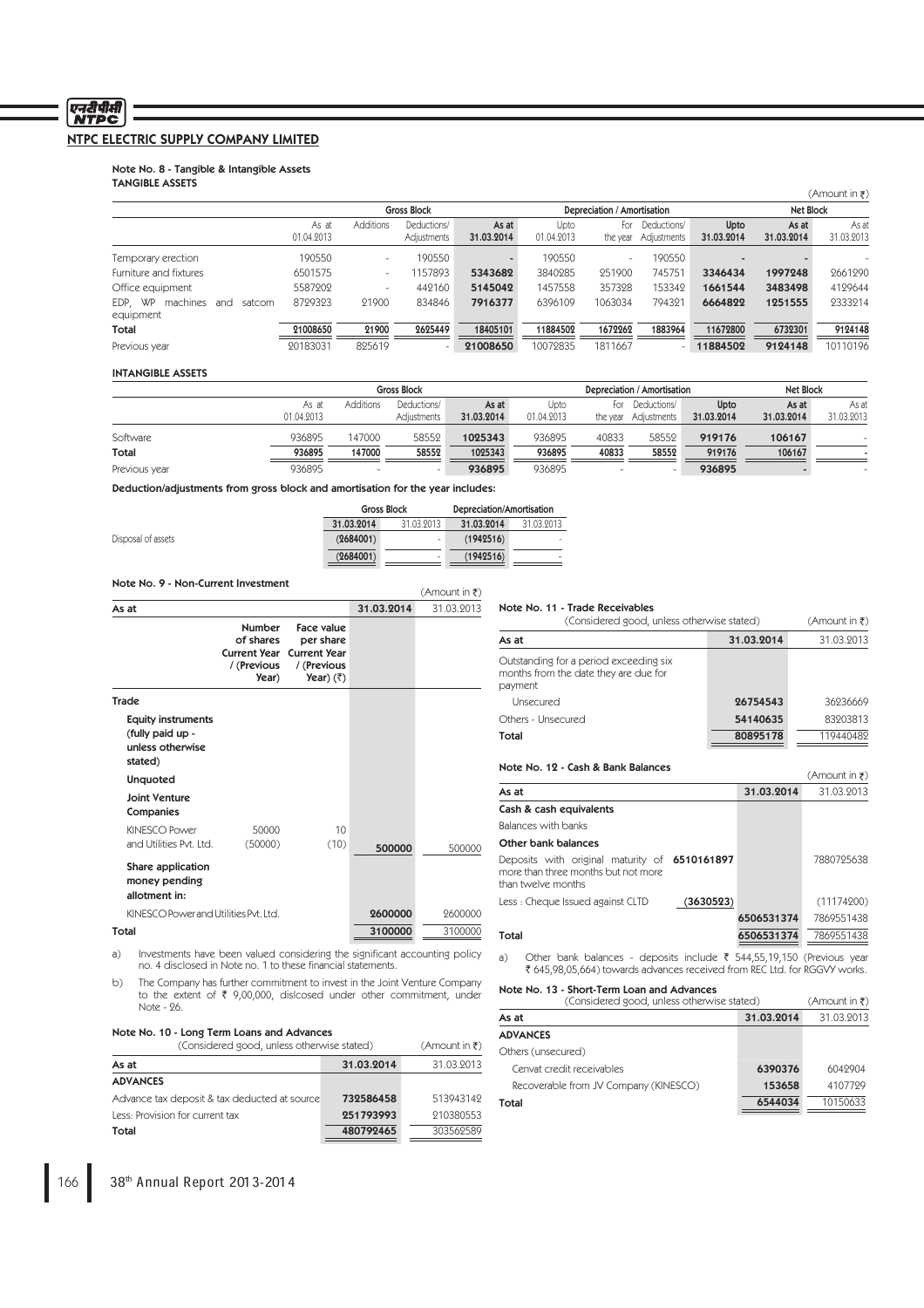एनदीपीसी **NTPC** 

#### Note No. 14 - Other Current Assets

| <b>NULE NU. 14 - ULIEI CUITEIIL ASSELS</b> |            | (Amount in $\bar{z}$ ) |
|--------------------------------------------|------------|------------------------|
| As at                                      | 31.03.2014 | 31.03.2013             |
| Interest accrued on :                      |            |                        |
| - Term deposits                            |            |                        |
| Deposit Work Amount of REC Ltd.            | 110628829  | 169446959              |
| Others                                     |            | 50439565               |
| - Advance to Contractors                   | 4360442    | 934027                 |
|                                            | 114989271  | 213819851              |
| Assets held for disposal                   | 17922      | 17999                  |
| Total                                      | 115007193  | 213837773              |
|                                            |            |                        |

#### Note No. 15 - Revenue from Operations

| For the period ended                                                                              | 31.03.2014 | 31.03.2013             |
|---------------------------------------------------------------------------------------------------|------------|------------------------|
| Consultancy, project management and supervision<br>fees (including turnkey construction projects) | 281982132  | 163459184              |
| Total                                                                                             | 281982132  | 163452184              |
| Note No. 16 - Other Income                                                                        |            | (Amount in $\bar{z}$ ) |
| For the period ended                                                                              | 31.03.2014 | 31.03.2013             |
| Interest from                                                                                     |            |                        |
| Others                                                                                            |            |                        |
| Indian banks                                                                                      | 106910386  | 117149574              |
| Other non-operating income                                                                        |            |                        |
| <b>EMD</b> forfeited                                                                              |            | 8628000                |

a) Interest from Indian bank is net of  $\bar{\tau}$  65,10,39,448 (previous year  $\bar{\tau}$ 66,20,53,855) towards interest earned on investment of advances received from REC Ltd.which is not the income of the Company as it is attributable to REC Ltd. and has been transferred to amount received against deposit works under Other Current Liabilities - Other payables - Amount received against deposit works (Note No. 6).

Total 106910386 125770574

#### Note No. 17 - Employee Benefits Expense

|                                                                     |             | $(7 \text{ N})$ |
|---------------------------------------------------------------------|-------------|-----------------|
| For the period ended                                                | 31.03.2014  | 31.03.2013      |
| Salaries and wages                                                  | 212156300   | 938307387       |
| Contribution to provident fund and other<br>Superannuation benefits | 25893067    | 169689687       |
| Staff welfare expenses                                              | 10225830    | 11793471        |
| Reimbursement from NTPC                                             | (122053281) |                 |
| Total                                                               | 126221916   | 412713545       |

a) All the employees of the Company are on secondment from the Holding Company, i.e. NTPC Ltd.

#### Note No. 18 - Administration and Other Expenses

| Note No. 18 - Administration and Other Expenses |         |            | (Amount in $\bar{z}$ ) |
|-------------------------------------------------|---------|------------|------------------------|
| For the period ended                            |         | 31.03.2014 | 31.03.2013             |
| Power charges                                   |         | 705304     | 794303                 |
| Rent                                            |         | 4050121    | 3674966                |
| Repairs & maintenance                           |         | 477882     | 148390                 |
| <i><u><b>Insurance</b></u></i>                  |         | 21884      | 27909                  |
| Training & recruitment expenses                 |         | 316140     | 376800                 |
| Communication expenses                          |         | 7469628    | 7178403                |
| Travelling expenses                             |         | 24944187   | 28104488               |
| Tender expenses                                 | 3234800 |            | 6961137                |
| Less: Receipt from sale of tenders              | 101250  |            | 379125                 |
|                                                 |         | 3133550    | 6589019                |
| Payment to auditors (refer details<br>below)    |         | 137600     | 196650                 |
| Advertisement and publicity                     |         |            | 10,000                 |
| Security expenses                               |         | 3470127    | 3840212                |
| Entertainment expenses                          |         | 1207270    | 1319093                |
| Expenses for guest house                        |         | 356215     | 436434                 |
| Community development and welfare<br>expenses   |         | 624035     | 2298107                |

| Note No. 18 - Administration and Other Expenses<br>(Amount in $\bar{z}$ ) |                   |
|---------------------------------------------------------------------------|-------------------|
| 31.03.2014                                                                | 31.03.2013        |
| 80446<br>65947050                                                         | 95885<br>46940507 |
| 275283<br>843525                                                          | 10500<br>769949   |
|                                                                           |                   |

Note No. 18 - Administration and Other Expenses

| EDP hire and other charges                       |       | 843525     | 762949    |
|--------------------------------------------------|-------|------------|-----------|
| Printing and stationery                          |       | 818215     | 871321    |
| Hiring of vehicles                               |       | 11847681   | 15095287  |
| Bank charges                                     |       | 9684       | 1803      |
| Miscellaneous expenses                           |       | 1694178    | 2508803   |
| Loss on disposal/write-off of fixed assets       |       |            | 3195      |
| Reimbursement from NTPC.                         |       | (65050995) |           |
|                                                  |       | 63379010   | 121278017 |
| Total                                            |       | 63379010   | 121278017 |
| a) Details in respect of payment to<br>auditors: |       |            |           |
| As auditor                                       |       |            |           |
| Audit fee                                        | 90000 |            | 80000     |
| Tax audit fee                                    | 27000 |            | 26000     |
| Reimbursement of expenses                        | 20600 |            | 90650     |
|                                                  |       | 137600     | 196650    |

#### Other Notes:

 $(Am$ ount in  $\overline{z}$ )

fees

(Amount in `)

- 19 Some of the balances of trade / other payables and loans and advances are subject to confirmation / reconciliation. Adjustments, if any will be accounted for on confirmation / reconciliation of the same, which in the opinion of the management will not have a material impact.
- 20 The Company is operating in a single segment, that is providing consultancy, project management and supervision services.

#### 21 Disclosure as per Accounting Standard - 20 on 'Earnings Per Share'

 The elements considered for calculation of Earning Per Share (Basic & Diluted) are as under:

|                                                                 |                     | (Amount in $\overline{\tau}$ ) |
|-----------------------------------------------------------------|---------------------|--------------------------------|
|                                                                 | <b>Current Year</b> | Previous Year                  |
| Net Profit after Tax used as numerator                          | 197,578,497         | (245, 867, 245)                |
| Weighted average number of equity shares<br>used as denominator | 80,910              | 80,910                         |
| Earning Per Share (Basic & Diluted)                             | 2,441.95            | (3,038.77)                     |
| Face value per share                                            | 10.00               | 10.00                          |

#### 22 Disclosure as per Accounting Standard - 19 on 'Leases'

#### Operating Leases:

The company's significant leasing arrangements are in respect of operating leases of premises for residential use of employees, offices and transit camps. These leasing arrangements are usually renewable on mutually agreed terms but are not non-cancellable. Note No. 17 - Employees' benefit expenses include  $\bar{\tau}$  1,37,25,866 (Previous year  $\bar{\tau}$  1,94,61,405) towards lease payments, net of recoveries, in respect of premises for residential use of employees. Lease payments in respect of premises for offices and transit camps amounting to  $\bar{\tau}$  40,50,121 (Previous year  $\bar{\tau}$  36,74,966) are shown as Rent in Note No. 18 - Administration and other expenses.

#### 23 Disclosure as per Accounting Standard - 27 on 'Financial Reporting of Interests in Joint Ventures'

Joint Venture Entities:

| Company                               | Proportion of ownership interest as<br>on (excluding Share Application<br>Money) |            |
|---------------------------------------|----------------------------------------------------------------------------------|------------|
|                                       | 31.03.2014                                                                       | 31.03.9013 |
| KINESCO Power and Utilities Pvt. Ltd. | 50%                                                                              | 50%        |

 The above entity is incorporated in India. The Company's share of the assets, liabilities, contingent liabilities and capital commitment as at 31st March 2014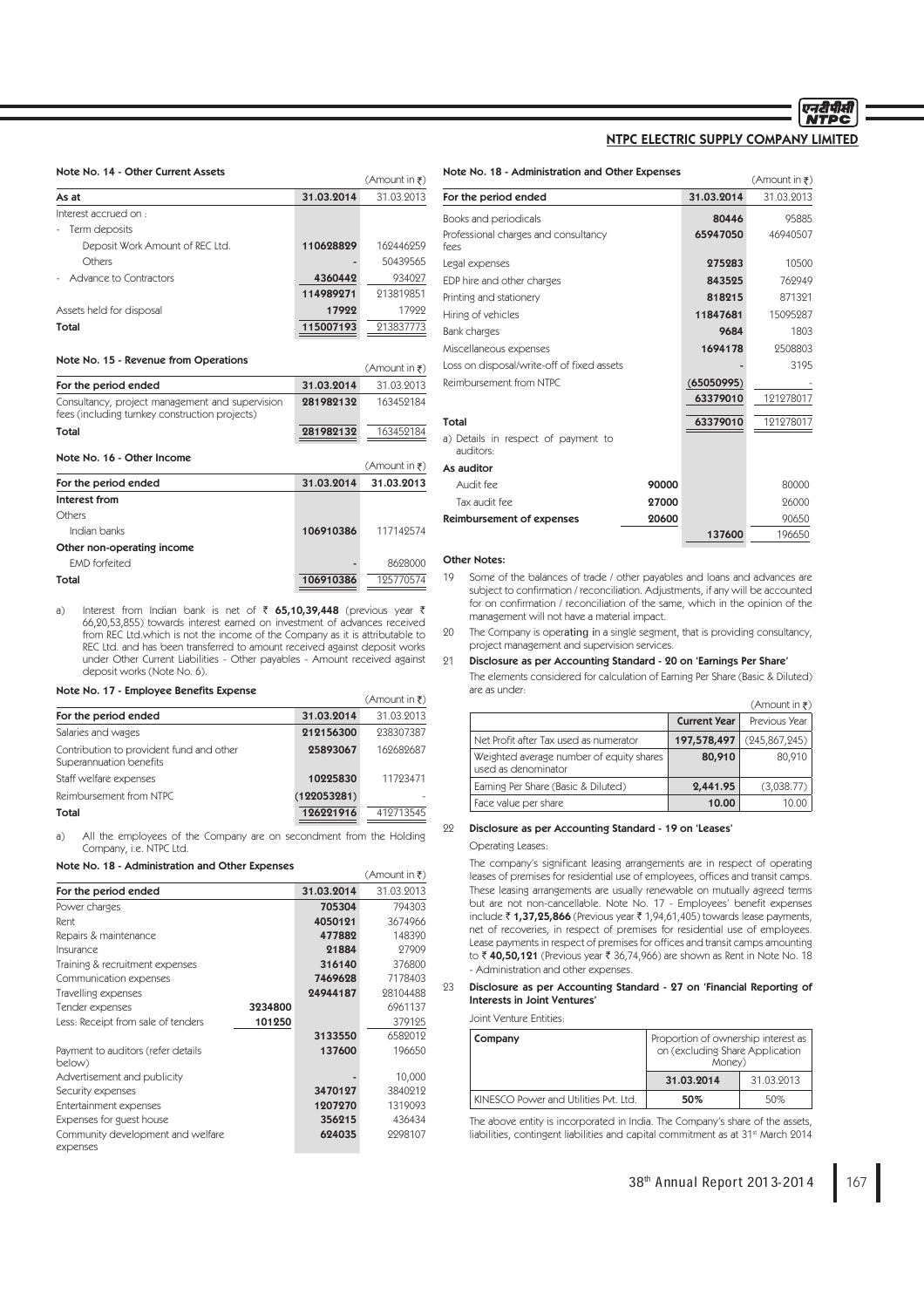एनरीपीसी **NTPC** 

> and income and expenses for the year based on unaudited accounts are given below:

|   |                                 |                     | (Amount in $\bar{z}$ ) |
|---|---------------------------------|---------------------|------------------------|
| A | <b>Assets</b>                   | 31.03.2014          | 31.03.2013             |
|   | Non-current assets              | 85,213,166          | 106,132,451            |
|   | Current assets                  | 26,306,971          | 26,038,842             |
|   | Total                           | 111,520,137         | 132, 171, 294          |
| В | <b>Equity &amp; liabilities</b> |                     |                        |
|   | Shareholders' funds             | (4,985,482)         | 11,914,857             |
|   | Non-current liabilities         | 11,736,232          | 11,275,965             |
|   | Current liabilities             | 104,769,387         | 108,980,472            |
|   | Total                           | 111,520,137         | 132, 171, 294          |
| C | <b>Contingent liabilities</b>   | 5,392,045           | 8,464,414              |
| D | <b>Capital commitments</b>      | 28,353,681          | 34,467,456             |
|   |                                 | <b>Current Year</b> | Previous Year          |
| E | Income                          | 201,910,598         | 152,751,509            |
| F | <b>Expenses</b>                 | 199,618,894         | 166,684,718            |

24 The common services being utilized by the Company for office at NOIDA are provided without any charges by the Holding Company.

25 Information in respect of consultancy contracts on deposit work basis:

|     |                                                                                                    | (Amount in $\bar{z}$ ) |               |
|-----|----------------------------------------------------------------------------------------------------|------------------------|---------------|
| SI. | <b>Particulars</b>                                                                                 | <b>Current Year</b>    | Previous Year |
| 1   | Amount of revenue recognised on<br>consultancy contract on deposit<br>work basis                   | 242,444,621            | 128,567,204   |
| 2   | Amount disbursed for consultancy<br>contracts on deposit work basis                                | 2,030,255,218          | 2,767,266,090 |
| 3   | Amount of advance received<br>from customers for consultancy<br>contracts on deposit work basis    | 607,151,271            | 825,125,009   |
| 4   | Gross amount due from customers<br>for consultancy contracts<br>on<br>deposit work as an asset     | <b>Nil</b>             | Nil           |
| 5   | Gross amount due to customers for<br>consultancy contracts on deposit<br>work basis as a liability | Nil                    | Nil           |

26 Estimated amount of contracts remaining to be executed on capital account and not provided for is ₹ Nil (Previous year ₹ Nil). Company has a commitment to further invest in the JV to the extent of  $\bar{\tau}$  9,00,000.

# 27 Contingent Liabilities:

 According to the order No. 29/commissioner/Noida/2012-13 dated 10.10.2012 of Commissioner Service Tax, an amount of  $\bar{\tau}$  4,62,15,07,284 ( including ₹ 2,31,07,53,642 as penalty) is imposed as additional service tax payable for the period 2006-07 to 2010-11. This is a pass through item the liability of which is on REC Ltd as per terms of contract. The order of the Commissioner is challenged before CESTAT and is pending disposal. Also Service Tax order for the year 2011-12 of Commissioner of Customs, Central Excise and Service Tax, Noida amounting to ₹ 20,85,97,984 has been challenged before the CESTAT.

28 Other disclosures as per Schedule VI of the Companies Act, 1956

|             |                                  |                     | $(Am$ ount in $\bar{x}$ ) |
|-------------|----------------------------------|---------------------|---------------------------|
| Particulars |                                  | <b>Current Year</b> | Previous Year I           |
| a)          | Expenditure in foreign currency: |                     |                           |
|             | Others                           | 164,093             |                           |

29 Previous year's figures have been regrouped/rearranged wherever necessary

|                                                                                   |                               | For & on behalf of the Board of Directors |
|-----------------------------------------------------------------------------------|-------------------------------|-------------------------------------------|
| (R K Bhatnagar)<br>Chief Executive Officer                                        | (Kulamani Biswal)<br>Director | (Dr. Arup Roy Choudhury)<br>Chairman      |
| These are the notes referred to in Balance Sheet and Statement of Proft and Loss. |                               |                                           |
| For Bhudladia & Company                                                           |                               |                                           |

Chartered Accountants Firm Reg No - 002511N

(Puneet Singla) Partner M No. 506977 Place : New Delhi Dated : 03 May 2014

AUDITOR'S REPORT

The Members of

To,

NTPC ELECTRIC SUPPLY COMPANY LIMITED.

#### Report on the Financial Statements

We have audited the accompanying financial statements of M/s NTPC Electric Supply Company Limited, New Delhi (a wholly owned subsidiary of NTPC Ltd.) which comprise the Balance Sheet as at 31<sup>st</sup> March 2014, and the Statement of Profit and Loss and Cash Flow Statement for the year then ended, and a summary of significant accounting policies and other explanatory information.

#### Management's Responsibility for the Financial Statements

Management is responsible for the preparation of these financial statements that give a true and fair view of the financial position, financial performance and cash flows of the Company in accordance with the Accounting Standards referred to section 211(3C) of the Companies Act, 1956(" the Act"). This responsibility includes the design, implementation and maintenance of internal control relevant to the preparation and presentation of the financial statements that give a true and fair view and are free from material misstatement, whether due to fraud or error.

#### Auditors' Responsibility

Our responsibility is to express an opinion on these financial statements based on our audit. We conducted our audit in accordance with the Standards on Auditing issued by the Institute of Chartered Accountants of India. Those standards require that we comply with ethical requirements and plan and perform the audit to obtain reasonable assurance about whether the financial statements are free from material misstatement.

An audit involves performing procedures to obtain audit evidence about the amounts and disclosures in the financial statements. The procedures selected depend on the auditor's judgment, including the assessment of the risks of material<br>misstatement of the financial statements, whether due to fraud or error. In making those risk assessments, the auditor considers internal control relevant to the Company's preparation and fair presentation of the financial statements in order to design audit procedures that are appropriate in the circumstances, but not for the purpose of expressing an opinion of the effectiveness of entity's internal control. An audit also includes evaluating the appropriateness of accounting policies used and the reasonableness of the accounting estimates made by management, as well as evaluating the overall presentation of the financial statements.

We believe that the audit evidence we have obtained is sufficient and appropriate to provide a basis for our audit opinion.

#### **Opinion**

In our opinion and to the best of our information and according to the explanations given to us the financial statements, give the information required by the Act in the manner so required and give a true and fair view in conformity with the accounting principles generally accepted in India;

- (a) In the case of Balance sheet, of the state of affairs of the Company as at 31st March 2014;
- (b) In the case of the Statement of Profit and Loss, of the Profit for the year ended on that date; and
- In the case of the Cash Flow Statement, of the cash flows for the year ended on that date.

#### Emphasis of Matter

We draw attention to :

- Note-1 'Accounting policies' para No. E.1 related to recognition of revenue from Project Management Services only for the service charges alone, without considering the gross value of the project cost recovered. This policy is in alignment with an expert opinion from ICAI on the matter which states that the Project Management Services rendered by the company are covered under the scope of Accounting Standard-7, yet the income from the same needs to be recognized only for the service charges alone. We are not in agreement with the said Expert Opinion as AS-7 does not prescribe any revenue recognition on net basis for a construction contract, falling with in AS 7; instead it has to be accounted on gross basis. However the difference in presentation is unlikely to result in any material misstatement so far as the net profit of the company is concerned;
- b) Note-1 'Accounting policies' para No. E.1 of recognizing revenue from Project Management Services on the basis of actual progress / technical assessment. We have relied upon the estimates given by the technical experts about the percentage of completion of each of the project.
- c) Note-1 'Accounting policies' para F.11 related to 'Employee benefits'<br>which describes that the company has followed apportionment of liability<br>towards employee benefits on the basis of allocation made by the holding company i.e. NTPC Limited according to actuarial valuation prescribed in AS 15 (Employee benefits). However the related disclosures in Note-17 of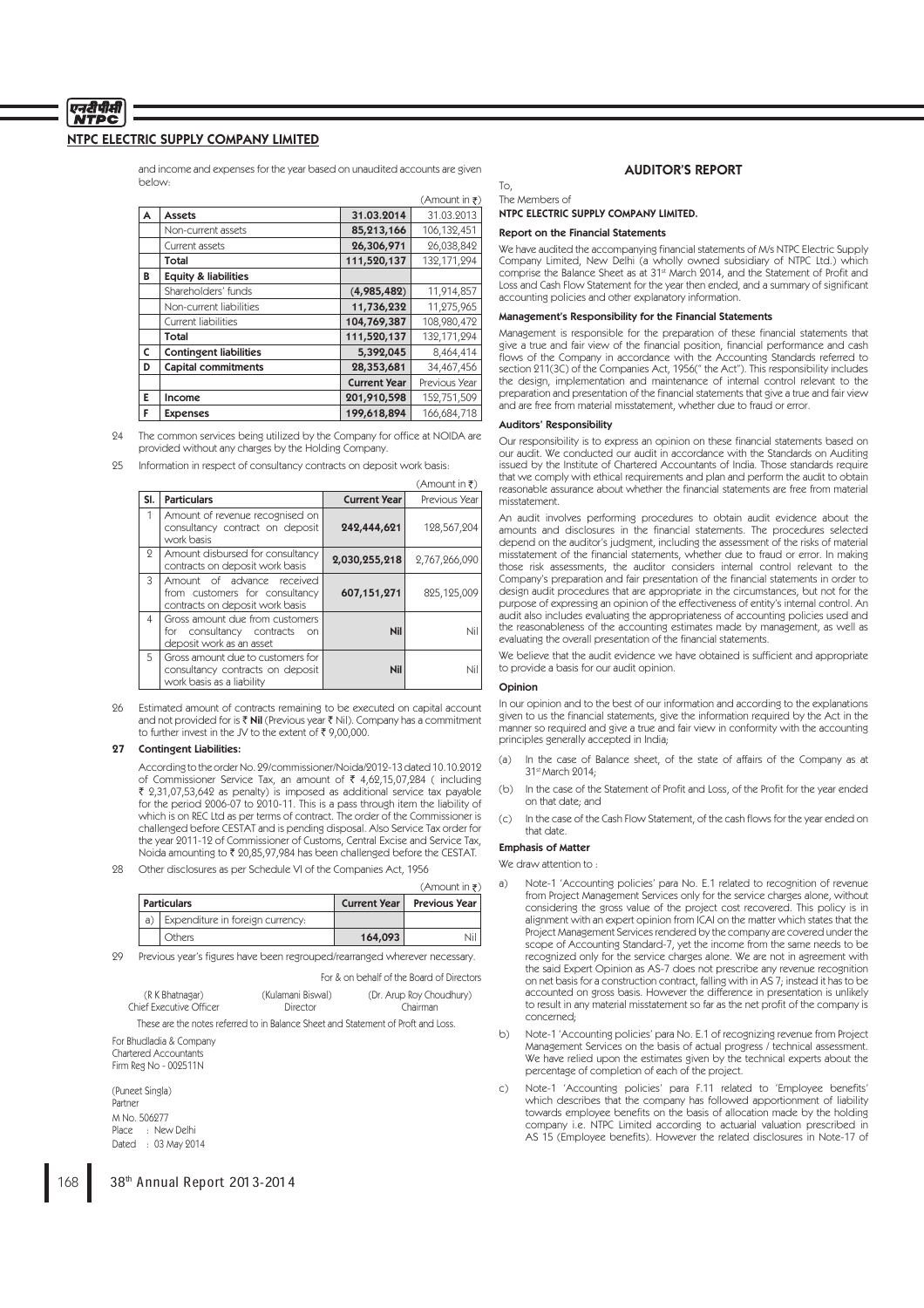

the financial statements are not in compliance of paragraph 33-35 of AS 15, although it is unlikely to have any impact of material misstatement so far as the expenses and liability recognized are concerned.

Our opinion is not qualified in respect of the aforesaid matters.

### Report on Other Legal and Regulatory Requirements

- 2. As required by the Companies (Auditor's Report) Order, 2003 ("the Order") issued by the Central Government in terms of sub-section (4A) of section 227 of the Act, we give in the Annexure a Statement on the matters specified in paragraph 4 and 5 of the Order.
- 3. As required by section 227(3) of the Act, we report that:
	- a) We have obtained all the information and explanations which to the best of our knowledge and belief were necessary for the purpose of our audit;
	- b) In our opinion proper books of accounts as required by law have been kept by the Company so far as appears from our examination of those books;
	- c) The Balance Sheet, Statement of Profit and Loss, and Cash Flow Statement dealt with by this Report are in agreement with the books of account;
	- d) In our opinion, the Balance Sheet, Statement of Profit and Loss, and Cash Flow Statement comply with the Accounting Standards referred to section 211(3C) of the Companies Act, 1956, except for items covered by point 3 below;
	- e) Being a Government Company, pursuant to the Notification No. GSR 829(E) dated 17.07.2003 issued by Government of India, provisions of clause (g) of sub-section (1) of section 274 of the Companies Act, 1956, are not applicable to the Company:
	- f) Since the Central Government has not issued any notification as to the rate at which the cess is to be paid under section 441A of the Companies Act, 1956 nor has it issued any Rules under the said section, prescribing the manner in which such cess is to be paid, no cess is due and payable by the Company.

For Bhudladia & Company Chartered Accountants Firm's Reg. No. 002511N

> (CA. Puneet Singla) (Partner)

Membership No. 506277

Place : New Delhi Date : 03/05/9014

#### ANNEXURE TO THE AUDITORS' REPORT

(Referred to in paragraph 1 under the heading of "Report on Other Legal and Regulatory Requirements" of our report of even date on the financial statements M/s NTPC Electric Supply Company Ltd.)

- (i) (a) The Company has maintained proper records showing full particulars including quantitative details and situation of fixed assets.
	- (b) The fixed assets of the Company are verified by the management at the intervals of two years. Physical verification of fixed assets has been carried out by an internal committee, appointed for the purpose, which is in our opinion considered reasonable having regard to the size and nature of its assets. No material discrepancies were noticed on such verification.
	- (c) In our opinion and according to the explanations given to us, there is no substantial disposal of fixed assets during the year.
- (ii) The Company does not have any inventory. Consequently, clauses (ii) (a) to (ii) (c) of paragraph 4 of the Order are not applicable.
- (iii) According to information and explanations given to us, the Company has not granted or taken any secured or unsecured loans, to companies, firms or other<br>parties covered in the register maintained under section 301 of the Companies Act, 1956. Consequently, clauses (iii)(a) to (g) of paragraph 4 of the Order are not applicable.
- (iv) In our opinion and according to the information and explanations given to us, there is adequate internal control system commensurate with the size of the Company and nature of its business for purchase of fixed assets and for sale of services. During the course of our audit, we have not observed any continuing failure to correct major weaknesses in internal control systems.
- According to the information and explanations given to us, we are of the opinion that there are no contracts or arrangement of the Company, referred to in Section 301 of the Companies Act, 1956, which requires to be entered in the register required to be maintained under that section.

In view of  $(v)$  (a) above, the clause  $(v)$  (b) of paragraph 4 of the Order is not applicable.

- (vi) The Company has not accepted any public deposits during the year.
- (vii) In our opinion, the Company has an internal audit system commensurate with the size and nature of its business.
- (viii) The maintenance of cost records under section 209(1) (d) of the Companies Act, 1956 is not applicable to the Company, as the Company has not commenced any activities related to distribution of electricity.
- (ix) (a) The Company has been generally regular in depositing undisputed statutory dues including Income Tax, Sales Tax, Wealth Tax, Service tax, Custom duty, Excise duty, Cess and other statutory dues, with appropriate authorities Being a wholly owned subsidiary of M/s NTPC Ltd. all the employees are on secondment basis, therefore Provident fund on their salaries is being deposited by the holding company.
- (b) According to the information and explanations given to us, there are no undisputed statutory dues outstanding for a period of more than six months from the date they became payable, as per books of accounts as at 31st March, 2014.
	- (c) According to the information and explanations given to us, there are disputed statutory dues, which have not been deposited as on 31st March, 2014 as given herein below:

| <b>Statue</b>           | Nature of<br><b>Dues</b>           | Amount $(\bar{z})$ | Forum where<br>disputes are pending |
|-------------------------|------------------------------------|--------------------|-------------------------------------|
| Income Tax<br>Act, 1961 | Tax<br>Demanded<br>u/s 143(3)      | 14, 20, 92, 750/-  | CIT (Appeals), Delhi                |
| Finance Act,<br>1994    | Service Tax<br>on Deposit<br>works | 462, 15, 07, 284/- | CESTAT, Delhi                       |
| Finance Act,<br>1994    | Service Tax<br>on Deposit<br>works | 20,85,97,984/-     | CESTAT, Delhi                       |

- (x) The Company has no accumulated losses as at the end of the relevant year and immediately preceding fi nancial year. The company has not incurred cash losses during the financial year covered under audit, however in the immediately preceding year cash losses were incurred.
- The Company has not taken any loans from any financial institution, bank or by way of issue of debentures. Consequently clause (xi) of paragraph 4 of Order is not applicable.
- (xii) According to the information and explanations given to us, the Company has not granted loans and advances on the basis of security by way of pledge of shares, debentures and other securities.
- (xiii) The Company is not a chit fund or a nidhi / mutual benefit fund / society. Therefore, clause (xiii) of paragraph 4 of Order is not applicable to the **Company**
- (xiv) The Company is not dealing in or trading in shares, securities, debentures and other investments. Consequently, clause (xiv) of paragraph 4 of the Order is not applicable to the Company.
- (xv) The Company has not given any guarantees for loans taken by others from banks or financial institutions.
- (xvi) The Company has not raised any term loams.

Place : New Delhi Date : 03/05/9014

- (xvii) According to the information and explanations given to us, the Company has not raised any short term or long-term funds.
- (xviii) According to the information and explanations given to us, the Company has not made preferential allotment of shares to companies, firms or other parties covered in the register maintained under Section 301 of the Companies Act, 1956.
- (xix) According to the information and explanations given to us, the Company has not issued any debentures during the year.
- (xx) According to the information and explanations given to us, the Company has not raised money through a public issue during the year.
- (xxi) To the best of our knowledge and belief and according to the information and explanations given to us, we report that no fraud on or by the Company has been noticed or reported during the year.

For Bhudladia & Company Chartered Accountants Firm's Reg. No. 002511N

> (CA. Puneet Singla) (Partner) Membership No. 506277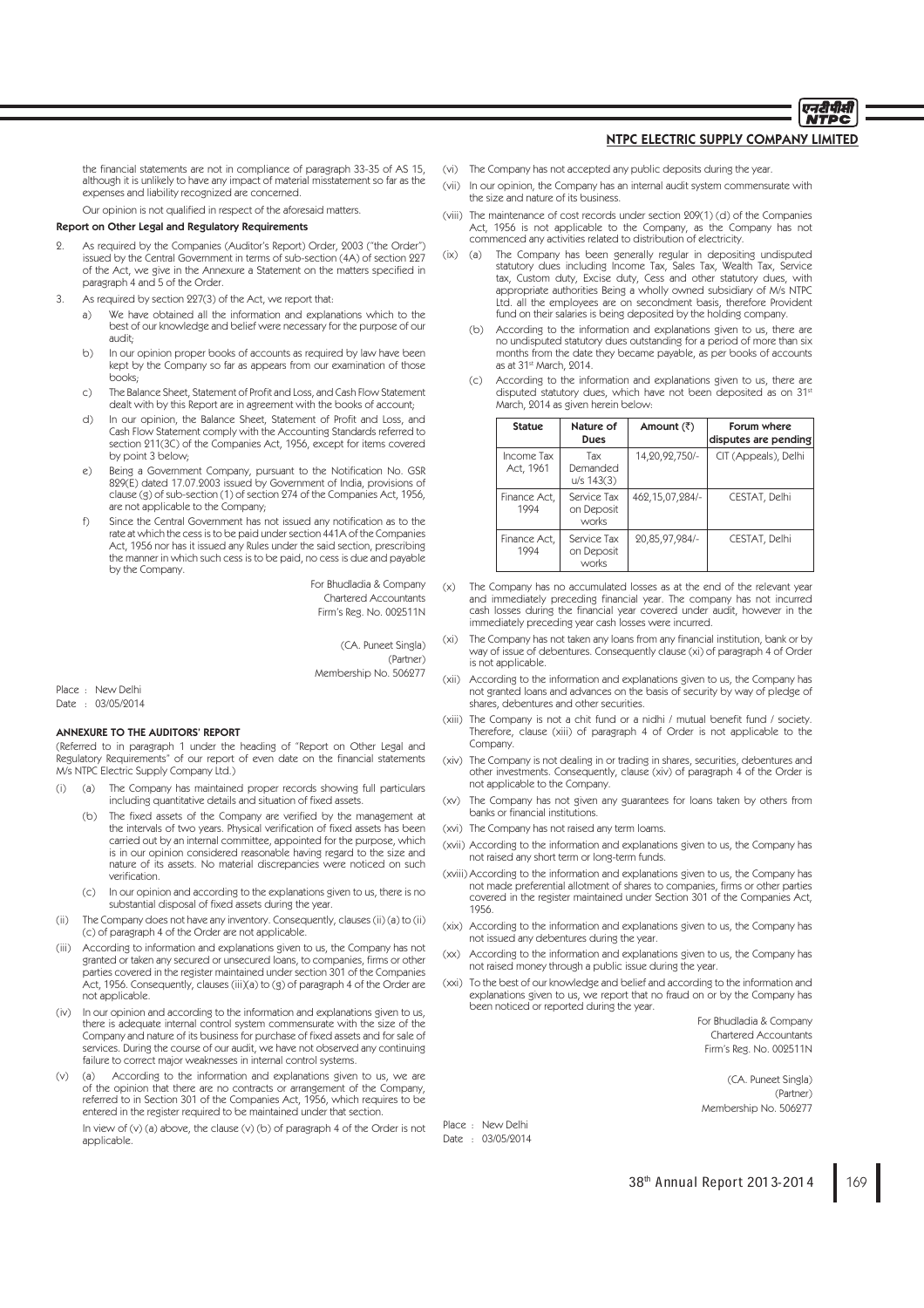एनदीपीसी<br>NTPC

# COMMENTS OF THE COMPTROLLER AND AUDITOR GENERAL OF INDIA UNDER SECTION 619 (4) OF THE COMPANIES ACT, 1956 ON THE ACCOUNTS OF NTPC ELECTRIC SUPPLY COMPANY LIMITED, NEW DELHI, FOR THE YEAR ENDED 31 MARCH 2014 AND MANAGEMENT REPLIES THEREON

| Comment                                                                                                                                                                                                                                                                                                                                                                                                                                                                                                                                                                                                                                                                                                                                                                                                                                                                                    | <b>Management Reply</b> |  |
|--------------------------------------------------------------------------------------------------------------------------------------------------------------------------------------------------------------------------------------------------------------------------------------------------------------------------------------------------------------------------------------------------------------------------------------------------------------------------------------------------------------------------------------------------------------------------------------------------------------------------------------------------------------------------------------------------------------------------------------------------------------------------------------------------------------------------------------------------------------------------------------------|-------------------------|--|
| The preparation of financial statements of NTPC Electric Supply Company Limited, New Delhi, for the year ended<br>31 <sup>st</sup> March 2014 in accordance with the financial reporting framework prescribed under the Companies Act, 1956 is the<br>responsibility of the management of the company. The statutory auditors appointed by the Comptroller and Auditor<br>General of India under Section 619 (2) of the Companies Act, 1956 are responsible for expressing opinion on these<br>financial statements under section 227 of the Companies Act, 1956 based on independent audit in accordance with the<br>auditing and assurance standards prescribed by their professional body, the Institute of Chartered Accountants of India.<br>This is stated to have been done by them vide their Audit Report dated 3 May 2014.                                                       |                         |  |
| I, on behalf of the Comptroller and Auditor General of India, have conducted a supplementary audit under section 619 (3)<br>(b) of the Companies Act, 1956 of the financial statements of NTPC Electric Supply Company Limited, New Delhi, for the<br>year ended 31 March 2014. The supplementary audit has been carried out independently without access to the working<br>papers of the statutory auditors and is limited primarily to inquiries of the statutory auditors and company personnel and a<br>selective examination of some of the accounting records. Based on my supplementary audit, I would like to highlight the<br>following significant matters under section 619 (4) of the Companies Act, 1956, which has come to my attention and which<br>in my view, are necessary for enabling a better understanding of the financial statements and the related Audit Report: |                         |  |
| 1. General                                                                                                                                                                                                                                                                                                                                                                                                                                                                                                                                                                                                                                                                                                                                                                                                                                                                                 | Noted                   |  |
| <b>Other Notes</b>                                                                                                                                                                                                                                                                                                                                                                                                                                                                                                                                                                                                                                                                                                                                                                                                                                                                         |                         |  |
| Contingent Liabilities (Note No. 27)                                                                                                                                                                                                                                                                                                                                                                                                                                                                                                                                                                                                                                                                                                                                                                                                                                                       |                         |  |
| The above does not include:                                                                                                                                                                                                                                                                                                                                                                                                                                                                                                                                                                                                                                                                                                                                                                                                                                                                |                         |  |
| Amount of ₹ 22.56 crore of Income Tax demand raised by Assistant Commissioner of Income Tax under section 156<br>(a)<br>of Income Tax Act, 1961.                                                                                                                                                                                                                                                                                                                                                                                                                                                                                                                                                                                                                                                                                                                                           |                         |  |
| Amount of interest of ₹138.30 crore on Service Tax amounting to ₹231 crore alongwith the amount of penalty of ₹<br>(b)<br>231 crore raised by the Commissioner of Customs, Central Excise & Service tax for period April 2007 to March 2014.                                                                                                                                                                                                                                                                                                                                                                                                                                                                                                                                                                                                                                               |                         |  |
| Penalty of ₹5 crore and interest of ₹4.94 crore on Service Tax of ₹20.86 crore demanded by the Commissioner of<br>(c)<br>Customs, Central Excise & Service Tax for the period from April 2012 to March 2014.                                                                                                                                                                                                                                                                                                                                                                                                                                                                                                                                                                                                                                                                               |                         |  |
| Thus the Contingent Liabilities are understated to the extent of ₹170.80 crore.                                                                                                                                                                                                                                                                                                                                                                                                                                                                                                                                                                                                                                                                                                                                                                                                            |                         |  |
| 2. Independent Auditor's Report                                                                                                                                                                                                                                                                                                                                                                                                                                                                                                                                                                                                                                                                                                                                                                                                                                                            |                         |  |
| Annexure to the Auditors' Report (ix) (C)                                                                                                                                                                                                                                                                                                                                                                                                                                                                                                                                                                                                                                                                                                                                                                                                                                                  |                         |  |
| The Statutory Auditors have not reported the following disputed Statutory dues not deposited by the company as required<br>by Para 4 (ix) (b) of Companies (Auditor's Report) Order, 2003:                                                                                                                                                                                                                                                                                                                                                                                                                                                                                                                                                                                                                                                                                                 | Noted                   |  |
| (d) Amount of interest of ₹138.30 crore on Service Tax amounting to ₹231 crore along-with the amount of penalty of ₹231<br>crore raised by the Commissioner of Customs, Central Excise & Service Tax for April 2007 to March 2014.                                                                                                                                                                                                                                                                                                                                                                                                                                                                                                                                                                                                                                                         |                         |  |
| (e) Penalty of ₹ 5 crore and interest of ₹ 4.94 crore on Service Tax of ₹ 20.86 crore demanded by the Commissioner of<br>Customs, Central Excise & Service Tax for the period from April 2012 to March 2014.                                                                                                                                                                                                                                                                                                                                                                                                                                                                                                                                                                                                                                                                               |                         |  |

For and on behalf of Comptroller & Auditor General of India For and School and on behalf of the Board of Directors

(Tanuja S. Mittal) Principal Director of Commercial Audit & Ex-officio Member, Audit Board – III, New Delhi

(Dr. Arup Roy Choudhury) Chairman

Dated : 15.7.2014 Place : New Delhi

Dated : July 18, 2014 Place : New Delhi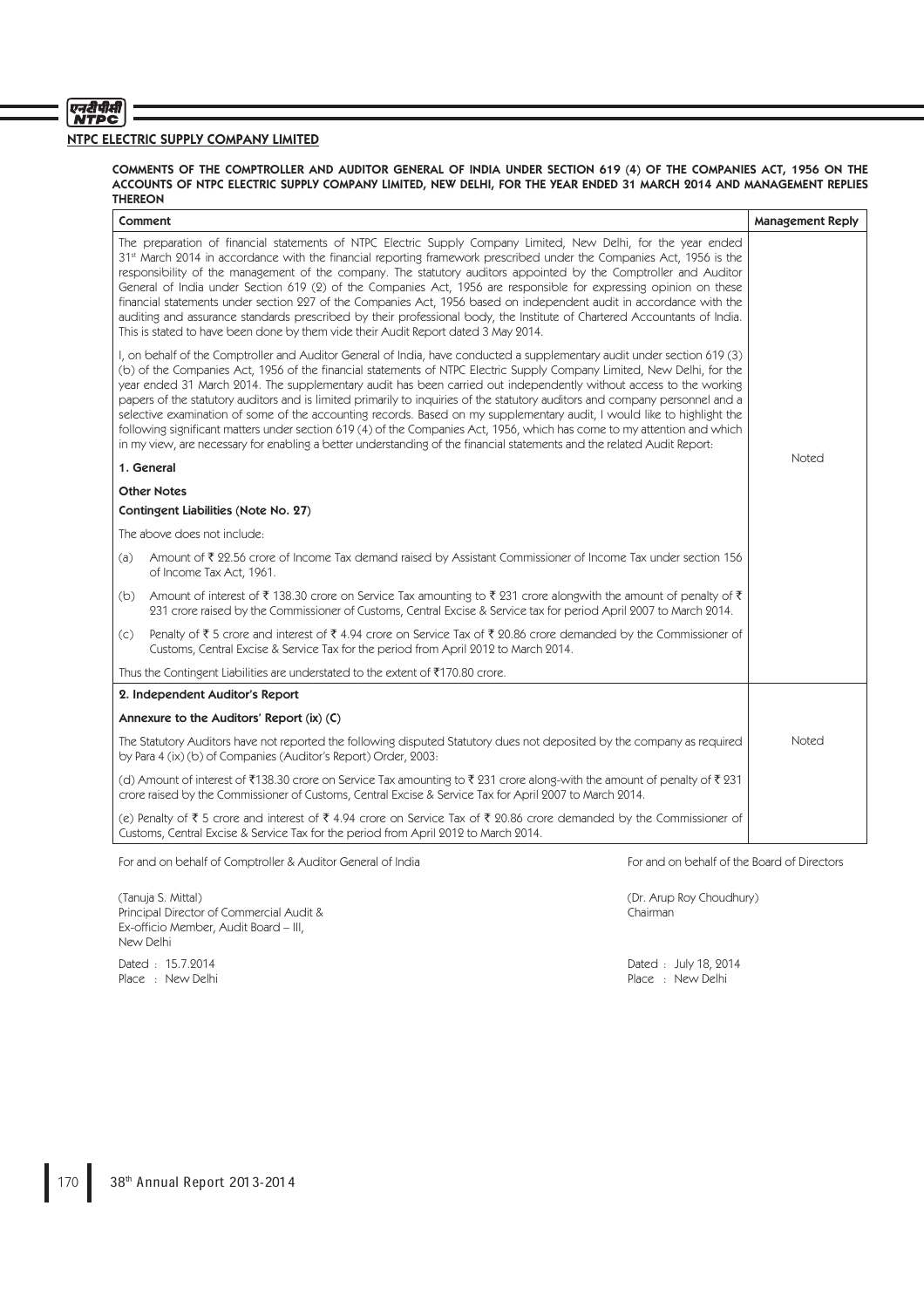

# NTPC VIDYUT VYAPAR NIGAM LIMITED

### NTPC VIDYUT VYAPAR NIGAM LIMITED

(A wholly owned subsidiary of NTPC Limited)

DIRECTORS' REPORT

To

Dear Members,

Your Directors have pleasure in presenting the Twelfth Annual Report on the working<br>of the Company for the financial year ended on 31st March 2014 together with<br>Audited Financial Statement, Auditors' Report and Review by t

#### FINANCIAL RESULTS

|                                                              |         | $(3\overline{5})$ in Crore) |
|--------------------------------------------------------------|---------|-----------------------------|
|                                                              | 2013-14 | 2012-13                     |
| Total Revenue                                                | 3532.32 | 3075.32                     |
| <b>Total Expenses</b>                                        | 3441.04 | 3012.28                     |
| Profit /(Loss) before exceptional and<br>extraordinary items | 91.28   | 63.04                       |
| <b>Exceptional Items</b>                                     |         | (115.82)                    |
| Profit/(Loss) before Tax                                     | 91.28   | (52.78)                     |
| Tax expenses                                                 | 31.04   | (17.94)                     |
| Profit/(Loss) for the year                                   | 60.24   | (34.84)                     |

#### DIVIDEND

During the financial year 9013-14. Directors have not recommended any dividend. ENERGY TRADING-BUSINESS

In accordance with Central Electricity Regulatory Commission (CERC) notification,<br>your Company is a trading Licensee under Category I (highest category).

During the financial year under review margin from trade of energy was ₹52.47 Crore<br>from trade of 9322 million units including 1997 million units traded under SWAP<br>arrangements and 4390 million units traded under Solar & T

# BUSINESS INITIATIVES

The Government of India has designated your company as the Nodal Agency for<br>Phase 1 of Jawaharlal Nehru National Solar Mission (JNNSM) with a mandate for<br>purchase of power from the solar power projects connected to grid at

Your company had successfully conducted the process of Selection of the Solar Power Developers based on Guidelines issued by the Ministry of New and

Renewable Energy.<br>As on 31% March 2014, a total solar capacity of 548 MW (498 MW of Solar PV and<br>As on 31% March 2014, a total solar commissioned and corresponding allocation of<br>SO MW of Solar Thermal) has been commissione

Your Company has also been designated as the nodal agency for cross border<br>trading of power with Bangladesh and Bhutan. The Power Purchase Agreement (PPA)<br>for supply of 250 MW power from NTPC stations for 25 years was sign

Your Company has excelled in many fields including expanding customer base,<br>selling captive power, selling power of Independent Power Producers (IPPs),<br>entering into power banking arangements etc. The customer base of the

The domestic sale of Cenosphere is being conducted through E-auction portal of<br>MSTC Limited, a public sector company. During the year under review the Company<br>has sold 225 MT of Cenosphere as compared to 240 MT of Cenosphe

# FIXED DEPOSITS

The Company has not accepted any fixed deposit during the financial year ending<br>31st March 2014.

#### MANAGEMENT DISCUSSION AND ANALYSIS

Management Discussion and Analysis is enclosed at Annexure-I.

#### AUDITORS' REPORT

The Comptroller and Auditor General of India (C&AG) appointed M/s Aiyar & Co., Chartered Accountants as Statutory Auditors of the Company for the fi nancial Year

2013-14. The Auditors have expressed their qualified opinion on the accounts and<br>emphasized on certain issues. The Management replies to the auditor's qualifications/ observations are as under:

#### Auditor's qualifications/ observations No.1

The company contends that, since the Fly Ash Utilization Fund does not belong to the company, the interest income earned on Fly Ash Utilization Fund being an accretion to the said fund also belongs to the fund.

The company, however, has accounted for interest income on Fly Ash Utilization<br>Fund as its income under other Income in the Statement of Profit & Loss. The<br>company thereafter transferred the said interest income (net of ta Utilization Fund through appropriation out of the surplus in the Statement of Profit<br>and Loss. [Refer Note No. 3 (a) & 4(b)].

In our opinion the interest income on Fly Ash Utilization Fund ab-initio does not belong to the company and accounting for such income in the Statement of Profit & Loss has resulted in profit after tax for the year being o

**Management reply**<br>
Management reply<br>
Gazette notification No. 1799 dated 03.11.2009 of Ministry of Environment & Forest<br>
GAOEF), Government of India (GoI) states that the amount collected from sale of<br>
fly ash and fly ash awaited.

In the absence of any clarification from MoEF, on the advice of an Independent Tax<br>Consultant, the company has accounted the interest income on the ash utilisation<br>fund to avoid any penal or other consequences.

#### Auditor's qualifications/ observations No.2

In our opinion since the Fly Ash Utilization Fund has been created vide notification<br>dated 3rd November, 2009 by the Ministry of Environment & Forests (MoEF)-<br>Govt. of India and NVVN is only administering the fund it is in

## Management reply

As per the MoEF notification, the amounts collected from sale of fly ash can be utilized only for the development of infrastructure or facility, promotion and facilitation activities for use of fly ash. The said notificati

and it was opined that it does not require any approval from MoEF. The policy guidelines formulated in this regards by NTPC Limited have been adopted by the Board of the Company.

**Auditor's qualifications/ observations No.3**<br>The amount collected from the sale of fly ash/fly ash products and amount realized The amount collected from the sale of fly ash/fly ash products and amount realized<br>from encashment of bank guarantees are not considered as income of the company<br>and amount is held by the NVVN in the Fly Ash Utilization Fu

**Management reply**<br>As per Gazette Notification amendment dated 03.11.2009 of MoEF, the company,<br>being 100% subsidiary of NTPC Limited, is permitted for sale of fly ash and the amount<br>collected from sale of fly ash and fly

for the other development programmes also.<br>Therefore, the amounts collected from sale of fly ash are being kept in a separate<br>Therefore, the amounts collected from sale of fly ash, the said notification is<br>silent on the ta

As per the directions received from Ministry of New and Renewable Energy (MNRE)<br>and clarifications thereafter, it is stated that the amount received from encashment<br>of Bank Guarantees (BG's) is to be kept separately in max

#### Auditor's qualifications/ observations No.4

The Gross interest accrued on Retention on Account BG encashment (solar) is<br>credited to the said account, however the company has considered the Tax<br>deducted at source on such interest as TDS of the company, thereby overst

The net impact of para 1 to 4 above has resulted in profit after tax for the year<br>overstated by ₹17,01,18,786, Long term Ioans & advances understated by ₹<br>5,40,18,706, Short term Ioans & advances understated by ₹ 3,35,79,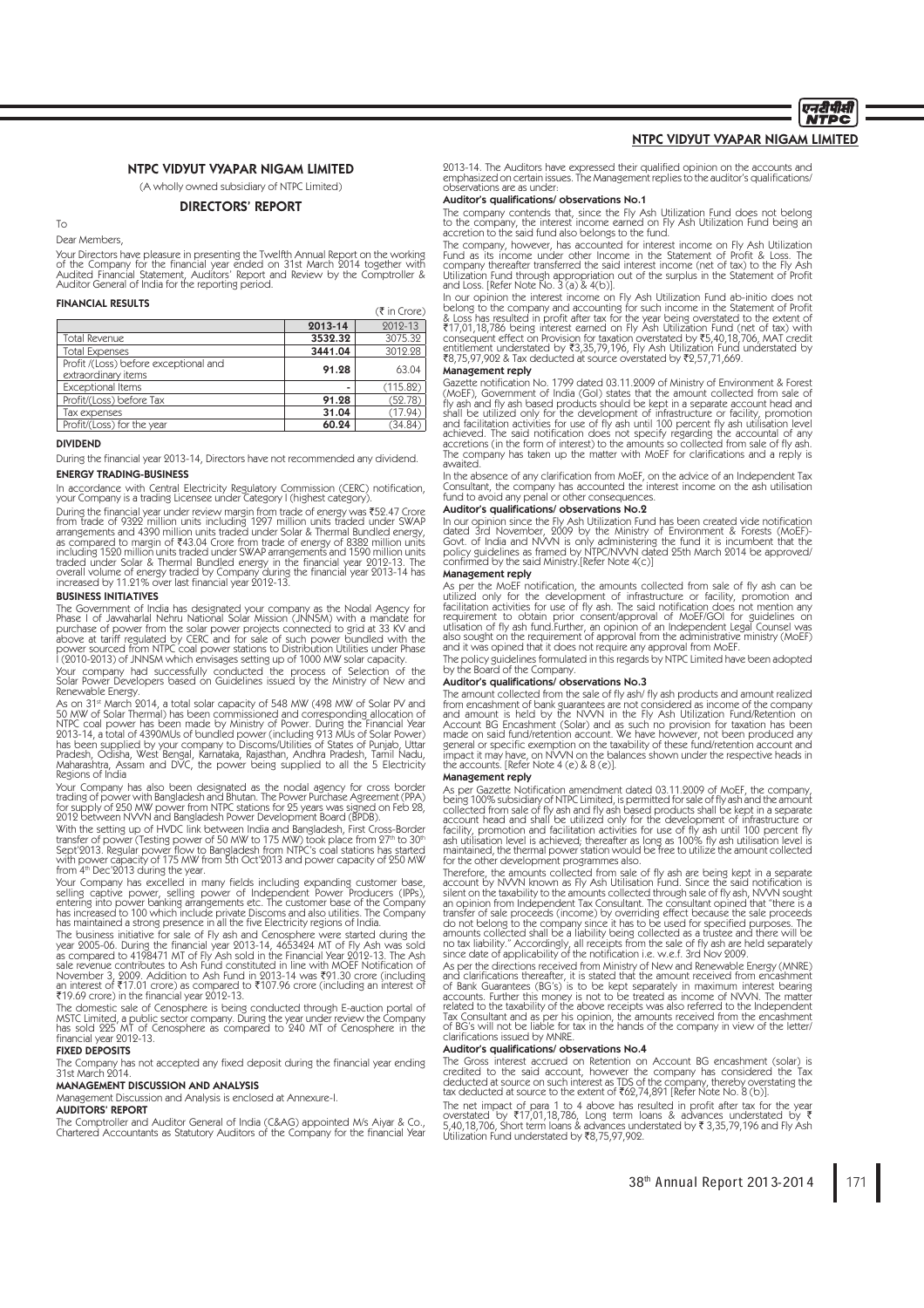# एनदीपीसी **NTPC** NTPC VIDYUT VYAPAR NIGAM LIMITED

**Management reply**<br>The interest on amounts received from the encashment of BG's is not liable for tax in the hands of company in view of the letter/ clarifications issued by MNRE. However,<br>since the tax deduction at source is being made by the banks in the name of the<br>company, the gross interest accrued on this BG retention a tax paid.

The above is supported by the opinion of an Independent Tax Consultant.

**Emphasis of matter**<br>The auditors have also supplied emphasis to note no. 4(c) regarding utilisation<br>from Fly Ash Utilisation Fund and note no. 22(c) regarding disclosure of employee<br>benefits as per AS-15. The issues have

**REVIEW OF ACCOUNTS BY THE COMPTROLLER & AUDITOR GENERAL OF INDIA**<br>The Comptroller and Auditor General of India, through letter dated 22nd July 2014<br>has given 'NIL' comments on the Financial Statements of your company for

There are no significant particulars, relating to conservation of energy, technology<br>absorption under the Companies (Disclosure of particulars in the Report of Board of

Directors) Rules, 1988, as your Company does not own any manufacturing facility.<br>During the financial year under review the Company has earned ₹211.85 crore in<br>foreign currency as compared to ₹ nil foreign currency earned

#### PARTICULARS OF EMPLOYEES

As per Notification No. GSR 289(E) dated 31 March, 2011 issued by the Ministry of Corporate Affairs, amending the provisions of the Companies (Particulars of Employees) Rules, 1975, it is not necessary for the Company bei of this Annual General Meeting.<br>**AUDIT COMMITTEE** 

As per the provisions of Section 292A of the Companies Act, 1956, your Company<br>has an Audit Committee of the Board comprising of Shri I.J. Kapoor, Shri K. Biswal and<br>Shri N.N. Misra, Directors of the Company. Three meeting

As required under Section 217 (2AA) of the Companies Act, 1956, your Directors<br>confirm that:

- (i) in the preparation of the annual accounts, the applicable accounting standards had been followed along with proper explanation relating to material departures;
- (ii) the Directors had selected such accounting policies and applied them<br>consistently and made judgments and estimates that are reasonable and<br>prudent so as to give a true and fair view of the state of affairs of the comp that period;
- (iii) the Directors had taken proper and sufficient care for the maintenance of adequate accounting records in accordance with the provisions of the Companies Act, 1956 for safeguarding the assets of the company and for pr
- (iv) the Directors had prepared the annual accounts on a going concern basis.<br>**BOARD OF DIRECTORS**

**BOARD OF DIRECTORS**<br>
During the financial year under review Shri A.K. Singhal, (DIN: 00011085), consequent<br>
During the financial year under review Shri A.K. Singhal, (DIN: 00011085), consequent<br>
upon resignation from serv

In accordance with the provisions of Companies Act, 2013, Shri N.N. Misra, Director<br>(DIN: 00575501) shall retire by rotation at this Annual General Meeting of your<br>Company and, being eligible, offers himself for reappointm

# **ACKNOWLEDGMENT**

The Board of Directors wish to place on record their appreciation for the support<br>and co-operation extended by NTPC Limited, the Central Electricity Regulatory<br>Commission, the valued customers of the Company, various State

For and on behalf of the Board of Directors (Dr. ARUP ROY CHOUDHURY) **CHAIRMAN** 

DIN: 00659908

|  | Place: New Delhi    |
|--|---------------------|
|  | Date: July 23, 2014 |

#### MANAGEMENT DISCUSSION AND ANALYSIS INDUSTRY STRUCTURE AND DEVELOPMENTS

Trading is an essential tool for optimisation of resources and plays an important role in the current market scenario of deficit power as it enables the state utilities to fully utilise the existing and captive sources of generation. The quantum of power being<br>traded in short term has been increasing over th of trading licensees.

Short term Trading is also essential for balancing the demand with supply besides meeting the contingency demand of States.

The grant of Trading License for Inter-state trading is governed by CERC Regulations, 2009 including its Amendment issued from time to time.

CERC has fixed a ceiling trading margin for short term trade at 7 paise per kWh in<br>case the sale price is exceeding ₹3 per kWh and 4 paise per kWh where sale price is<br>less than or equal to ₹3 per kWh. However, Transactions

During the last four years, 65 traders have obtained licenses for serving the needs of the various clients, out of which 22 nos. of licensees have been surrendered/<br>cancelled. The traders are issued license under categories I, II or III depending on<br>the volume of units proposed to be traded and net worth.

# Structure of Power Market in India\*

|       | $Long-Term (89.1%)$         | 858 BU |
|-------|-----------------------------|--------|
| (ii)  | Power Trading (8.6%)        | 83 BU  |
| 'iii) | Balancing Market (UI)(2.2%) | 99BU   |
|       | Total                       | 963BU  |

#### The trading of Power in India\*

|       | <b>Bilateral Trading</b> | 36 BU |
|-------|--------------------------|-------|
|       | <b>Bilateral Direct</b>  | 17 BU |
| (iii) | Through Power Exchange   | 30 BU |
|       | Total                    | 83 BU |

\*Source: CERC (2013-14)

#### STRENGTH AND WEAKNESS

Your Company's strength lies in its association with strong promoter viz. NTPC<br>Limited having formidable network, established rapport, credibility with potential<br>buyers & sellers and backed with professional manpower from

Your Company is exposed to credit risk due to buyer's inability to make timely payments without any strong payment security mechanism in place.

### OPPORTUNITIES AND THREATS

Ministry of Power, Government of India plans to enhance the existing inter regional power transfer capacity of 40050 MW to 72250 MW by end of 12th Plan period. This would provide considerable opportunities for enhancement of trading volumes.<br>Many Independent Power Producers are setting up generation capacities reserved<br>as merchant capacity for sale in the market. This will provide opp Company for capturing such merchant capacity for trading.

In recent times the number of private traders has increased and they are trading power without proper back-to-back payment security mechanism. In view of the above your company is having the threat of non timely payment by buyers.

## **OUTLOOK**

Your Company has been designated as one of the nodal agencies for cross border<br>trading of power with Bhutan and Bangladesh. The Power Purchase Agreement<br>between NVVN and BPDB for supply of 250 MW power from NTPC stations f

Your Company has also been designated as nodal agency for buying power from solar power developers in India and selling to distribution utilities after bundling<br>with unallocated capacity from NTPC power stations. The business of selling<br>bundled power to Discoms have commenced from FY 2011-12.

Your Company is also selling fly ash from NTPC plant at Dadri, Unchahar Kahalgaon,<br>Ramagundam, Farakka and Badarpur.

#### RISKS AND CONCERNS

The trading margin capped by CERC for electricity trading limits revenues of trading<br>companies. The risk gets further enhanced due to large number of private players<br>offering lower trading margin than the capped trading ma increase the business.

#### INTERNAL CONTROL

Your Company has adequate internal control systems and procedures in place<br>commensurate with the size and nature of its business. Your Company has adopted<br>the internal control system of its holding company viz. NTPC Limite reviewed during internal audit carried out by Internal Audit Department of NTPC<br>Limited. An independent internal audit is also carried out by experienced firm of<br>Chartered Accountants in close co-ordination with department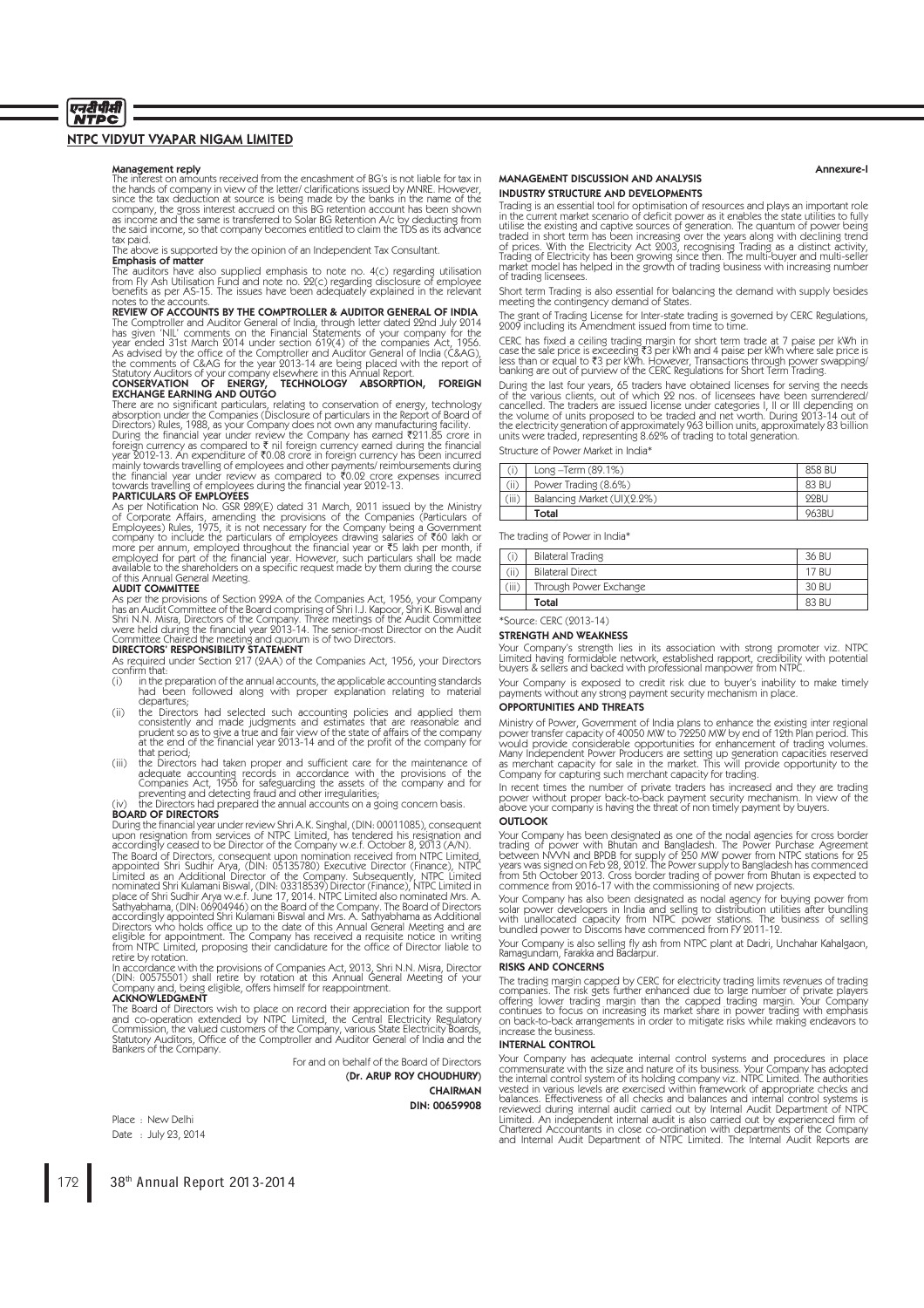# NTPC VIDYUT VYAPAR NIGAM LIMITED

एनदीपीसी **NTDC** 

| regularly reviewed by the Audit Committee of the Board of Directors. |
|----------------------------------------------------------------------|

#### Operations

Your company has been issued license under category "I" which allows trading of 1000 million units and above every year without any upper limit.

The details of the energy traded by the Company are as follows:  $\frac{1}{2}$  Fiscal 2014 Fiscal 2013

| Trading of energy       | Million units |      |
|-------------------------|---------------|------|
| Power                   | 3635          | 5979 |
| Solar Bundled Power     | 4390          | 1590 |
| Power SWAP Arrangements | 1297          | 1520 |
| Total                   | 9322          | 8389 |

During the Financial Year 2013-14, your company traded 9322 million units of power, which includes 4390 MUs of bundled solar power under Jawaharlal Nehru National Solar Mission. The overall volume of power traded by Company has increased by 11.21% over last year.

In the past three years your company has developed a good customer base and<br>has served over 100 customers including State Government/Private Power Utilities,<br>Captive Power Generators etc. in all five regions in the country

In addition to energy trading, your Company is also trading fly ash and cenosphere.<br>The details of the fly ash and cenosphere traded by the Company are as follows:

|            | Fiscal 2014 | Fiscal 9013 |
|------------|-------------|-------------|
|            |             | Metric Ton  |
| Fly ash    | 4653424     | 4198471     |
| Cenosphere | 225         | 240         |

#### Financial Performance

The main revenue of your Company has been realized by trading of energy of 9322 million units contributing to 98% of total revenue.  $(\bar{\bar{\tau}}$  in Crore)

|                                       | 2013-14 |         | 9019-13 |         |
|---------------------------------------|---------|---------|---------|---------|
| <b>Sales</b>                          |         |         |         |         |
| Bilateral energy                      | 1447.32 |         | 2244.49 |         |
| Solar & Thermal Bundled Energy        | 1989.22 |         | 756.47  |         |
| Energy under SWAP Arrangements        | 4.99    | 3441.53 | 5.78    | 3006.74 |
| Other operating income                |         | 34.18   |         | 36.99   |
| Fly Ash and Cenosphere                | 122.55  |         | 108.86  |         |
| Less: Transfer to Fly Ash Utilization | 122.55  |         | 108.86  |         |
| Fund                                  |         |         |         |         |
| Other income                          |         | 56.61   |         | 39.36   |
| Total                                 |         | 3532.32 |         | 3075.32 |

The Ministry of Environment and Forest, Government of India, through its notification dated November 3, 2009, directed that the amount collected from sale of fly ash<br>and fly ash based products should be kept in a separate account head and shall be<br>utilized only for development of infrastructure or facilitie activities for use of fly ash until 100 % fly ash utilization level is achieved; thereafter<br>as long as 100% fly ash utilization levels are maintained, the thermal power station<br>would be free to utilize the amount collected also and in case, there is a reduction in the fly ash utilization levels in the subsequent<br>year(s), the use of financial return from fly ash shall get restricted to development of<br>infrastructure or facilities and promotion until 100% fly ash utilization level is again achieved and maintained.

The amount transferred during the current financial year to the fly ash utilization fund<br>net of amounts utilized as per the above notification is of ₹74.29 Crore as compared to ₹88.27 Crore transferred during the previous financial year.

The Total operating expenses of the Company are as follows:-

|                                 | 2013-14 | 9019-13 |
|---------------------------------|---------|---------|
| Purchase of energy              | 3389.06 | 2963.70 |
| Rebate on energy sale           | 28.97   | 36.40   |
| Employee benefits expense       | 8.59    | 7.98    |
| Administration & other expenses | 14.31   | 4 1 5   |
| Total operating expenses        | 3440.93 | 3012.23 |

Due to notification by the Ministry of Environment and Forest, Government of India,<br>the operating expenses of fly ash business during 2013-14 have been met out of the Fly Ash Utilization Fund, hence not included in operating expenses.

The total expenses including operating expenses of the Company are as follows:-

|                                             |         | $(5$ in Crore) |
|---------------------------------------------|---------|----------------|
|                                             | 2013-14 | 9019-13        |
| Total operating expenses                    | 3440.93 | 3019.93        |
| Finance cost                                | 0.04    |                |
| Depreciation & amortization expense         | 0.07    | 0.05           |
| Total expenses including operating expenses | 3441.04 | 3012.28        |

The depreciation cost as compared to total expense is negligible since the fixed<br>assets in the company are represented by furniture and fixtures, EDP machines etc.<br>and the Gross Block was of the order of ₹0.92 Crore as on

|                                                                     |         | $(3 \nvert$ in Crore) |
|---------------------------------------------------------------------|---------|-----------------------|
|                                                                     | 2013-14 | 9019-13               |
| Profit/(Loss) before exceptional and extraordinary<br>l items & tax | 91.28   | 63.04                 |
| Exceptional items                                                   |         | (115.82)              |
| Profit /(Loss) before tax                                           | 91.28   | (52.78)               |

During the financial year under review the Company does not have any Exceptional<br>item as compared to recognition of loss, in the previous year, of ₹115.82 Crore under<br>the head "Exceptional Items", as per the directions rec

|                             |         | $(5 \nvert$ in Crore) |
|-----------------------------|---------|-----------------------|
|                             | 2013-14 | 2012-13               |
| Profit/(Loss) before tax    | 91.28   | (52.78)               |
| Tax expenses                | 31.04   | (17.94)               |
| Profit /(Loss) for the year | 60.24   | (34.84)               |

#### Dividend

#### During the financial year 2013-14, Directors have not recommended any dividend. Reserves & Surplus

During the financial year 2013-14, a sum of ₹9 Crore have been added to General<br>Reserve as compared to ₹19.69 Crore transferred in the previous year from Reserves<br>& Surplus to Fly Ash Utilization Fund.

#### Current Assets

The current assets at the end of the financial year 2013-14 were ₹1194.19 Crore<br>as compared to ₹935.60 Crore in financial year 2012-13 registering an increase of<br>27.64%.

|                              |            | $(3 \nvert n \nvert C)$ |
|------------------------------|------------|-------------------------|
|                              | 31.03.2014 | 31.03.2013              |
| Inventories                  | 0.01       | 0.01                    |
| Trade receivables            | 268.28     | 158.36                  |
| Cash and Bank balances       | 637.60     | 523.03                  |
| Short term loan and advances | 7.80       | 2.92                    |
| Other current assets         | 280.50     | 251.28                  |
| <b>Total Current Assets</b>  | 1194.19    | 935.60                  |
|                              |            |                         |

The increase was mainly on account of increase in trade receivables and cash and bank balance. During the financial year under review, trade receivables has increased to  $\approx$ 268.28 Crore from ₹158.36 Crore. The major amou

#### Current Liabilities

During the financial year 2013-14, Current Liabilities have increased to ₹710.89 Crore<br>as compared to ₹603.94 Crore in the financial year 2012-13, mainly on account of increase in other current liabilities.

|                                         |            | $(3\overline{5})$ in Crore) |
|-----------------------------------------|------------|-----------------------------|
|                                         | 31.03.2014 | 31.03.2013                  |
| Trade payables                          | 477.11     | 438.38                      |
| Other current liabilities               | 233.78     | 165.56                      |
| <b>Total Current Liabilities</b>        | 710.89     | 603.94                      |
| <b>Cash Flow Statement</b>              |            | $(3\overline{5})$ in Crore) |
|                                         | 31.03.2014 | 31.03.2013                  |
| Opening cash and cash equivalents       | 523.03     | 339.55                      |
| Net cash from operating activities      | 89.67      | 186.92                      |
| Net cash from investing activities      | 31.90      | 19.80                       |
| Net cash flow from financing activities |            | (23.24)                     |
| Net change in cash and cash equivalents | 114.57     | 183.48                      |
| Closing cash and cash equivalents       | 637.60     | 523.03                      |

The closing cash and cash equivalent for the financial year ended March 31, 2014<br>has increased by 21.90% from ₹523.03 Crore in the previous year to ₹637.60 Crore in the current year.

#### Financial Indicators

 $(3 \nvert \nvert n \nvert C)$ 

The various performance indicators for the financial year 2013-14 as compared to financial year 2012-13 are as under:

|   |                                                                    |         | (₹ in Crore) |
|---|--------------------------------------------------------------------|---------|--------------|
|   | Description                                                        | 2013-14 | 2012-13      |
| Α | Capital employed                                                   | 186.28  | 143.06       |
|   | ii) Net worth                                                      | 186.28  | 143.06       |
| B | Return on Capital Employed (PBT/CE)                                | 49%     | (37%)        |
|   | ii) Return on net worth (PAT/NW)                                   | 32%     | (24%)        |
| C | Dividend as % of Equity Capital                                    |         |              |
| D | Earning per share in $\bar{\tau}$ (EPS) before<br>exceptional item | 30.12   | 21.30        |
| E | Earning per share in $\bar{\tau}$ (EPS) after exceptional<br>item  | 30.12   |              |

The capital employed as well as net worth has increased due to addition of profit earned during the current financial year and such increase has also resulted increase<br>in Return on Capital Employed, Return on Net Worth and EPS of the Company.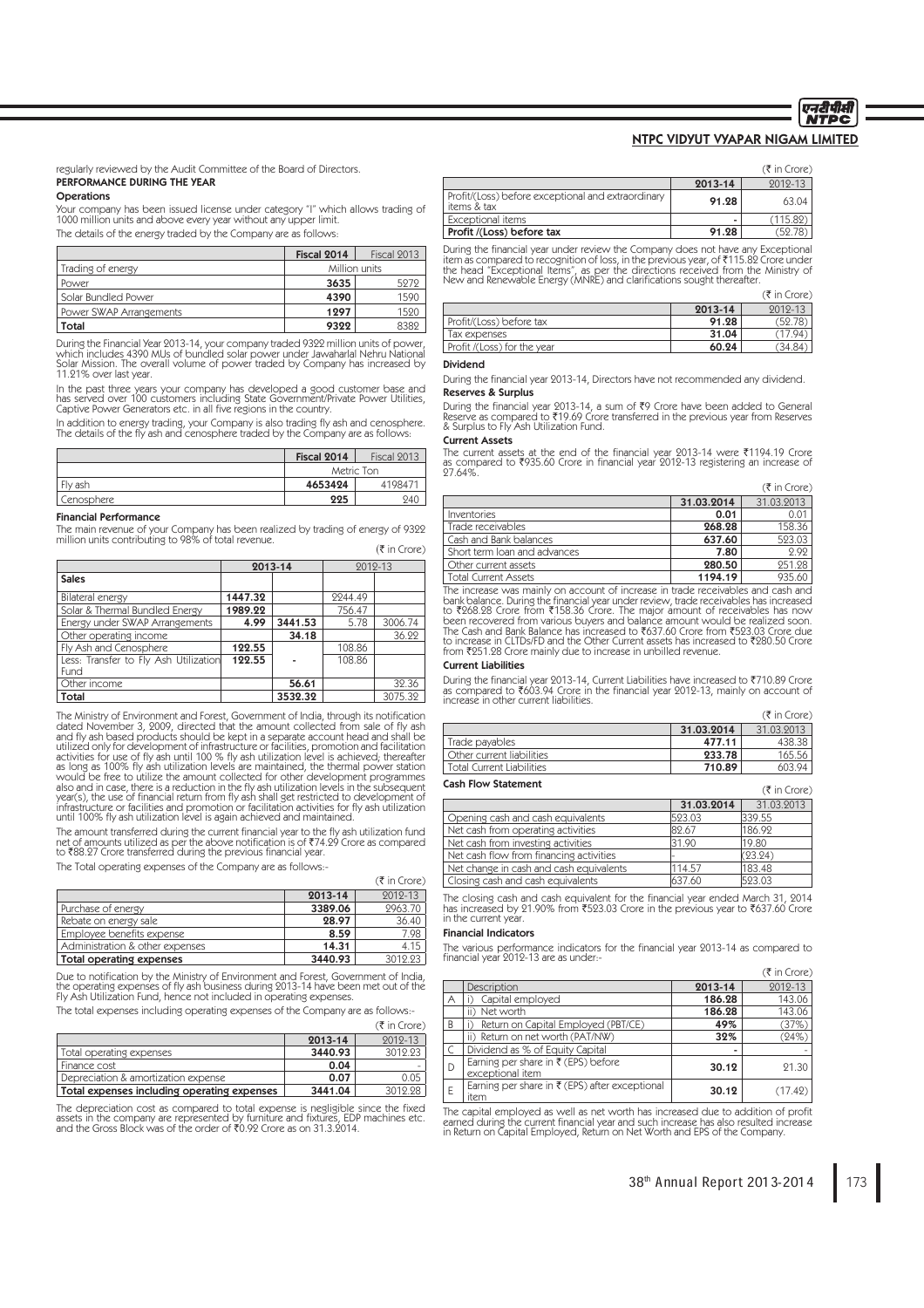# एन्टीपीसी **NTPC** NTPC VIDYUT VYAPAR NIGAM LIMITED

#### Human Resources

As on 31st March 2014, there were 53 employees posted on secondment basis from<br>holding company viz. NTPC Limited. To achieve the ambitious growth targets, the<br>company has drawn professional manpower from NTPC who have rich dealing in various technical, financial and commercial issues. Continual training and<br>up-gradation of skills of employees is ensured through mandatory training every year. Corporate Social Responsibility

Your company is presently collaborating and contributing through NTPC CSR, which<br>is following global practice of addressing CSR issues in an integrated multi stake-<br>holder approach covering environmental and social aspects

# CAUTIONARY STATEMENT

Statements in the Management Discussion and Analysis describes the Company's objectives, projections, estimates, expectations may be "forward-looking statements" within the meaning of applicable laws and regulations. Actual results

NTPC VIDYUT VYAPAR NIGAM LIMITED BALANCE SHEET AS AT  $(A$ mount in  $\bar{x}$ ) Particulars **Note** 31.03.2014 31.03.2013 EQUITY AND LIABILITIES Shareholders' funds Share capital 2 200.000,000 200.000,000 Reserves and surplus 3 1,662,832,414 1,230,591,152 1,862,832,414 1,430,591,152 Fly Ash Utilization Fund 4 3,262,301,631 2,349,334,677 Non-current liabilities Deferred tax liability (net) 5 463,641 Other Long-term liabilities 6 9,857,306 9,906,036 10,320,947 9,906,036 Current liabilities Trade payables 7 4.771,151,370 4,383,807,302 Other current liabilities 8 2,337,765,785 1,655,595,363 Short-term provisions 9  $\frac{9}{7,108,917,155}$   $\frac{1}{6,039,402,665}$  $7,108,917,155$ TOTAL 12,244,379,147 9,829,234,530 ASSETS Non-current assets Fixed assets Tangible assets 10 **4,375,144** 4,207,524 Intangible assets  $10 \overline{\smash)3400} \overline{3400} \overline{14.700}$ Capital work in progress 11 340,811 Deferred tax assets (net) 5 - 179,268,996 Long-term loans and advances 12 297,723,497 289,761,188 309 447 852 473,252,408 Current assets Inventories 13 111,244 134,246 Trade receivables 14 **2,682,838,753** 1,583,544,255<br>
Cash and bank balances 15 **6,376,004,726** 5,230,290,672 Cash and bank balances 15 6,376,004,726 Short-term loans and advances 16 78,011,339 29,205,705 Other current assets 17 2,804,958,233 2,512,807,244 11,941,924,295 9,355,982,122 TOTAL  $\overline{12,244,372,147}$   $\overline{9,829,234,530}$ 

# Significant accounting policies 1

The accompanying notes form an integral part of these financial statements.

For and on behalf of Board of Directors

| (Nitin Mehra)                                                      | (N.K.Sharma)            | (K. Biswal) | (Dr. Arup Roy Choudhury) |  |  |
|--------------------------------------------------------------------|-------------------------|-------------|--------------------------|--|--|
| Company Secretary                                                  | Chief Executive Officer | Director    | Chairman                 |  |  |
| This is the Delenas Chast referred to in a muse of a famous detail |                         |             |                          |  |  |

This is the Balance Sheet referred to in our report of even date.

For Aiyar & Co. Chartered Accountants Firm Registration No.001174N

#### (C. Chuttani) Partner

M.No.90723 Place : New Delhi Dated : 17 June, 2014

may vary materially from those expressed or implied. Important factors that could make a difference to the Company's operations include economic conditions affecting demand/supply and price conditions in the markets in which the Company operates, changes in Government regulations & policies, tax laws and other statutes and incidental factors. For and on behalf of the Board of Directors

(Dr. ARUP ROY CHOUDHURY)

 CHAIRMAN DIN: 00659908

Place: New Delhi Date: July 23, 2014

#### NTPC VIDYUT VYAPAR NIGAM LIMITED STATEMENT OF PROFIT AND LOSS FOR THE YEAR ENDED

|                                                                                  |             |                | (Amount in ₹)      |
|----------------------------------------------------------------------------------|-------------|----------------|--------------------|
| <b>Particulars</b>                                                               | <b>Note</b> | 31.03.2014     | 31.03.2013         |
| Revenue from operations                                                          | 18          | 34,757,159,048 | 30,429,610,119     |
| Other income                                                                     | 19          | 566,088,263    | 323,571,108        |
| <b>Total Revenue</b>                                                             |             | 35,323,247,311 | 30,753,181,227     |
| <b>Expenses</b>                                                                  |             |                |                    |
| Purchase of energy                                                               | 90          | 33,890,629,901 | 29,637,035,567     |
| Rebate on energy sale                                                            |             | 289,745,050    | 363,962,495        |
| Cost of fly ash/ash products                                                     | 91          |                |                    |
| Employee benefits expense                                                        | 22          | 85,920,961     | 79,769,148         |
| Finance costs                                                                    | 23          | 437,750        | 2,629              |
| Depreciation and amortization<br>expense                                         | 10          | 696,270        | 573,782            |
| Administration & other expenses                                                  | 24          | 143,063,887    | 41,469,043         |
| <b>Total expenses</b>                                                            |             | 34,410,493,819 | 30,122,812,664     |
| Profit/(Loss) before exceptional and<br>extraordinary items and tax              |             | 912,753,492    | 630,368,563        |
| <b>Exceptional items</b>                                                         | 25          |                | (1, 158, 216, 659) |
| Profit/(Loss) before extraordinary<br>items and tax                              |             | 912,753,492    | (527,848,096)      |
| <b>Extraordinary Items</b>                                                       |             |                |                    |
| Profit/(Loss) before tax                                                         |             | 912,753,492    | (527, 848, 096)    |
| Tax expense:                                                                     |             |                |                    |
| Current tax                                                                      |             | 191,289,024    |                    |
| Deferred tax                                                                     |             | 179,732,637    | (179, 408, 903)    |
| MAT credit entitlement                                                           |             | (60, 628, 217) |                    |
| <b>Total Tax expense</b>                                                         |             | 310,393,444    | (179, 408, 903)    |
| Profit/(Loss) for the year                                                       |             | 602,360,048    | (348, 439, 193)    |
| <b>Significant Accounting Policies</b>                                           | 1           |                |                    |
| Earnings per equity share (Par value of<br>₹ 10/- each) before Exceptional items |             |                |                    |
| Basic                                                                            |             | 30.12          | 91.30              |
| Diluted                                                                          |             | 30.12          | 21.30              |
| Earnings per equity share (Par value of<br>₹ 10/- each) after Exceptional items  |             |                |                    |
| Basic                                                                            |             | 30.12          | (17.42)            |
| Diluted                                                                          |             | 30.12          | (17.42)            |

The accompanying notes form an integral part of these financial statements.

|                   | For and on behalf of Board of Directors |             |                          |
|-------------------|-----------------------------------------|-------------|--------------------------|
| (Nitin Mehra)     | (N.K.Sharma)                            | (K. Biswal) | (Dr. Arup Roy Choudhury) |
| Company Secretary | Chief Executive Officer                 | Director    | Chairman                 |

This is the Statement of Profit and Loss referred to in our report of even date

For Aiyar & Co. Chartered Accountants

Firm Registration No.001174N

## (C. Chuttani)

Partner M.No.90723 Place : New Delhi Dated : 17 June, 2014

174 38<sup>th</sup> Annual Report 2013-2014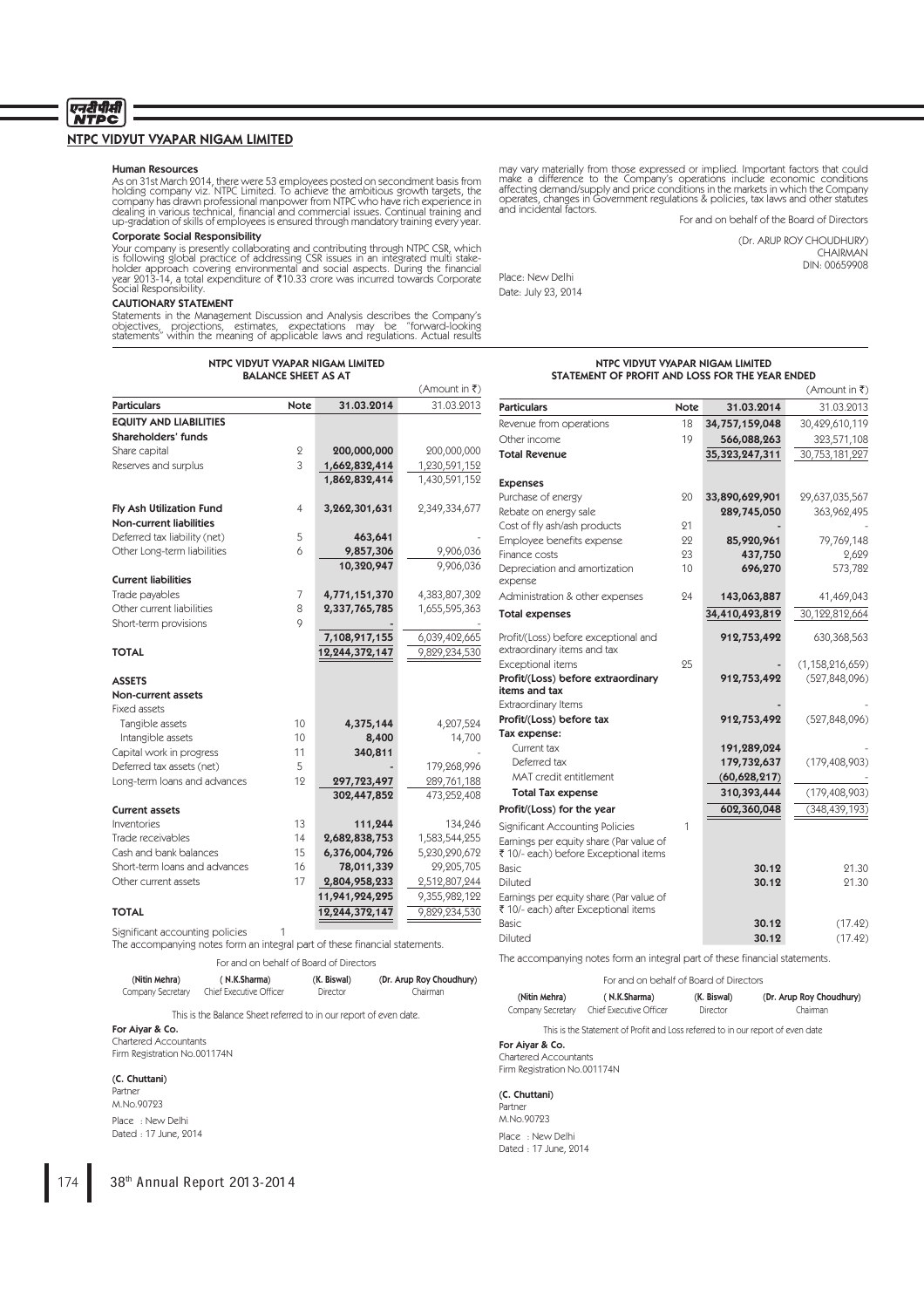#### NTPC VIDYUT VYAPAR NIGAM LIMITED CASH FLOW STATEMENT FOR THE YEAR ENDED

|                                   |                 |                 | (ATTIOUITUTITI) |
|-----------------------------------|-----------------|-----------------|-----------------|
|                                   |                 | 31.03.2014      | 31.03.2013      |
| A. CASH FLOW FROM                 |                 |                 |                 |
| <b>OPERATING ACTIVITIES</b>       |                 |                 |                 |
| Net profit/(loss) before tax      |                 | 912,753,492     | (527,848,096)   |
| Adjustment for:                   |                 |                 |                 |
| Depreciation                      | 696,270         |                 | 573,782         |
| Interest Charges                  | 437,750         |                 | 2,629           |
| Interest income                   | (408,628,689)   |                 | (303,520,421)   |
| Profit on disposal of fixed asset | (405)           |                 |                 |
| Loss on disposal of fixed asset   | 85,789          |                 |                 |
| Increase in Fly Ash Utilization   |                 |                 |                 |
| Fund                              | 742,848,168     |                 | 882,637,126     |
|                                   |                 | 335,438,883     |                 |
|                                   |                 |                 | 579,693,116     |
| <b>Operating Profit before</b>    |                 | 1,248,192,375   | 51,845,020      |
| <b>Working Capital Changes</b>    |                 |                 |                 |
| Adjustment for:                   |                 |                 |                 |
| Trade and other receivables       | (1,348,995,767) |                 | (735,043,233)   |
| Inventories                       | 23,002          |                 | 18,489          |
| Trade payable and other           |                 |                 |                 |
| liabilities                       | 1,069,465,760   |                 | 2,612,020,663   |
| Loans and advances                | 10,134,793      |                 | 251,262,295     |
|                                   |                 | (269, 372, 212) | 2,128,258,214   |
| Cash generated from               |                 |                 |                 |
| operations                        |                 | 978,820,163     | 2,180,103,234   |
| Direct taxes paid                 |                 | (152, 153, 447) | (310, 853, 283) |
| Net Cash from Operating           |                 | 826,666,716     | 1,869,249,951   |
| <b>Activities-A</b>               |                 |                 |                 |
| <b>B. CASH FLOW FROM</b>          |                 |                 |                 |
| <b>INVESTING ACTIVITIES</b>       |                 |                 |                 |
| Purchase of fixed assets          | (1,329,665)     |                 | (2,352,927)     |
| Disposal of fixed assets          | 45,880          |                 | 28,776          |
| Interest on Investments           | 367,866,759     |                 | 240,176,092     |
| Received                          |                 |                 |                 |
| Income Tax on Interest on         |                 |                 |                 |
| Investments                       | (47,534,877)    |                 | (39, 847, 596)  |
| Net Cash used in Investing        |                 | 319,048,097     | 198,004,345     |
| <b>Activities -B</b>              |                 |                 |                 |
|                                   |                 |                 |                 |
| C. CASH FLOW FROM                 |                 |                 |                 |
| <b>FINANCING ACTIVITIES</b>       |                 |                 |                 |
| Dividend paid                     |                 |                 | (200,000,000)   |
| Tax on dividend                   |                 |                 | (32, 445, 000)  |
| Interest Paid                     |                 | (759)           | (2,629)         |
| Net Cash flow from                |                 |                 |                 |
| <b>Financing Activities-C</b>     |                 | (759)           | (232, 447, 629) |
| Net Increase/(Decrease) in        |                 |                 |                 |
| <b>Cash and Cash equivalents</b>  |                 |                 |                 |
| $(A+B+C)$                         |                 | 1,145,714,054   | 1,834,806,667   |
| Cash and Cash equivalents         |                 |                 |                 |
| (Opening balance) *               |                 | 5,230,290,672   | 3,395,484,005   |
| Cash and Cash equivalents         |                 |                 |                 |
| (Closing balance)*                |                 | 6,376,004,726   | 5,230,290,672   |
|                                   |                 |                 |                 |

NOTES 1. Cash and Cash Equivalents consist of Cash in Hand & Balance with Banks. 2. Previous year figures have been regrouped/rearranged wherever necessary.

\*Includes ₹ **25000/-** (Previous year ₹ 25000/-) deposited as security with Sales Tax<br>Authority which is not available for use.

| (Nitin Mehra)     | ( N.K.Sharma)                                                          | (K. Biswal) | (Dr. Arup Roy Choudhury) |
|-------------------|------------------------------------------------------------------------|-------------|--------------------------|
| Company Secretary | Chief Executive Officer                                                | Director    | Chairman                 |
|                   | This is the cash flow statement referred to in our report of even date |             |                          |
| For Aivar & Co.   |                                                                        |             |                          |

# **For Aiyar & Co.**<br>Chartered Accountants

Firm Registration No.001174N

# (C. Chuttani)

.<br>Partner M.No.90723

Place : New Delhi

Dated : 17 June, 2014

# NTPC VIDYUT VYAPAR NIGAM LIMITED

एनदीपीसी **NTDC** 

# Notes to the financial statement for the year ended 31<sup>st</sup> March 2014 1. Significant accounting policies

#### A. Basis of preparation

 $(4$ mount in  $\bar{z}$ 

The financial statements are prepared on accrual basis of accounting under historical cost convention in accordance with generally accepted accounting principles in India and the relevant provisions of the Companies Act, 2013  $($  to the extent notified) and the Companies Act, 1956 $($  to the extent applicable) including accounting standards notified there under.

# B. Use of estimates

The preparation of financial statements requires estimates and assumptions that affect the reported amount of assets, liabilities, revenue and expenses during the reporting period. Although such estimates and assumptions are made on a reasonable and prudent basis taking into account all available information, actual results could differ from these estimates & assumptions and such differences are recognized in the period in which the results are crystallized.

#### C. Fly Ash Utilisation Fund

- 1. Sale of fly ash/ ash products are accounted for based on rates agreed with the customers. Amounts collected are kept under separate account head "Fly Ash Utilization Fund" in accordance with the gazette notification dated 3<sup>rd</sup> November' 2009 issued by Ministry of Environment and Forests (MoEF), Government of India.
- 2. Interest earned (net of Income Tax) on "Fly Ash Utilization Fund" is credited to the fund.
- 3. Expenses incurred by the company/ holding company in relation to utilisation of fly ash are charged to the "Fly Ash Utilization Fund".

#### D. Fixed Assets

- Tangible Assets are carried at historical cost less accumulated depreciation.
- 2. Intangible assets are stated at their cost of acquisition less accumulated amortisation.
- 3. Fixed Assets acquired out of fly ash utilization fund are directly charged to the fly ash utilization fund.

# E. Foreign currency transactions

- 1. Foreign currency transactions are initially recorded at the rates of exchange ruling at the date of transaction.
- 2. At the balance sheet date, foreign currency monetary items are reported using the closing rate.

#### F. Inventories

- 1. Inventories are valued at the lower of, cost determined on weighted average basis, and net realizable value.
- 2. The diminution in value of obsolete / unserviceable items is ascertained on review and provided for.

#### G. Income recognition

- 1. Sale of energy is accounted for based on the rates agreed with the customers.
- 2. Interest earned on "Fly Ash utilization fund" is credited to other income.
- 3. The surcharge on late payment/overdue trade receivables for sale of energy and liquidated damages are recognized when no significant uncertainty as to measurability or collectability exists.

# H. Expenditure

#### a) Depreciation /amortisation

1. Depreciation is charged on straight line method at the rates specified in Schedule XIV of the Companies Act, 1956 except for the following assets, depreciation on which is charged based on their estimated useful life as mentioned below:

| a) Personal Computers and Laptops including peripherals   5 Years |          |
|-------------------------------------------------------------------|----------|
| b) Photocopiers and Fax Machines                                  | 5 Years  |
| c) Air Conditioners, Water coolers and Refrigerators              | 19 Years |

Depreciation on additions to/ deductions from fixed assets during the year is charged on pro-rata basis from/up to the month in which the asset is available for use/disposal.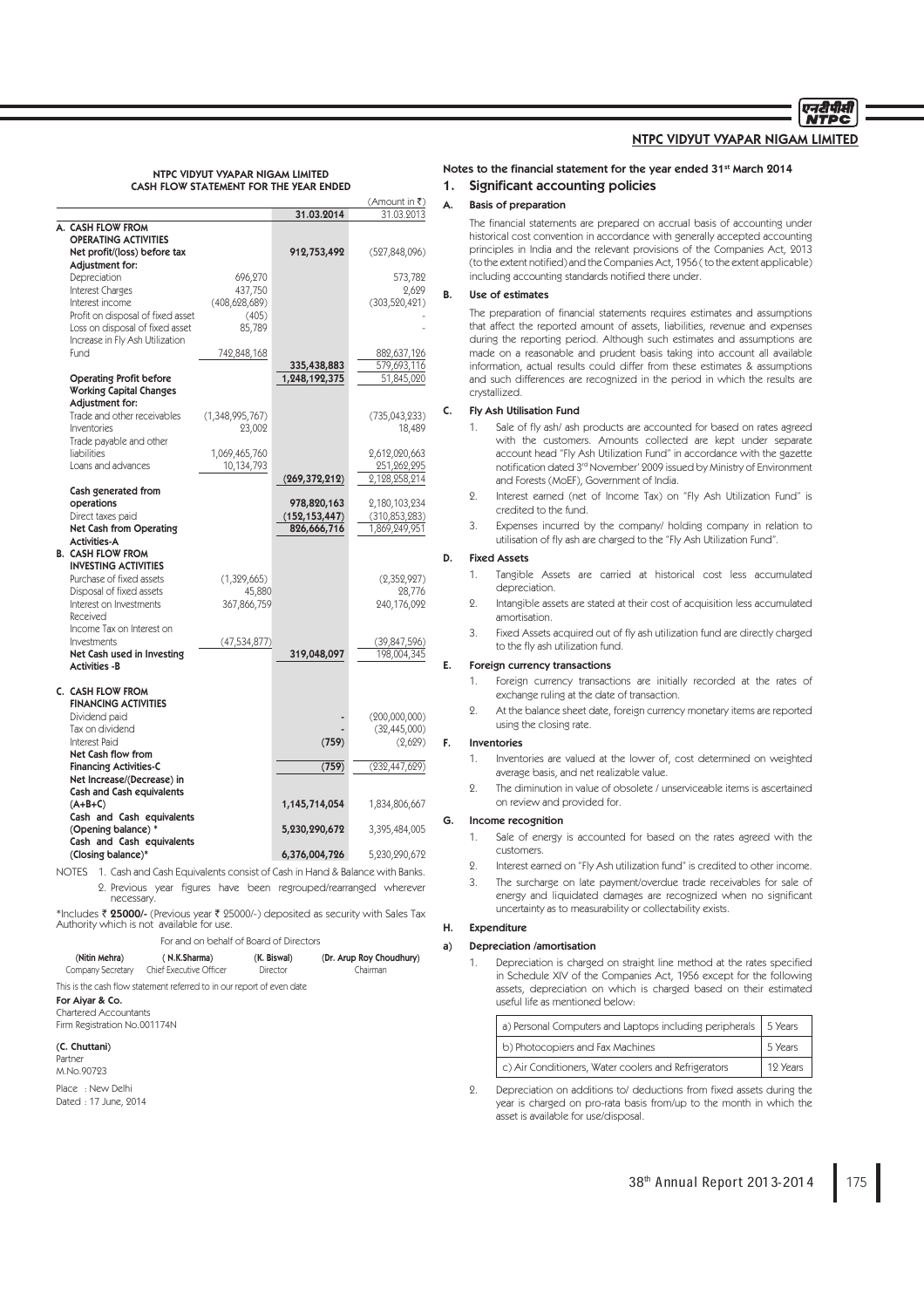# NTPC VIDYUT VYAPAR NIGAM LIMITED

एन्टीपीसी **NTPC** 

- 3. Assets costing up to  $\bar{\tau}$  5,000/- are fully depreciated in the year of acquisition.
- 4. Cost of software recognized as intangible asset, is amortized on straight line method over a period of legal right to use or 3 years, whichever is less.

#### b) Other expenditure

- Expenses on training & recruitment and research & development are charged to revenue in the year incurred.
- 2. Prepaid expenses and prior period expenses/income of items of ₹ 1,00,000/- and below are charged to natural heads of accounts.

#### I. Employee benefits

The contributions in respect of liabilities for employee benefits expense towards leave, provident fund, superannuation and all other benefits in respect of employees posted on secondment basis are accounted for as determined and apportioned by the holding company i.e. NTPC Limited at a fixed percentage as per the stated policy.

#### J. Operating lease

Assets acquired on lease where a significant portion of the risk and rewards of the ownership are retained by the lessor are classified as operating leases. Lease rentals are charged to revenue.

#### Provision and contingent liabilities

 A provision is recognized when the company has a present obligation as a result of a past event and it is probable that an outflow of resources will be required to settle the obligation and in respect of which a reliable estimate can be made. Provisions are determined based on management estimate required to settle the obligation at the balance sheet date and are not discounted to present value. Contingent liabilities are disclosed on the basis of judgment of the management/ independent experts. These are reviewed at each balance sheet date and are adjusted to reflect the current management estimate.

#### L. Cash flow statement

Cash flow statement is prepared in accordance with the indirect method prescribed in Accounting Standard (AS) 3 on 'Cash Flow Statements'.

#### Taxes on Income

 Current tax is determined on the basis of taxable income in accordance with the provisions of the Income Tax Act, 1961.

 Deferred tax liability/asset resulting from 'timing difference' between accounting income and taxable income is accounted for considering the tax rate & tax laws that have been enacted or substantively enacted as on the reporting date. Deferred tax asset is recognized and carried forward only to the extent that there is reasonable / virtual certainty that the asset will be realized in future. Deferred taxes are reviewed at each reporting date.

 Minimum Alternate Tax (MAT) paid in a year is charged to the statement of profit and loss as current tax. The company recognizes MAT credit available as an asset only to the extent there is convincing evidence that company will pay normal income tax during the specified period i.e. the period for which MAT credit is allowed to be carried forward. The company reviews the "MAT credit entitlement" asset at each reporting date and writes down the asset to the extent the company does not have convincing evidence that it will pay normal tax during the specified period.

#### 2 SHARE CAPITAL

|                                                |             | (AINOUNTER) |
|------------------------------------------------|-------------|-------------|
| As at                                          | 31.03.2014  | 31.03.2013  |
| <b>Equity Share Capital</b>                    |             |             |
| Authorised                                     |             |             |
| 2,00,00,000 shares of par value of ₹10/- each  |             |             |
| (Previous year 2,00,00,000 shares of par value |             |             |
| of ₹ 10/- each)                                | 200,000,000 | 200,000,000 |
| Issued, subscribed and fully paid-up           |             |             |
| 2,00,00,000 shares of par value of ₹10/- each  |             |             |
| (Previous year 2,00,00,000 shares of par value |             |             |
| of ₹ 10/- each)                                | 200,000,000 | 200.000.000 |

- a) During the year, the company has not issued/bought back any equity shares.
- b) The holders of the equity shares are entitled to receive dividends as declared from time to time and are entitled to voting rights proportionate to their shareholding at the meetings of its shareholders subject to approval of the shareholders.

c) All shares are held by the Holding Company i.e. NTPC Limited and its nominees.

#### d) Details of shareholders holding more than 5% shares in the company:

| <b>Particulars</b>               | 31.03.2014       |                  | 31.03.2013       |                  |
|----------------------------------|------------------|------------------|------------------|------------------|
|                                  | No. of<br>shares | %age<br>holdings | No. of<br>shares | %age<br>holdings |
| NTPC Limited and<br>its nominees | 20,000,000       | 100              | 20,000,000       | 100              |

#### 3. RESERVES AND SURPLUS

| J.<br>INEJEINY EJ MIND JUINFLUJ                                              |                 | $(A$ mount in ₹) |
|------------------------------------------------------------------------------|-----------------|------------------|
| As at                                                                        | 31.03.2014      | 31.03.2013       |
| General Reserve                                                              |                 |                  |
| As per last financial statements                                             | 1,567,938,002   | 1,764,883,956    |
| Add/(Less): Transfer from/ to Surplus in the<br>Statement of Profit and Loss | 90,000,000      | (120, 649, 969)  |
| (Less): Transfer to Fly Ash Utilisation Fund                                 |                 |                  |
| (interest) (Note 4)                                                          |                 | (76, 295, 985)   |
| Closing balance                                                              | 1,657,938,002   | 1,567,938,002    |
| Surplus in the Statement of Profit and Loss                                  |                 |                  |
| As per last financial statements                                             | (337, 346, 850) | 11,092,343       |
| Add: Profit/(Loss) after tax for the year from                               |                 |                  |
| Statement of Profit & Loss                                                   | 602,360,048     | (348, 439, 193)  |
| (Less)/ Add : Transfer to/from General Reserve                               | (90,000,000)    | 120,649,969      |
| (Less): Transfer to Fly Ash Utilisation Fund                                 |                 |                  |
| (interest) (Note 4)                                                          | (170, 118, 786) | (120, 649, 969)  |
| Net surplus/(deficit)                                                        | 4,894,412       | (337, 346, 850)  |
| Total                                                                        | 1,662,832,414   | 1,230,591,152    |
|                                                                              |                 |                  |

During the current year, interest of  $\bar{\tau}$  17,01,18,786/- (net of income tax) (previous year `19,69,45,954/- net of income tax) on Fly Ash Utilisation Fund has been transferred to the fund (Note 4).

#### 4. FLY ASH UTILIZATION FUND

 $\lambda$  (Amount in ).

| 4. FLY ASH UTILIZATION FUND                                                               |               | (Amount in ₹) |
|-------------------------------------------------------------------------------------------|---------------|---------------|
| As at                                                                                     | 31.03.2014    | 31.03.2013    |
| As per last financial statements                                                          | 2,349,334,677 | 1,269,751,597 |
| Add: Transfer from sales (Note 18)                                                        | 1,225,513,224 | 1,088,620,403 |
| Transfer from reserve and surplus (Interest)<br>(Note3)<br>Less: Utilized during the year | 170,118,786   | 196,945,954   |
| Capital expenditure (Note 10)                                                             | 4,915,087     | 466,999       |
| Cost of fly ash/ash products (Note 21)                                                    | 28,905,770    | 23,438,456    |
| Employee benefits expense (Note 22)                                                       | 57,327,339    | 69,405,332    |
| Administration & other expenses (Note 24)                                                 | 51,313,853    | 55,950,600    |
| Fly ash utilisation expenses incurred by<br>holding company                               | 340,203,007   | 56,721,890    |
|                                                                                           | 482,665,056   | 205,983,277   |
| Total                                                                                     | 3,262,301,631 | 2,349,334,677 |

- a) The Company sells fly ash and cenosphere given free of cost by its holding company NTPC Limited. As per the gazette notification dated 3rd November'2009 issued by Ministry of Environment and Forests (MoEF), Government of India, the amounts collected from sale of fly ash and fly ash based products shall be kept in a separate account head and be utilized only for development of infrastructure or facilities, promotion and facilitation activities for use of fly ash until 100% fly ash utilization level is achieved. In compliance with the said notification, the company has created a fly ash utilization fund in its books of accounts to which the entire sale proceeds of fly ash and cenosphere for the year amounting to  $\bar{\tau}$  1,22,55,13,224/- (previous year ₹1,08,86,20,403/-) has been transferred.
- b) Further, during current year, interest earned on the fund amounting to ₹ 17,01,18,786/- (net of income tax) (previous year ₹ 19,69,45,954/-, net of income tax) has been transferred from "Reserve and surplus" (Note3).
- c) (i) During the current year the holding company framed a policy guideline for utilisation of Ash Fund created from sale of fly ash/ fly ash products, in reference to the above notification dated  $03.11.2009$ , including employee cost and other administrative expenditure incurred at its various coal based generating stations/ offices. These expenses mainly pertain to the development of infrastructure or facilities, promotion<br>and facilitation activities so as to increase the utilisation of fly ash. Therefore, during the current year company has charged an amount of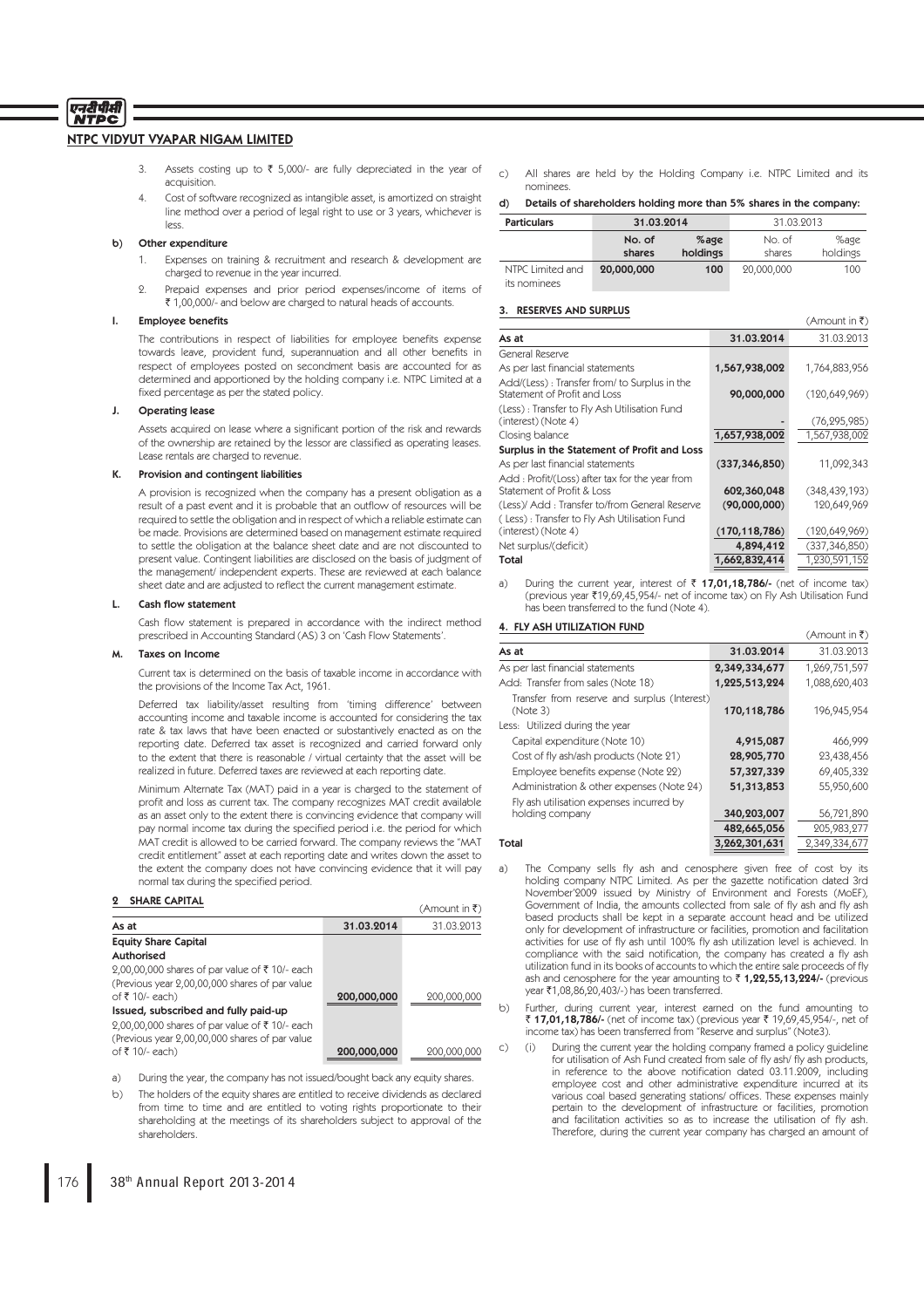

# NTPC VIDYUT VYAPAR NIGAM LIMITED

₹ 48,26,65,056/- (previous year ₹20,59,83,277/) to the fund as fly ash utilisation expenses, which includes ₹34,02,03,007/- (previous year `5,67,21,890/-) incurred by holding company.

- (ii) Out of  $\bar{\tau}$  34,02,03,007/-, the holding company incurred an expenditure towards employee and other related costs of  $\bar{\bar{\xi}}$  15,48,16,093 /- (previous vear ₹ Nil).
- (iii) The above amount incurred by holding company is netted by ` 87,38,760/- collected against sale proceeds at NTPC Farakka.
- d) The indirect expenses incurred by the company amounting to  $\bar{\tau}$  6,06,34,412/on account of employee cost, administration and other expenses have been allocated in the ratio of gross margin on sale of power and fly ash & its products.
- e) Considering the opinion of the tax consultant, there is a transfer of sale proceeds(income) by overriding effect because the sale proceeds do not belong to the company since it has to be used for specified purposes. The amounts collected shall be a liability being collected as a trustee and there will be no tax liability. Hence, no provision has been made for Income Tax on the net receipts arising on account of sale of fly ash and cenosphere.

(Amount in  $\bar{z}$ )

 $(Am \cap ln t \text{ in } \bar{t})$ 

### 5. DEFERRED TAX LIABILITIES (NET)

| As at                                                   | 31.03.2014 | 31.03.2013      |
|---------------------------------------------------------|------------|-----------------|
| Deferred tax liability                                  |            |                 |
| Difference of book depreciation and tax<br>depreciation | 463,641    | 277,721         |
| Less: Deferred tax asset                                |            |                 |
| On account of carry forward losses for tax<br>purposes  |            | 179,546,717     |
| Total                                                   | 463,641    | (179, 268, 996) |

a) The net change in deferred tax of  $\bar{\tau}$  17,97,32,637/- [Previous year (` 17,94,08,903/-)] has been charged to Statement of Profi t and Loss.

b) Deferred tax asset and deferred tax liability have been offset as they relate to the same governing law.

#### 6. OTHER LONG-TERM LIABILITIES

|                         |            | $\sqrt{2}$ $\frac{1}{2}$ $\frac{1}{2}$ $\frac{1}{2}$ $\frac{1}{2}$ $\frac{1}{2}$ $\frac{1}{2}$ $\frac{1}{2}$ $\frac{1}{2}$ $\frac{1}{2}$ $\frac{1}{2}$ $\frac{1}{2}$ |
|-------------------------|------------|----------------------------------------------------------------------------------------------------------------------------------------------------------------------|
| As at                   | 31.03.2014 | 31.03.9013                                                                                                                                                           |
| Deposits from customers | 9,857,306  | 9,906,036                                                                                                                                                            |
| Total                   | 9,857,306  | 9,906,036                                                                                                                                                            |

Disclosure with respect to Micro, Small and Medium Enterprises as required by Micro, Small and Medium Enterprises Development Act, 2006 is made in Note 30.

#### 7. TRADE PAYABLES

|       |                             |               | $($ ATIOUIIUIII |
|-------|-----------------------------|---------------|-----------------|
| As at |                             | 31.03.2014    | 31.03.2013      |
|       | - Energy                    | 4,687,911,818 | 4,363,829,303   |
|       | - Open access charges (OAC) | 74,431,233    | 14,652,495      |
|       | - Other services            | 8,808,319     | 5,325,504       |
| Total |                             | 4,771,151,370 | 4,383,807,302   |

Disclosure with respect to Micro, Small and Medium Enterprises as required by Micro, Small and Medium Enterprises Development Act, 2006 is made in Note 30.

# 8. OTHER CURRENT LIABILITIES

|                                             |               | (Amount in ₹) |
|---------------------------------------------|---------------|---------------|
| As at                                       | 31.03.2014    | 31.03.2013    |
| Advances from customers and others          | 74,778,233    | 35,752,127    |
| Payable for capital expenditure             | 340,811       | 106,850       |
| Other payables                              |               |               |
| -Tax deducted at source and other statutory |               |               |
| dues                                        | 15,170,725    | 3,813,614     |
| - Deposits from customers and others        | 39,045,369    | 21,876,854    |
| - Payable to holding company                | 270,359,888   | 88,217,273    |
| - Payable to employees                      | 18,404,539    | 19,912,266    |
| - Retention on A/c BG encashment (Solar)    | 1,618,161,629 | 1,378,038,503 |
| - Payable to Solar Payment Security Account | 183,598,578   |               |
| - Others                                    | 117,906,013   | 107,877,876   |
| Total                                       | 2,337,765,785 | 1,655,595,363 |

- a) Other payables-Payable to holding company and payable to employees includes payable on account of Fly Ash Utilisation Fund.
- b) Other payables-Retention on A/c BG encashment (solar)comprises of:

| <b>Particulars</b>                                                                         | As at<br>31.03.9013 | For the<br>year ended<br>31.03.2014 | As at<br>31.03.2014 |
|--------------------------------------------------------------------------------------------|---------------------|-------------------------------------|---------------------|
| Amount received as<br>liquidated damages<br>on late commissioning<br>of solar power plants | 1,287,640,000       | 186,649,003                         | 1,474,289,003       |
| Add: Interest accrued<br>on above (Note 19)                                                | 94,147,106          | 62,748,914                          | 156,896,020         |
| Less: Legal expenses                                                                       | 3,748,603           | 9,274,791                           | 13,023,394          |
| Net Balance-Retention<br>on A/c BG encashment<br>(Solar)                                   | 1,378,038,503       | 240,123,126                         | 1,618,161,629       |

- The above treatment in "Retention on A/c BG encashment (Solar)" is made as per the directions received from the Ministry of New and Renewable Energy (MNRE) vide letter ref. no. 29/5/2010-11/JNNSM(ST) dated 29.06.2012 and clarifications thereafter.
- During the year, company utilised  $\bar{\zeta}$  97,79,06,201/- ( previous year ` Nil) from "Retention on A/c BG encashment (Solar)" for non payment of dues by its customers under JNNSM scheme .
- Interest on refund, if any received from the income tax department on account of above shall be credited to "Retention on A/c BG encashment (Solar)".
- c) Other payables-Payable to Solar Payment Security Account : During the current year, the company has withdrawn an amount of  $\bar{\tau}$  18,35,98,578/- (net) on account of default by its customers from Solar Payment Security Account as per the directions received from the Ministry of New and Renewable Energy (MNRE).
- d) Other payables- Others include the amount received on encashment of the Bank Guarantee of ` 9,50,65,000/- on 02.11.2011 invested in Fixed Deposit as per the directive from the Hon'ble High Court of Delhi till the matter is settled through Arbitration. Further, interest accrued thereon upto current year amounting to ₹ 2,28,41,013/- ( upto previous year ₹ 1,28,03,887/-) also stands credited in the said account.
- e) Considering the directions received from MNRE and opinion of the tax consultant, there is a transfer of proceeds from BG encashment by overriding effect because the proceeds from BG encashment do not belong to the<br>company since it has to be used for specified purposes and there will be no tax liability. Hence, no provision has been made for Income Tax on the proceeds from BG encashment.

# (Amount in ₹) 9. SHORT-TERM PROVISIONS

|                                        |            | $(Am$ ount in ₹) |
|----------------------------------------|------------|------------------|
| As at                                  | 31.03.2014 | 31.03.2013       |
| Provision for current tax              |            |                  |
| Opening balance                        |            | 88,004,813       |
| Additions during the year              |            |                  |
| Less: Set off against taxes paid       |            | 88,004,813       |
| Closing balance                        |            |                  |
| Provision for proposed dividend        |            |                  |
| Opening balance                        |            | 200,000,000      |
| Additions during the year              |            |                  |
| Amounts paid during the year           |            | 200,000,000      |
| Closing balance                        |            |                  |
| Provision for tax on proposed dividend |            |                  |
| Opening balance                        |            | 32,445,000       |
| Additions during the year              |            |                  |
| Amounts paid during the year           |            | 32,445,000       |
| Closing balance                        |            |                  |
| Total                                  |            |                  |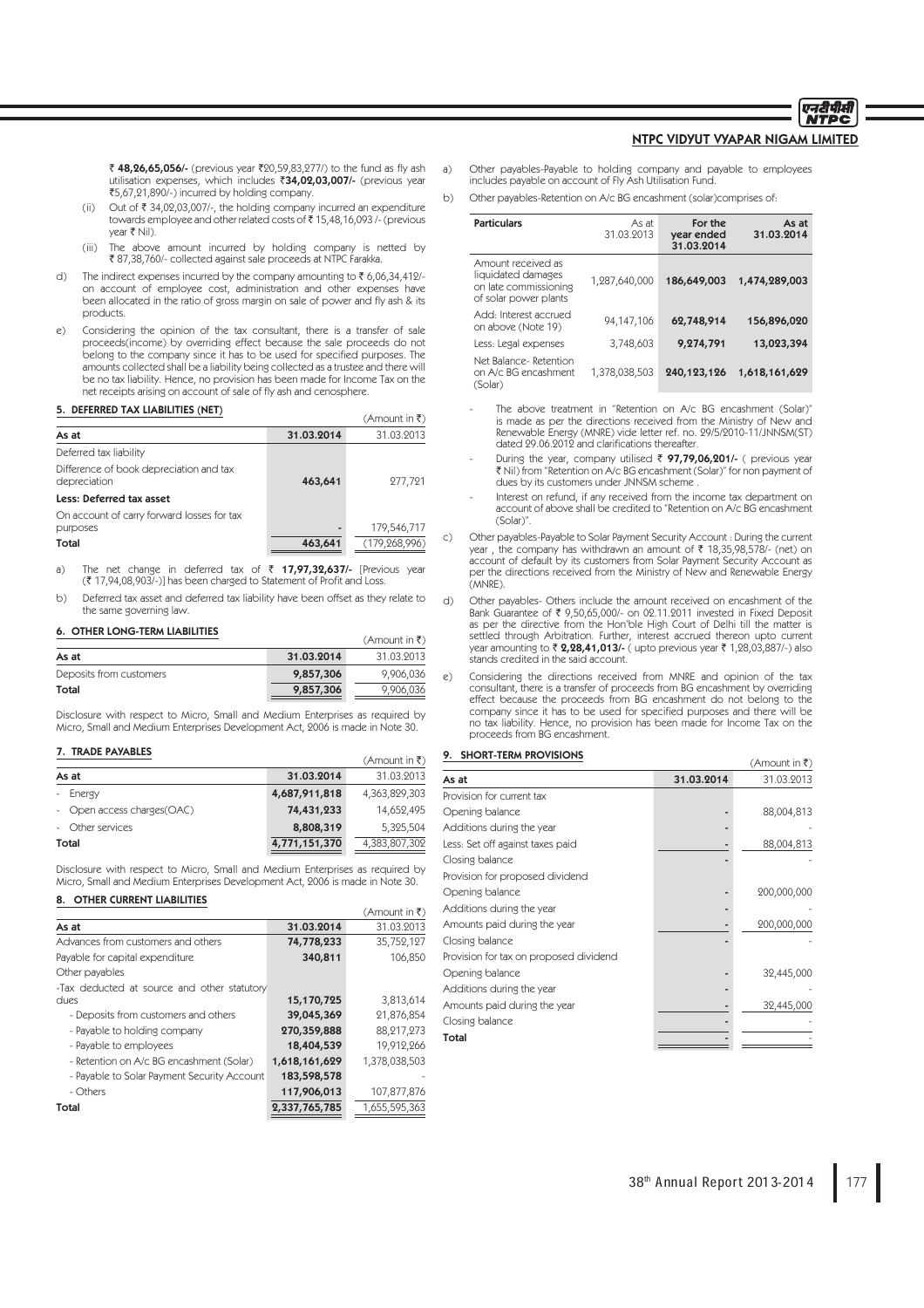# एनदीपीसी<br>NTPC NTPC VIDYUT VYAPAR NIGAM LIMITED

10. FIXED ASSETS (Amount in ₹)

|                                                           |                     |           | <b>Gross Block</b>                          |                     | Depreciation/Amortisation |                               |             | <b>Net Block</b>   |                     |                     |
|-----------------------------------------------------------|---------------------|-----------|---------------------------------------------|---------------------|---------------------------|-------------------------------|-------------|--------------------|---------------------|---------------------|
|                                                           | As At<br>01.04.2013 |           | Additions Deductions/<br><b>Adjustments</b> | As at<br>31.03.2014 | 01.04.2013                | Upto For the year Deductions/ | Adjustments | Upto<br>31.03.2014 | As at<br>31.03.2014 | As at<br>31.03.2013 |
| A. Tangible Assets                                        |                     |           |                                             |                     |                           |                               |             |                    |                     |                     |
| Plant and machinery (including associated civil<br>works) | 1,195,000           |           |                                             | 1,195,000           | 208,129                   | 56,762                        |             | 264,891            | 930,109             | 986,871             |
| Furniture and fixtures                                    | 951,445             | 56,502    |                                             | 1,007,947           | 229,379                   | 58,181                        |             | 287,560            | 720,387             | 722,066             |
| Office equipment                                          | 1,238,967           | 33,600    | 11,900                                      | 1,260,667           | 879,836                   | 90,405                        | 11,305      | 958,936            | 301,731             | 359,131             |
| EDP, WP machines and satcom equipment                     | 4,642,326           | 898,752   | 160,275                                     | 5,380,803           | 2,610,936                 | 479,343                       | 29,606      | 3,060,673          | 2,320,130           | 2,031,390           |
| Communication equipments                                  | 111,146             |           |                                             | 111,146             | 3,080                     | 5,279                         |             | 8,359              | 102,787             | 108,066             |
| Total (A)                                                 | 8,138,884           | 988,854   | 172,175                                     | 8,955,563           | 3,931,360                 | 689,970                       | 40,911      | 4,580,419          | 4,375,144           | 4,207,524           |
| B. Assets created from fly ash utilization fund           |                     |           |                                             |                     |                           |                               |             |                    |                     |                     |
| Plant & machinery                                         | 3,419,707           | 4,915,087 |                                             | 8,334,794           |                           |                               |             |                    | 8,334,794           | 3,419,707           |
| Furniture and fixtures                                    | 45,754              |           |                                             | 45,754              |                           |                               |             |                    | 45,754              | 45,754              |
| Office equipment                                          | 135,334             |           |                                             | 135,334             |                           |                               |             |                    | 135,334             | 135,334             |
| Roads, bridges, culverts                                  | 35,284,854          |           |                                             | 35,284,854          |                           |                               |             |                    | 35,284,854          | 35,284,854          |
| Temporary erection                                        | 2,044,208           |           |                                             | 2,044,208           |                           |                               |             |                    | 2,044,208           | 2,044,208           |
| Total                                                     | 40,929,857          | 4,915,087 |                                             | 45,844,944          |                           |                               |             |                    | 45,844,944          | 40,929,857          |
| Less: Set off against Fly Ash Utilization<br>Fund(Note 4) | 40,929,857          | 4,915,087 |                                             | 45,844,944          |                           |                               |             |                    | 45,844,944          | 40,929,857          |
| Total $(B)$                                               |                     |           |                                             |                     |                           |                               |             |                    |                     |                     |
| Grand Total (A+B)                                         | 8,138,884           | 988,854   | 172,175                                     | 8,955,563           | 3,931,360                 | 689,970                       | 40,911      | 4,580,419          | 4,375,144           | 4,207,524           |
| Previous year                                             | 6,290,639           | 2,334,027 | 485,782                                     | 8,138,884           | 3,818,784                 | 574,069                       | 461,493     | 3,931,360          | 4,207,524           | 2,471,855           |
| C. Intangible Assets                                      |                     |           |                                             |                     |                           |                               |             |                    |                     |                     |
| Software                                                  | 255,491             |           |                                             | 255,491             | 240,791                   | 6,300                         |             | 247,091            | 8,400               | 14,700              |
| Total (C)                                                 | 255,491             |           |                                             | 255,491             | 240,791                   | 6,300                         |             | 247,091            | 8,400               | 14,700              |
| Previous year                                             | 241,078             | 18,900    | 4.487                                       | 255,491             | 241,078                   | (287)                         |             | 240,791            | 14,700              |                     |

## 11. CAPITAL WORK-IN PROGRESS

| <b>Particulars</b>                    | As At<br>01.04.2013      | <b>Additions</b> | Deductions/<br>Adjustments | Capitalised | As at<br>31.03.2014 |
|---------------------------------------|--------------------------|------------------|----------------------------|-------------|---------------------|
| EDP, WP machines and satcom equipment | $\overline{\phantom{a}}$ | 340.811          | -                          |             | 340,811             |
| Total                                 | . .                      | 340.811          |                            |             | 340,811             |
| Previous year                         | . .                      | $\sim$           | -                          |             |                     |

# 12. LONG-TERM LOANS AND ADVANCES (Amount in  $\overline{\mathfrak{k}}$ ) As at 31.03.2014 31.03.2013 (Unsecured, considered good, unless otherwise stated) Deposits\* 2,550,000 2,550,000 Advances Refund due from Income Tax Authority **17,668,864** 3,671,044<br>Advance tax & tax deducted at source **1,029,806,426** 996,464,891 Advance tax & tax deducted at source **1,029,806,426** 996,464,891 Less:- Provision for taxation 752,301,793 712,924,747 295,173,497 287,211,188

\*Deposit with Sales Tax Authority ₹ 50,000/- ( previous year ₹ 50,000/-) and Indian<br>Energy Exchange ( IEX) ₹25,00,000/- ( previous year ₹ 25,00,000/-).

Total 297,723,497 289,761,188

### 13. INVENTORIES

| 13. INVENTURIES           |            | $(A$ mount in ₹) |
|---------------------------|------------|------------------|
| As at                     | 31.03.2014 | 31.03.2013       |
| Stock-in-Trade-Cenosphere | 111,244    | 134,246          |
| Total                     | 111,244    | 134.246          |

Stock-in-Trade-Cenosphere has been valued considering the significant accounting policy No. F.1 of Note 1 to these financial statements.

#### 14. TRADE RECEIVABLES

|                                                                                         |               | $(Am$ ount in ₹) |
|-----------------------------------------------------------------------------------------|---------------|------------------|
| As at                                                                                   | 31.03.2014    | 31.03.2013       |
| (Unsecured, Considered good, unless<br>otherwise stated)                                |               |                  |
| Outstanding for a period exceeding six months<br>from the date they are due for payment |               |                  |
| Energy                                                                                  | 1,105,877,827 | 845,757,221      |
| Open Access Charges (OAC)                                                               | 9,541,179     | 973,261          |
|                                                                                         | 1,115,419,006 | 846,730,482      |
| Others                                                                                  |               |                  |
| Energy                                                                                  | 1,406,038,094 | 593,478,695      |
| Open Access Charges(OAC)                                                                | 161,381,653   | 143,335,078      |
| Ash                                                                                     |               |                  |
|                                                                                         | 1,567,419,747 | 736,813,773      |
| Total                                                                                   | 2,682,838,753 | 1,583,544,255    |

 $(\Delta$ mount in  $\bar{x}$ )

Unbilled revenues of ₹ 2,63,51,64,327/- (previous year ₹ 2,38,54,63,058/-) is stated in Note 17.

# 15. CASH & BANK BALANCES

|                           |             | $(Am$ ount in ₹) |
|---------------------------|-------------|------------------|
| As at                     | 31.03.2014  | 31.03.2013       |
| Cash & cash equivalents   |             |                  |
| Balances with banks       |             |                  |
| - Current Accounts        | 571,637,044 | 633,765,481      |
| - Current Account-Fly Ash | 1,251,682   | 619,825          |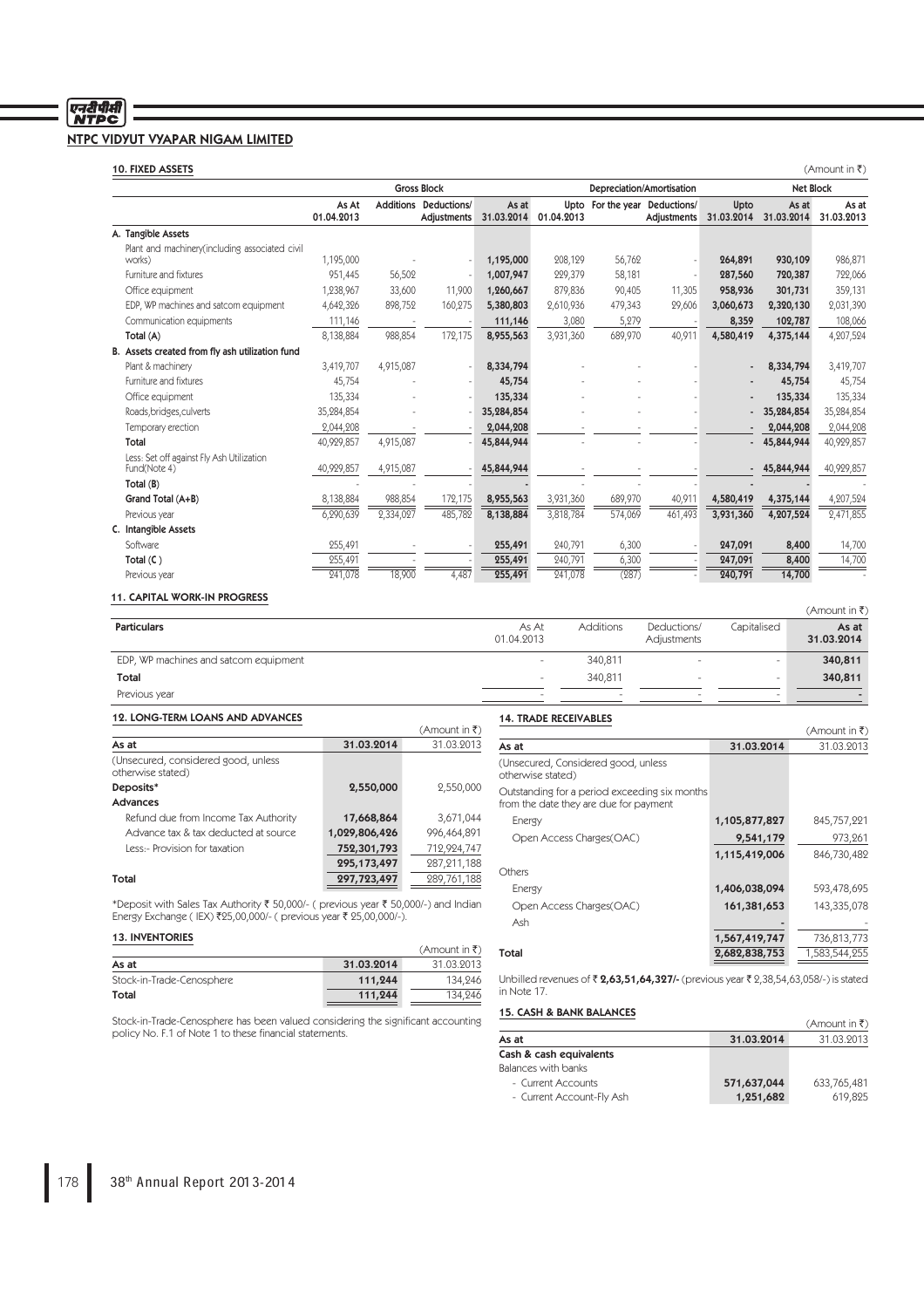#### 15. CASH & BANK BALANCES

|                                                                                                      |               | (Amount in ₹) |
|------------------------------------------------------------------------------------------------------|---------------|---------------|
| As at                                                                                                | 31.03.2014    | 31.03.2013    |
| Other bank balances                                                                                  |               |               |
| Bank deposits with original maturity of more<br>than three months but not more than twelve<br>months | 5,803,091,000 | 4,595,880,366 |
| Others-Term deposit as security with Sales Tax<br>Authorities, not available for use                 | 25,000        | 25,000        |
| Total                                                                                                | 6,376,004,726 | 5,230,290,672 |

Cash & bank balances include fly ash utilization fund balance and retention on A/c of BG encashment (solar) .

#### 16. SHORT-TERM LOANS AND ADVANCES

|            | $\frac{1}{2}$ |
|------------|---------------|
| 31.03.2014 | 31.03.2013    |
|            |               |
|            |               |
| 60,628,217 |               |
| 7,359,462  | 3,364,305     |
| 10,023,660 | 25,841,400    |
| 78,011,339 | 29,205,705    |
|            |               |

\* Others include advance to Arbitrators ₹ **39,09,454/-** (previous year ₹27,37,505/-)<br>, OAC advance ₹ **28,88,208/-** (previous year ₹ 65,000/- ) and advance to Indian Energy Exchange  $\bar{x}$  5,61,800/- (previous year  $\bar{x}$  5,61,800/-).

# 17. OTHER CURRENT ASSETS

|               | (Amount in ₹) |
|---------------|---------------|
| 31.03.2014    | 31.03.2013    |
|               |               |
| 168,106,116   | 127,344,186   |
| 1,687,790     |               |
| 2,635,164,327 | 2,385,463,058 |
| 2,804,958,233 | 2,512,807,244 |
|               |               |

\* Unbilled revenues are for sales of energy for which the bills have been raised to customers subsequent to the reporting date.

#### 18. REVENUE FROM OPERATIONS

|                                |                |                | (Amount in ₹)  |
|--------------------------------|----------------|----------------|----------------|
| For the year ended             |                | 31.03.2014     | 31.03.2013     |
| <b>Sales</b>                   |                |                |                |
| Bilateral energy               | 14,473,177,562 |                | 22,444,881,453 |
| Solar & thermal bundled energy | 19,892,228,969 |                | 7,564,750,557  |
| Energy under swap              | 49,915,703     |                | 57,809,715     |
| arrangements                   |                |                |                |
|                                |                | 34,415,322,234 | 30,067,441,725 |
| Fly Ash                        | 1,212,442,482  |                | 1,076,166,984  |
| Cenosphere                     | 13,070,742     |                | 12,453,419     |
|                                |                | 1,225,513,224  | 1,088,620,403  |
| Less: Transferred to Fly Ash   |                | 1,225,513,224  | 1,088,620,403  |
| Utilization Fund (Note 4)      |                |                |                |
|                                |                |                |                |
|                                |                | 34,415,322,234 | 30,067,441,725 |
| <b>Other Operating Income</b>  |                |                |                |
| Rebate on energy purchase      |                | 341,836,814    | 362,168,394    |
| Total                          |                | 34,757,159,048 | 30,429,610,119 |

- a) Sale of bilateral energy and energy under SWAP arrangements in million units (Mus) are recognized on the basis of monthly Regional Energy Accounts (REA) issued by the concerned Regional Power Committee (RPC).
- b) Sale of bilateral energy includes compensation received of  $\bar{\tau}$  25,75,135/-(previous year ₹2,11,79,344/-) due to lesser supply/drawl of power by the<br>supplier /buyers and open access charges on energy trading borne by the company.
- c) Sale of Solar and thermal bundled energy in million units are recognized on the basis of monthly Joint meter reading (JMR) / REA issued by the concerned authorities.

# NTPC VIDYUT VYAPAR NIGAM LIMITED

एनदीपीसी **NTDC** 

d) Sale of energy under Swap arrangements is billed by margin only to buyers.

| <b>19. OTHER INCOME</b>                                                    |             |             |               |
|----------------------------------------------------------------------------|-------------|-------------|---------------|
|                                                                            |             |             | (Amount in ₹) |
| For the year ended                                                         |             | 31.03.2014  | 31.03.2013    |
| Interest from                                                              |             |             |               |
| <b>Banks</b>                                                               | 471,377,603 |             | 387,590,868   |
| Less: transferred to retention on<br>A/c BG encashment (Solar)<br>(Note 8) | 62,748,914  |             | 84,070,447    |
|                                                                            |             | 408,628,689 | 303,520,421   |
| Other non-operating income                                                 |             |             |               |
| Earnest Money/Security Deposit<br>forfeited                                |             |             | 444,653       |
| Surcharge/ other recoveries<br>from Customers                              |             | 149,637,942 | 5,904,116     |
| Management fees                                                            |             | 7,743,238   |               |
| Profit from disposal of fixed<br>assets                                    |             | 405         |               |
| Miscellaneous Income #                                                     |             | 77,989      | 13,701,918    |
| Total                                                                      |             | 566,088,263 | 323,571,108   |

# Miscellaneous income includes ₹ Nil ( previous year ₹ 1,36,30,994/-) on a/c of sundry balance written back.

#### 20. PURCHASE OF ENERGY

 $(4$ mount in  $\bar{z}$ )

|                                |                | $(A$ mount in ₹) |
|--------------------------------|----------------|------------------|
| For the year ended             | 31.03.2014     | 31.03.2013       |
| Purchase of energy             |                |                  |
| Bilateral energy               | 14,305,684,390 | 22,183,565,757   |
| Solar & thermal bundled energy | 19,584,945,511 | 7,453,469,810    |
| Total                          | 33,890,629,901 | 29,637,035,567   |

a) Purchase of energy in million units ( Mus) are recognized on the basis of monthly Regional Energy Accounts (REA) issued by the concerned Regional Power Committee (RPC).

- b) Bilateral energy purchase includes compensation payment of  $\bar{\tau}$  25,58,042/-(previous year `2,10,87,434/-) due to lesser supply/drawl of power by the Company
- c) Purchase of Solar and thermal bundled energy in million units are recognized on the basis of monthly Joint meter reading (JMR) / REA issued by the concerned authorities.

# 21. COST OF FLY ASH/ASH PRODUCTS

|                                               |            | $(Am$ ount in ₹) |
|-----------------------------------------------|------------|------------------|
| For the year ended                            | 31.03.2014 | 31.03.2013       |
| Fly Ash-duty & taxes                          | 28,682,615 | 23,097,658       |
| Cenosphere -collection & packing charges      | 223,155    | 340,798          |
|                                               | 28,905,770 | 23,438,456       |
| Less: Transferred to Fly Ash Utilization Fund |            |                  |
| (Note 4)                                      | 28,905,770 | 23,438,456       |
| Total                                         |            |                  |
|                                               |            |                  |

The Company sells fly ash and cenosphere given free of cost by its holding company NTPC Limited.

#### 22. EMPLOYEE BENEFITS EXPENSE

|                                               |             | (Amount in ₹) |
|-----------------------------------------------|-------------|---------------|
| For the year ended                            | 31.03.2014  | 31.03.2013    |
| Salaries and wages                            | 115,251,361 | 113,069,369   |
| Contribution to provident and other funds     | 20,987,717  | 30,518,942    |
| Staff welfare expenses                        | 7,009,222   | 5,586,169     |
|                                               | 143,248,300 | 149,174,480   |
| Less: Transferred to Fly Ash Utilization Fund |             |               |
| (Note 4)                                      | 57,327,339  | 69,405,332    |
| Total                                         | 85,920,961  | 79,769,148    |
|                                               |             |               |

a) All the employees of the Company are on secondment basis from its Holding Company i.e. NTPC Limited.

b) Employee benefits expense includes fixed contribution amounting to  $\bar{\zeta}$  **2,09,87,717/-** for the year (previous year  $\bar{\zeta}$ 3,05,18,942/- which includes ₹ 1,34,00,970/- for earlier years) towards leave, superannuation and all other benefits in respect of employees posted on secondment basis from NTPC Limited.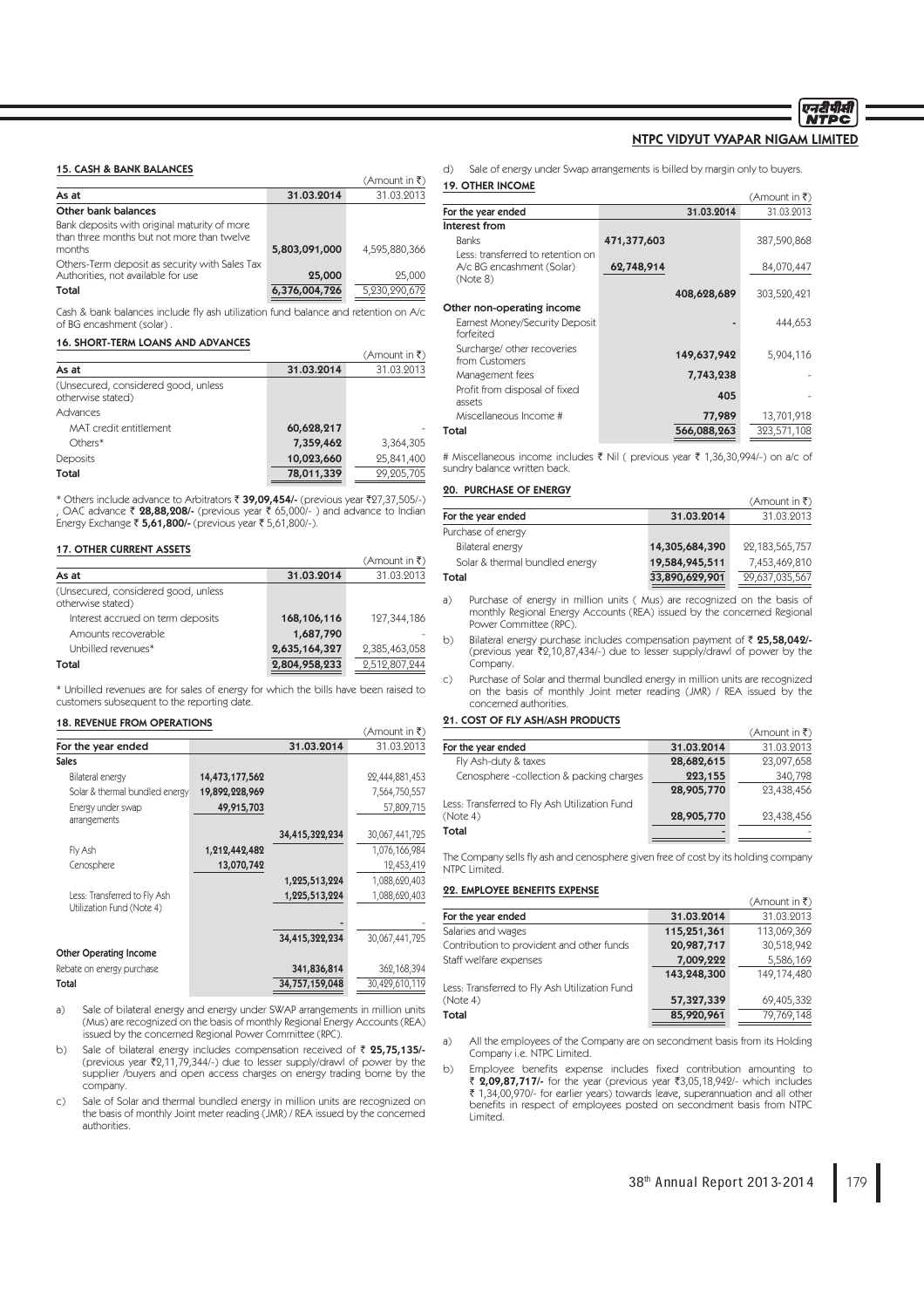# एन्टीपीसी **NTPC** NTPC VIDYUT VYAPAR NIGAM LIMITED

- c) The contributions in respect of liabilities for employee benefits expense towards leave, provident fund, superannuation and all other benefits in<br>respect of employees posted on secondment basis are accounted for as determined and charged by the holding company at a fixed percentage as per the stated policy, considering the provisions of DPE Guidelines .<br>The fixed contribution of employee benefits expenses are charged to the company by its holding company and thereafter there is no liability<br>of the company. In view of the Management the fixed contribution<br>plan is a defined contribution as per Accounting standard (AS-15) i.e. Employee benefits and as such the disclosure requirement of AS-15 are not attracted in the case of company. However, the holding company makes all the disclosures as per AS-15 in its fi nancial statements. During the year, the holding company has sought the opinion of expert advisory committee of ICAI on the present practice adopted by the subsidiary i.e. company with regard to compliance of AS- 15 and the same is still awaited.
- d) Employee benefits expense includes Managerial Remuneration paid/ payable to Chief Executive Officer  $\bar{\tau}$  39,23,423/- ( previous year  $\bar{\tau}$  31,60,492/-)

|                    |            | (Amount in ₹) |
|--------------------|------------|---------------|
| For the year ended | 31.03.2014 | 31.03.2013    |
| Interest on :      |            |               |
| $Others*$          | 437,750    | 2.629         |
| Total              | 437,750    | 2.629         |

\*Others include interest accrued on account of deferment of advance tax under the provisions of the Income Tax Act, 1961 during the previous year.

#### 24. ADMINISTRATION & OTHER EXPENSES

|                                         |           |            | (Amount in र) |
|-----------------------------------------|-----------|------------|---------------|
| For the year ended                      |           | 31.03.2014 | 31.03.2013    |
| Power charges                           |           | 556,673    | 1,236,904     |
| Rent                                    |           | 38,124,678 | 35,535,169    |
| Repairs & maintenance                   |           |            |               |
| Office.                                 | 3,409,684 |            | 1,974,293     |
| Others                                  | 261,928   |            | 5,222,714     |
|                                         |           | 3,671,612  | 7,197,007     |
| Insurance                               |           | 27,777     | 17,374        |
| Rates and taxes                         |           | 4,000,000  | 6,823,146     |
| Training & recruitment                  |           |            |               |
| expenses                                |           | 115,818    | 173,855       |
| Communication expenses                  |           | 2,555,354  | 2,191,005     |
| Inland Travel                           |           | 8,754,300  | 9,027,299     |
| Foreign Travel                          |           | 807,747    | 263,334       |
| Tender expenses                         | 4,083,650 |            | 2,764,841     |
| Less: Receipt from sale of<br>tenders   | 1,010,000 |            | 400,000       |
|                                         |           | 3,073,650  | 2,364,841     |
| Payment to auditors                     |           |            |               |
| Audit fee to statutory                  |           |            |               |
| auditors                                | 84,270    |            | 112,360       |
| Statutory Auditor-Other                 |           |            |               |
| capacity                                | 33,708    |            |               |
|                                         |           | 117,978    | 112,360       |
| Advertisement and                       |           |            |               |
| publicity                               |           |            | 165,520       |
| Entertainment expenses                  |           | 827,733    | 706,199       |
| Brokerage & commission                  |           | 383,108    | 384,015       |
| Community development                   |           |            |               |
| and welfare expenses                    |           | 1,033,222  | 1,175,593     |
| Ash utilisation & marketing<br>expenses |           | 371,712    |               |
| Books and periodicals                   |           | 20,730     | 10,645        |
| Professional charges                    |           | 27,420,981 | 24,546,371    |
| Surcharge expenses                      |           | 96,324,167 |               |
| Legal expenses                          |           | 646,949    | 97,914        |
| EDP hire and other charges              |           | 77,340     | 288,238       |
| Printing and stationery                 |           | 292,132    | 653,458       |
| Hiring of vehicles                      |           | 824,406    | 600,569       |
| Bank charges/LC Charges                 |           | 2,803,398  | 1,685,025     |
| Miscellaneous expenses                  |           | 1,460,486  | 2,163,802     |
| Loss on disposal/write-off              |           |            |               |
| of fixed assets                         |           | 85,789     |               |

#### 24. ADMINISTRATION & OTHER EXPENSES

|                              |  |             | (Amount in ₹) |
|------------------------------|--|-------------|---------------|
| For the year ended           |  | 31.03.2014  | 31.03.2013    |
|                              |  | 194,377,740 | 97,419,643    |
| Less: Transferred to Fly Ash |  |             |               |
| Utilization Fund (Note 4)    |  | 51,313,853  | 55,950,600    |
| Total                        |  | 143,063,887 | 41,469,043    |
|                              |  |             |               |

# 25. EXCEPTIONAL ITEMS

|                                             |            | $(M)$ liourit in $U$ |
|---------------------------------------------|------------|----------------------|
| For the year ended                          | 31.03.2014 | 31.03.2013           |
| Bank guarantee encashment-solar             |            | (1, 148, 140, 000)   |
| Interest on bank guarantee encashment-solar |            | (10,076,659)         |
| Total                                       |            | (1, 158, 216, 659)   |

(Amount in  $\mathbb{R}$ )

\* During the previous year  $\bar{\tau}$  7,65,65,000/- (gross) (received in financial year 2010-11) and ₹1,07,15,75,000/-(gross) (received in financial year 2011-12) by way of BG encashment in accordance with the guidlines issued by the Government of India under Jawahar Lal Nehru National Solar Mission (JNNSM) scheme i.e. migration and phase I- Batch I & II along with the interest accrued amounting to ₹1,00,76,659/-(gross) upto 31.03.2012 on the amount invested out of BG encashment (solar) and taken as income in the earlier years under other income/exceptional items by NVVN was reversed and kept as "Retention on A/c BG encashment (solar)" as per the directions received from the Ministry of New and Renewable Energy (MNRE) vide letter ref. no. 29/5/2010-11/JNNSM(ST) dated 29.06.2012 and clarifications thereafter.

- 26 In the opinion of the management, the value of assets, other than fixed assets and non-current investments, on realisation in the ordinary course of business, will not be less than the value at which these are stated in the Balance Sheet.
- 27 Disclosure regarding leases:

 $\mathcal{A}$  in  $\mathcal{A}$ 

The Company's significant leasing arrangement are in respect of operating leases of the premises for residential use of the employees amounting to ₹ **89,01,690/-** (Previous year ₹ 1,03,58,826/-) and are included in Note<br>22-"Employees Benefits Expense". Similarly, lease payments in respect<br>of premises for offices amounting to ₹ **3,81,10,072/-** (Previous year `3,55,35,169/-) are shown in Rent in Note 24-"Administration and Other Expenses". The significant leasing arrangements for such leases are entered into by the Company and its Holding Company i.e. NTPC Limited and these leasing arrangements are usually renewable on mutually agreed terms but are not non-cancelable.

28 Estimated amount of contract remaining to be executed on capital account and not provided for as at 31st March 2014 is ₹ Nil (previous year ₹ 3,57,611).

29 Disclosure as per Accounting Standard - 20 on 'Earnings Per Share'

 The elements considered for calculation of Earning Per Share (Basic and Diluted) are as under:

|    |                                                                                              | <b>Current year</b> | Previous year   |
|----|----------------------------------------------------------------------------------------------|---------------------|-----------------|
| i) | Net profit/(loss) after Tax before<br>exceptional items used as<br>numerator( $\bar{\tau}$ ) | 602,360,048         | 425,970,673     |
|    | Weighted average number of equity<br>shares used as denominator                              | 20000000            | 20000000        |
|    | Earning per share (Basic & Diluted)- $(\bar{\tau})$                                          | 30.12               | 21.30           |
|    | Face Value per share- $(\bar{\tau})$                                                         | 10.00               | 10.00           |
|    | ii) Net profit/(loss) after Tax used as<br>numerator( $\bar{\tau}$ )                         | 602,360,048         | (348, 439, 193) |
|    | Weighted average number of equity<br>shares used as denominator                              | 20000000            | 20000000        |
|    | Earning per share (Basic & Diluted)- $(\bar{\tau})$                                          | 30.12               | (17.42)         |
|    | Face Value per share- $(\bar{\tau})$                                                         | 10.00               | 10.00           |

30 Disclosure in respect of Micro, Small and Medium Enterprises as at 31<sup>st</sup> March 2014 as required by Micro, Small and Medium Enterprises Development Act, 2006 is  $\bar{\tau}$  'Nil' ( previous period  $\bar{\tau}$  'Nil').

31 There are no external/internal indicators which leads to any impairment of assets of the company as required by Accounting Standard (AS) 28 'Impairment of Assets' notified under the Companies (Accounting Standards) Rules, 2006.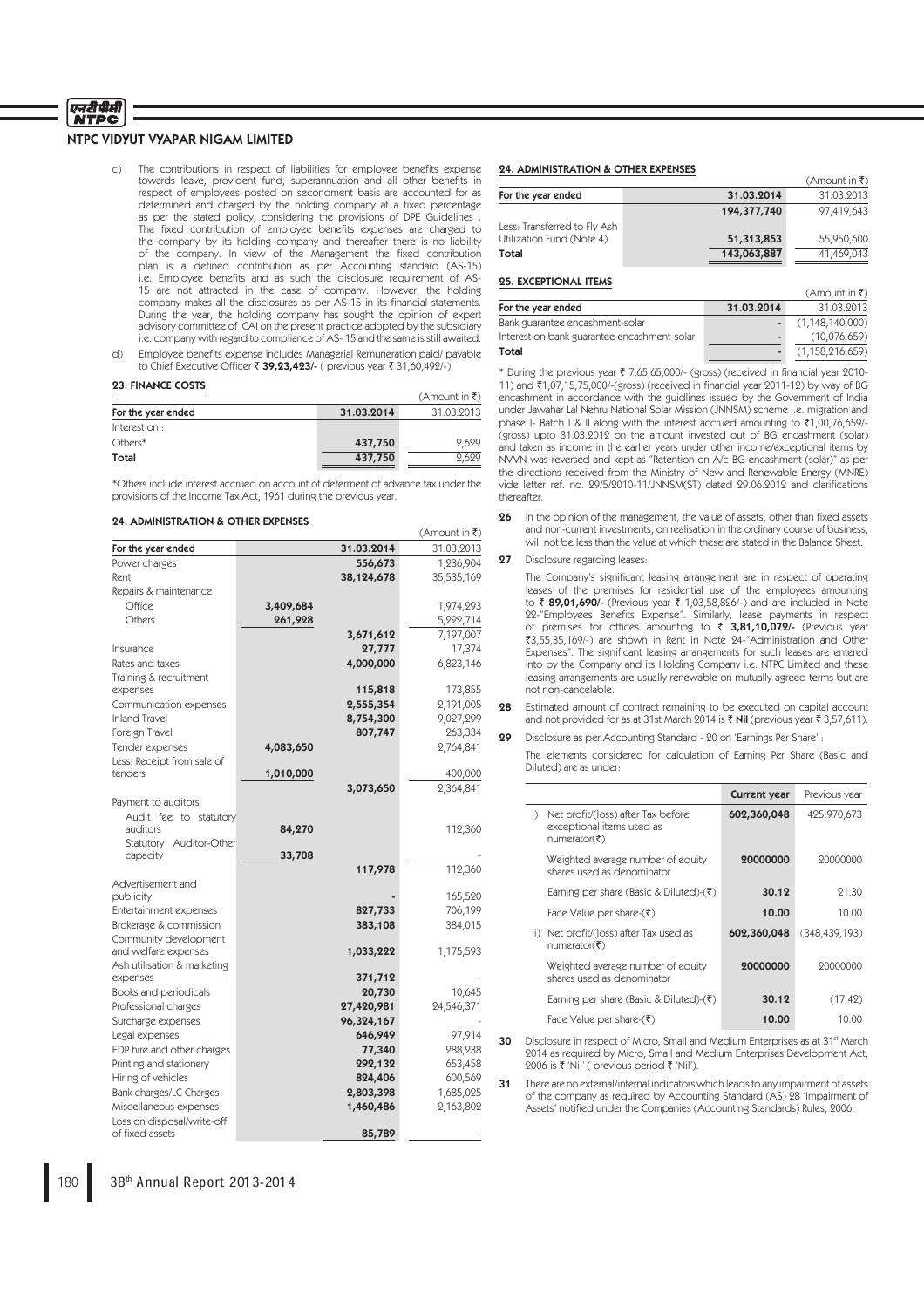NTPC VIDYUT VYAPAR NIGAM LIMITED

एनटीपीसी **NTDC** 

#### 32 Contingent Liabilities:

- a) Liability, if any, on account of late payment to suppliers is unascertainable. b) Others:
	- Various solar power developers challenged the encashment/ forfeiture of EMD/Bid bond under provisions of PPA before arbitrator/High Courts. The contingent liability of ` 97,65,00,510/ and interest claim of  $\bar{\tau}$  23,48,98,770/- thereon (previous year contingent liability  $\overline{x}80,30,43,860/2$  and interest of  $\overline{x}9,44,30,478/2$ has been estimated. Any possible liability crystalised on the above will be recovered from " Retention on A/c BG encashment (Solar)"( Note 8).
	- One party has challenged the invocation of BG of  $\bar{\tau}$  1,00,00,000/on the ground of non conclusion of contract with the company for Ash Business. Interest on above has been estimated till currrent year ₹45,51,781/- ( till previous year ₹ 27,51,781/-).
	- The claim for default in power supply has been settled in favour of the company. The contingent liability of  $\bar{\tau}$  'Nil' (Previous year ₹ 23,30,55,860/-)
	- 380 Mus ( previous year 454 Mus) energy supplied by the seller under SWAP arrangements are yet to be returned back by the buyers- Amount uncertainable.

### 33 Quantitative information: (As certified by the Management)

|          |                                                   | <b>Current year</b> | Previous year |
|----------|---------------------------------------------------|---------------------|---------------|
| a)       | Trading of energy (MUs)                           |                     |               |
|          | Bilateral energy                                  | 3635                | 5272          |
|          | Solar & thermal bundled energy                    | 4390                | 1590          |
|          | Energy under swap arrangements                    | 1297                | 1590          |
| b)       | Trading of Fly Ash / Cenosphere (MTs)             |                     |               |
|          | Fly Ash                                           | 4653424             | 4198471       |
|          | Cenosphere                                        | 225                 | 940           |
|          |                                                   |                     |               |
| 34<br>a) | Expenditure in foreign currency $(\bar{\zeta})$ . | <b>Current year</b> | Previous year |
|          | i)<br><b>Travelling Expenses</b>                  | 490,073             | 150,926       |
|          | Others<br>ii)                                     | 272,650             |               |
| b)       | Earning in foreign currency $(\bar{\tau})$        |                     |               |
|          | Trading of Power                                  | 2,118,538,172       |               |

#### 35 Segment information :

The Company's principal businesses are trading of energy and trading of fly ash/ ash products. The amount collected from sale of fly ash/ash products are dealt with as per significant accounting policy No.C.1. of Note 1. As such there is no reportable segment as at 31.03.2014.

- 36 The company's management is of the opinion that its domestic transactions with related parties are at arms length and will not have any impact on financial statements for the year ended 31.03.2014.
- 37 Figures in the Financial Statements have been rounded off to nearest rupee.
- 38 Previous year figures have been regrouped / rearranged wherever considered necessary.

#### For and on behalf of Board of Directors

| (Nitin Mehra)     | (N.K.Sharma)Chief                                                                | (K. Biswal) | (Dr. Arup Roy Choudhury) |
|-------------------|----------------------------------------------------------------------------------|-------------|--------------------------|
| Company Secretary | Executive Officer                                                                | Director    | Chairman                 |
|                   | These are the notes refered to in Balance Sheet and Statement of Profit and Loss |             |                          |

For Aiyar & Co.

Chartered Accountants Firm Registration No.001174N

#### (C. Chuttani)

Partner M.No.90723 Place : New Delhi Dated : 17 June, 2014

# INDEPENDENT AUDITOR'S REPORT

To the Members of NTPC VIDYUT VYAPAR NIGAM LIMITED

#### Report on the Financial Statements

We have audited the accompanying financial statements of NTPC VIDYUT VYAPAR NIGAM LIMITED ("the Company"), which comprise the Balance sheet as at 31<sup>st</sup> March 2014, the Statement of Profit and Loss and Cash Flow Statement for the year ended, and a summary of significant accounting policies and other explanatory information.

#### Management's Responsibility for the Financial Statements

Management is responsible for the preparation of these financial statements that give a true and fair view of the financial position, financial performance and cash flows of the Company in accordance with the Accounting Standards referred to in sub-section (3C) of section 211 of the Companies Act, 1956 ("the Act") read with General Circular 15/2013 dated 13<sup>th</sup> September 2013 of the Ministry of Corporate Affairs in respect of section 133 of the Companies Act, 2013. This responsibility includes the design, implementation and maintenance of internal control relevant to the preparation and presentation of the financial statements that give a true and fair view and are free from material misstatement, whether due to fraud or error.

#### Auditor's Responsibility

Our responsibility is to express an opinion on these financial statements based on our audit. We conducted our audit in accordance with the Standards on Auditing issued by the Institute of Chartered Accountants of India. Those Standards require that we comply with ethical requirements and plan and perform the audit to obtain reasonable assurance about whether the financial statements are free from material misstatement.

An audit involves performing procedures to obtain audit evidence about the amounts and disclosures in the financial statements. The procedures selected depend on the auditor's judgment, including the assessment of the risks of material misstatement of the financial statements, whether due to fraud or error. In making those risk assessments, the auditor considers internal control relevant to the Company's preparation and fair presentation of the financial statements in order to design audit procedures that are appropriate in the circumstances, but not for the purpose of expressing an opinion on the effectiveness of the entity's internal control. An audit also includes evaluating the appropriateness of accounting policies used and the reasonableness of the accounting estimates made by management, as well as evaluating the overall presentation of the financial statements.

We believe that the audit evidence we have obtained is sufficient and appropriate to provide a basis for our qualified audit opinion.

### **Basis for Qualified Opinion**

1. The company contends that, since the Fly Ash Utilization Fund does not belong to the company, the interest income earned on Fly Ash Utilization Fund being an accretion to the said fund also belongs to the fund.

 The company, however, has accounted for interest income on Fly Ash Utilization Fund as its income under other Income in the Statement of Profit & Loss. The company thereafter transferred the said interest income (net of tax) to the Fly Ash Utilization Fund through appropriation out of the surplus in the Statement of Profit and Loss. [Refer Note No. 3 (a) & 4(b)].

 In our opinion the interest income on Fly Ash Utilization Fund ab-initio does not belong to the company and accounting for such income in the Statement of Profit & Loss has resulted in profit after tax for the year being overstated to the extent of ₹ 17,01,18,786 being interest earned on Fly Ash Utilization Fund (net of tax) with consequent effect on Provision for taxation overstated by  $\bar{\tau}$  5,40,18,706, MAT credit entitlement understated by  $\bar{\tau}$  3,35,79,196, Fly Ash Utilization Fund understated by ₹8,75,97,902 & Tax deducted at source overstated by  $\bar{\tau}$  2,57,71,669.

- 2. In our opinion since the Fly Ash Utilization Fund has been created vide notification dated 3rd November, 2009 by the Ministry of Environment & Forests (MoEF)-Govt. of India and NVVN is only administering the fund it is incumbent that the policy guidelines as framed by NTPC/NVVN dated 25th March 2014 be approved/confirmed by the said Ministry.[Refer Note 4(c)]
	- The amount collected from the sale of fly ash/ fly ash products and amount realized from encashment of bank guarantees are not considered as income of the company and amount is held by the NVVN in the Fly Ash Utilization Fund/Retention on Account BG Encashment (Solar) and as such no provision for taxation has been made on said fund/retention account. We have however not been produced any general or specific exemption on the taxability of these fund/retention account and impact it may have, on NVVN on the balances shown under the respective heads in the accounts. [Refer Note 4 (e) & 8 (e)].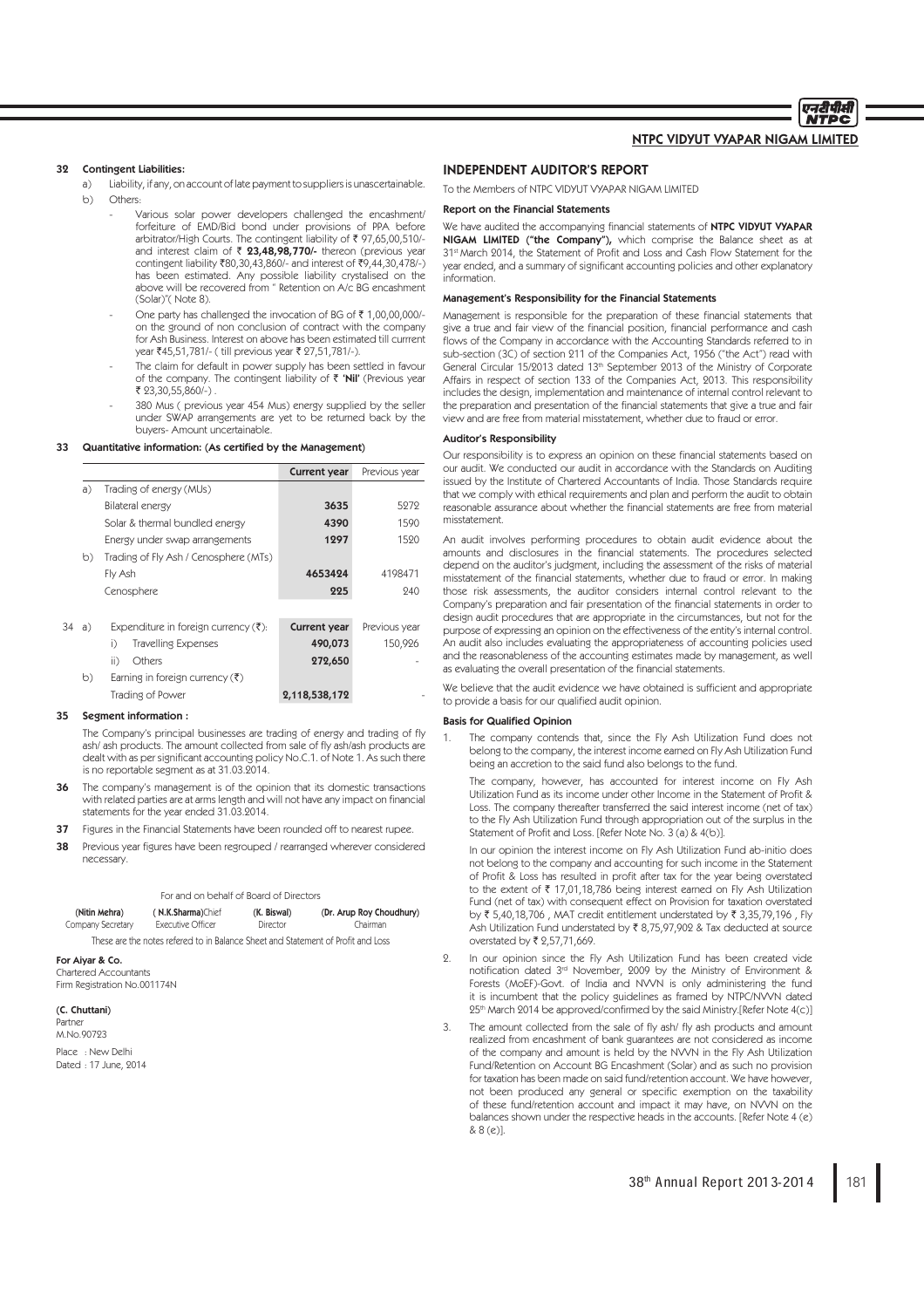# एन्टीपीसी **NTPC** NTPC VIDYUT VYAPAR NIGAM LIMITED

The Gross interest accrued on Retention on Account BG encashment (solar) is credited to the said account, however the company has considered the Tax deducted at source on such interest as TDS of the company, thereby overstating the tax deducted at source to the extent of  $\bar{\tau}$  62,74,891 [Refer Note No. 8 (b)]

The net impact of para 1 to 4 above has resulted in profit after tax for the year overstated by ₹ 17,01,18,786, Long term loans & advances understated by  $\bar{\mathcal{F}}$  5,40,18,706 , Short term loans & advances understated by  $\bar{\mathcal{F}}$  3,35,79,196 and Fly Ash Utilization Fund understated by  $\bar{\tau}$  8,75,97,902.

#### **Qualified Opinion**

In our opinion and to the best of our information and according to the explanations given to us, except for the effects of the matter described in the Basis for Qualified Opinion paragraph, the financial statements give the information required by the Act in the manner so required and give a true and fair view in conformity with the accounting principles generally accepted in India:

- (a) in the case of the Balance Sheet, of the state of affairs of the Company as at March 31, 2014;
- (b) in the case of the Statement of Profit and Loss, of the profit for the year ended on that date; and
- (c) in the case of the Cash Flow Statement, of the cash flows for the year ended on that date.

### Emphasis of Matter

- The company has appropriated from Fly Ash Utilization Fund, inter-alia. expenses incurred by the holding company i.e. NTPC of  $\bar{\tau}$  34,89,41,767 (including employee cost for the year of  $\bar{\tau}$  15,48,16,093 which were not being charged in the earlier years) which are stated to have been made on the basis of policy guidelines as framed by NTPC/NVVN dated 25<sup>th</sup> March 2014 in reference to the notification dated 03-11-2009 issued by Ministry of Environment & Forests, Govt. of India. In this regard we have relied upon a certificate issued by one of the Statutory Auditors of the holding company i.e NTPC, confirming that the above expenditures has been incurred by NTPC for Fly Ash Utilization activities in terms of the above said notification dated 03-11-2009.[Refer Note No. 4(c)]
- Note 22 (c,) in regard to Accounting Standards (AS)-15 "Employees Benefits" the company during the year has made fixed contributions as determined and charged by the holding company amounting to  $\bar{\tau}$  2,09,87,717 in respect of liabilities for employee benefits expenses in regard to employees posted on secondment basis as per the company's policy. In view of the Management the same is in the nature of defined contribution plan as per Accounting Standard-15 and as such there is no further disclosure requirement as per AS-15.

 However holding company i.e NTPC has referred the matter to the Expert Advisory Committee of the Institute of Chartered Accountants of India for its opinion/ clarification on the present practice adopted by its subsidiaries i.e. company with regard to compliance of AS-15, however the reply from the Expert Advisory Committee of ICAI is still awaited.

#### Report on Other Legal and Regulatory Requirements

- As required by the Companies (Auditor's Report) Order, 2003 ("the Order") as amended, issued by the Central Government of India in terms of sub-section (4A) of section 227 of the Act, we give in the Annexure (A) a statement on the matters specified in paragraphs 4 and 5 of the Order.
- As required by section 227(3) of the Act, we report that:
	- (a) we have obtained all the information and explanations, which to the best of our knowledge and belief were necessary for the purpose of our audit;
	- (b) in our opinion proper books of account as required by law have been kept by the Company so far as appears from our examination of those books;
	- (c) the Balance Sheet, Statement of Profit and Loss, and Cash Flow Statement dealt with by this Report are in agreement with the books of account;
	- (d) in our opinion, the Balance Sheet, Statement of Profit and Loss, and Cash Flow Statement comply with the Accounting Standards referred to in subsection (3C) of section 211 of the Companies Act, 1956 read with General Circular 15/2013 dated 13<sup>th</sup> September 2013 of the Ministry of Corporate Affairs in respect of section 133 of the Companies Act 2013;
	- being a Government Company, pursuant to the Notification No. GSR 829 (E) dated 21.10.2003 issued by Government of India, provisions of

clause (g) of sub-section (1) of section 274 of the Companies Act, 1956, are not applicable to the Company;

(f) since the Central Government has not issued any notification as to the rate at which the cess is to be paid under section 441A of the Companies Act, 1956 nor has it issued any Rules under the said section, prescribing the manner in which such cess is to be paid, no cess is due and payable by the Company.

> For Aiyar & Co. Chartered Accountants Firm's Reg. No. 001174N

(C.Chuttani) **Partner Partner** M.No. 90723

Place : New Delhi

Date : 17th June 2014

#### ANNEXURE (A) TO THE INDEPENDENT AUDITOR'S REPORT

Statement referred to in our report of even date to the members of NTPC VIDYUT VYAPAR NIGAM LIMITED on the financial statements for the year ended  $31<sup>st</sup>$  March 2014.

We report that:

- (i) (a) The company has maintained proper records showing full particulars including quantitative details and situation of fixed assets.
	- (b) As explained to us the fixed assets have been physically verified by the management at reasonable intervals having regard to the size of the company and nature of its assets. No material discrepancies were noticed on such physical verification.
	- (c) Substantial part of fixed assets has not been disposed off during the year.
- (ii) (a) As explained to us inventories have been physically verified by the management at reasonable intervals during the year.
	- (b) The procedures of physical verification of inventory followed by the management are reasonable and adequate in relation to the size of the company and the nature of its business.
	- (c) The company is maintaining proper records of inventory. No material discrepancies were noticed on physical verification of inventories.
- (iii) (a) The company has not granted any loans secured or unsecured to any company, firm or other party listed in the register maintained under section 301 of the Companies Act, 1956.

 In view of clause (iii) (a) above, the clause (iii) (b), (iii) (c) and (iii) (d) are not applicable.

 (e) The company has not taken any loans, secured or unsecured from companies, firms or other parties covered in the register maintained under section 301 of the Companies Act, 1956.

 In view of the clause (iii) (e) above, the clause (iii) (f) and (iii) (g) are not applicable.

- (iv) In our opinion and according to the information and explanations given to us, there are adequate internal control systems commensurate with the size of the company and the nature of its business with regard to purchase of inventory, fixed assets and also for sale of goods and services. During the course of audit, we have not observed any continuing failure to correct major weaknesses in internal control systems except the delay in accounting of the expenditures incurred and transferred by the holding company relating to the Fly Ash Utilization Fund.
- (v) (a) According to the information and explanations given to us, during the year under audit there have been no contracts or arrangements which need to be entered in the register maintained under section 301 of the Companies Act, 1956.
	- (b) In view of clause  $(v)$  (a) above, the clause  $(v)$  (b) is not applicable.
- (vi) The company has not accepted deposits from the public.
- (vii) In our opinion, the company has an Internal Audit system commensurate with the size and nature of its business.
- (viii) The Central Government has not prescribed maintenance of cost accounts and records under section 209 (1) (d) of the Companies Act, 1956.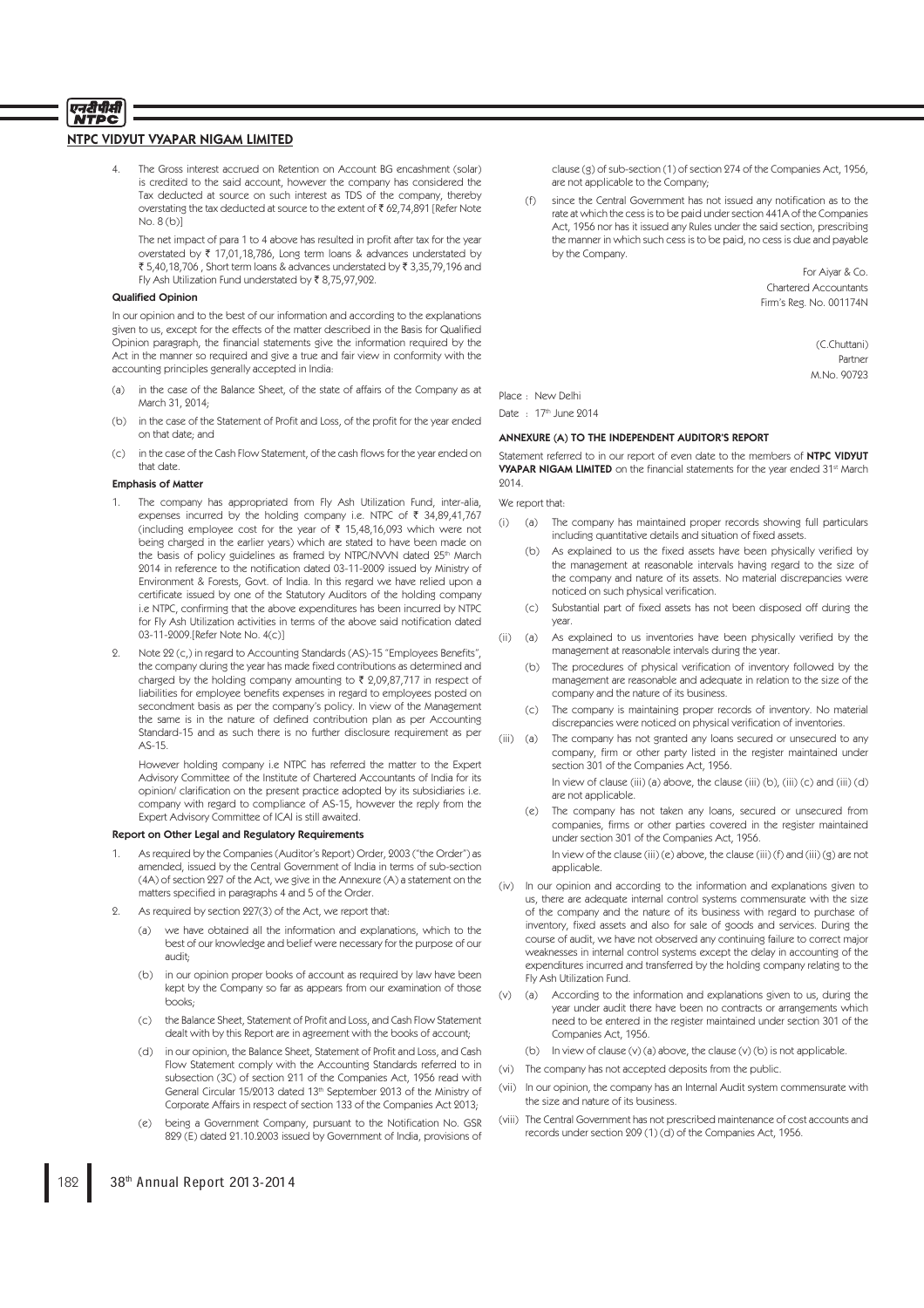# NTPC VIDYUT VYAPAR NIGAM LIMITED

एनटीपीसी **NTDC** 

- (ix) (a) The employees of the company i.e. NVVN are on secondment basis from its holding company i.e. NTPC Ltd. As explained to us, the holding company is regular in depositing statutory dues including dues like Provident Fund with appropriate authorities. Moreover, Income Tax and Sales Tax are being deposited by the company. According to the information and explanations given to us, there are no undisputed Provident Fund, Income Tax, Sales Tax, etc. in arrear as at 31.03.2014 for a period of more than six month from the date they became payable.
	- (b) According to the information and explanations given to us, there are no dues of Sales Tax, Income Tax and other applicable statutory dues which have not been deposited on account of any dispute.
- (x) The company has no accumulated losses as at 31st March 2014 and it has not incurred cash loss during the financial year covered by our audit, however has incurred cash loss in the immediately preceding financial year.
- (xi) In our opinion and according to the information and explanations given to us, the company has not taken any loan from the financial institutions, banks or raised money against debentures. Accordingly, the para (xi) of order is not applicable to the company.
- (xii) According to the information and explanations given to us, company has not granted loans and advances on the basis of security by way of pledge of shares, debentures and other securities.
- (xiii) The company is not a chit fund or a Nidhi / Mutual Benefit Fund/Society. Therefore, the provisions of clause  $4$  (xiii) (a), (b), (c) & (d) of the order are not applicable to the company.
- (xiv) The company is not dealing in or trading in shares, securities, debentures and other investments. Accordingly, the provision of clause 4(xiv) of the order is not applicable to the company.
- (xv) The company has not given any guarantees for loans taken by others from banks or financial institutions.
- (xvi) The company has not taken term loan during the year and as such provision of para (xvi) of the order is not applicable to the company.
- (xvii) According to the information and explanations given to us and on overall examination of the balance sheet of the company, we report that no funds raised on short term basis have been used for long term investment.
- (xviii) According to the information and explanations given to us, the company has not made preferential allotment of shares during the year.
- (xix) According to the information and explanations given to us, the company has not issued debentures during the year, therefore the provision of para (xix) of the order is not applicable to the company.
- (xx) According to the information and explanations given to us, the company has not raised any money by public issue during the year.
- (xxi) To the best of our knowledge and belief and according to the information and explanations given to us, no fraud on or by the company has been noticed or reported during the year.

For Aiyar & Co. Chartered Accountants Firm's Reg. No. 001174N

(C.Chuttani) **Partner Partner** M.No. 90723

Place : New Delhi Date: 17th June 2014

## COMMENTS OF THE COMPTROLLER AND AUDITOR GENERAL OF INDIA UNDER SECTION 619 (4) OF THE COMPANIES ACT, 1956, ON THE ACCOUNTS OF NTPC VIDYUT VYAPAR NIGAM LIMITED, NEW DELHI FOR THE YEAR ENDED, 31 MARCH, 2014

The preparation of financial statements of NTPC Vidyut Vyapar Nigam Limited, New Delhi, for the year ended 31st March 2014 in accordance with the financial reporting framework prescribed under the Companies Act, 1956 is the responsibility of the management of the company. The Statutory Auditors appointed by the Comptroller and Auditors General of India under Section 619(2) of the Companies Act, 1956 are responsible for expressing opinion on these financial statements under Section 227 of the Companies Act, 1956 based on independent audit in accordance with Standards on Auditing prescribed by their professional body, the Institute of Chartered Accountants of India. This is stated to have been done by them vide their Audit Report dated 17 June 2014.

I, on behalf of the Comptroller and Auditor General of India, have conducted a supplementary audit under Section 619(3)(b) of the Companies Act, 1956 of the financial statements of NTPC Vidyut Vyapar Nigam Limited, New Delhi, for the year ended 31 March 2014. This supplementary audit has been carried out independently without access to the working papers of the Statutory Auditors and is limited primarily to inquiries of the Statutory Auditors and Company personnel and a selective examination of some of the accounting records. On the basis of my audit, nothing significant has come to my knowledge which would give rise to any comment upon or supplement to Statutory Auditors' Report under Section 619(4) of the Companies Act, 1956.

> For and on behalf of the Comptroller & Auditor General of India

 (Tanuja S. Mittal) Principal Director of Commercial Audit & Ex-officion Member Audit Board-III, New Delhi

Place : New Delhi Dated : 22 July, 2014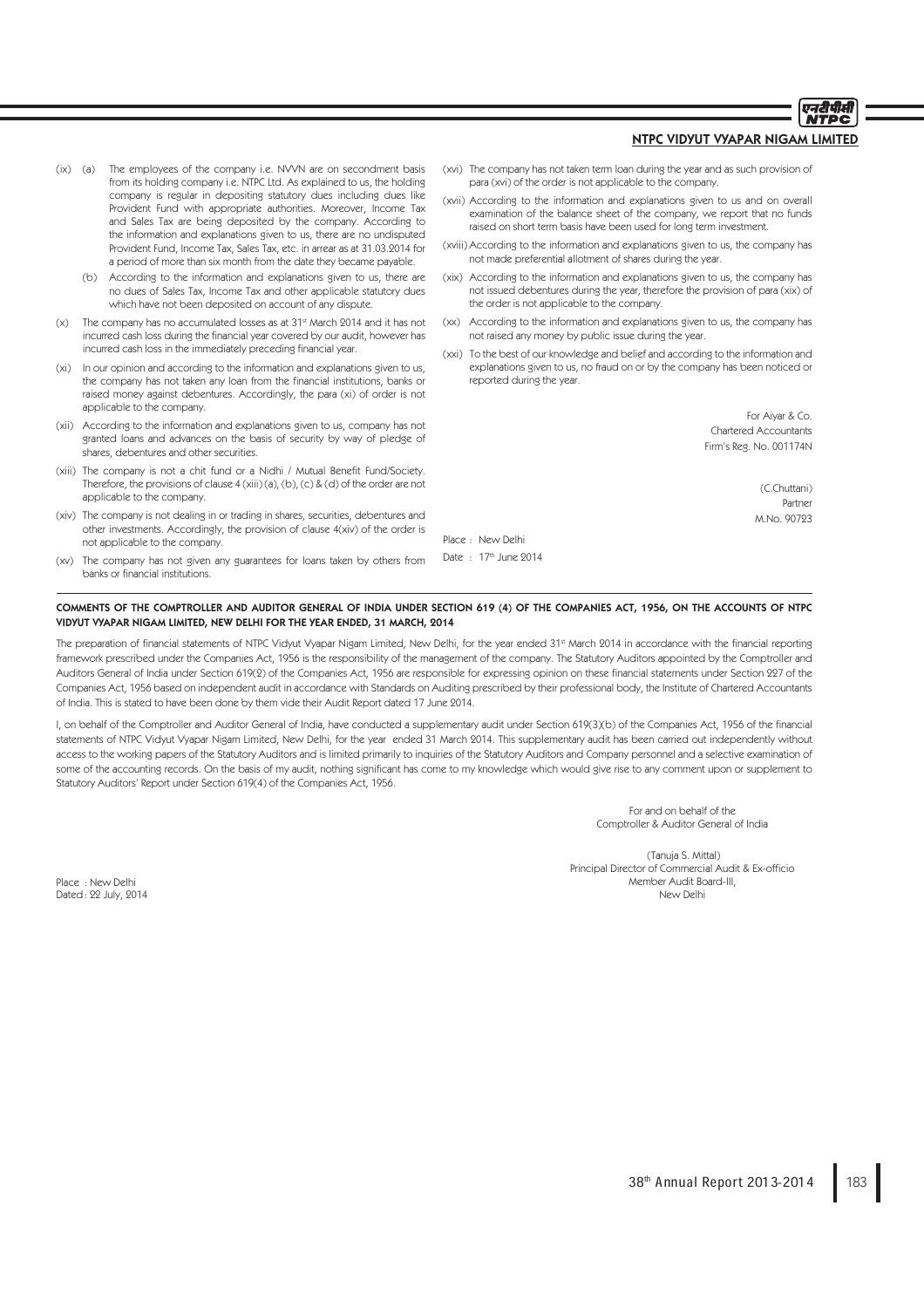# एन्टीपीसी **NTPC** KANTI BIJLEE UTPADAN NIGAM LTD.

# KANTI BIJLEE UTPADAN NIGAM LIMITED DIRECTORS' REPORT

#### Dear Members,

Your Directors have pleasure in presenting Eighth Annual Report on the working of the Company together with Audited Accounts and Auditors' Report thereon for year ended on 31st March 2014.

#### **PERFORMANCE OF THE COMPANY**

Pursuant to Memorandum of Agreement dated 26.12.2005 between NTPC, Government of Bihar and Bihar State Electricity Board for reviving and operating Stage-I (2X110 MW), your Company is doing renovation and modernization (R&M) of existing units of Muzaffarpur Thermal Power Plant (MTPP). The work of R&M of main plant has been awarded to Bharat Heavy Electricals Limited (BHEL) and of the balance of plant is being done by the Company itself.

The R&M of Unit#1 of Stage-I has been completed and the unit has been synchronized on 5th July 2013. Unit # 1 is under commercial operation since 01.11.2013. The R&M of Unit#2 of Stage-I is in progress and is expected to be completed by Aug 2014.

Your Company is implementing expansion of MTPP by adding 2X195 MW units in the available land. Out of 31 packages, 28 packages have been awarded excluding one annulled package and balance two packages are at different stages of award.

MOU targets of Boiler hydro test of Unit # 4 & TG erection start of Unit # 4 have been achieved in Aug'13 & Sep'13 respectively in excellent category.

Major highlights during the year were:

- 1) Casting have been completed for PA # 3B & FD # 3B Fan decks, TG deck of Unit # 4, PA # 4B & FD # 4B Fan decks, ID # 4A Fan deck, Feeder floor of Unit # 3, All fan deck slab of CT # 3.
- 2) Erection have been completed for Unit # 3 Condenser tube support plate, Condenser - Front lower dome wall, condenser tubing, Condenser tube expansion, HPH 5, HPT Module of Unit # 3, FD Fan of Unit # 3A, FST & Deaerator of Unit # 3
- 3) Mill A & B Gear Box of Unit # 3 is placed in position.
- 4) All SG & TG ECW Pump & Motor & SG PHE Unit # 3 erected.
- 5) TG bearing pedestal alignment of Unit # 3 completed.
- 6) Joints non drainable of Boiler # 3 & 4 completed.
- 7) Pedestal Grouting of TG # 3 completed.
- 8) Generator Stator of Unit # 3 lifted.
- 9) LP Girder placement of Unit # 3 completed.
- 10) Flue can erection of Unit # 4 completed.

11) Erection has been started for ID 3B Fan & LT SWGR Panel of Unit # 3, PA # 3B Fan.

To take care of environmental norms, your Company has awarded to carry out quality checks of ambient air, drinking water, effluent water and stack monitoring. Ambient<br>Air Quality Monitoring, analysis of drinking water and effluent water was done on monthly basis at plant and township area to keep check on emission of pollutants in the air and to maintain the quality of the air and water around the project. Stack monitoring of Unit # 1 is being done regularly w.e.f. Aug'13.

Out of total 1,28,773 MT ash generated from Unit#1 during the period under review, 14,143 m<sup>3</sup> ash has been utilised for civil construction activities.

Your Company organized environmental awareness program amongst employees and people in and around plant. World Environment Day was celebrated on 05.06.2013. On this day, seeds were planted; employees and other people took environment walk, took oath for polythene free environment and distributed eco-friendly carry bags to avoid use of polythene bags.

The Board of your Company has approved the proposal for rehabilitation and resettlement plan for Stage-II for ₹ 20.03 crore which, inter-alia, includes R&R plan, community development activities and infrastructure development activities.

Your Company distributed blankets to 300 persons below poverty line and so called Mahadalit families in Kanti Block and 300 number of sarees were distributed to Chhat Vrati women below poverty line.

### **FINANCIAL REVIEW**

The financial highlights of the Company for the year ended on 31<sup>st</sup> March 2014 are as under:-

| <b>Balance Sheet Items as at</b>        | 31.03.2014     | 31.03.2013      |
|-----------------------------------------|----------------|-----------------|
| Paid-up Share Capital                   | 7,276,942,050  | 5,49,46,34,360  |
| Reserves and Surplus                    | 3,485,323,618  | 3,64,89,18,572  |
| Share Capital Deposit Pending Allotment | 714,620,938    | 88,61,43,347    |
| Non-current liabilities                 | 16,393,848,768 | 12,00,93,73,109 |
| Current liabilities                     | 3,247,004,653  | 2,39,68,28,220  |
| Non-current assets                      | 30,009,414,562 | 23,64,21,85,583 |
| Current assets                          | 1,108,325,465  | 79,37,12,025    |

| Items from Statement of Profit and<br>Loss for the year ended | 31.03.2014    | 31.03.2013        |
|---------------------------------------------------------------|---------------|-------------------|
| Total Revenue                                                 | 1,621,508,496 | 9,92,85,679       |
| <b>Total Expenses</b>                                         | 1,628,119,792 | 24,07,44,185      |
| Profit/ (Loss) before Tax                                     | (6,611,296)   | (14, 14, 58, 506) |
| <b>Total Tax Expenses</b>                                     | (1, 199, 206) | (1, 24, 10, 916)  |
| Profit/ (Loss) for the year                                   | (5,412,090)   | (12,90,47,590)    |

**Information under Schedule VI & applicable Accounting Standards:**

- The information as per schedule VI & applicable Accounting Standards is as under:
- a) Contingent liability related to a contract works out to  $\bar{\tau}$  1,50,53,693.
- b) Restructuring of St-II loan is in process due to shifting of COD of Unit#3 & Unit#4. After proposed re-structuring, amount of loan of ` 73,04,69,826 would become non-current.

The financial statements of the Company have been discussed in the Management Discussion & Analysis section which is at Annex-1 to this Report.

# **FIXED DEPOSITS**

The Company has not accepted any fixed deposit during the financial year ending 31<sup>st</sup> March 2014.

# **CONSERVATION OF ENERGY, TECHNOLOGY ABSORPTION, FOREIGN EXCHANGE EARNING & OUTGO**

Energy audit was done during November 2013 at MTPP for further reduction in Auxiliary power consumption. CFLs have been installed in townships, office<br>and plant for conserving energy. After the R&M of both the units (2X110 MW) is<br>completed, consumption of auxiliary power and fossil fuel would b

During the period under review, there was no earning in the foreign exchange. The outgo in foreign exchange was INR 1,53,498 (USD 1775 and AED 2010).

#### **AUDIT COMMITTEE**

As on 31.03.2014, the Audit Committee of the Board of Directors comprised S/ Shri U. P. Pani, Sandeep Poundrik, S. Roy, G. K. Sadhu and J. Srivastav, Directors as members of the Committee. However, due to change in Directors, the Board reconstituted the Audit Committee on 09.07.2014 and presently, the Audit Committee comprises Shri U.P. Pani, Shri P. Amrit, Shri S. Roy, Shri J. Srivastava and Ms. S. Bhatia, Directors as members of the Committee.

Two meetings of the Audit Committee were held during the year on 30.04.2013 and 23.07.2013.

#### **AUDITORS' REPORT**

The Comptroller & Auditor General of India through letter dated 13.08.2013 had appointed M/s B.B. Mathur & Co., Chartered Accountants as Statutory Auditors of the Company for the financial year 2013-14. The Statutory Auditors has submitted<br>their report on the financial statements and there is no adverse comment or remark in their report.

#### **COMPTROLLER & AUDITOR GENERAL OF INDIA REVIEW**

The Comptroller & Auditor General of India, through letter dated 02.07.2014, has given 'NIL' Comments on the Financial Statements of your Company for the year ended 31st March 2014 under section 619(4) of the Companies Act,1956. As advised<br>by the Office of the Comptroller & Auditor General of India (C&AG), the contents<br>of letter dated 02.07.2014 of C&AG for the year 2013-14 are report of Statutory Auditors of your Company elsewhere in this Annual Report.

#### **COST AUDITORS**

As per the requirements of the Cost Accounting Records (Electricity Industry) Rules, 2001, the Board, in its meeting held on 30.04.2013, had appointed M/s V.P. Gupta,<br>Cost Accountants, NOIDA as the Cost Auditor of the Company for the financial year 2013-14.

The Board, in its Meeting held on 09.07.2014, had appointed M/s V.P. Gupta, Cost<br>Accountants as the Cost Auditor of the Company for the financial year 2013-14.

The due date for filing consolidated Cost Audit Report in XBRL format for the financial<br>year ended March 31, 2013 was September 27, 2013 and the Cost Audit Report for your Company was filed with the Central Government on 27.09.2013. The due date<br>for filing consolidated Cost Audit Report for the financial year ended March 31, 2014 is September 27, 2014 and the consolidated Cost Audit Report as prescribed for the financial year 2013-14 shall be filed within the prescribed time period.

#### **PARTICULARS OF EMPLOYEES**

As per provisions of Section 217(2A) of the Companies Act, 1956 read with the Companies (Particulars of Employees) Rules, 1975, every company is required to provide particular of employees whose remuneration is more than ₹ 60 lac per<br>financial year, if employed for whole of the year or more than ₹ 5 lac per month, if employed for part of the year in the Directors' Report.

However, as per notification dated 31.03.2011 issued by Ministry of Corporate Affairs, amending aforesaid provisions of the Companies (Particulars of Employees) Rules, 1975 has exempted Government companies for not including such particular in the Directors' Report. As your Company is a Government Company, such particulars have not been included as part of Director's Report.

Further, any member desirous of obtaining such particulars may write to the Company. Also, such particulars shall be made available to the shareholder(s) on a specifi c request made by them during Annual General Meeting scheduled for 09.07.2014.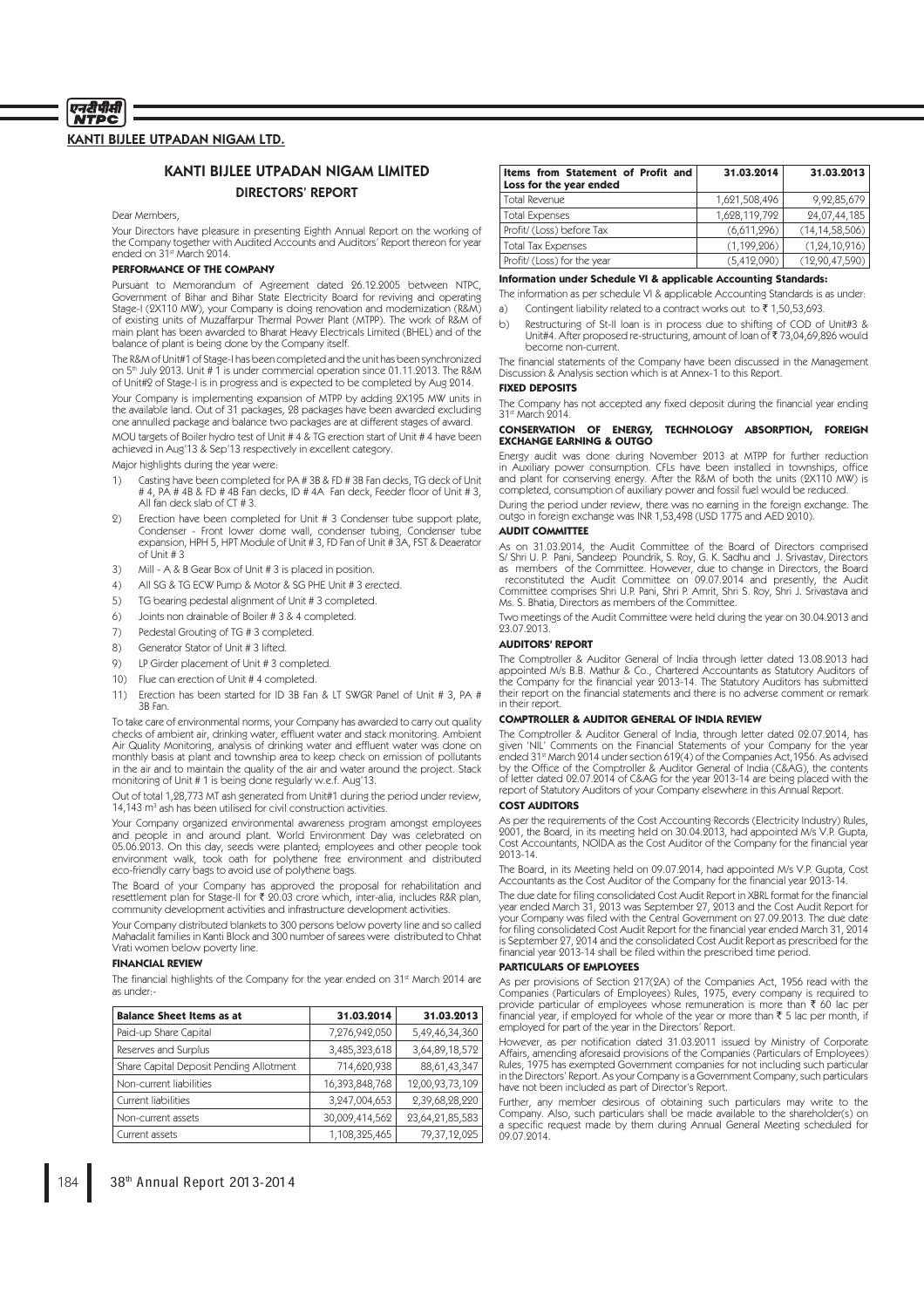एनदीपीसी **NTDC** 

#### **DIRECTORS' RESPONSIBILITY STATEMENT**

As required under Section 217(2AA) of the Companies Act, 1956, your Directors confirm that

- 1. in the preparation of the annual accounts, the applicable accounting standards had been followed along with proper explanation relating to material departures;
- 2. the Directors had selected such accounting policies and applied them consistently and made judgments and estimates that are reasonable and prudent so as to give a true and fair view of the state of affairs of the company<br>at the end of the financial year 2013-14 and of the loss of the company for that period;
- the Directors had taken proper and sufficient care for the maintenance of adequate accounting records in accordance with the provisions of the Companies Act, 1956 for safeguarding the assets of the company and for preventing and detecting fraud and other irregularities; and
- the Directors had prepared the Annual Accounts on a going concern basis.

#### **BOARD OF DIRECTORS**

Shri A.K. Singhal tendered his resignation consequent upon his appointment as Member, Central Electricity Regulatory Commission and ceased to be the Director of<br>the Company with effect from 09.10.2013. In his place, Shri G.K. Sadhu, Executive<br>Director, NTPC was nominated to be the Director of the Co appointed him as the Director of the Company w.e.f. 29.11.2013.

Dr. Arup Roy Choudhury ceased to be the Chairman of the Company w.e.f. 06.12.2013. In his place, NTPC nominated Shri N. N. Misra, Director as the Chairman of the Company. The Board appointed him as the Chairman of the Company w.e.f. 23.12.2013.

Shri U.P. Pani, Director (Human Resources), NTPC was nominated by NTPC as the Director of the Company. The Board appointed him as the Director w.e.f. 23.12.2013. Shri Anand Kishor ceased to be the Director of the Company w.e.f. 27.01.2014 and in his place BSPGCL nominated Shri J. Srivastava, Managing Director, BSPGCL as the Director of the Company. The Board appointed him as the Director w.e.f. 19.03.2014. Shri N.N. Misra ceased to be the Chairman of the Company w.e.f. 21.03.2014 consequent upon withdrawal of his nomination by NTPC. In his place, NTPC again

## Annex-1 to the Directors' Report MANAGEMENT DISCUSSION AND ANALYSIS

#### **INDUSTRY SECTOR AND DEVELOPMENTS**

Sustained growth of the power sector is critical for enabling the high economic growth targets of India. Government's focus on attaining "Power for All" has accelerated capacity addition in the country.

India ranks among the top 5 countries in terms of electricity generation and is the number 3 electricity generator amongst the BRICS countries next only to China. (Source : CEA) India lags China in generation by almost 5 times inspite of the fact that population size of the two countries is similar.

India has lowest per capita electricity consumption amongst the BRICS nations. The all India per capita consumption of electricity in financial year 2012-13 was 917.18 KWh (provisional). The low per capita electricity consumption suggests a large latent demand in the country.

As per a recent World Bank report India has emerged as the third largest economy ahead of Japan, based on purchasing power. To sustain and achieve higher growth the power sector has to grow in tandem. Hence, the long term outlook for power demand remains strong.

# **GENERATION**

#### Review of Installed Capacity & Capacity Addition during financial year **2013-14**

The total installed capacity in the country as on March 31, 2014 was 243,028.95 MW with State Sector having a share of 38%, followed by Private Sector with 34% share and balance 28% contributed by Central Sector entities.

| <b>Sector</b> | <b>Total Capacity (MW)</b> | $%$ share |
|---------------|----------------------------|-----------|
| State         | 92.187.70                  | 38.00     |
| Private.      | 82.715.30                  | 34.00     |
| Central       | 68.125.95                  | 28.00     |
| Total*        | 2,43,028.95                | 100.00    |

#### (\*Source: CEA)

Almost 43% (38,447.81 MW) of the XII Plan target of 88,537 MW (excluding RES) has been achieved in two years.

#### **Existing Generation**

The total power generation in the country during financial year 2013-14 was 967.15 BU as compared to 912.06 BU during last year, registering a growth of 6%.

Sector wise and fuel wise break-up of generation in BU for the financial year 2013-14 and financial year 2012-13 is detailed as under

nominated Dr. Arup Roy Choudhury, CMD, NTPC as the Chairman of the Company. The Board appointed him as the Chairman of the Company w.e.f. 28.04.2014.

Shri G.K. Sadhu ceased to be the Director of the Company w.e.f. 29.04.2014 consequent upon withdrawal of his nomination by NTPC. In compliance of the<br>Proviso to Section 149 (1) read with Rule 3 of the Companies (Appointment and<br>Qualification of Directors) Rules, 2014, NTPC had nominated Ms. S. Bh Director of the Company w.e.f. 09.07.2014.

Shri Sandeep Poundrik ceased to be the Director of the Company w.e.f. 07.06.2014 consequent upon withdrawal of his nomination by BSPGCL. In his place, BSPGCL had nominated Shri P. Amrit, CMD, BSPHCL as the Director of the Company. The Board appointed him as the Director of the Company w.e.f. 09.07.2014.

The Board wishes to place on record its deep appreciation for the valuable services rendered by Shri A.K. Singhal, Shri N.N. Misra, Shri Sandeep Poundrik, Shri Anand Kishor and Shri G.K. Sadhu during their association with the Company.

As per the provisions of the Companies Act, 2013, Shri S. Roy, Director shall retire by rotation at the ensuing Annual General Meeting and being eligible, offers himself for re-appointment.

#### **ACKNOWLEDGEMENT**

Your Directors acknowledge, with deep sense of appreciation, the co-operation extended by Ministry of Power/ Government of India, Government of Bihar, Bihar State Power Generation Company Limited (erstwhile Bihar State Electricity Board), Planning Commission, Central Electricity Regulatory Commission, Ministry of Environment and Forests and Airports Authority of India.

Your Directors also convey their gratitude to the Holding Company i.e. NTPC Ltd., Auditors, Bankers, Contractors, Vendors and Consultants of the Company.

We wish to place on record our appreciation for the untiring efforts and contributions by the employees at all levels to ensure that the Company continues to grow and excel.

#### **For and on behalf of the Board of Directors**

**Place : New Delhi (Dr. Arup Roy Choudhury)** Dated : 11000 Definition of the Contract Contract Contract Contract Contract Contract Chairmann Chairmann Chairman

| <b>Sector</b>                  | <b>FY</b><br>$ 2013 - 14 $ | $2012 - 13$ | $FY Y$ -o-Y %<br><b>Change</b> | <b>Fuel</b>                    | FY     | <b>FY</b><br>2013-14 2012-13 | % of Fuel<br>Mix w.r.t.<br>the total<br>generation |
|--------------------------------|----------------------------|-------------|--------------------------------|--------------------------------|--------|------------------------------|----------------------------------------------------|
| Central                        | 384.91                     | 375.97      | 2.38                           | Thermal                        | 792.48 | 760.68                       | 82%                                                |
| State                          | 350.40                     | 347.15      | 0.94                           | Hydro                          | 134.85 | 113.72                       | 14%                                                |
| Private                        | 226.24                     | 184.14      | 22.87                          | <b>Nuclear</b>                 | 34.23  | 32.87                        | 3%                                                 |
| <b>Bhutan</b><br><b>Import</b> | 5.60                       | 4.80        | 16.74                          | <b>Bhutan</b><br><b>Import</b> | 5.60   | 4.79                         | 1%                                                 |
| Total                          | 967.15                     | 912.06      | 6.04                           | <b>Total</b>                   | 967.15 | 912.06                       |                                                    |

(Source: CEA)

The fuel mix in financial year 2013-14 has remained almost same as in the previous ...<br>financial year.

#### **Capacity Utilisation**

Capacity utilisation in the Indian power sector is measured by Plant Load Factor (PLF). Though, the overall generation in the country has increased due to higher capacity,<br>the Plant Load Factor of coal and lignite stations (PLF) has dwindled and fallen below<br>the levels it was a decade back. It was 65.55% in t compared to 70.13% during the financial year 2012-13.

#### **Demand, Supply and Consumption Position**

Demand, supply and consumption trends will be key in defining the future of Indian power sector. Of late power sector has been facing a reduction in demand. The<br>energy and peak deficit, which was more than 11% in financial year 2008-09, has<br>dropped to 4.2% and 4.5% respectively in financial year 2013-14

The fall in power demand could be a short term issue mainly arising from the industrial<br>slowdown, lack of power procurement by utilities and seasonal fluctuations.

The power supply position in the country during 2010-11 to 2013-14:

|         | <b>Energy</b>    |                   |                           |     |                       | Peak        |                          |       |
|---------|------------------|-------------------|---------------------------|-----|-----------------------|-------------|--------------------------|-------|
| Year    | Require-<br>ment | Availa-<br>bility | Surplus/<br>Deficits (-)  |     | Peak<br><b>Demand</b> | Peak<br>Met | Surplus/<br>Deficits (-) |       |
|         | (MU)             | (MU)              | (MU)                      | (%) | (MW)                  | (MW)        | (MW)                     | (%)   |
| 2010-11 | 8,61,591         |                   | 7,88,355 (73,236) (8.5)   |     | 1,22,287              |             | 1,10,256 (12,031)        | (9.8) |
| 2011-12 | 9,37,199         |                   | $8,57,886$ (79,313) (8.5) |     | 1,30,006              | 1,16,191    | $(13,815)$ (10.6)        |       |
| 2012-13 | 9.95.500         |                   | $9,08,574$ (86,926) (8.7) |     | 1,35,453              | 1,23,294    | (12.159)                 | (9.0) |
| 2013-14 | 10.02.257        |                   | $9,59,829$ (42,428) (4.2) |     | 1,35,918              | 1,29,815    | (6, 103)                 | (4.5) |

The power supply position in Eastern Region and Bihar during 2013-14 and anticipated power supply position in Eastern Region and Bihar during 2014-15 is as under: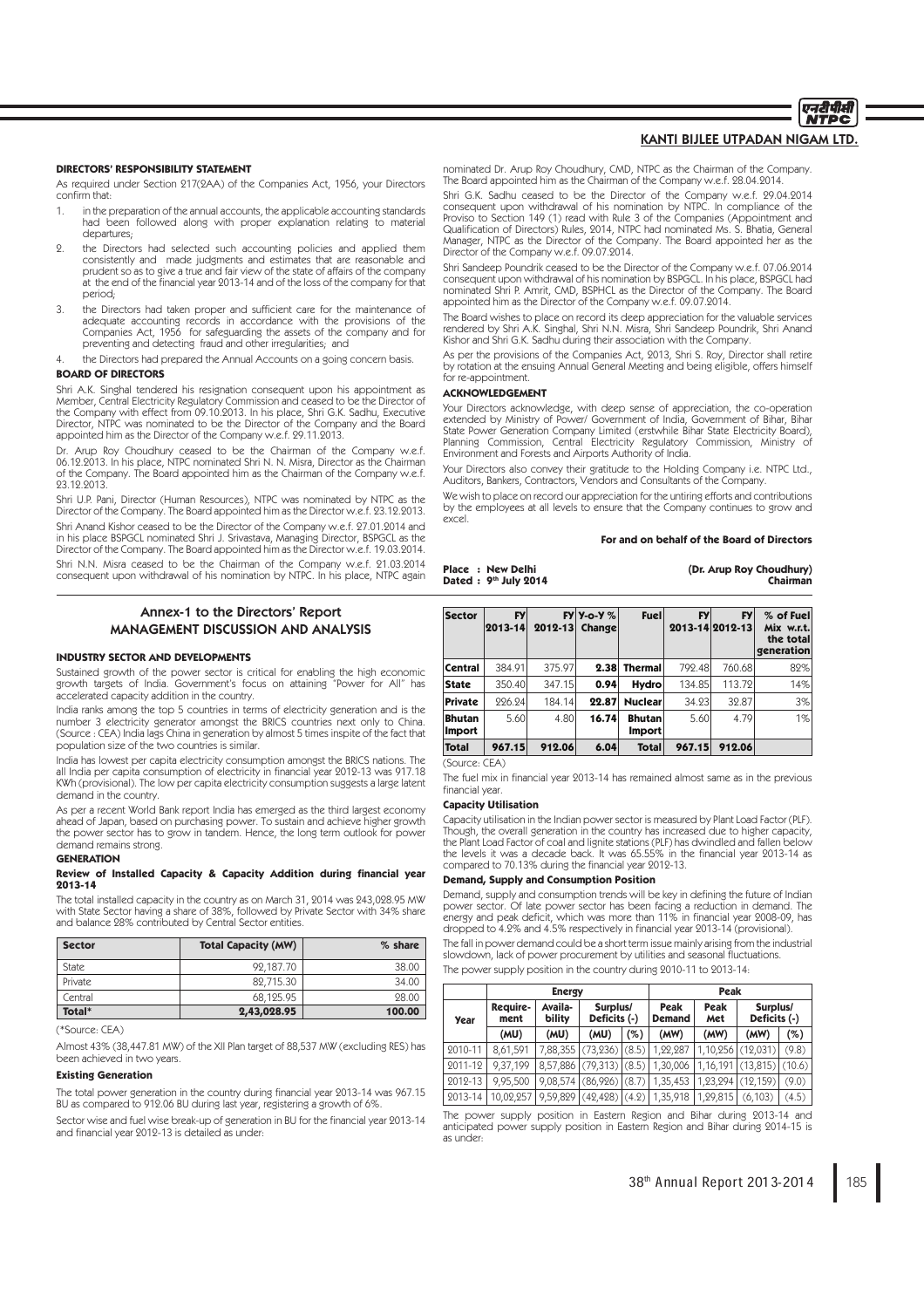एन्टीपीसी **NTPC** 

| <b>Particulars</b>        | <b>Year 2013-14</b> |               |                          |             | Year 2014-15 (Anticipated) |                             |
|---------------------------|---------------------|---------------|--------------------------|-------------|----------------------------|-----------------------------|
|                           | Req<br>(MU)         | Avail<br>(MU) | Surplus/<br>(Deficit)    | Rea<br>(MU) | Avail<br>(MU)              | Surplus/<br>(Deficit)       |
| <b>Energy Requirement</b> |                     |               |                          |             |                            |                             |
| Eastern Region            | 1,08,203            | 1,06,783      | $(1,420$ MUs)<br>(1.3%)  | 1,18,663    | 1,14,677                   | $(3,986$ MUs)<br>$(3.4\%)$  |
| Bihar                     | 15,391              | 14,759        | $(632$ MUs)<br>$(4.1\%)$ | 15,917      | 13,477                     | $(2,440$ MUs)<br>$(15.3\%)$ |
| <b>Peak Requirement</b>   |                     |               |                          |             |                            |                             |
| Eastern Region            | 15,888              | 15,598        | (290 MUs)<br>$(1.8\%)$   | 17,068      | 17,782                     | 174 MUs<br>1.0%             |
| Bihar                     | 2,465               | 2,312         | (153 MUs)<br>$(6.2\%)$   | 2,750       | 2,038                      | (712 MUs)<br>$(25.9\%)$     |

(6.2%) (25.9%) From the above, it is evident that there have been energy and peak shortages in the Eastern Region as well as in Bihar during the year 2013-14. In the year 2014-15, though sufficient energy is available in the Eastern Region, energy and peak shortages still remains in Bihar.

#### **SWOT ANALYSIS**

#### **Strength/ Opportunity**

In the scenario of high demand versus low supply of power, implementing the<br>Company's project is justified. It has full support of NTPC, the promoter and major<br>stake holder. The holding Company, i.e. NTPC Limited is provid management expertise from planning to commission and operating power plant. The other promoter i.e. Bihar State Power Generation Company Limited (erstwhile

Bihar State Electricity Board) is also the beneficiary of the Company.

R&M of Unit#1 of Stage-I (1X110MW) was completed and the Unit has been declared commercial on 01.11.2013. R&M of Unit#2 of Stage-I (1X110MW) is being done by Bharat Heavy Electricals Limited. Almost all the packages have been awarded for Stage- II (2x 195 MW). Your Company has tied up 16.04 MT/ year of coal with Central Coalfields Limited for Stage- II.

#### **Weakness/ Threats:**

The beneficiary i.e. South Bihar Transmission Co. Ltd. has overdue payment towards energy bills raised by the Company and thus the working capital is required to be channelized from other sources. The area in which the plant is located experiences<br>heavy rainfall and floods.

#### **RISKS AND CONCERN**

The risks to which company is exposed and the initiatives taken by the company to mitigate such risks are given below:

**Hazard risks** are related to natural hazards arising out of accidents and natural calamities like fire, earthquake or cyclone, floods etc.

Risk associated with protection of environment, safety of operations and health of people at work is monitored regularly with reference to statutory regulations prescribed by the govt. authorities and company is formulating its own guidelines<br>in this regard. Risk arising out of accidents, fire etc is protected through insurance policies and limited through contractual agreements wherever possible.

**Financial Risks** includes tie-up of term loan for construction of ash dyke and AWRS for Stage-I

The Company is in the process of tying up with Banks/Financial Institutions.

Rising prices of Coal & oil and its subsequent impact on cost of energy sales needs to be addressed.

As the COD of Unit# 3 and Unit# 4 has been delayed, the lenders (i.e. the consortium led by State Bank of India) has stopped the drawal of loan by KBUNL and now as per the requirements of the lenders, the loan is required to be restructured.

**Operational risks** are associated with systems, processes and people and cover areas such as succession planning, attrition and retention of people, operational failure or interruption, disruption in supply chain, failure of research & development facilities and faulty application of information technology. Ash Dyke is to be constructed for Ash Water Recirculation Systems for Stage- I for which investment approval has been accorded and loan is being tied- up.

The Company has always endeavour to give best to their employees in form of salary, perquisites and other facilities including paying of profit related payment so<br>that the best talent is retained. The Company is employing professional experts of<br>various fields who are deputed from NTPC and BSPGCL. expansion plan to succeed in this competitive environment.

The policies and process framework of the company supported by the proactive approach of management mitigate operational risks to great extent.

The Company has approved Rehabilitation and Resettlement Plan for Stage-II for ₹ 20.03 crore towards its commitment to society.

#### **INTERNAL CONTROL**

The Company has robust internal systems and processes for efficient conduct of business. The Company is complying with relevant laws and regulations. It is<br>following delegation of powers as is being followed in NTPC Limited. The accounts<br>are being prepared in accordance with the Accounting Standar of Chartered Accountants of India from time to time and as per the guidelines issued from NTPC Limited. The Company has implemented SAP in all modules like HR, Accounting, Engineering, etc. It is helping the Company a lot in retrieving data and maintaining systematic backup.

In order to ensure that all checks and balances are in place and all internal systems are in order, regular and exhaustive internal audits are conducted by experienced firm of Chartered Accountants in coordination with Internal Audit Department of NTPC Limited. The Company has constituted an Audit Committee to oversee the financial performance of the company. The scope of this Committee includes<br>compliance.with.Internal.Control.Systems.

#### **FINANCIAL DISCUSSION AND ANALYSIS**

Unit #1 of Stage I of the plant was declared commercial on 01.11.2013 at 80% capacity. It generated 319.09 MUs at a PLF of 80.05%. Unit#2 is under renovation & modernization (R&M) and is expected to be operational by August' 2014. Provisional tariff order for Unit#1 was received on 21.02.2014 on the basis of which energy bills have been raised. The construction activities of Stage-II are in progress and the details of progress are given in Directors' report.

During the financial year 2013-14, 11,58,50,000 shares were issued to NTPC and 6,23,80,769 shares were issued to Bihar State Power Generation Company Limited<br>(BSPGCL) (erstwhile BSEB). The equity share capital of ₹ 727,69,42,050 is in the ratio of 65:35 between NTPC and BSPGCL at the end of financial year 2013-14. The share<br>application money pending for allotment at the end of financial year amounted to<br>₹ 71,46,20,938. An amount of ₹ 10,08,85,281 received from B ment of entry tax has been treated as equity contribution from BSPGCL.

The grants received from Backward Region Grants Fund (Rashtriya Sam Vikas Yojna) was credited to capital reserve account initially and the same was treated as income in the same proportion as the depreciation written off on the assets acquired out<br>of grants. The grants received during the year was ₹ 19,67,00,000 out of which The straints is 15,48,82,864 crore has been recognised as income during the year.<br>The 45,48,82,864 crore has been recognised as income during the year.

Your Company has drawn secured term loan of ₹ 1590,09,54,312 from consortium led by State Bank of India till 31.03.2014 for Stage-II (2X195 MW) expansion project.<br>The unsecured Ioan from the Holding Company stood at ₹ 8,00,00,000 at the end of the financial year. Your company has made no defaults in repayment of any of the loans or interest thereon as at the end of the year.

The net tangible assets as at 31.03.2014 were  $\bar{\xi}$  512.99.58.748 as compared to  $\bar{\ell}$  231,04,23,747 as at 31.03.2013. The net intangible assets as at 31.03.2014 were ₹ 64,977 as compared to ₹ 4,36,392 as at 31.03.2013. The capital work-in-progress<br>was ₹ 23,71,26,01,417 as at 31.03.2014 as compared to ₹ 19,58,53,08,393 as at 31.03.2013. The current assets stood at ₹ 110,83,25,465 as at 31.03.2014, while the<br>current assets as at 31.03.2013 were ₹ 79,37,12,025.

Borrowing costs attributable to the fixed assets during construction, renovation and modernisation have been capitalised. Such borrowing costs have been apportioned on the average balance of capital work-in-progress for the year. Other borrowing costs are recognised as an expense in the period in which they are incurred. The borrowing costs capitalised during the year ended 31.03.2014 amounted to<br>₹ 163,67,05,592 (Previous year ₹ 83,10,72,290).

The revenue from operations amounting to  $\bar{\tau}$  161,48,84,982 during the financial year including energy sales, energy internally consumed and capital grants recognised as income during the year. The expenses were ₹ 162,81,19,792, which included fuel, employee benefit expenses, finance cost, depreciation & amortisation expenses, finance cost, depreciation & amortisation expenses. The def

#### **HUMAN RESOURCE**

Presently, the Company has total strength of 200 employees, out of which, 171 employees are deputed from the Holding Company i.e. NTPC Limited (including 7 ETs), 22 employees are deputed from BSEB and 7 employees are on the rolls of KBUNL. Out of the total strength, the company has employed 29 SC candidates, 10 ST candidates and 40 OBC candidates as a socially responsible and conscious organisation.

The Company is paying adequate perks and also making employees part of profit<br>sharing by giving Profit Related Payment. They are being imparted training for their professional up gradation from time to time as an endeavour of your company to become a learning organisation. The Company had incurred ₹30,53,46,746 (previous<br>year ₹ 32,49,51,264) - towards Salaries, Wages, Allowances, Benefits, Contribution<br>to Provident and other Funds and welfare expenses. Out of year  $\bar{\tau}$  32,49,51,264) the amount transferred to Expenditure during Construction amounted to ₹ 20,09,98,558 (previous year ₹ 28,54,61,950).

During the year, the Company organised four meetings with the employees/ banny the year, the company organised four meetings with the employees representatives & an open house with all executives to know their problems and to resolve the same to make the environment congenial.

Safe methods are practised in all areas of Operation & Maintenance and Construction & erection activities for the protection of workers against injury and diseases. Occupational safety at workplace is given utmost importance.

# **OUTLOOK**

The company's outlook is very bright. It will generate sufficient revenue for growth and development of the company once the plant becomes operational. It will also boost employment opportunities to the local inhabitants.

#### **CAUTIONARY STATEMENT**

Statements in the Management Discussion and Analysis, describing objectives,<br>projections and estimates, are forward-looking statements and progressive, within<br>the meaning of applicable security laws and regulations. Actual those expressed or implied, depending upon economic condition, Government policies and other incidental/ related factors.

**For and on behalf of Board of Directors**

**(Dr. Arup Roy Choudhury)**

**Chairman**

**Place : New Delhi Dated : 9th July 2014**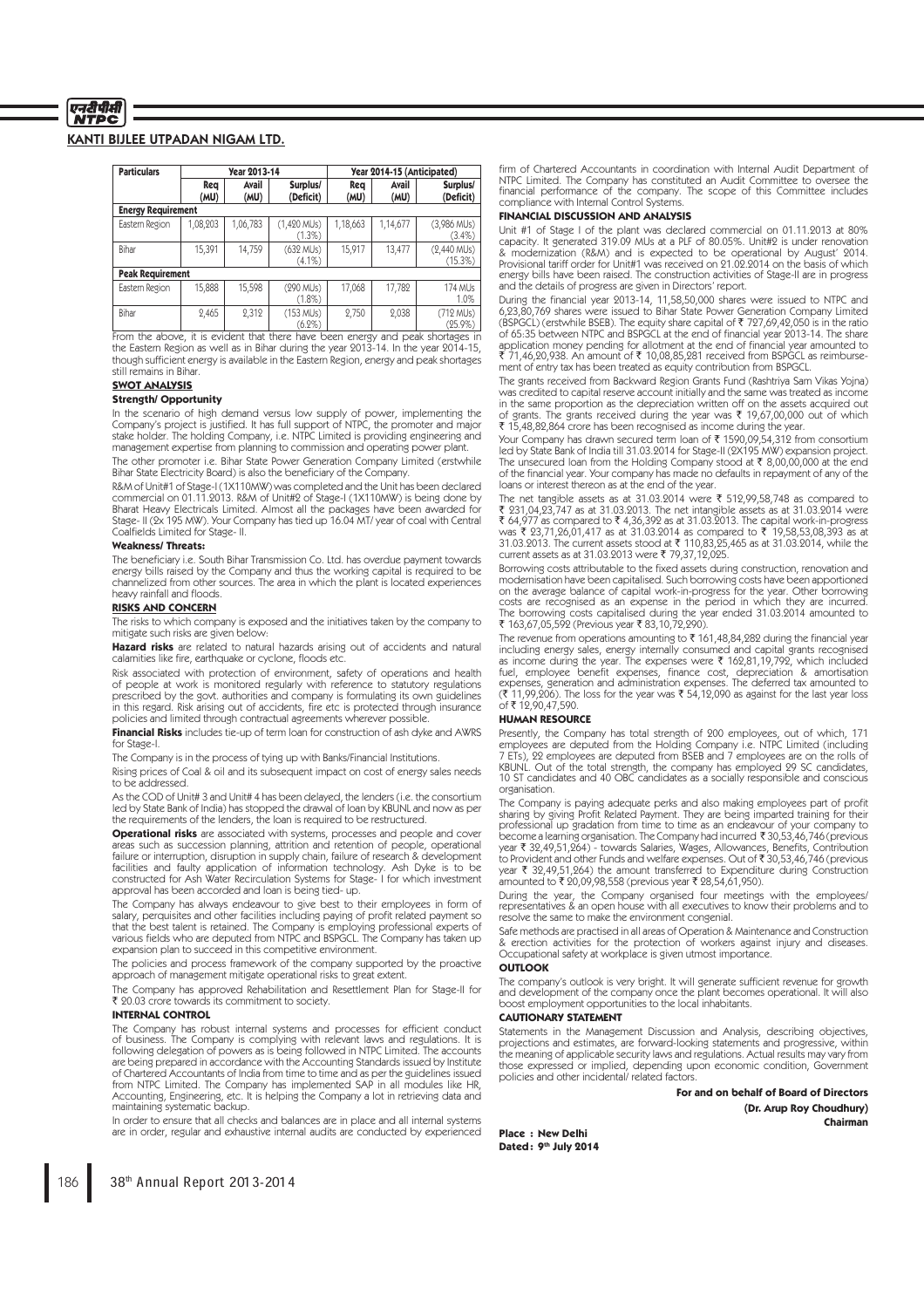(Amount in  $\overline{\tau}$ )

एनटीपीसी<br>NTPC

#### KANTI BIJLEE UTPADAN NIGAM LTD BALANCE SHEET AS AT

| KANTI BIJLEE UTPADAN NIGAM LTD                  |  |
|-------------------------------------------------|--|
| STATEMENT OF PROFIT AND LOSS FOR THE YEAR ENDED |  |

|                                              |             |                | (Amount in ₹)  |
|----------------------------------------------|-------------|----------------|----------------|
| <b>Particulars</b>                           | <b>Note</b> | 31.03.2014     | 31.03.2013     |
| <b>EQUITY AND LIABILITIES</b>                |             |                |                |
| Shareholders' funds                          |             |                |                |
| Share capital                                | $\mathbf 2$ | 7,276,942,050  | 5,494,634,360  |
| Reserves and surplus                         | 3           | 3,485,323,618  | 3,648,918,572  |
| Share application money pending<br>allotment | 4           | 714,620,938    | 886, 143, 347  |
| <b>Non-current liabilities</b>               |             |                |                |
| Long-term borrowings                         | 5           | 15,213,341,629 | 11,099,676,356 |
| Deferred tax liabilities (net)               | 6           |                | 1,199,206      |
| Other Long term liabilities                  | 7           | 1,180,507,139  | 908,497,547    |
| <b>Current liabilities</b>                   |             |                |                |
| Short term borrowing                         | 8           | 763,432,151    | 350,535,236    |
| Trade payables                               | 9           | 234,625,579    | 419,146,810    |
| Other current liabilities                    | 10          | 2,048,800,801  | 1,393,758,745  |
| Short-term provisions                        | 11          | 200, 146, 122  | 233,387,429    |
| Total                                        |             | 31,117,740,027 | 24,435,897,608 |
| <b>ASSETS</b>                                |             |                |                |
| <b>Non-current assets</b>                    |             |                |                |
| Fixed assets                                 |             |                |                |
| Tangible assets                              | 12          | 5,129,958,748  | 2,310,423,747  |
| Intangible assets                            | 12          | 64,977         | 436,392        |
| Capital work-in-progress                     | 13          | 23,712,601,417 | 19,585,308,393 |
| Long-term loans and advances                 | 14          | 1,166,789,420  | 1,746,017,051  |
| <b>Current assets</b>                        |             |                |                |
| Inventories                                  | 15          | 207, 113, 147  | 230,040,626    |
| Trade receivables                            | 16          | 519,104,121    | 433,220,337    |
| Cash and bank balances                       | 17          | 240,127,342    | 108,542,401    |
| Short-term loans and advances                | 18          | 126,571,043    | 19,348,033     |
| Other current assets                         | 19          | 15,409,812     | 2,560,628      |
| Total                                        |             | 31,117,740,027 | 24,435,897,608 |

| <b>Particulars</b>                                     | Note | 31.03.2014    | 31.03.2013      |
|--------------------------------------------------------|------|---------------|-----------------|
| Revenue                                                |      |               |                 |
| Revenue from operations(Gross)                         | 90   | 1,614,884,282 | 98,792,528      |
| Other income                                           | 21   | 6,624,214     | 493,151         |
| <b>Total Revenue</b>                                   |      | 1,621,508,496 | 99,285,679      |
| <b>Expenses:</b>                                       |      |               |                 |
| Fuel                                                   |      | 1,130,916,248 |                 |
| Employee benefits expense                              | 22   | 98,037,500    | 39,489,314      |
| Finance costs                                          | 93   | 40,661,924    | 10,174,602      |
| Depreciation and amortization<br>expense               | 19   | 244,366,973   | 228,189,425     |
| Generation, administration & other<br>expenses         | 24   | 114,137,147   | 15,984,028      |
| Prior period items (Net)                               | 25   |               | (53,093,184)    |
| <b>Total expenses</b>                                  |      | 1,628,119,792 | 240,744,185     |
| Profit/(Loss) before tax                               |      | (6,611,296)   | (141, 458, 506) |
| Tax expense:                                           |      |               |                 |
| Deferred tax                                           |      | (1, 199, 206) | (12, 410, 916)  |
| Total tax expense                                      |      | (1, 199, 206) | (12, 410, 916)  |
| Profit/(Loss) for the year                             |      | (5,412,090)   | (129, 047, 590) |
| Expenditure during construction<br>period (Net)        | 26   |               |                 |
| Significant accounting policies                        | 1    |               |                 |
| Earning Per Equity share (Par value of<br>₹ 10/- each) | 31   |               |                 |
| Basic                                                  |      | (0.01)        | (0.25)          |
| Diluted                                                |      | (0.01)        | (0.22)          |
|                                                        |      |               |                 |

Significant accounting policies 1

The accompanying notes form an integral part of these financial statements.

|                   | For & on behalf of the Board of Directors |                          |  |
|-------------------|-------------------------------------------|--------------------------|--|
| (Ruchi Aggrawal)  | (S. Poundrik)                             | (Dr. Arup Roy Choudhury) |  |
| Company Secretary | Director                                  | Chairman                 |  |

This is the Balance Sheet referred to in our report of even date.

For B.B. Mathur & Co. Chartered Accountants

# (Firm Regn. No.-000290N) (Rajneesh Behari Mathur)

Partner

Mem No. 088034 Place : New Delhi

Dated : 28.04.2014

The accompanying notes form an integral part of these financial statements.

There are no exceptional or extraordinary items in the above periods.

#### For & on behalf of the Board of Directors

| (Ruchi Aggrawal)  | (S. Poundrik) | (Dr. Arup Roy Choudhury) |
|-------------------|---------------|--------------------------|
| Company Secretary | Director      | Chairman                 |

This is the Statement of Profit and Loss referred to in our report of even date

#### For B.B. Mathur & Co. Chartered Accountants (Firm Regn. No.-000290N)

#### (Rajneesh Behari Mathur) Partner

Mem No. 088034

Place : New Delhi Dated : 28.04.2014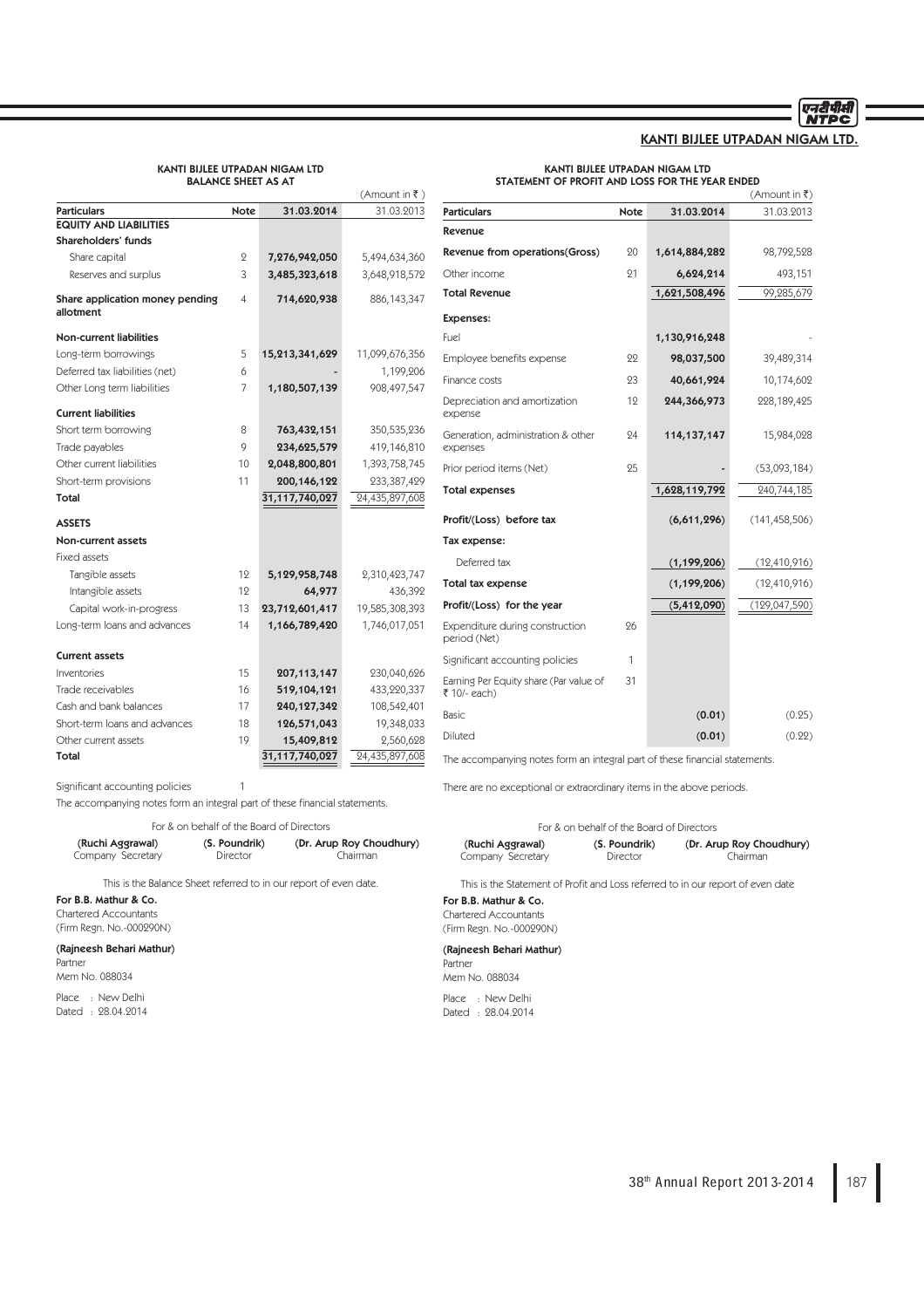# एन्टीपीसी **NTPC** KANTI BIJLEE UTPADAN NIGAM LTD.

KANTI BIJLEE UTPADAN NIGAM LTD CASH FLOW STATEMENT

|                                                  |                 |                 | (Amount in ₹)   |
|--------------------------------------------------|-----------------|-----------------|-----------------|
| FOR THE YEAR ENDED MARCH 31,                     |                 | 2014            | 2013            |
| A. CASH FLOW FROM OPERATING ACTIVITIES           |                 |                 |                 |
| Net Profit/(Loss) before tax and after           |                 | (6,611,296)     | (141, 458, 506) |
| <b>Prior Period Adjustments</b>                  |                 |                 |                 |
| Adjustment for:                                  |                 |                 |                 |
| Depreciation/Amortisation                        | 244,366,973     |                 | 228,189,425     |
| Grants adjustment as income                      | (154, 882, 864) |                 |                 |
| Provisions                                       | 9,706,908       |                 | 2,565,954       |
| Interest income                                  | (4, 734, 555)   |                 | (20, 547)       |
| Interest charge                                  | 40,661,924      |                 | 10,174,602      |
| Guarantee fee & other finance charges            | 3,481,609       | 138,599,995     | 1,340,545       |
| <b>Operating Profit before Working Capital</b>   |                 | 131,988,699     | 100,791,473     |
| Changes                                          |                 |                 |                 |
| Adjustment for:                                  |                 |                 |                 |
|                                                  |                 |                 |                 |
| Trade and other receivables                      | (85, 883, 784)  |                 | 124,269,081     |
| Inventories                                      | 22,927,479      |                 | (42, 485, 062)  |
| Trade Payables & Other Liabilities               | 709,289,110     |                 | 1,174,824,515   |
| Loans & advances                                 | 473,004,621     |                 | 508,120,581     |
| Other Current Assets                             | (12, 849, 184)  | 1,106,488,242   | 135,620,326     |
| Cash generated from operations                   |                 | 1,238,476,941   | 2,001,140,914   |
| Income Tax/Advance Tax Paid                      |                 | (1,000,000)     |                 |
| Net Cash from Operating Activities - A           |                 | 1,237,476,941   | 2,001,140,914   |
| <b>B. CASH FLOW FROM INVESTING ACTIVITIES</b>    |                 |                 |                 |
| <b>Fixed Capital Expenditure</b>                 |                 | (5,567,306,508) | (9,086,767,158) |
| Interest income                                  |                 | 4,734,555       | 20,547          |
| Net Cash Flow from Investing Activities - B      |                 | (5,562,571,953) | (9,086,746,611) |
|                                                  |                 |                 |                 |
| C. CASH FLOW FROM FINANCING ACTIVITIES           |                 |                 |                 |
| Proceeds from Long term borrowing                |                 | 4,526,562,188   | 6,408,846,149   |
| Grants-in-aid received                           |                 | (3,300,000)     | 241,831,954     |
| Proceeds from Issue of Share Capital/Share       |                 | 1,610,785,281   | 712,011,906     |
| Capital Deposit                                  |                 |                 |                 |
| Interest paid                                    |                 | (1,673,885,907) | (839,906,347)   |
| Guarantee fee & other finance charges            |                 | (3,481,609)     | (1,340,545)     |
| Net Cash Flow from Financing Activities - C      |                 | 4,456,679,953   | 6,521,443,117   |
|                                                  |                 |                 |                 |
| Net increase/Decrease in cash and cash           |                 | 131,584,941     | (564, 162, 580) |
| equivalents (A+B+C)                              |                 |                 |                 |
|                                                  |                 |                 |                 |
| Cash and cash equivalents (Opening Balance)      |                 | 108,542,401     | 672,704,981     |
| Cash and cash equivalents (Closing Balance)      |                 | 240,127,342     | 108,542,401     |
| <b>NOTES:</b>                                    |                 |                 |                 |
| 1. Cash and cash equivalents consists of Cash in |                 |                 |                 |
| hand and balance with Banks. Cash and cash       |                 |                 |                 |
| equivalent included in the cash flow statement   |                 |                 |                 |
| comprise of following balance sheet amount as    |                 |                 |                 |
| per note-17                                      |                 |                 |                 |
| Cash and cash equivalent                         |                 | 24,836,847      | 29,203,591      |
| Deposits with banks                              |                 | 215,290,495     | 79,338,810      |
| Cash and cash equivalent as per note-17          |                 | 240,127,342     | 108,542,401     |
| 2. Previous year's figures have been regrouped/  |                 |                 |                 |
| rearranged wherever necessary.                   |                 |                 |                 |
|                                                  |                 |                 |                 |

#### For & on behalf of the Board of Directors

| (Ruchi Aggrawal)  | (S. Poundrik) | (Dr. Arup Roy Choudhury)                                               |
|-------------------|---------------|------------------------------------------------------------------------|
| Company Secretary | Director      | Chairman                                                               |
|                   |               | This is the cash flow statement referred to in our report of even date |

# For B.B. Mathur & Co.

Chartered Accountants (Firm Regn. No.-000290N)

# (Rajneesh Behari Mathur)

Partner Mem No. 088034

Place : New Delhi Dated : 28.04.2014

#### KANTI BIJLEE UTPADAN NIGAM LTD Notes to the Financial Statements for the year ended 31<sup>st</sup> March 2014

#### Note No. – 1 SIGNIFICANT ACCOUNTING POLICIES

#### A. BASIS OF PREPARATION

The financial statements are prepared on accrual basis of accounting under historical cost convention in accordance with generally accepted accounting principles in India and the relevant provisions of the Companies Act, 1956 including accounting standards notified there under and the provisions of Electricity Act 2003 to the extent applicable.

#### B. USE OF ESTIMATES

The preparation of financial statements requires estimates and assumptions that affect the reported amount of assets, liabilities, revenue and expenses during the reporting period. Although such estimates and assumptions are made on a reasonable and prudent basis taking into account all available information, actual results could differ from these estimates & assumptions and such differences are recognized in the period in which the results are crystallized.

#### C. GRANTS-IN-AID

 Grants-in-aid received from the Central Government or other authorities towards capital expenditure are treated initially as capital reserve and subsequently adjusted as income in the same proportion as the depreciation written off on the assets acquired out of the grants.

### D. FIXED ASSETS

- 1. Tangible assets are carried at historical cost less accumulated depreciation/amortisation.
- 2. Expenditure on renovation and modernisation of fixed assets resulting in increased life and/or efficiency of an existing asset is added to the cost of related assets.
- 3. Intangible assets are stated at their cost of acquisition less accumulated amortisation.
- 4. Deposits, payments/liabilities made provisionally towards compensation, rehabilitation and other expenses relatable to land in possession are treated as cost of land.
- 5. In the case of assets put to use, where final settlement of bills with contractors is yet to be effected, capitalisation is done on provisional basis subject to necessary adjustment in the year of final settlement.
	- 6. Assets and systems common to more than one generating unit are capitalised on the basis of engineering estimates/assessments.

#### E. CAPITAL WORK-IN-PROGRESS

- 1. Administration and general overhead expenses attributable to construction of fixed assets incurred till they are ready for their intended use are identified and allocated on a systematic basis to the cost of related assets.
- 2. Deposit works/cost plus contracts are accounted for on the basis of statements of account received from the contractors.
- 3. Unsettled liability for price variation/exchange rate variation in case of contracts are accounted for on estimated basis as per terms of the contracts.

#### F. FOREIGN CURRENCY TRANSACTIONS

- 1. Foreign currency transactions are initially recorded at the rates of exchange ruling at the date of transaction.
- 2. At the balance sheet date, foreign currency monetary items are reported using the closing rate. Non-monetary items denominated in foreign currency are reported at the exchange rate ruling at the date of transaction.
	- 3. Foreign exchange differences arising from settlement / translation of long term foreign currency monetary items are adjusted in the carrying cost of related assets.
	- 4. Other exchange differences are recognized as income or expense in the period in which they arise.

### G. BORROWING COSTS

Borrowing costs attributable to the fixed assets during construction/ exploration, renovation and modernisation are capitalised. Such borrowing costs are apportioned on the average balance of capital work-in-progress for the year. Other borrowing costs are recognised as an expense in the period in which they are incurred.

#### H. INVENTORIES

- 1. Inventories are valued at the lower of, cost determined on weighted average basis, realisable value.
- 2. The diminution in the value of obsolete, unserviceable and surplus stores and spares is ascertained on review and provided for.

#### I. INCOME RECOGNITION

Sale of energy is accounted for based on tariff rates approved by the Central Electricity Regulatory Commission (CERC) as modified by the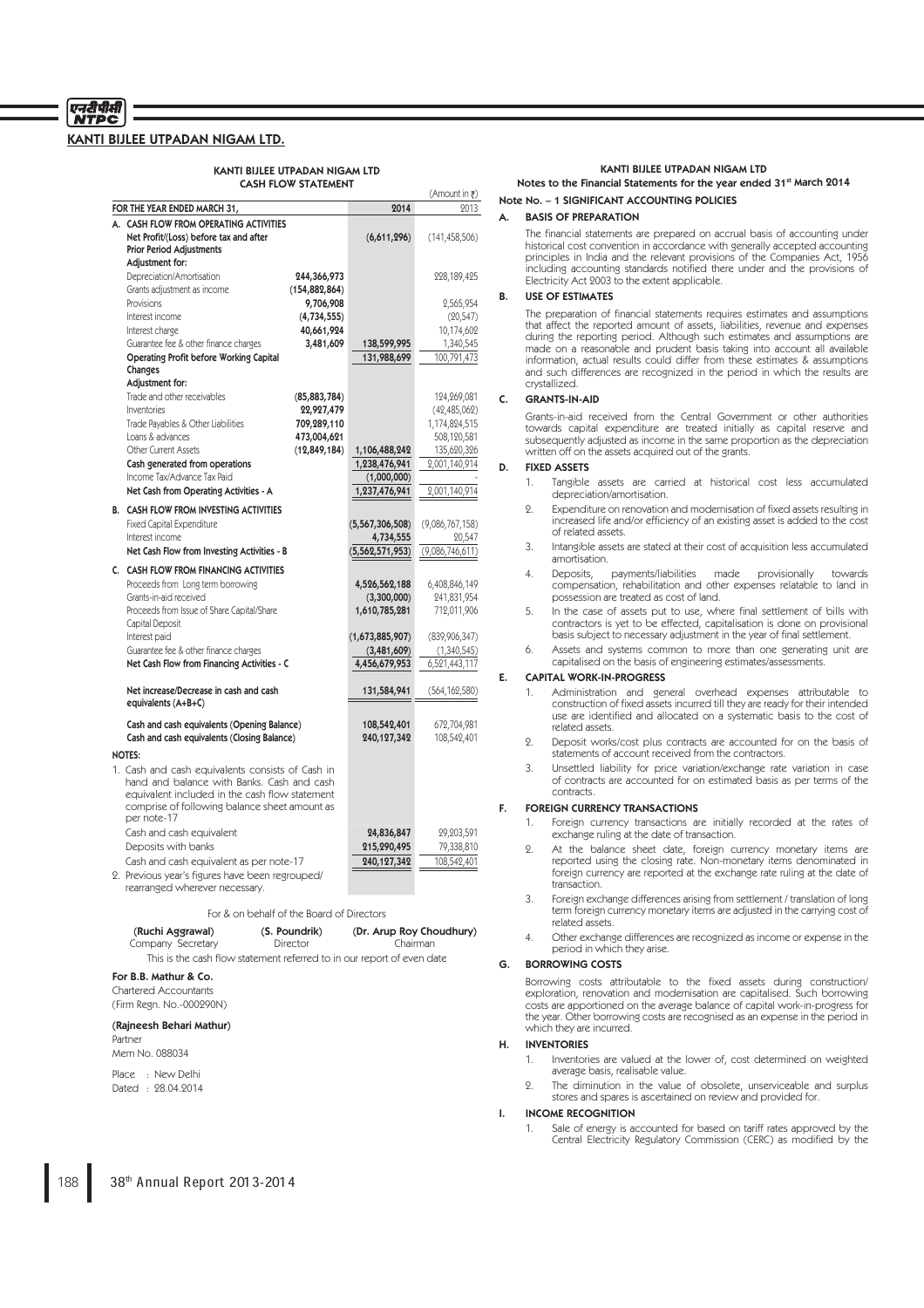एनदीपीसी **NTDC** 

 $(Amoint in \bar{z})$ 

orders of Appellate Tribunal for Electricity to the extent applicable. In case the tariff rates are yet to be approved, provisional rates are adopted.

- 2. The surcharge on late payment/overdue sundry debtors for sale of energy is recognized when no significant uncertainty as to measurability or collectability exists.
- 3. Interest/surcharge recoverable on advances to suppliers as well as warranty claims/liquidated damages wherever there is uncertainty of realisation/acceptance are not treated as accrued and are therefore accounted for on receipt/acceptance.
- 4. Scrap other than steel scrap is accounted for as and when sold.
- 5. Insurance claims for loss of profit are accounted for in the year of acceptance. Other insurance claims are accounted for based on certainty of realisation.

#### J. EXPENDITURE

- Depreciation on the assets is charged on straight line method following the rates and methodology notified by the CERC Tariff Regulations, 2009 provided under Section 616 (c) of the Companies Act, 1956.
- 2. Depreciation on the following assets is provided based on their estimated useful life:

|                                    | a) Kutcha Roads                                                                                                                               | 2 years             |
|------------------------------------|-----------------------------------------------------------------------------------------------------------------------------------------------|---------------------|
|                                    | b) Enabling works<br>residential buildings including their internal<br>electrification.<br>non-residential buildings including their internal | 15 years<br>5 years |
|                                    | electrification, water supply, sewerage &<br>drainage works, railway sidings, aerodromes,<br>helipads and airstrips.                          |                     |
|                                    | c) Personal computers & laptops including peripherals                                                                                         | 5 years             |
|                                    | d) Photocopiers and fax machines                                                                                                              | 5 years             |
| e) Water coolers and refrigerators |                                                                                                                                               | 2 years             |

- 3. Depreciation on additions to/deductions from fixed assets during the year is charged on pro-rata basis from/up to the month in which the asset is available for use/disposal.
- 4. Assets costing up to  $\bar{\tau}$  5000/- are fully depreciated in the year of acquisition.
- 5. Cost of software recognized as intangible asset, is amortised on straight line method over a period of legal right to use or 3 years, whichever is less. Other intangible assets are amortized on straight line method over the period of legal right to use or 25 years whichever is less.
- 6. Where the cost of depreciable assets has undergone a change during the year due to increase/decrease in long term liabilities on account of exchange fluctuation, price adjustment, change in duties or<br>similar factors, the unamortised balance of such asset is charged off prospectively at the rates and methodology notified by CERC Tariff Regulations, 2009.
- 7. Where the life and/or efficiency of an asset is increased due to renovation and modernization, the expenditure thereon along-with its unamortized depreciable amount is charged off prospectively over the revised useful life determined by technical assessment.
- 8. Machinery spares which can be used only in connection with an item of plant and machinery and their use is expected to be irregular, are capitalised and fully depreciated over the residual useful life of the related plant and machinery.
- 9. Expenditure for community development is charged off to revenue.
- 10. Leasehold land and buildings relating to generation of electricity business are fully amortised over lease period or life of the related plant whichever is lower following the rates and methodology notified by<br>CERC Tariff Regulations, 2009. Leasehold land acquired on perpetual lease is not amortised.
- 11. Expenses on ex-gratia payments under voluntary retirement scheme, training & recruitment and research and development are charged to revenue in the year incurred.
- 12. Preliminary expenses on account of new projects incurred prior to approval of feasibility report/techno economic clearance are charged to revenue.
- 13. Net pre-commissioning income/expenditure is adjusted directly in the cost of related assets and systems.
- 14. Prepaid expenses and prior period expenses/income of items of ₹ 100,000/- and below are charged to natural heads of accounts
- 15. Transit and handling losses of coal as per norms are included in cost of coal

#### K. OPEARATING LEASE

Assets acquired on lease where a significant portion of the risk and rewards of the ownership are retained by the lessor are classified as operating leases. Lease rentals are charged to revenue.

### L. PROVISIONS AND CONTINGENT LIABILITIES

 A provision is recognised when the company has a present obligation as a result of a past event and it is probable that an outflow of resources will be required to settle the obligation and in respect of which a reliable estimate can be made. Provisions are determined based on management estimate required to settle the obligation at the balance sheet date and are not discounted to present value. Contingent liabilities are disclosed on the basis of judgment of the management/independent experts. These are reviewed at each balance sheet date and are adjusted to reflect the current management estimate.

#### M. CASH FLOW STATEMENT

Cash flow statement is prepared in accordance with the indirect method prescribed in Accounting Standard (AS) 3 on 'Cash Flow Statements'.

### N. TAXES ON INCOME

 Current tax is determined on the basis of taxable income in accordance with the provisions of the Income Tax Act, 1961. Deferred tax liability/asset resulting from 'timing difference' between accounting income and taxable income is accounted for considering the tax rate & tax laws that have been enacted or substantively enacted as on the reporting date. Deferred tax asset is recognized and carried forward only to the extent that there is reasonable certainty that the asset will be realized in future. Deferred tax assets are reviewed at each reporting date for their realisability.

# NOTE NO. 2 TO THE FINANCIAL STATEMENTS

| As at                                                                                                                                                             | 31.03.2014     | 31.03.2013     |
|-------------------------------------------------------------------------------------------------------------------------------------------------------------------|----------------|----------------|
| <b>SHARE CAPITAL</b>                                                                                                                                              |                |                |
| Equity Share Capital                                                                                                                                              |                |                |
| <b>AUTHORISED</b>                                                                                                                                                 |                |                |
| 1,000,000,000 equity shares of par value of ₹10/-<br>each (Previous year 1,000,000,000 shares of par<br>value of ₹ 10/- each)                                     | 10,000,000,000 | 10,000,000,000 |
| <b>ISSUED, SUBSCRIBED AND PAID-UP</b>                                                                                                                             |                |                |
| 72,76,94,205 equity shares of par value of ₹10/-<br>each fully paid up (Previous year 54,94,63,436<br>equity shares of par value of ₹ 10/- each fully<br>paid-up) | 7,276,942,050  | 5,494,634,360  |
|                                                                                                                                                                   |                |                |

#### a) RECONCILIATION OF NUMBER OF SHARES OUTSTANDING AT BEGINNING AND AT END OF THE YEAR

| Particulars                                                  | 2013-14     | 2012-13     |
|--------------------------------------------------------------|-------------|-------------|
| Number of shares outstanding at the beginning<br>of the year | 549,463,436 | 527,872,460 |
| Shares issued during the year/period                         | 178,230,769 | 21,590,976  |
| Number of shares outstanding at the close of<br>the year     | 727,694,205 | 549,463,436 |

- The Company has only one class of equity shares having a par value of  $\bar{\tau}$  10/per share. The holders of the equity shares are entitled to receive dividends as declared from time to time and are entitled to voting rights proportionate to their share holding at the meetings of shareholders.
- c) SHARES IN RESPECT OF EACH CLASS IN THE COMPANY HELD BY ITS HOLDING COMPANY:

Holding Company- NTPC Ltd. - 47,30,01,233 Equity shares of  $\bar{\tau}$  10/- each (Previous year 35,71,51,233 Equity shares  $\bar{x}$ 10/- each)

#### d) DETAILS OF SHAREHOLDERS HOLDING MORE THAN 5% SHARES IN THE **COMPANY**

| <b>Particulars</b> | 31.03.2014  |                            | 31.03.2013    |                            |
|--------------------|-------------|----------------------------|---------------|----------------------------|
|                    |             | No. of shares %age holding |               | No. of shares %age holding |
| $-$ NTPC LTD.      | 473,001,233 | 65                         | 357, 151, 233 | 65                         |
| - BSPGCL           | 254,692,972 | 35                         | 192,312,203   | 35                         |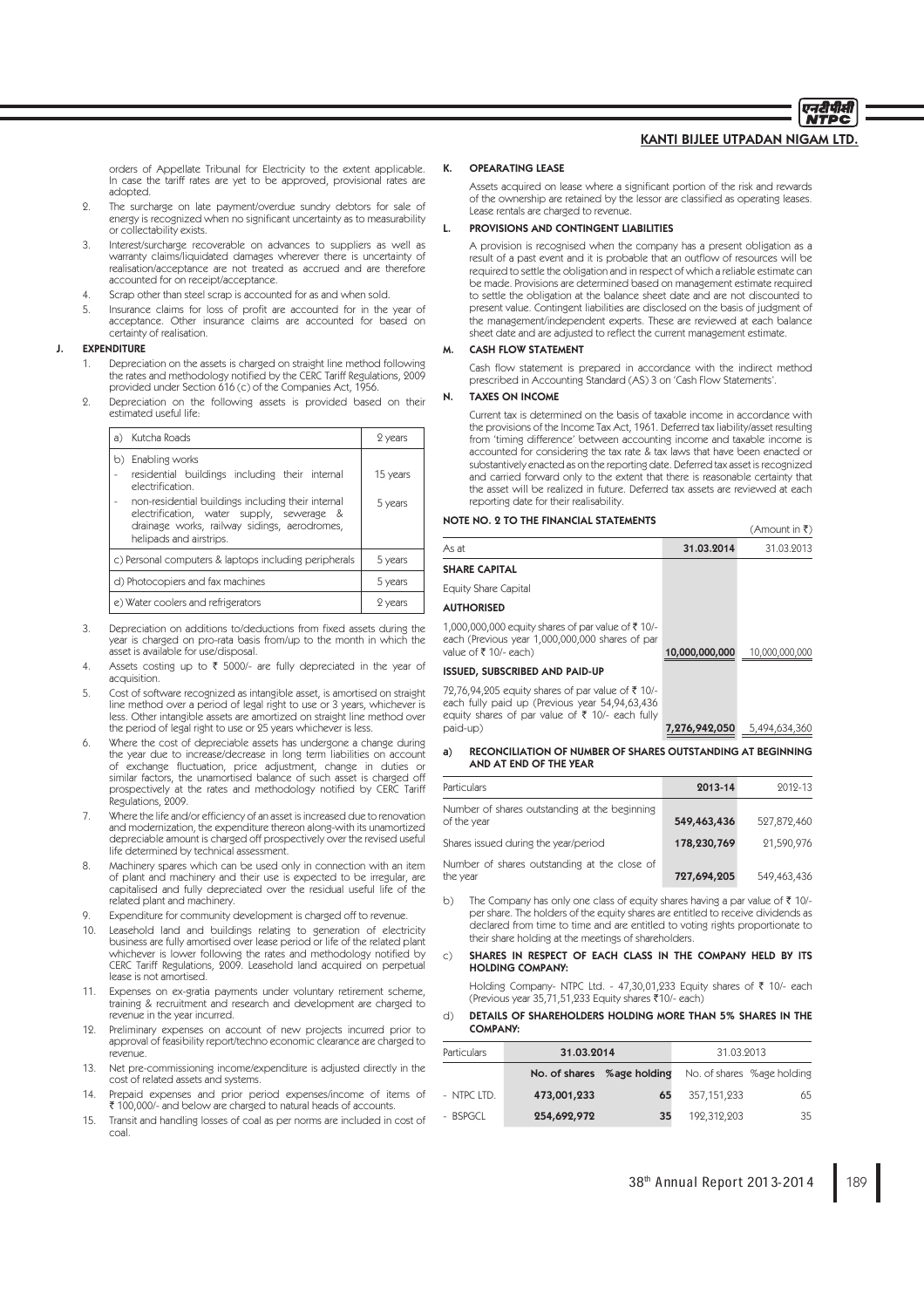# एनदीपीसी **NTPC** KANTI BIJLEE UTPADAN NIGAM LTD.

#### NOTE NO. 3 TO THE FINANCIAL STATEMENTS

|                                                                                    |                 | (Amount in ₹)   |
|------------------------------------------------------------------------------------|-----------------|-----------------|
| As at                                                                              | 31.03.2014      | 31.03.2013      |
| <b>RESERVES AND SURPLUS</b>                                                        |                 |                 |
| <b>Capital Reserve</b>                                                             |                 |                 |
| As per last balance sheet                                                          | 3,871,023,737   | 3,629,191,783   |
| Add: Grants received during the year                                               | 196,700,000     | 400,000,000     |
| Less: Grants recognised as Income                                                  | 154,882,864     | 91,553,365      |
| Less: Adjustments during the year                                                  | 200,000,000     | 66,614,681      |
| <b>Closing Balance</b>                                                             | 3,712,840,873   | 3,871,023,737   |
| Surplus in the statement of Profit and Loss                                        |                 |                 |
| As per last balance sheet                                                          | (222, 105, 165) | (93,057,575)    |
| Add(Less):-Profit/(Loss) after tax for the year from<br>Statement of Profit & Loss | (5,412,090)     | (129, 047, 590) |
| <b>Closing Balance</b>                                                             | (227, 517, 255) | (222, 105, 165) |
| Total                                                                              | 3,485,323,618   | 3,648,918,572   |

| NOTE NO. 4 TO THE FINANCIAL STATEMENTS |  |
|----------------------------------------|--|
|----------------------------------------|--|

| As at                                               | 31.03.2014  | 31.03.9013    |
|-----------------------------------------------------|-------------|---------------|
| SHARE APPLICATION MONEY PENDING<br><b>ALLOTMENT</b> |             |               |
| Share application money                             | 714,620,938 | 886, 143, 347 |

(Amount in  $\bar{z}$ )

1. 7,14,62,093 Equity shares of  $\bar{\tau}$  10/- each shall be issued against the Share application money.

2. The shares are likely to be allotted in the financial year 2014-15.

3. The authorised share capital of the Company is sufficient to cover the share capital amount on allotment of shares out of above share application money.

4. No amount is refundable out of above share application money and no interest is payable.

#### NOTE NO. 5 TO THE FINANCIAL STATEMENTS

| 1101 L 110. J TO THE HIMARCAL JIATLIMENTJ |                | $(A$ mount in ₹) |
|-------------------------------------------|----------------|------------------|
| As at                                     | 31.03.2014     | 31.03.2013       |
| <b>LONG TERM BORROWINGS</b>               |                |                  |
| <b>Term Loans</b>                         |                |                  |
| <b>From Banks</b>                         |                |                  |
| Secured                                   | 11,761,694,986 | 8,325,104,927    |
| <b>From Others</b>                        |                |                  |
| Secured                                   | 3,408,789,500  | 2,686,000,000    |
| Unsecured                                 | 42,857,143     | 88,571,429       |
| Total                                     | 15,213,341,629 | 11,099,676,356   |

a) Loan from consortium led by State Bank of India for expanansion project (2\*195MW) is secured by a first priority charge on all assets of the Project, present & future, movable & immovable and land of 987.9293 acres. The security will rank pari-pasu with all term lenders of the project. The charge has been created in favor of Security trustee i.e. SBI Cap Trustee Co. Ltd. Legal mortgage of land in favor of security trustee has been executed for 594.84 acres of land.

b) Total sanctioned amount of loan and guarantee facility is  $\bar{\tau}$  2341 crores and ₹100 Crores respectively.

c) The Loan bears floating rate of interest linked to the SBI Base Rate.

- d) The charge with Registrar of Companies (ROC) was filed on 27.09.2011 and ROC issued Certificate of Registration of Mortgage on 28.09.2011, Certifying that the Mortgage/charge has been registered for  $\bar{\tau}$  2441.28 crore in their office in accordance with the provisions contained in Section 125 to 130 of the Companies Act, 1956 on 28th September 2011.
- e) Repayble in 11 years on quarterly basis starting from 30<sup>th</sup> September 2014.
- f) Details of terms of repayment

| l Particulars | Non current portion                 |               | Current portion |            |
|---------------|-------------------------------------|---------------|-----------------|------------|
| Term Loans    | 31.03.2014                          | 31.03.2013    | 31.03.2014      | 31.03.2013 |
| Secured       |                                     |               |                 |            |
| Banks         | 11,761,694,986                      | 8.325.104.927 | 678,559,326     |            |
| Others        | 3,408,789,500                       | 2,686,000,000 | 51,910,500      |            |
| 9<br>a)       | Loan from Holding company NTPC Ltd. |               |                 |            |

- b) Repayable in 7 years on half yearly basis starting from 30<sup>th</sup> September 2008.
- c) The rate of interest is at par with SBAR (State Bank Advance Rate) as adjusted to half yearly rests with a year of 365 days.

#### d) Details of terms of repayment

| Particulars                                             | Non current portion |  | Current portion                                     |            |
|---------------------------------------------------------|---------------------|--|-----------------------------------------------------|------------|
| Term Loans                                              |                     |  | $31.03.2014$   31.03.2013   31.03.2014   31.03.2013 |            |
| Unsecured                                               |                     |  |                                                     |            |
| Others (NTPC Ltd.) 42,857,143   88,571,429   37,142,857 |                     |  |                                                     | 37.142.857 |

3 There has been no default in repayment of any of the loans or interest thereon as at the end of the year.

#### NOTE NO. 6 TO THE FINANCIAL STATEMENTS

| NOTE NO. 6 TO THE FINANCIAL STATEMENTS                  |            |                                     | $(Am$ ount in ₹)     |
|---------------------------------------------------------|------------|-------------------------------------|----------------------|
| As at                                                   | 01.04.9013 | (adjustments)<br>during the<br>year | Addition/ 31.03.2014 |
| DEFERRED TAX LIABILITIES (NET)                          |            |                                     |                      |
| Difference of book depreciation and tax<br>depreciation | 12,895,641 | (12,895,641)                        |                      |
| Less: Deferred tax assets                               |            |                                     |                      |
| Provisions & Other disallowances for tax<br>purposes    |            | 11,696,435 (11,696,435)             |                      |
| Disallowances u/s 43B of the Income Tax<br>Act, 1961    |            |                                     |                      |
| Total                                                   | 1,199,206  | (1, 199, 206)                       |                      |

a) The net decrease during the year in the deferred tax liability of  $\bar{\tau}$  (1199206) (previous year  $\bar{\tau}$  1,24,10,916) has been debited to statement of profit & loss.

b) Deferred tax assets and deferred tax liabilities have been offset as they relate to the same governing laws.

# NOTE NO. 7 TO THE FINANCIAL STATEMENTS

| <b>INVIE NO. 7 TO THE FINANCIAL STATEMENTS</b> |               | (Amount in ₹) |
|------------------------------------------------|---------------|---------------|
| As at                                          | 31.03.2014    | 31.03.2013    |
| <b>OTHER LONG TERM LIABILITIES</b>             |               |               |
| Trade Payable                                  | 650,101       | 209,908       |
| Other Liabilities                              |               |               |
| Payable For Capital Expenditure                | 1,179,857,038 | 908, 287, 639 |
| Total                                          | 1,180,507,139 | 908,497,547   |

Disclosure w.r.t. Micro, small and medium enterprises as required by MSMED Act, 2006 is made in Note No.-33

#### NOTE NO. 8 TO THE FINANCIAL STATEMENTS

|                                      |             | (Amount in ₹) |
|--------------------------------------|-------------|---------------|
| As at                                | 31.03.2014  | 31.03.9013    |
| <b>SHORT TERM BORROWINGS</b>         |             |               |
| Secured                              |             |               |
| Cash Credit Loan-State Bank of India | 763,432,151 | 350.535.236   |

- 1. The Cash Credit loan is secured by hypothecation of stock in trade, Book Debt of Stage-I. The outstanding balance is repayable on demand. The Loan bears floating rate of interest linked to the SBI Base Rate.
- 2. There has been no default in repayment of loan or interest thereon as at the end of the year.

 $\lambda$  (Amount in  $\blacksquare$ )

# NOTE NO. 9 TO THE FINANCIAL STATEMENTS

|                       |             | $($ $\sim$ $\sim$ $\sim$ $\sim$ $\sim$ |
|-----------------------|-------------|----------------------------------------|
| As at                 | 31.03.2014  | 31.03.9013                             |
| <b>TRADE PAYABLES</b> |             |                                        |
| For Goods & Services  | 234,625,579 | 419.146.810                            |

Disclosure w.r.t. Micro, small and medium enterprises as required by MSMED Act, 2006 is made in Note No.-33.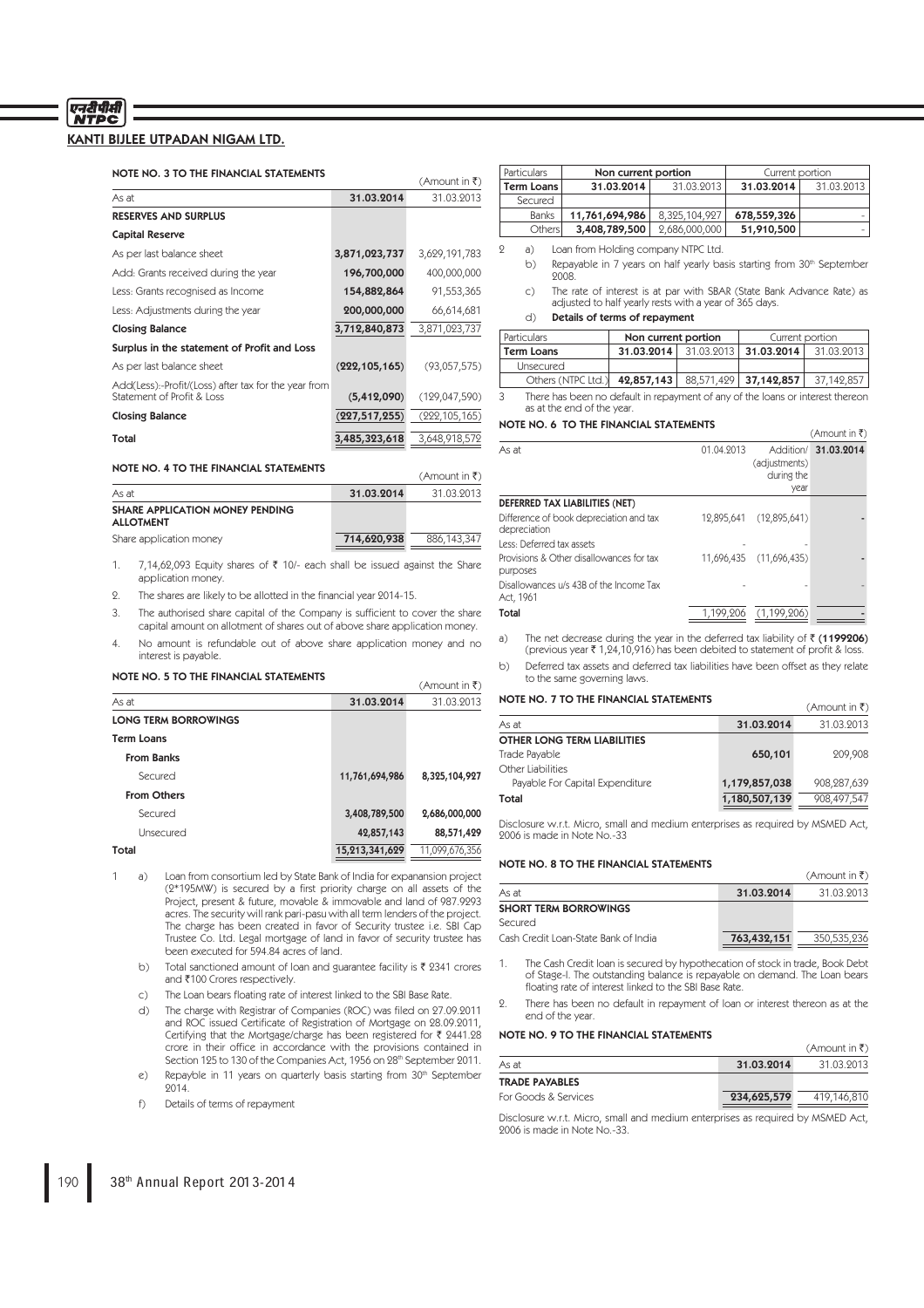एनरीपीसी<br>NTPC

#### NOTE NO. 10 TO THE FINANCIAL STATEMENTS

# NOTE NO. 11 TO THE FINANCIAL STATEMENTS

| NOTE NO. 10 TO THE FINANCIAL STATEMENTS            |               | (Amount in ₹) |
|----------------------------------------------------|---------------|---------------|
| As at                                              | 31.03.2014    | 31.03.2013    |
| <b>OTHER CURRENT LIABILITIES</b>                   |               |               |
| Current maturity of long term borrowings           |               |               |
| From Banks                                         |               |               |
| Secured                                            |               |               |
| Term Loan                                          | 678,559,326   |               |
| From Others                                        |               |               |
| Secured                                            |               |               |
| Term Loan                                          | 51,910,500    |               |
| Unsecured                                          |               |               |
| Term Loan(NTPC Ltd.)                               | 37,142,857    | 37,142,857    |
| <b>Book Overdraft</b>                              |               | 25,270,852    |
| Payable for Capital Expenditure                    | 796,211,866   | 878,563,974   |
| Other Payables                                     |               |               |
| Tax deducted at source and other statutory<br>dues | 22,588,123    | 115,786,025   |
| Deposit From Contractors & Others                  | 14,111,744    | 15,870,232    |
| Payable to Employees                               | 17,116,677    | 1,874,950     |
| Payable to NTPC Ltd                                | 315,218,463   | 256,744,267   |
| Others                                             | 115,941,245   | 62,505,588    |
| Total                                              | 2,048,800,801 | 1,393,758,745 |

| NOTE NO. 11 TO THE FINANCIAL STATEMENTS                              |             | $(Am$ ount in ₹) |
|----------------------------------------------------------------------|-------------|------------------|
| As at                                                                | 31.03.2014  | 31.03.2013       |
| <b>SHORT TERM PROVISIONS</b>                                         |             |                  |
| Provision for Employee Benefits                                      |             |                  |
| As per last Balance Sheet                                            | 33,087,429  | 29,393,775       |
| Additions during the year                                            |             | 3,901,599        |
| Adjustment during the year*                                          | 33,087,429  |                  |
| Amounts reversed during the year                                     |             | 207,945          |
|                                                                      |             | 33,087,429       |
| Provision for obligations<br>incidental<br>land<br>to<br>acquisition |             |                  |
| As per last balance sheet                                            | 200,300,000 | 131,000,000      |
| Amounts paid during the year                                         | 153,878     |                  |
| Additions during the year                                            |             | 69,300,000       |
|                                                                      | 200,146,122 | 200,300,000      |
| Total                                                                | 200,146,122 | 233,387,429      |
| * Refer Note no.--34                                                 |             |                  |

a) Disclosure w.r.t. Micro, small and medium enterprises as required by MSMED Act, 2006 is made in Note no.-33.

b) Details in respect of rate of interest and terms of repayment of unsecured current maturities of long term borrowings indicated above are disclosed in Note no-5.

# Note No. 12 to the Financial Statements **TANGIBLE ASSETS** (Amount in  $\vec{\tau}$ )

|                                                           |                           |            | <b>Gross Block</b>                       |                     |                    |                 | <b>Depreciation/Amortisation</b> |                    | <b>Net Block</b>            |                     |  |
|-----------------------------------------------------------|---------------------------|------------|------------------------------------------|---------------------|--------------------|-----------------|----------------------------------|--------------------|-----------------------------|---------------------|--|
|                                                           | As at<br>01.04.2013       | Additions  | Deduction/<br>Adjustment                 | As at<br>31.03.2014 | Upto<br>01.04.2013 | For<br>the year | Deduction/<br>Adjustment         | Upto<br>31.03.2014 | As at<br>31.03.2014         | As at<br>31.03.2013 |  |
| Land:                                                     |                           |            |                                          |                     |                    |                 |                                  |                    |                             |                     |  |
| (including development<br>expenses)                       |                           |            |                                          |                     |                    |                 |                                  |                    |                             |                     |  |
| Freehold                                                  | 1,078,460,470             | 55,929,715 |                                          | 1,134,390,185       |                    |                 |                                  |                    | 1,134,390,185               | 1,078,460,470       |  |
| Leasehold                                                 | 33                        |            |                                          | 33                  |                    |                 |                                  |                    | 26                          | 97                  |  |
| Roads, bridges, culverts &<br>helipads                    | 12,430,863                |            |                                          | 12,430,863          | 3,166,912          | 356,997         |                                  | 3,523,909          | 8,906,954                   | 9,263,951           |  |
| Building:                                                 |                           |            |                                          |                     |                    |                 |                                  |                    |                             |                     |  |
| Freehold                                                  |                           |            |                                          |                     |                    |                 |                                  |                    |                             |                     |  |
| Main plant                                                | 113,508,719               |            |                                          | 113,508,719         | 44,449,409         | 6,471,974       |                                  | 50,921,383         | 62,587,336                  | 69,059,310          |  |
| Others                                                    | 191,498,666               |            |                                          | 191,498,666         | 44,433,603         | 6,414,347       |                                  | 50,847,950         | 140,650,716                 | 147,065,063         |  |
| Water Supply, drainage &<br>sewerage system               | 4,444,628                 |            |                                          | 4,444,628           | 1,138,259          | 107,191         |                                  | 1,245,450          | 3,199,178                   | 3,306,369           |  |
| MGR track and signalling system                           | 18,393,666                |            | (70, 564, 748)                           | 88,958,414          | 4,598,417          | 3,155,140       |                                  | 7,753,557          | 81,204,857                  | 13,795,249          |  |
| Plant and machinery (including<br>associated civil works) | 1,421,379,758             | 13,105,981 | (2,918,604,521)                          | 4,353,090,260       | 526,215,401        | 234,661,961     |                                  | 760,877,362        | 3,592,212,898               | 895,164,357         |  |
| Furniture and fixtures                                    | 17,027,386                | 341,402    | (4,387)                                  | 17,373,175          | 4,347,713          | 956,514         | (48, 477)                        | 5,352,704          | 12,020,471                  | 12,679,673          |  |
| Vehicles including speedboats:                            |                           |            |                                          |                     |                    |                 |                                  |                    |                             |                     |  |
| Owned                                                     |                           | 152,190    |                                          | 152,190             |                    | 3,636           |                                  | 3,636              | 148,554                     |                     |  |
| Office equipment                                          | 5,336,759                 | 2,253,713  | 23,580                                   | 7,566,892           | 1,668,579          | 644,522         | 58,682                           | 2,254,419          | 5,312,473                   | 3,668,180           |  |
| EDP, WP machines and satcom<br>equip.                     | 11,088,300                | 1,611,870  | 196,443                                  | 12,503,727          | 5,190,316          | 1,532,291       | 34,185                           | 6,688,422          | 5,815,305                   | 5,897,984           |  |
| Construction equipments                                   | 12,702,164                | 17,837,660 |                                          | 30,539,824          | 2,167,281          | 2,969,189       |                                  | 5,136,470          | 25,403,354                  | 10,534,883          |  |
| <b>Electrical Installations</b>                           | 63,791,181                |            | 14,900                                   | 63,776,281          | 2,366,649          | 3,402,291       | 2,950                            | 5,765,990          | 58,010,291                  | 61,424,532          |  |
| <b>Communication Equipments</b>                           | 112,567                   |            |                                          | 112,567             | 17,111             | 7,126           |                                  | 24,237             | 88,330                      | 95,456              |  |
| <b>Hospital Equipments</b>                                | 34,946                    |            |                                          | 34,946              | 26.703             | 423             |                                  | 27,126             | 7,820                       | 8,243               |  |
| Total                                                     |                           |            | 2,950,210,106 91,232,531 (2,988,938,733) | 6,030,381,370       | 639,786,359        | 260,683,603     | 47,340                           | 900,422,622        | 5,129,958,748 2,310,423,747 |                     |  |
|                                                           | 2,528,860,926 479,164,957 |            | 57,815,777                               | 2,950,210,106       | 393,552,938        | 232,953,658     | (13, 279, 763)                   | 639,786,359        | 2,310,423,747               | 2,135,307,988       |  |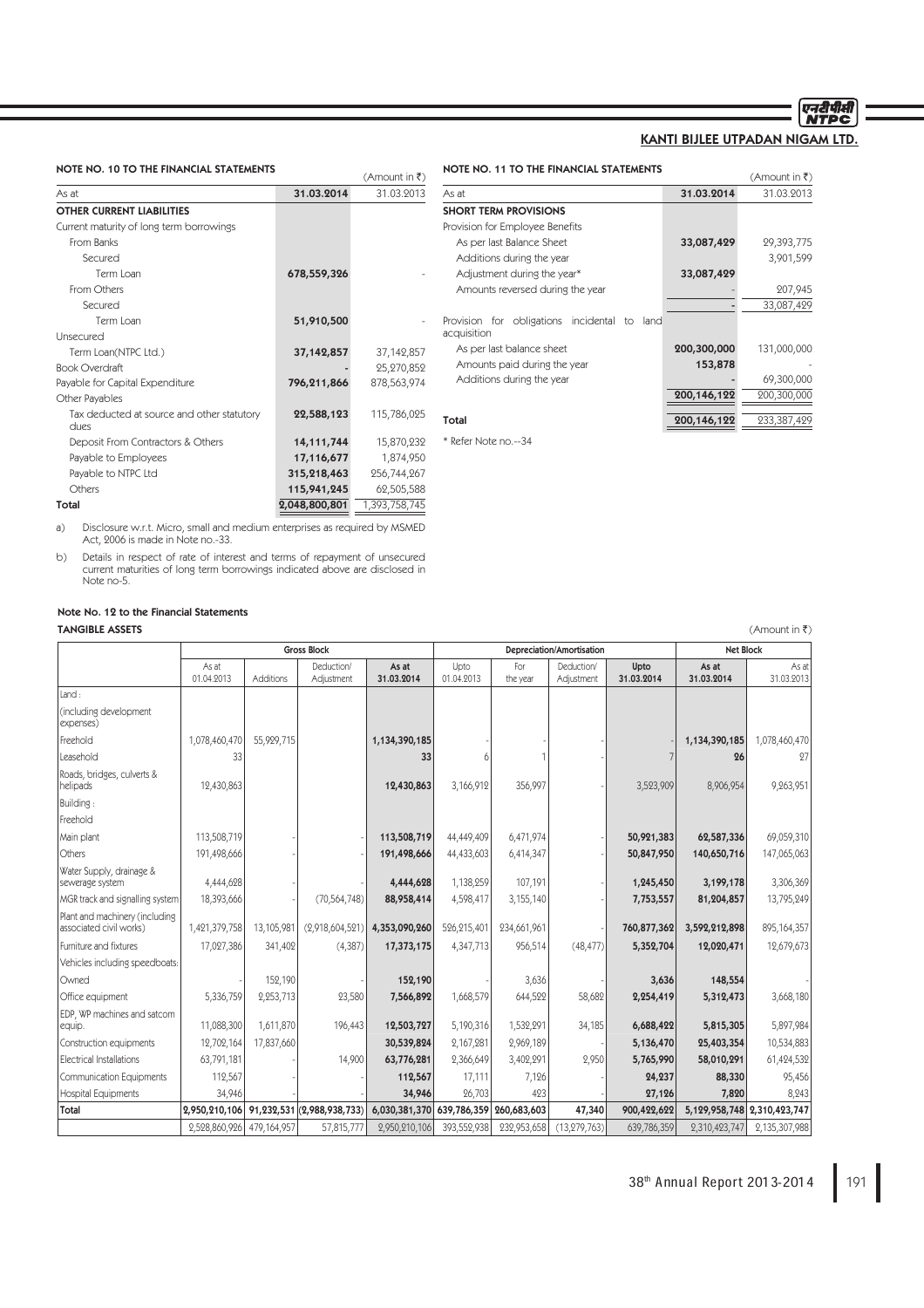# एनरीपीसी<br>NTPC KANTI BIJLEE UTPADAN NIGAM LTD.

Deduction / Adjustment from gross block and depreciation/amortisation for the year includes:

|                                                                                     |                    |            |                           | $(Am$ ount in ₹) |
|-------------------------------------------------------------------------------------|--------------------|------------|---------------------------|------------------|
|                                                                                     | <b>Gross Block</b> |            | Depreciation/Amortisation |                  |
|                                                                                     | 31.03.2014         | 31.03.2013 | 31.03.2014                | 31.03.2013       |
| Cost adjustment including exchange difference                                       | (2,989,169,269)    | 58,729,577 |                           | (13,612,685)     |
| Assets capitalised with retrospective effect/write back of excess<br>capitalisation | 192,056            | (603.426)  |                           |                  |
| <b>Others</b>                                                                       | 38,480             | (310, 374) | 47,340                    | 332.922          |
|                                                                                     | (2,988,938,733)    | 57,815,777 | 47,340                    | (13, 279, 763)   |

a) The conveyancing of the title of 341.22 acre of freehold land in possession of the company of value  $\bar{\epsilon}$  87,81,60,471 (Previous year 341.22 acre of value  $\bar{\epsilon}$  87,81,60,471), in favor of the Company are awaiting completion of legal formalities.

b) The borrowing costs capitalised during the year ended 31<sup>st</sup> March 2014 is ₹ 163,67,05,592 (previous year ₹ 83,10,72,290). The Company capitalised the borrowings costs in the capital work-in-progress (CWIP). Borrowing costs included in the cost of major heads of fixed assets and CWIP through 'Addition' or 'Deductions/<br>Adjsutment' column are given below:

|                     | (Amount in ₹)               | (Amount in ₹)            |
|---------------------|-----------------------------|--------------------------|
|                     | For the year ended          | For the year ended       |
|                     | 31 <sup>st</sup> March 2014 | 31st March 2013          |
|                     | Borrowing costs included    | Borrowing costs included |
|                     | in fixed assets/CWIP        | in fixed assets/CWIP     |
| <b>Building</b>     |                             |                          |
| Main plant          | 283,962,579                 | 190,757,305              |
| Others              | 784,360                     | 695,887                  |
| MGR track           | 10,771,308                  | 5,151,282                |
| Railway siding      |                             |                          |
| Plant and equipment | 1,274,341,502               | 634,168,034              |
| Others              | 66,845,843                  | 299,782                  |
| Total               | 1,636,705,592               | 831,072,290              |
|                     |                             |                          |

| <b>INTANGIBLE ASSETS</b> |                    |                  |                          |                                  |                           |          |            |           |                                             | (Amount in ₹)    |
|--------------------------|--------------------|------------------|--------------------------|----------------------------------|---------------------------|----------|------------|-----------|---------------------------------------------|------------------|
|                          | <b>Gross Block</b> |                  |                          |                                  | Depreciation/Amortisation |          |            |           |                                             | <b>Net Block</b> |
|                          | As at              |                  | Deduction/               | As at                            | Upto                      | For      | Deduction/ | Upto      | As at                                       | As at            |
|                          | 01.04.2013         | <b>Additions</b> |                          | Adjustment 31.03.2014 01.04.2013 |                           | the year |            |           | Adjustment 31.03.2014 31.03.2014 31.03.2013 |                  |
| Software                 | 2.373.253          | -                | $\sim$                   | 2,373,253                        | 1.936.861                 | 371.415  |            | 2,308,276 | 64,977                                      | 436,392          |
| Total                    | 2,373,253          |                  |                          | 2,373,253                        | 1,936,861                 | 371,415  |            | 2,308,276 | 64,977                                      | 436,392          |
| Previous year            | 2,274,542          | 98.711           | $\overline{\phantom{a}}$ | 2.373.253                        | .461.313                  | 475.548  |            | 1,936,861 | 436,392                                     | 813.229          |

Depreciation/amortisation of Tangible and Intangible Assets for the year is allocated as given below:

|                                                                        | 31.03.2014              | 31.03.2013 |
|------------------------------------------------------------------------|-------------------------|------------|
| Charged to Statement of Profit & Loss                                  | 244,366,973 228,189,425 |            |
| Allocated to fuel cost                                                 | 8,370,033               |            |
| Transferred to expenditure during<br>construction period (net)-Note-26 | 8,318,013               | 5,239,781  |
|                                                                        | 261,055,019 233,429,206 |            |

# NOTE NO. 13 TO THE FINANCIAL STATEMENTS

**NON CURRENT ASSETS** (Amount in ₹)

|                                     | As at<br>01.04.2013 | Addition      | Deduction/<br>Adjustment | Capitalised   | As at<br>31.03.2014 |
|-------------------------------------|---------------------|---------------|--------------------------|---------------|---------------------|
| <b>CAPITAL WORK-IN-PROGRESS</b>     |                     |               |                          |               |                     |
| Development of land                 | 444,617,559         | 192,983,894   |                          |               | 637,601,453         |
| Roads, bridges, culverts & helipads | 1,458,427           | 1,951,186     |                          |               | 3,409,613           |
| Buildings:                          |                     |               |                          |               |                     |
| Main plant                          | 2,584,379,003       | 1,019,120,321 |                          |               | 3,603,499,324       |
| Others                              | 58,857,387          | 22,749,276    |                          |               | 81,606,663          |
| Temporary erection                  |                     | 628,711       |                          |               | 628,711             |
| MGR track and signalling system     | 267,310,363         | 29,887,495    | 106,380,774              | 70,564,748    | 120,252,336         |
| Earth Dam Reservoir                 |                     | 2,011,252     |                          |               | 2,011,252           |
| Plant and machinery                 | 13,832,459,903      | 6,209,487,511 | (404, 530, 128)          | 2,918,604,521 | 17,527,873,021      |
| Furniture and fixtures              | 62,566              | 1,268         |                          |               | 63,834              |
| EDP/WP Machines & Satcom Equipments | 7,036,148           | 703,798       |                          |               | 7,739,946           |
| Construction equipments             | 539,245             | 858,539       |                          |               | 1,397,784           |
| Electrical Installation             |                     | 76,981,133    |                          |               | 76,981,133          |
|                                     | 17,196,720,601      | 7,557,364,384 | (298, 149, 354)          | 2,989,169,269 | 22,063,065,070      |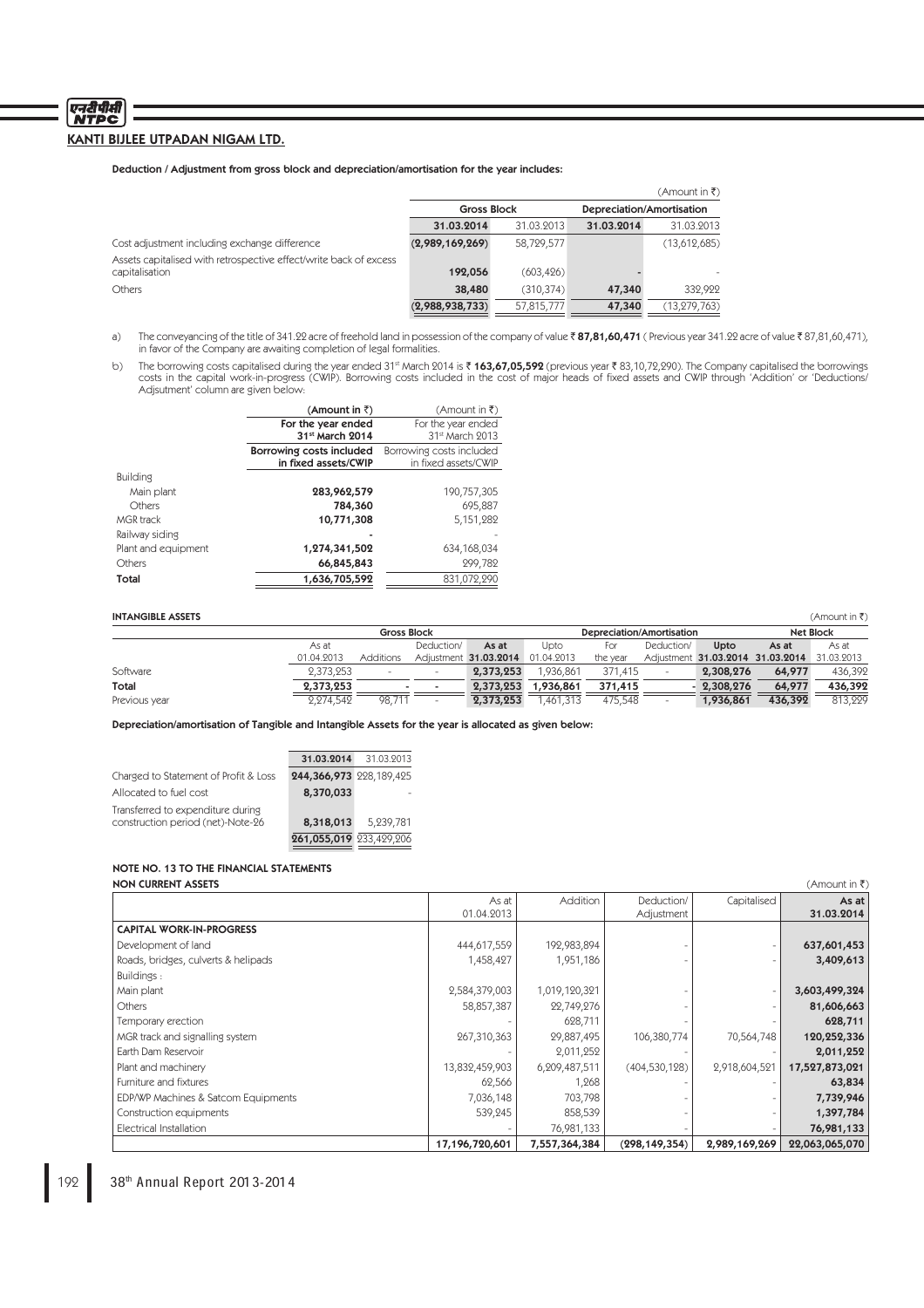# एनदीपीसी **NTPC** KANTI BIJLEE UTPADAN NIGAM LTD.

# NOTE NO. 13 TO THE FINANCIAL STATEMENTS

**NON CURRENT ASSETS** (Amount in ₹)

|                                                            | As at          | <b>Addition</b> | Deduction/  | Capitalised              | As at          |
|------------------------------------------------------------|----------------|-----------------|-------------|--------------------------|----------------|
|                                                            | 01.04.2013     |                 | Adjustment  |                          | 31.03.2014     |
| <b>Expenditure pending allocation</b>                      |                |                 |             |                          |                |
| Survey, investigation, consultancy and supervision charges | 648,229,060    | 39,216,432      | 63,451,983  | ۰                        | 623,993,509    |
| Pre-commissioning expenses (net)                           | 13,408,089     | 221,289,282     | 234,697,371 |                          |                |
| Expenditure during construction period (net)-Note 26       |                | 2,068,229,318*  |             | $\overline{\phantom{a}}$ | 2,068,229,318  |
| Less: Allocated to related works                           |                | 2,068,229,318   |             | $\overline{\phantom{a}}$ | 2,068,229,318  |
|                                                            | 661,637,149    | 260,505,714     | 298,149,354 | $\overline{\phantom{a}}$ | 623,993,509    |
| Construction stores (net of provision)                     | 1,726,950,643  | (694, 665, 737) |             |                          | 1,025,542,838  |
| Total                                                      | 19,585,308,393 | 7,123,204,361   |             | 2,989,169,269            | 23,712,601,417 |
| Previous year                                              | 10,074,303,791 | 9,644,217,141   | 66,696,932  | 66,515,607               | 19,585,308,393 |

\*Brought from expenditure during construction period (net) - Note 26

Construction stores are net of provision for shortages pending investigation amounting to ₹ 93,08,022 (previous year ₹25,65,954)

(Amount in  $\bar{z}$ )

(Amount in  $\bar{z}$ )

### NOTE NO. 14 TO THE FINANCIAL STATEMENTS

| As at                                                   | 31.03.2014    | 31.03.9013    |
|---------------------------------------------------------|---------------|---------------|
| <b>LONG TERM LOANS AND ADVANCES</b>                     |               |               |
| (Considered good, unless otherwise stated)              |               |               |
| <b>CAPITAL ADVANCES</b>                                 |               |               |
| Unsecured                                               |               |               |
| Covered by Bank Guarantee                               | 724,811,754   | 1,096,673,293 |
| Others                                                  | 423,542,684   | 637, 254, 132 |
| Deposit with Customs port trust & others<br>(Unsecured) | 8,463,400     | 8,463,400     |
| Advance tax deposited & tax deducted at<br>SOUICE.      | 9,971,582     | 3,626,226     |
| Total                                                   | 1,166,789,420 | 1,746,017,051 |

# NOTE NO. 15 TO THE FINANCIAL STATEMENTS

| As at                                   | 31.03.2014    | 31.03.2013  |
|-----------------------------------------|---------------|-------------|
| <b>INVENTORIES</b>                      |               |             |
| Coal                                    | 33,570,991    | 78,172,617  |
| Fuel oil                                | 54,022,669    | 71,719,485  |
| Components and spares                   | 68,067,686    | 36,563,594  |
| Chemicals & consumables                 | 8,247,528     | 1,059,884   |
| Loose tools                             | 589,641       | 589,641     |
| Steel Scrap                             | 31,725,408    | 39,123,360  |
| Others                                  | 11,595,000    | 9,247,067   |
|                                         | 207,818,923   | 236,475,648 |
| Less: Provision for shortages           | 705,776       | 6,435,022   |
| Total                                   | 207, 113, 147 | 230,040,626 |
| Inventories include material-in-transit |               |             |
| Stores & spares                         | 4,316,446     |             |
| Others                                  | 518,915       |             |
|                                         | 4,835,361     |             |

a) Inventory items, other than steel scrap, have been valued considering the significant accounting policy no. H disclosed in Note no. -1 to these financial statement. Steel scrap has been valued at estimated realisable va

# b) Inventories-Others includes steel, cement etc. NOTE NO. 16 TO THE FINANCIAL STATEMENTS

| NOTE NO. 16 TO THE FINANCIAL STATEMENTS                                                 |             | (Amount in ₹) |
|-----------------------------------------------------------------------------------------|-------------|---------------|
| As at                                                                                   | 31.03.2014  | 31.03.2013    |
| <b>TRADE RECEIVABLES</b>                                                                |             |               |
| Outstanding for a period exceeding six months<br>from the date they are due for payment |             |               |
| Unsecured, considered good                                                              |             |               |
| Others, unsecured, considered good                                                      | 519,104,121 | 433,220,337   |
| Total                                                                                   | 519,104,121 | 433,220,337   |

| NOTE NO. 17 TO THE FINANCIAL STATEMENTS                                  |               | (Amount in ₹) |
|--------------------------------------------------------------------------|---------------|---------------|
| As at                                                                    | 31.03.2014    | 31.03.2013    |
| <b>CASH &amp; BANK BALANCES</b>                                          |               |               |
| Cash & cash equivalents                                                  |               |               |
| <b>Balances with Banks</b>                                               |               |               |
| <b>Current Accounts</b>                                                  | 24,836,847    | 29,203,591    |
| Deposits with original maturity 217,803,352<br>of less than three months |               |               |
| Less: Cheque issued but not 2,512,857<br>presented                       | 215,290,495   | 79,338,810    |
| Total                                                                    | 240,127,342   | 108,542,401   |
| NOTE NO. 18 TO THE FINANCIAL STATEMENTS                                  |               | (Amount in ₹) |
| As at                                                                    | 31.03.2014    | 31.03.2013    |
| <b>SHORT TERM LOANS &amp; ADVANCES</b>                                   |               |               |
| <b>ADVANCES</b>                                                          |               |               |
| Contractors & Suppliers, including material issued                       |               |               |
| on Ioan                                                                  |               |               |
| Unsecured<br>Others                                                      | 115,124,396   | 15,305,470    |
| Prepaid Insurance                                                        | 11,446,647    | 4,042,563     |
| Total                                                                    | 126,571,043   | 19,348,033    |
|                                                                          |               |               |
| NOTE NO. 19 TO THE FINANCIAL STATEMENTS                                  |               | (Amount in ₹) |
| As at                                                                    | 31.03.2014    | 31.03.2013    |
| <b>OTHER CURRENT ASSETS</b>                                              |               |               |
| Interest accrued on                                                      |               |               |
| Term deposits                                                            | 44,935        | 88,629        |
| Advance to contractor                                                    | 14,816,284    |               |
| Claims recoverable<br>Unsecured, considered good                         | 500,747       | 2,424,154     |
| Asset Held for Disposal                                                  | 47,846        | 47,845        |
| Total                                                                    | 15,409,812    | 2,560,628     |
|                                                                          |               |               |
| NOTE NO. 20 TO THE FINANCIAL STATEMENTS                                  |               | (Amount in ₹) |
| For the year ended                                                       | 31.03.2014    | 31.03.2013    |
| <b>REVENUE FROM OPERATIONS</b>                                           |               |               |
| <b>Sales</b>                                                             |               |               |
| <b>Energy Sales</b>                                                      | 1,442,078,902 |               |
|                                                                          | 1,442,078,902 |               |
| <b>Energy internally consumed</b>                                        | 9,228,430     |               |
| Other operating revenues                                                 |               |               |
| Grants recognised as Income during the year                              | 154,882,864   | 91,553,365    |
| Provision written back                                                   |               |               |
| Shortage in stores                                                       | 6,128,132     | 1,433,717     |
| Shortage in Construction stores                                          | 2,565,954     | 5,357,116     |
| Obsolecence in stores                                                    |               | 448,330       |
|                                                                          | 172,805,380   | 98,792,528    |
| Total                                                                    | 1,614,884,282 | 98,792,528    |

38<sup>th</sup> Annual Report 2013-2014 193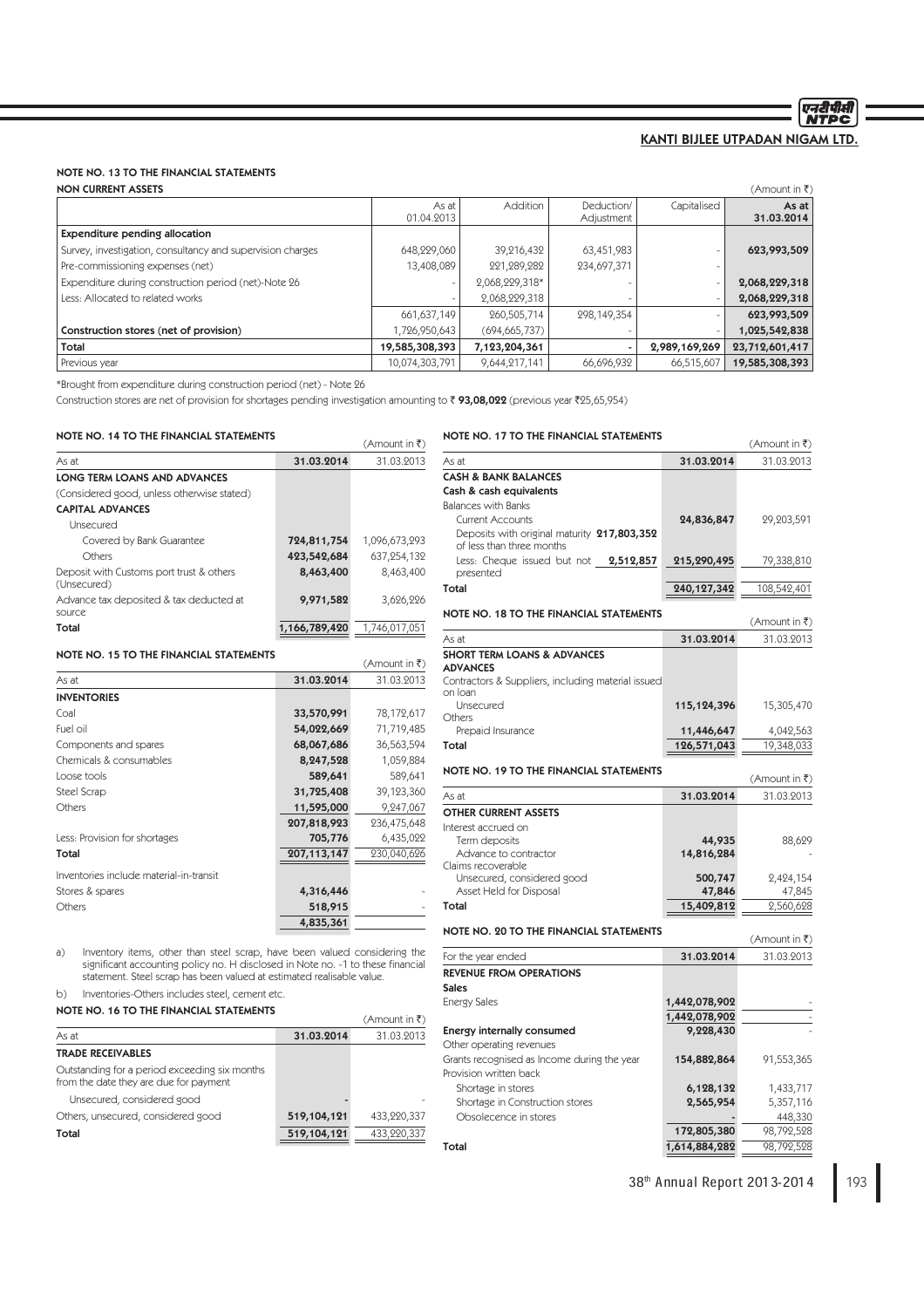# एनरीपीसी<br>NTPC KANTI BIJLEE UTPADAN NIGAM LTD.

- a) Commercial Operation of Unit-I has commenced w.e.f. 01.11.2013. The Central Electricity Regulatory Commission (CERC) issued provissional tariff order w.e.f.<br>01.11.2013 for Unit-I of KBUNL. Beneficiaries are billed in accordance with the said provisional order.
- b) Revenue from operations include  $\bar{\tau}$  92,28,430 (previous year nil) towards energy internally consumed, valued at variable cost of generation and the corresponding amount is included in power charges (Note-24).

#### NOTE NO. 21 TO THE FINANCIAL STATEMENTS

| NOTE NO. 21 TO THE FINANCIAL STATEMENTS                                                 |            | $(Am$ ount in ₹) |
|-----------------------------------------------------------------------------------------|------------|------------------|
| For the year ended                                                                      | 31.03.2014 | 31.03.2013       |
| <b>OTHER INCOME</b>                                                                     |            |                  |
| Interest from                                                                           |            |                  |
| Indian Banks                                                                            | 4,734,555  | 20,547           |
| Interest from Contractor                                                                | 46,517,854 | 15,400,667       |
| Interest from Income Tax refund                                                         |            | 44,148           |
| Other non-operating income                                                              |            |                  |
| Other Receipts from Contractors/ Suppliers                                              | 654,473    | 3,263,954        |
| Sale of Scrap                                                                           | 1,232,084  | 12,554,227       |
| Miscellaneous income                                                                    | 3,854,760  | 4,586,341        |
|                                                                                         | 56,993,726 | 35,869,884       |
| during<br>Transferred to<br>expenditure<br>Less:<br>construction period (net) - Note 26 | 50,369,512 | 35,376,733       |
| Total                                                                                   | 6,624,214  | 493,151          |

Miscellaneous income includes EMD forfeited, LD recovered and township recoveries.

# NOTE NO. 22 TO THE FINANCIAL STATEMENTS

| NOTE NO. 22 TO THE FINANCIAL STATEMENTS                                              |             | (Amount in ₹) |
|--------------------------------------------------------------------------------------|-------------|---------------|
| For the year ended                                                                   | 31.03.2014  | 31.03.2013    |
| <b>EMPLOYEE BENEFITS EXPENSE</b>                                                     |             |               |
| Salaries and wages                                                                   | 256,542,618 | 213,831,498   |
| Contribution to provident and other funds                                            | 35,871,452  | 102,073,850   |
| Staff welfare expenses                                                               | 12,932,676  | 9,045,916     |
|                                                                                      | 305,346,746 | 324,951,264   |
| Less: Transferred to fuel cost                                                       | 6,310,688   |               |
| Less: Transferred to expenditure during<br>construction period (net) - Note 26 (net) | 200,998,558 | 285,461,950   |
| Total                                                                                | 98,037,500  | 39,489,314    |

Employee benefits expense include  $\bar{\tau}$  3,35,25,006 for the year (previous year ₹ 3,52,49,043) towards leave, superannuation and other benefits in respect of<br>employees posted on secondment basis from NTPC Ltd. ₹ **96,75,824** for the<br>year (previous year ₹ 39,18,995) in respect of KBUNL and employees p

#### NOTE NO. 23 TO THE FINANCIAL STATEMENTS

| <b>INOTE INO. 23 TO THE FINANCIAL STATEMENTS</b>                              |               | $(Am$ ount in ₹) |
|-------------------------------------------------------------------------------|---------------|------------------|
| For the year ended                                                            | 31.03.2014    | 31.03.2013       |
| <b>FINANCE COSTS</b>                                                          |               |                  |
| Interest on:                                                                  |               |                  |
| Rupee term loans                                                              | 1,622,655,089 | 808,633,388      |
| Cash Credit Loan                                                              | 34,374,311    | 10,174,602       |
| Others(Loan From Holding Company)                                             | 16,856,507    | 21,098,357       |
| Sub-Total                                                                     | 1,673,885,907 | 839,906,347      |
| <b>Other Borrowing Costs:</b>                                                 |               |                  |
| Guarantee fee                                                                 | 3,425,429     |                  |
| Up-front fee                                                                  | 56,180        | 1,340,545        |
| Sub-Total                                                                     | 3,481,609     | 1,340,545        |
|                                                                               | 1,677,367,516 | 841, 246, 892    |
| Less: Transferred to Expenditure during<br>construction period (net)- Note 26 | 1,636,705,592 | 831,072,290      |
| Total                                                                         | 40,661,924    | 10,174,602       |

#### NOTE NO. 24 TO THE FINANCIAL STATEMENTS

|                                                       |             |                         | (Amount in ₹)           |
|-------------------------------------------------------|-------------|-------------------------|-------------------------|
| For the period ended                                  |             | 31.03.2014              | 31.03.2013              |
| <b>GENERATION, ADMINISTRATION</b><br>& OTHER EXPENSES |             |                         |                         |
| Power charges                                         | 114,572,299 |                         | 50,203,750              |
| Less: Recovered from contractors                      | 1,168,977   |                         | 356,719                 |
| & employees                                           |             |                         |                         |
|                                                       |             | 113,403,322             | 49,847,031              |
| Stores consumed                                       |             | 4,938,184               | 2,841,863               |
| Rent<br>Repairs & maintenance                         |             | 938,286                 | 1,029,136               |
| <b>Buildings</b>                                      | 9,191,035   |                         | 5,170,315               |
| Plant & Machinery                                     | 80,979,067  |                         | 29,107,040              |
| Others                                                | 2,932,379   |                         | 1,239,737               |
|                                                       |             | 93,102,481              | 35,517,091              |
| Insurance                                             |             | 9,099,170               | 7,616,620               |
| Rates and taxes                                       |             | 421,962                 | 3,293,897               |
| Water cess & environment<br>protection cess           |             | 287,777                 | 119,918                 |
| Training & recruitment expenses                       |             | 420,461                 | 846,393                 |
| Communication expenses                                |             | 4,421,828               | 6,289,788               |
| Travelling expenses                                   |             | 18,807,094              | 17,067,635              |
| Foreign Travel                                        |             | 153,499                 | 257,043                 |
| Tender expenses                                       | 612,908     |                         | 3,010,980               |
| Less: Receipt from sale of tenders                    | 39,825      |                         | 142,875                 |
|                                                       |             | 573,083                 | 2,868,105               |
| Payment to auditors                                   |             | 268,740                 | 188,963                 |
| Security expenses<br>Entertainment expenses           |             | 93,232,746<br>1,593,128 | 80,398,499<br>1,208,836 |
| Expenses for guest house                              | 8,557,306   |                         | 8,597,234               |
| Less: Recoveries                                      | 90,720      |                         | 109,755                 |
|                                                       |             | 8,466,586               | 8,487,479               |
| Brokerage & commission                                |             | 667,512                 | 734,993                 |
| Community development                                 |             | 288,535                 | 432,000                 |
| expenses                                              |             |                         |                         |
| Books and periodicals<br>Professional charges and     |             | 30,981<br>14,906,211    | 27,426<br>12,545,776    |
| consultancy fees                                      |             |                         |                         |
| Legal expenses                                        |             | 375,343                 | 128,070                 |
| EDP hire and other charges                            |             | 488,243                 | 565,410                 |
| Printing and stationery                               |             | 730,239                 | 1,384,247               |
| Hiring of vehicles                                    |             | 7,862,354               | 8,579,030               |
| Bank charges                                          |             | 5,816,159               | 1,193,903               |
| Rebate to customer<br>Miscellaneous expenses          |             | 77,576<br>3,296,863     | 1,568,611               |
| Loss on asset write-off                               |             | 25,377                  |                         |
|                                                       |             | 384,693,740             | 245,037,764             |
| Less: Allocated to fuel cost                          |             | 7,686,834               |                         |
| Less: Transferred to Expenditure                      |             | 272,576,667             | 237,906,127             |
| during Construction period (net)-<br>Note 96          |             |                         |                         |
|                                                       |             | 104,430,239             | 7,131,637               |
| <b>Provisions for</b>                                 |             |                         |                         |
| Shortage in stores                                    |             | 398,886                 | 6,286,437               |
| Shortage in construction stores                       |             | 9,308,022               | 2,565,954               |
|                                                       |             | 9,706,908               | 8,852,391               |
| Total                                                 |             | 114,137,147             | 15,984,028              |
| a)<br>Spares consumption                              |             |                         |                         |
| included in repairs and                               |             |                         |                         |
| maintenance<br>Details in respect of<br>b)            |             | 27,934,705              | 9,458,127               |
| payment to auditors:                                  |             |                         |                         |
| As auditor                                            |             |                         |                         |
| Audit fees                                            |             | 80,000                  | 80,000                  |
| Tax audit fee                                         |             | 20,000                  | 20,000                  |
| In other capacity                                     |             |                         |                         |
| Other services<br>Reimbursement of expenses           |             | 66,854<br>101,886       | 10,000<br>78,963        |
|                                                       |             | 268,740                 | 188,963                 |
|                                                       |             |                         |                         |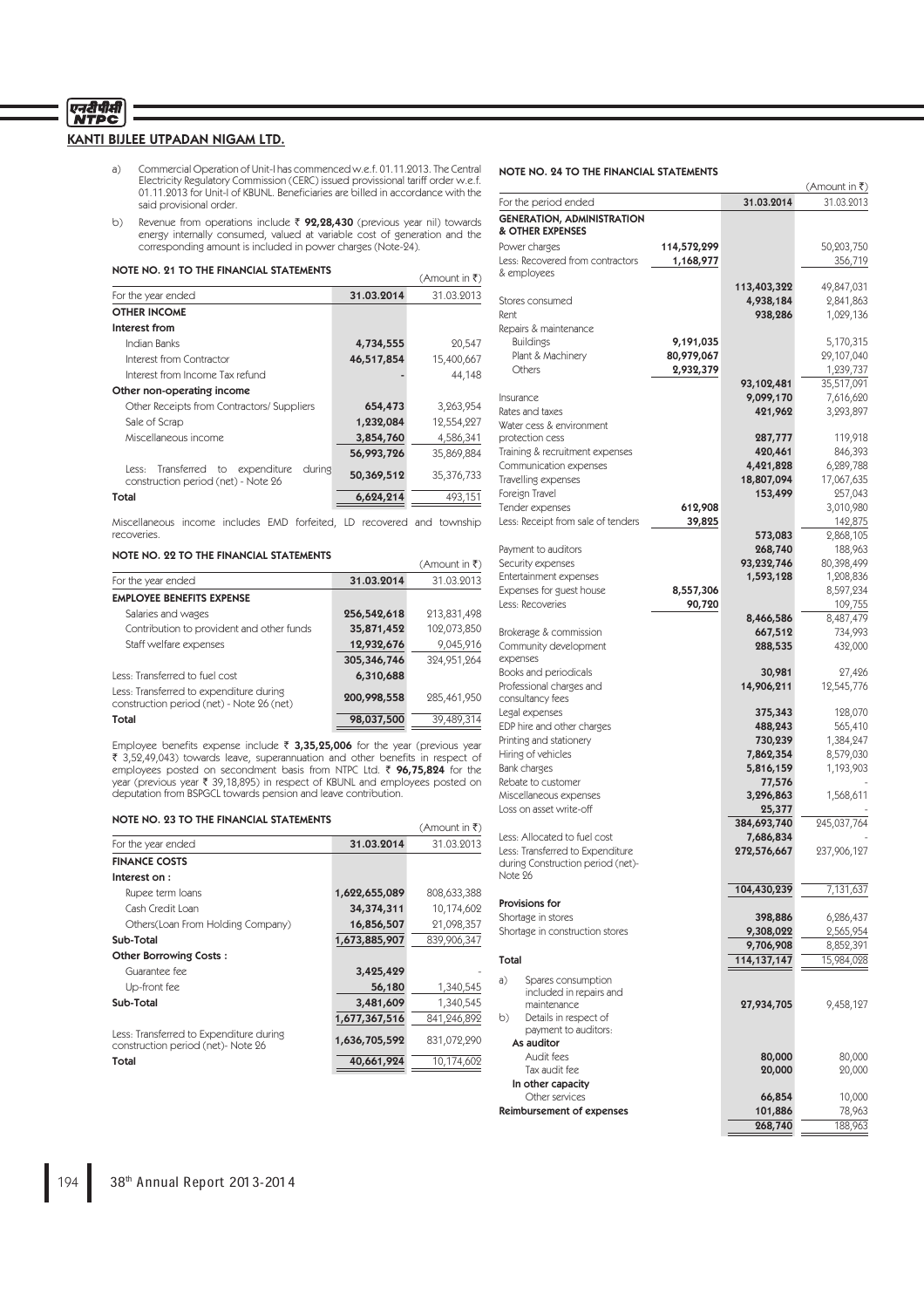#### NOTE NO. 25 TO THE FINANCIAL STATEMENTS

# NOTE NO. 26 TO THE FINANCIAL STATEMENTS

| For the year ended                                                           | 31.03.2014 | 31.03.2013     |
|------------------------------------------------------------------------------|------------|----------------|
| <b>PRIOR PERIOD ITEMS</b>                                                    |            |                |
| <b>REVENUE</b>                                                               |            |                |
| Grants Recognised                                                            |            | 66,614,681     |
|                                                                              |            | 66,614,681     |
| <b>EXPENDITURE</b>                                                           |            |                |
| Employee Benefit expenses                                                    |            |                |
| Depreciation & amortisation                                                  |            | 13,541,026     |
| Rent                                                                         |            | 236,276        |
| <b>Communication Expenses</b>                                                |            | 1,244,978      |
|                                                                              |            | 15,022,280     |
| Net Expenditure/(Income)                                                     |            | (51, 592, 401) |
| Less: Transferred to Expenditure during<br>construction period (net)-Note-26 |            | 1,500,783      |
| Total                                                                        |            | (53,093,184)   |

(Amount in  $\bar{z}$ )

#### NOTE NO. 26 TO THE FINANCIAL STATEMENTS

|                                                     |             |               | (Amount in ₹) |
|-----------------------------------------------------|-------------|---------------|---------------|
| For the period ended                                |             | 31.03.2014    | 31.03.2013    |
| EXPENDITURE DURING                                  |             |               |               |
| CONSTRUCTION PERIOD                                 |             |               |               |
| A. Employee benefits expense                        |             |               |               |
| Salaries and wages                                  |             | 161,635,656   | 264,119,642   |
| Contribution to provident and<br>other funds        |             | 27,756,760    | 13,187,174    |
| Staff welfare expenses                              |             | 11,606,142    | 8,155,134     |
| Total (A)                                           |             | 200,998,558   | 285,461,950   |
| <b>B. Finance Costs</b>                             |             |               |               |
| Interest on                                         |             |               |               |
| Rupee term loans                                    |             | 1,633,223,983 | 829,731,745   |
| Guarantee fee                                       |             | 3,425,429     |               |
| Upfront Fee                                         |             | 56,180        | 1,340,545     |
| Total (B)                                           |             | 1,636,705,592 | 831,072,290   |
| C. Depreciation and amortisation                    |             | 8,318,013     | 5,239,781     |
| D. Generation, administration<br>and other expenses |             |               |               |
| Power charges                                       | 110,258,610 |               | 49,934,184    |
| Less: Recovered from contractors                    | 1,080,065   |               | 257,556       |
| & employees                                         |             |               |               |
|                                                     |             | 109,178,545   | 49,676,628    |
| Rent                                                |             | 16,500        | 1,029,136     |
| Repairs & maintenance                               |             |               |               |
| <b>Buildings</b>                                    | 9,191,036   |               | 4,302,985     |
| Others                                              | 37,834,024  |               | 27,555,860    |
|                                                     |             | 47,025,059    | 31,858,845    |
| Insurance                                           |             | 5,200,606     | 7,616,620     |
| Rates and taxes                                     |             | 1,530         | 3,208,175     |
| Water cess & environment<br>protection cess         |             | 287,777       |               |
| Communication expenses                              |             | 4,079,968     | 6,215,654     |
| Travelling expenses                                 |             | 14,797,631    | 16,710,540    |
| Tender expenses                                     | 595,153     |               | 3,010,980     |
| Less: Income from sale of                           | 30,825      |               | 142,875       |
| tenders                                             |             |               |               |
|                                                     |             | 564,328       | 2,868,105     |
| Security expenses                                   |             | 57,633,308    | 80,398,499    |
| Entertainment expenses                              |             | 1,201,628     | 1,053,258     |
| Guest house expenses                                |             | 3,569,919     | 8,487,479     |
| Payment to auditors                                 |             | 141,773       | 188,963       |
| Brokerage & Commission                              |             | 667,512       | 734,993       |
| Books & periodical                                  |             | 30,169        | 27,426        |
| Professional charges and consultancy fee            |             | 14,088,995    | 12,238,828    |
| Legal expenses                                      |             | 138,810       | 128,070       |
| EDP Hire and other charges                          |             | 447,211       | 565,410       |

| NOTE NO. 26 TO THE FINANCIAL STATEMENTS      |               |               |
|----------------------------------------------|---------------|---------------|
|                                              |               | (Amount in ₹) |
| For the period ended                         | 31.03.2014    | 31.03.2013    |
| Printing and stationery                      | 614,495       | 1,384,246     |
| Miscellaneous expenses                       | 12,890,903    | 13,515,252    |
| Total (D)                                    | 272,576,667   | 237,906,127   |
| Total (A+B+C+D)                              | 2,118,598,830 | 1,359,680,148 |
| E. Less: Other Income                        |               |               |
| Interest From Bank                           | 902,017       |               |
| Interest from contractors                    | 45,121,212    | 15,400,667    |
| Sale of scrap                                | 1,232,084     | 12,554,227    |
| Other Receipts from<br>Contractors/Suppliers | 7,285         | 3,263,954     |
| Miscellaneous income                         | 3,106,914     | 4,157,885     |
| TOTAL (E)                                    | 50,369,512    | 35,376,733    |
| F. Prior Period Items (net)                  |               | 1,500,783     |
| GRAND TOTAL (A+B+C+D-E+F)*                   | 2,068,229,318 | 1,325,804,198 |
|                                              |               |               |

KANTI BIJLEE UTPADAN NIGAM LTD.

एनदीपीसी **NTDC** 

# \* Balance carried to Capital Work-in-progress - (Note 13)

27. Balances shown under trade receivables, trade/other payables and loans & advances are subject to confirmation/reconciliation. Adjustments, if any will<br>be accounted for on confirmation/reconciliation of the same, which in the opinion of the management will not have a material impact. With regard to this, about 61.34% of the vendor balances outstanding as on 31.12.2013, have been confirmed.

28. Disclosure as per Accounting Standard – 12 on 'Accounting for Government Grants'

As per the MOU on 9<sup>th</sup> May 2006, Govt. of India sanctioned a grant of<br>₹4,71,80,00,000 through Govt. of Bihar for renovation & modernization of the<br>taken over station under RSVY grant. Out of the said amount, ₹ 2,49,67, paid to M/s BHEL against R&M contract on behalf of the Company and an<br>amount of ₹ 1,60,00,00,000 paid to KBUNL till 31.03.2014 have been<br>accounted as 'Grants received' in Note -3. Reversal of₹ 20,00,00,000 has been done subsequent to confirmation of grants account by M/s BHEL

# 29. Disclosure as per Accounting Standard – 16 on 'Borrowing Costs'

Borrowing costs capitalized (taken to CWIP) during the year are<br>**₹163,67,05,592** (previous year ₹83,10,72,290).

# 30. Disclosure as per Accounting Standard – 19 on 'Leases'

#### Operating Lease:

The Company's significant leasing arrangements are in respect of operating leases of premises for residential use of employees, offices. These leasing<br>arrangements are usually renewable on mutually agreed terms but are not non-cancelable. Note 22-Employee benefit expenses include **₹ 40,87,476**<br>(Previous Year ₹ 34,33,194) towards lease payments, net of recoveries, in<br>respect of premises for residential use of employees. Lease payments in<br>res Administration and Other Expenses'.

#### 31. Disclosure as per Accounting Standard – 20 on 'Earning Per Share'

 The elements considered for calculation of earnings per share (Basic and Diluted) are as under:

| <b>Particulars</b>                                                                             | <b>Current year</b> | Previous year  |
|------------------------------------------------------------------------------------------------|---------------------|----------------|
| Net Profit / (Loss) after tax used as<br>numerator $(\bar{\bar{\tau}})$                        | (66, 11, 296)       | (12,90,47,590) |
| Weighted average number of equity<br>shares used as denominator- Earning<br>Per Share          | 59,78,05,480        | 52,30,57,502   |
| Earning per share $(\bar{\zeta})$                                                              | (0.01)              | (0.25)         |
| Weighted average number of equity<br>shares used as denominator - Diluted<br>Earning Per Share | 70,30,43,000        | 58,65,79,954   |
| Diluted Earning per share(₹)                                                                   | (0.01)              | (0.22)         |
| Face value per share $(\bar{\tau})$                                                            | 10                  | 10             |

#### 32. Foreign Currency Exposure not hedged by a derivative instrument or otherwise:

|  | Particulars                                                   | Currencies I | Amount in Foreign<br>Currency |  | Amount ₹                                    |           |
|--|---------------------------------------------------------------|--------------|-------------------------------|--|---------------------------------------------|-----------|
|  |                                                               |              |                               |  | 31.03.2014 31.03.2013 31.03.2014 31.03.2013 |           |
|  | Unexecuted amount of<br>contracts remaining to<br>be executed | <b>USD</b>   | 1.78.379                      |  | 1,78,379 108,11,604                         | 97.94.839 |
|  |                                                               | JPY          | 190.92.401                    |  | 190,92,401 112,93,155 111,84,328            |           |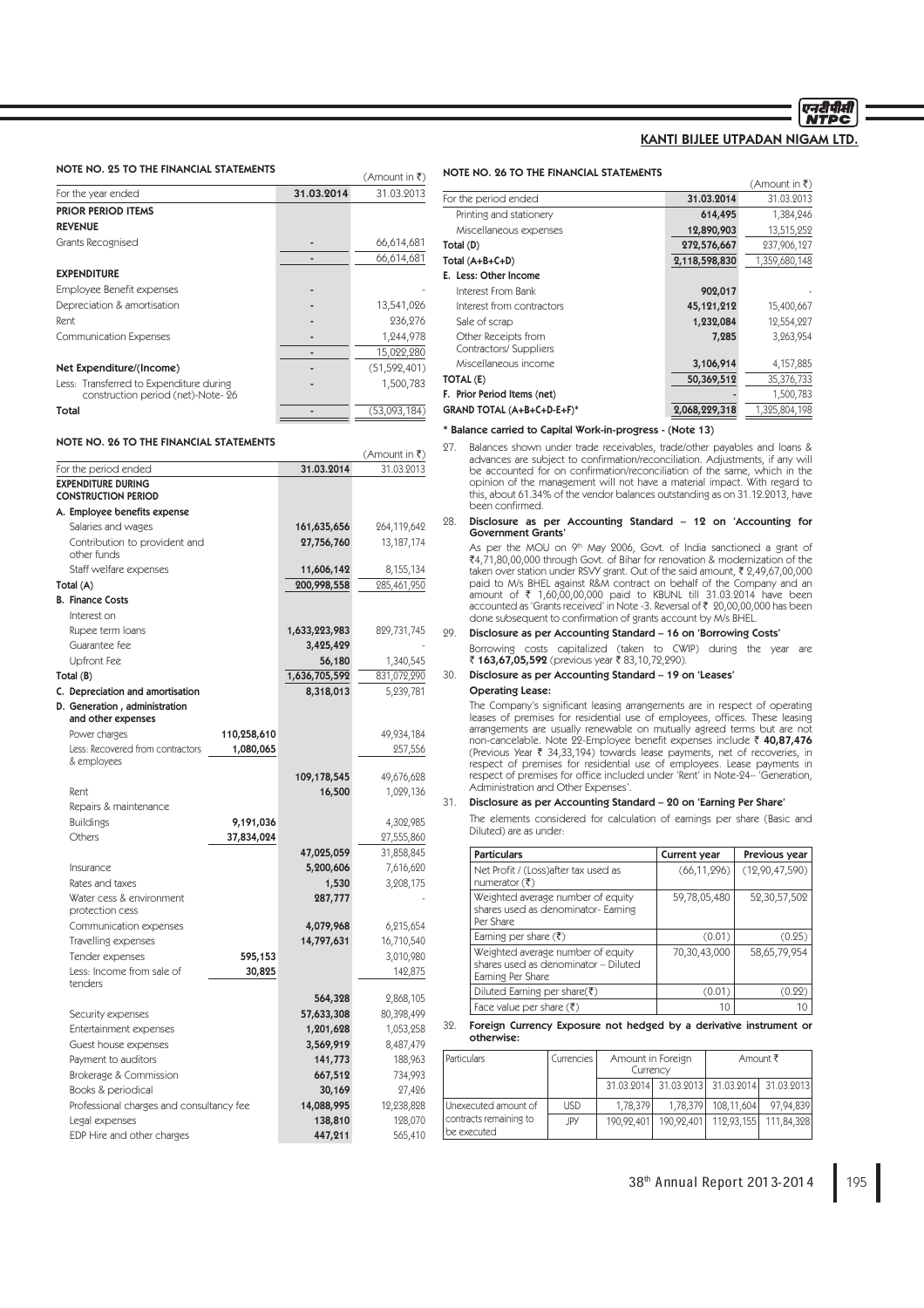एनरीपीसी **NTPC** 

> 33. Disclosure as required by Micro, Small and Medium Enterprises Development Act, 2006.

| Particulars                                                                                                                                                                                                                                                                                 | Amount ₹       |
|---------------------------------------------------------------------------------------------------------------------------------------------------------------------------------------------------------------------------------------------------------------------------------------------|----------------|
| a) Amount remaining unpaid to any supplier.                                                                                                                                                                                                                                                 |                |
| Principal amount                                                                                                                                                                                                                                                                            | 5, 12, 45, 245 |
| Interest due thereon                                                                                                                                                                                                                                                                        |                |
| b) Amount of interest paid in terms of section 16 of<br>the MSMED Act along with the amount paid to the<br>suppliers beyond the appointed day.                                                                                                                                              |                |
| c) Amount of interest due and payable for the period<br>of delay in making payment (which have been paid<br>but beyond the appointed day during the year)<br>but without adding the interest specified under the<br><b>MSMED Act</b>                                                        |                |
| d) Amount of interest accrued and remaining unpaid                                                                                                                                                                                                                                          |                |
| e) Amount of further interest remaining due and payable<br>even in the succeeding years, until such date when<br>the interest dues as above are actually paid to the<br>small enterprises, for the purpose of disallowances as<br>a deductible expenditure under section 23 of MSMED<br>Act |                |

34. An amount of ₹3,30,87,429 relating to benefits in respect of BSPGCL (Erstwhile BSEB) deputationist has been transferred to liability account.

# 35. Contingent Liabilities:

#### Disputed Entry Tax Demand

| Year    | Amount (₹)   Particulars |                                                            |
|---------|--------------------------|------------------------------------------------------------|
| 2008-09 |                          | 96,83,843   Interest and penalty on differential Entry Tax |
| 9009-10 | 41.29.325                | (16%-8%) on purchase of LDO.                               |

#### 36. Capital and other commitments:

 Estimated amount of contracts remaining to be executed on capital account and not provided for as at 31<sup>st</sup> March 2014 is  $\bar{\tau}$  **1023,69,51,186** (previous year `1421,41,20,367).

#### 37. Other disclosure as per Schedule VI of the Companies Act, 1956

|   |   | <b>Particulars</b>                                     | Current year<br>amount $\bar{z}$ | Previous year<br>amount $\bar{\tau}$ |
|---|---|--------------------------------------------------------|----------------------------------|--------------------------------------|
| a |   | Expenditure in foreign currency:                       |                                  |                                      |
|   |   | Others-Foreign Travel                                  | 1,53,498                         | 2.57.043                             |
|   | b | Value of component, stores and<br>spare parts consumed | 2,79,34,705                      | 94.58.127                            |

- 38. Figures have been rounded off to nearest rupee.
- 39. Previous year figures have been regrouped/ rearranged wherever necessary.

#### For & On Behalf of the Board of Directors

| (Ruchi Aggarwal)  | (S. Poundrik) | (Dr. Arup Roy Choudhury) |
|-------------------|---------------|--------------------------|
| Company Secretary | Director      | Chairman                 |

#### For M/s B.B. Mathur & Co

Chartered Accountants Firm Regn No.000290N

# (Rajneesh Behari Mathur)

Partner

M. No. 088034

Dated: 98th April, 9014 Place : New Delhi

#### INDEPENDENT AUDITOR'S REPORT

To the Members of

# KANTI BIJLEE UTPADAN NIGAM LTD.

#### Report on Financial Statements

We have audited the attached Balance Sheet of KANTI BIJLEE UTPADAN NIGAM LTD ("the Company") which comprises of the Balance Sheet as at 31st March 2014, the Statement of Profit and Loss and the Cash Flow statement for the year ended, and a summary of the significant accounting policies and other explanatory information.

#### Management's responsibility for Financial Statements

2. The Company's Management is responsible for the preparation of these fi nancial statements that give a true and fair view of the fi nancial position,

financial performance and cash flows of the Company in accordance with the Accounting Standards notified under the Companies Act, 1956 ("the Act") (which continue to be applicable in respect of Section 133 of the Companies Act, 2013 in terms of General Circular 15/2013 dated 13<sup>th</sup> September 2013<br>of the Ministry of Corporate Affairs) and in accordance with the accounting principles generally accepted in India. This responsibility includes the design, implementation and maintenance of internal control relevant to the preparation and presentation of the financial statements that give a true and fair view and are free from material misstatement, whether due to fraud or error.

#### Auditors' Responsibility

- Our responsibility is to express an opinion on these financial statements based on our audit. We conducted our audit in accordance with the Standards on Auditing issued by the Institute of Chartered Accountants of India. Those Standards require that we comply with ethical requirements and plan and perform the audit to obtain reasonable assurance about whether the financial statements are free from material misstatement.
- 4. An audit involves performing procedures to obtain audit evidence about the amounts and the disclosures in the financial statements. The procedures selected depend on the auditor's judgment, including the assessment of the risks of material misstatement of the financial statements, whether due to fraud or error. In making those risk assessments, the auditor considers internal control relevant to the Company's preparation and fair presentation of the financial statements in order to design audit procedures that are appropriate in the circumstances, but not for the purpose of expressing an opinion on the effectiveness of the Company's internal control. An audit also includes evaluating the appropriateness of the accounting policies used and the reasonableness of the accounting estimates made by the Management, as well as evaluating the overall presentation of the financial statements.
- 5. We believe that the audit evidence we have obtained is sufficient and appropriate to provide a basis for our audit opinion.

#### Opinion

- 6. In our opinion and to the best of our information and according to the explanations given to us, the aforesaid financial statements give the information required by the Act in the manner so required and give a true and fair view in conformity with the accounting principles generally accepted in India:
	- (a) in the case of the Balance Sheet, of the state of affairs of the Company as at 31st March, 2014;
	- (b) in the case of the Statement of Profit and Loss, of the loss of the Company for the year ended on that date; and
	- (c) in the case of the Cash Flow Statement, of the cash flows of the Company for the year ended on that date.

#### Report on Other Legal and Regulatory Requirements

- 6. As required by the Companies (Auditor's Report) Order, 2003 ("the Order") issued by the Central Government in terms of Section 227(4A) of the Act, we give in the Annexure a statement on the matters specified in paragraphs 4 and 5 of the Order.
- 7. As required by Section 227 (3) of the Act, we report that:
	- (a) We have obtained all the information and explanations which to the best of our knowledge and belief were necessary for the purposes of our audit.
	- (b) In our opinion, proper books of account as required by law have been kept by the Company so far as it appears from our examination of those books.
	- (c) The Balance Sheet, the Statement of Profit and Loss, and the Cash Flow Statement dealt with by this Report are in agreement with the books of account.
- (d) In our opinion, the Balance Sheet, the Statement of Profit and Loss, and<br>the Cash Flow Statement comply with the Accounting Standards notified under the Act (which continue to be applicable in respect of Section 133 of the Companies Act, 2013 in terms of General Circular 15/2013 dated 13th September, 2013 of the Ministry of Corporate Affairs).
- e) Being a Government Company, pursuant to the Notification No. GSR<br>829(E) dated 21st October, 2003 issued by Government of India,<br>provisions of clause (g) of sub-section (1) of section 274 of the Companies Act, 1956 are not applicable to the company.

#### For M/s B.B. Mathur & Co.

Chartered Accountants

# Firm Regn No.000290N

#### (Rajneesh Behari Mathur)

Partner M. No. 088034

Dated : April 28, 2014 Place : New Delhi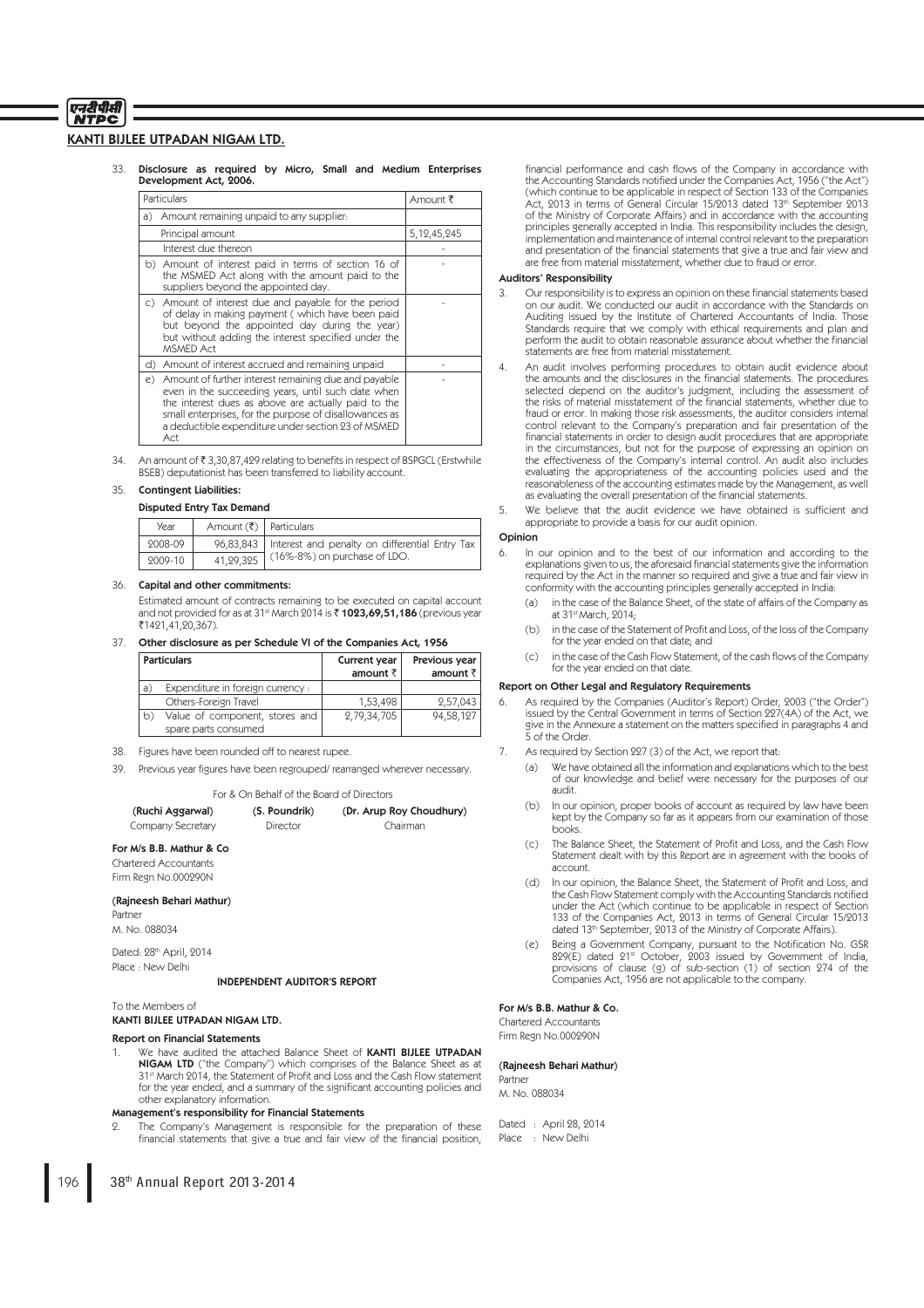एनदीपीसी **NTDC** 

#### ANNEXURE TO AUDITORS' REPORT

#### {Referred to in paragraph (6) under "Report on other Legal and Regulatory Requirements section of our report of even date }

- (i) (a) The company has generally maintained proper records showing full<br>particulars including quantitative details and situation of fixed assets. In respect of assets taken over from erstwhile Muzaffarpur Thermal Power Station from Bihar State Electricity Board the records have been maintained from the date of such acquisition after due physical verification of such assets.
- (b) There is a regular program of verifi cation, which, in our opinion, is reasonable having regard to the size of the company and the nature of its assets and according to the information and explanations given to us no material discrepancies were noticed on such verifi cation.
	- (c) During the year under reference there has been no substantial disposal of fixed assets of the company.
- (ii) (a) The Inventory of the company has been physically verified by the management at regular Intervals. In our opinion, the frequency of verification is reasonable.
	- (b) The procedures of physical verification of inventory followed by the management are reasonable and adequate in relation to the size of the company and the nature of its business.
- (c) The company is maintaining proper records of inventory. The discrepancies noticed on verifi cation between the physical stocks and the book records were not material.
- iii) (a) The company has not granted any loans, secured or unsecured to companies, firms or other parties covered in the register maintained companies, firms or other parties companies, in the condingly clauses 4(iii)(b), and 4(iii)(d) of the Companies (Auditor's Report) Order, 2003 are not applicable to the company.
	- (b) The company has taken an unsecured loan from NTPC, its holding company. The maximum amount outstanding during the year was<br>₹ 12,57,14,286/- and the closing balance as on 31¤ March, 2014 was  $78,00,00,000/$ -
- (c) In our opinion, the rate of interest and other terms and conditions on which loans have been taken from the companies, fi rms or other parties listed in the register maintained under section 301 of the Companies Act, 1956 are not, prima facie, prejudicial to the interest of the company.
- (d) The company is regular in repaying the principal amounts as stipulated and has been regular in the payment of interest.
- (iv) In our opinion and according to the information and explanations given to us, there are adequate internal control procedures commensurate with the size of the company and the nature of its business with regard to purchases of inventory, fixed assets and sale of electricity. During the course of our audit,<br>we have not observed any continuing failure to correct any major weaknesses in internal control system.
- (v) According to the information and explanations given to us, we are of the opinion that there are no transactions that needed to be entered into the register maintained under section 301 of the Companies Act, 1956. Accordingly clause 4(v)(b) of the Companies (Auditor's Report) Order, 2003 is not applicable to the company.
- (vi) In our opinion and according to the information and explanations given to us, the company has not accepted any deposits, from the public, covered by the directives issued by the Reserve Bank of India, the provisions of section 58-A, 58AA or any other relevant provisions of the Companies Act, 1956 an other Tribunal.
- vii) The Company does not have its own internal audit department and the Internal)<br>Audit of the company has been entrusted to a firm of Chartered Accountants.<br>In our opinion, the internal audit system so adopted was commen the size and nature of the business of the company.
- (viii) We have broadly reviewed the accounts and records maintained by the company pursuant to the rules made by the Central Government for the maintenance of cost records under section 209(1)(d) of the Companies

Act,1956 and we are of the opinion that prima facie the presented accounts and records have been maintained. We have not, however, made a detailed examination of the records with a view to determine whether they are accurate and complete.

- (ix) (a) According to the information and explanations given to us, the company is regular in depositing with appropriate authorities undisputed statutory dues including provident fund, and employees state insurance, inco
- (b) According to the information and explanation given to us, there are no dues of Income tax, Sale tax, Wealth tax, Service tax, Custom duty, Excise duty and cess which have not been deposited on account of any dispute e Court. Contingent liability for the same has been duly reflected in Note<br>No. 35 to the Balance Sheet under "Contingent Liabilities".
- (x) The company does not have accumulated losses of more than 50% of its equity capital and has not suffered cash losses during the current year and the<br>immediately preceding financial year. Hence this clause is not applicable.
- (xi) In our opinion and according to the information and explanations given to the company has not defaulted in repayment of dues to any financial institution or banks.
- (xii) The company has not granted any loans or advances on the basis of security by way of pledge of shares, debentures and other securities.
- (xiii) In our opinion and according to the information and explanation given to us, the company is not a chit fund or a nidhi / mutual benefit fund / society.<br>Therefore, the provisions of clause 4(xiii) of the Companies (A
- (xiv) According to the information and explanations given to us, the company is not dealing in or trading in shares, securities, debentures and other investment. Accordingly, the provisions of clause 4(xiv) of the Companies (Auditor's Report) Order, 2003 are not applicable to the company.
- (xv) According to the information and explanations given to us, the company has not given guarantees for loans taken by others from banks or financial institutions.
- (xvi) In our opinion and according to the information and explanations given to us, the term loans have been applied for the purpose for which they were raised.
- (xvii) In our opinion and according to the information and explanations given to us and on an overall examination of the balance sheet of the company, we report that the no funds raised on shot-term basis have been used for longterm investment.
- (xviii) According to the information and explanations given to us, the company has not made any preferential allotment of shares to parties and companies covered in the register maintained under section 301 of the Act, during the year under reference.
- (xix) According to the information and explanations given to us the company has not issued any debentures.
- (xx) According to the information and explanation given to us the company has not raised any money by way of public issues.
- (xxi) According to the information and explanations given to us, no fraud on or by the company has been noticed or reported during the course of our audit.

#### For M/s B.B. Mathur & Co.

Chartered Accountants Firm Regn No.000290N

Partner M. No. 088034 Dated : April 28, 2014 Place : New Delhi

#### COMMENTS OF THE COMPTROLLER AND AUDITOR GENERAL OF INDIA UNDER SECTION 619 (4) OF THE COMPANIES ACT, 1956, ON THE ACCOUNTS OF KANTI BIJLEE UTPADAN NIGAM LTD., NEW DELHI FOR THE YEAR ENDED 31 MARCH 2014.

The preparation of financial statements of KANTI BIJLEE UTPADAN NIGAM LTD., for the year ended 31<sup>st</sup> March 2014 in accordance with the financial reporting framework prescribed under the Companies Act, 1956, is the responsibility of the management of the Company. The statutory auditors appointed by the Comptroller and Auditor General of India under Section 619(2) of the Companies Act, 1956, are responsible for expressing opinion on these financial statements under Section 227 of the Companies<br>Act, 1956, based on independent audit in accordance This is stated to have been done by them vide their Audit Report dated 28 April 2014 and revised Audit Report dated 18 June 2014.

I, on behalf of the Comptroller and Auditor General of India, have conducted a supplementary audit under Section 619(3) (b) of the Companies Act, 1956 of financial<br>statement of Kanti Bijlee Utpadan Nigam Limited for the ye working papers of the statutory auditors and is limited primarily to inquiries of the statutory auditors and company personnel and a selective examination of some of the accounting records. On the basis of my audit nothing significant has come to my knowledge which would give rise to any comment upon or supplement to Statutory<br>Auditors' report under Section 619(4) of the Companies Ac

> For and on behalf of the Comptroller & Auditor General of India

(Tanuja S. Mittal) Principal Director of Commercial Audit and Ex-officio Member Audit Board-III, New Delhi

Place : New Delhi Dated : 02 July 2014

38<sup>th</sup> Annual Report 2013-2014 197

<sup>(</sup>Rajneesh Behari Mathur)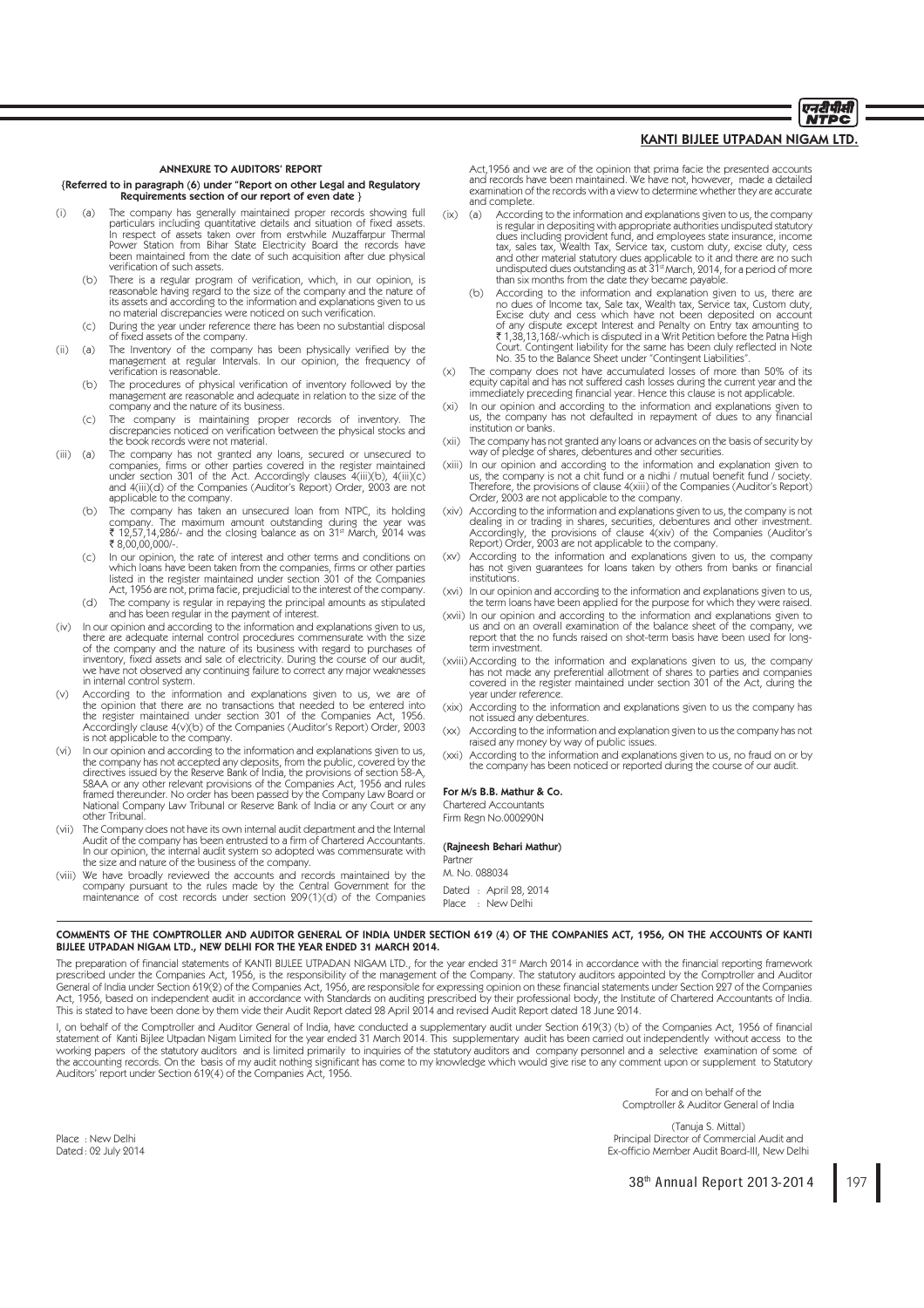# एन्टीपीसी **NTDC** BHARTIYA RAIL BIJLEE COMPANY LIMITED

# BHARTIYA RAIL BIJLEE COMPANY LIMITED DIRECTORS' REPORT

Dear Members,

Your Directors have pleasure in presenting the Seventh Annual Report on the working of the Company together with Audited Accounts and Auditors' Report thereon for year ended on 31st March 2014.

#### **PERFORMANCE OF THE COMPANY**

Your Company is setting up 4X250 MW Thermal Power Project at Nabinagar, Bihar to meet the traction and non-traction electric power requirement of Railways. For setting up this project, out of total requirement of 1,596.92 acres of land, 1,412.38 acres of land has been acquired and efforts are being made to acquire balance land. Your Company has adopted Rehabilitation and Resettlement Scheme 2010, as applicable in NTPC, for giving compensation to Project Affected Persons (PAPs).

Construction works was going in full swing at site until 17.06.2014 but the same was stopped due to demand from land oustees for land compensation to be settled by Government of Bihar. The work was thereafter resumed from 30.06.2014.

Major highlights are as under:

- 1. In Main Plant area all four Units Boiler drums lifted in its position.
- 2. All drainable pressure joints completed
- 3. Hydro test of Unit #1 boiler completed.
- 4. Hydro test of Unit #2 boiler is planned in October '2014.
- 5. ESP#1 Collecting electrode erection & Inlet Funnel Duct erection for all four Pass completed.
- 6. Other erection works like equipments in Mills of Unit #1, duct erection between Mill to Bottom of Furnace (Boiler#1) are in progress.
- 7. For Main Plant Civil works Unit # 1 Main Power house structural erection near completion, TG #1 Deck casting completed, Chimney #1 reached at EL +11.0/220 mtr and activities for casting of TG deck of Unit # 2 are under progress, foundation works of one nos. ID, FD, PA, BFP etc. are completed & erection work of Fan is in progress.
- 8. Raft casting of Chimney #2 completed.
- 9. Foundations of LDO & HFO tanks in fuel handling area, Deaerator floor at 27 mtr. have been handed over for its erection.
- 10. Foundations of Bottom Ash Hopper is in advance stage of completion. In Coal Handling Plant - Fabrication – 2515 MT & erection - 950 MT completed.
- 11. Civil work of Crusher House & tunnel work of Conveyor 2A/2B in progress.
- 12. Civil & erection works of other plant works like Pre-treatment Plant, DM Plant, Erection of both the LDO tanks completed, staircase work in progress, CW channel, erection of HFO tanks Fuel handling system, laying of 1100 meter length of make-up water line inside plant, construction of ash slurry pump house & pedestals for laying of ash handling pipes, village diversion roads, plant roads & drain, ash dykes, etc. are also going in full swing.
- 13. The Rail corridor work inside the plant has already been awarded and works have been taken for laying rail lines.
- 14. Award of contract for rail corridor work outside the plant is under progress.
- 15. Forest Clearance for land falling under Railway Corridor has been obtained on 04.04.13 from MoEF.
- 16. Other contract packages related to coal transportation are also under various stages of award.

Your Company has taken number of steps towards rehabilitation and resettlement which are detailed in the Management and Discussion Analysis Report, Annex-1 to the Directors Report.

#### **FINANCIAL REVIEW**

The financial highlights of the Company for the year ended on 31 March 2014 are as under:-

| <b>Balance Sheet Items as at</b>                              | 31.03.2014      | 31.03.2013          |
|---------------------------------------------------------------|-----------------|---------------------|
| Paid-up Share Capital                                         | 10,46,15,23,090 | 6,88,46,00,000      |
| Reserves and Surplus                                          | (75, 92, 961)   | (69,05,337)         |
| Share Capital Deposit Pending Allotment                       | 60,66,15,910    | 83,00,39,000        |
| Non-current liabilities                                       | 28,30,91,71,519 | 17, 15, 35, 68, 401 |
| Current liabilities                                           | 3,63,74,56,801  | 2,82,69,92,707      |
| Non-current assets                                            | 42,93,16,61,668 | 27,53,88,52,877     |
| Current assets                                                | 7,55,12,691     | 14,94,41,894        |
| Items from Statement of Profit and<br>Loss for the year ended | 31.03.2014      | 31.03.2013          |
| <b>Total Revenue</b>                                          |                 |                     |
| <b>Total Expenses</b>                                         | 6,87,624        | 16,43,171           |
| Profit/(Loss) for the year                                    | (6, 87, 624)    | (16, 43, 171)       |

The financial statements of the Company have been discussed in the Management Discussion & Analysis section which is at Annex-1 to this Report.

### AUDIT COMMITTEE

As on 31.03.2014, the Audit Committee of the Board of Directors comprised S/Shri S.C. Pandey, S.K. Saxena and Sudhir Arya as members of the Committee. However, due to change in Directors, the Board reconstituted the Audit Committee on 10.07.2014 and presently, the Audit Committee comprises Shri S.C. Pandey, Shri S.K. Saxena and Ms. S. Bhatia, Directors as members of the Committee.

Two meetings of the Audit Committee were held during the year on 06.05.2013 and 29.07.2013.

### FIXED DEPOSITS

The Company has not accepted any fixed deposit during the period ending 31st March 2014.

# PARTICULARS OF EMPLOYEES

As per provisions of section 217(2A) of the Companies Act, 1956 read with the Companies (Particulars of Employees) Rules, 1975, every company is required to provide particular of employees whose remuneration is more than  $\bar{\tau}$  60 lac per financial year, if employed for whole of the year or more than  $\bar{\tau}$  5 lac per month, if employed for part of the year in the Directors' Report.

However, as per notification dated 31.03.2011 issued by Ministry of Corporate Affairs, amending aforesaid provisions of the Companies (Particulars of Employees) Rules, 1975 has exempted Government companies for not including such particular in the Directors' Report. As your Company is a Government Company, such particulars have not been included as part of Director's Report.

Further, any member desirous of obtaining such particulars may write to the Company. Also, such particulars shall be made available to the shareholder(s) on a specific request made by them during Annual General Meeting scheduled for 10.07.2014.

#### AUDITORS' REPORT

The Comptroller & Auditor General of India through letter dated 21.08.2013 has appointed M/s N.C. Aggarwal & Co., Chartered Accountants as Statutory Auditors<br>of the Company for the financial year 2013-14. The Statutory Auditors has submitted their report and there is no adverse comment or remark in their report.

# COMPTROLLER & AUDITOR GENERAL REVIEW

The Comptroller & Auditor General of India, through letter dated 01.07.2014, has given 'NIL' Comments on the Financial Statements of your Company for the year ended 31st March 2014 under section 143(5) of the Companies Act, 2013. As advised by the Office of the Comptroller & Auditor General of India (C&AG), the contents<br>of letter dated 01.07.2014 of C&AG for the year 2013-14 are being placed with the report of Statutory Auditors of your Company elsewhere in this Annual Report.

#### CONSERVATION OF ENERGY, TECHNOLOGY ABSORPTION, FOREIGN EXCHANGE EARNING & OUTGO

As a measure to conserve energy, the Company installed 5 solar panels, three at project site, 1 each at township and ITI and 1 at police station near project site.<br>During the period under review, there was no earning or outgo in foreign currency.

# DIRECTORS' RESPONSIBILITY STATEMENT

As required under Section 917(9AA) of the Companies Act, 1956, your Directors  $\overline{\text{confirm}}$  that:

- 1. in the preparation of the annual accounts, the applicable accounting standards had been followed along with proper explanation relating to material departures;
- 2. the Directors had selected such accounting policies and applied them consistently and made judgments and estimates that are reasonable and prudent so as to give a true and fair view of the state of affairs of the company at the end of the financial year 2013-14 and of the loss of the company for that period;
- the Directors had taken proper and sufficient care for the maintenance of adequate accounting records in accordance with the provisions of the Companies Act, 1956 for safeguarding the assets of the company and for preventing and detecting fraud and other irregularities; and
- the Directors had prepared the Annual Accounts on a going concern basis.

#### DIRECTORS

Shri B.P. Singh ceased to be the Chairman of the Company with effect from 30.09.2013 on attaining the age of superannuation. NTPC nominated Shri S.C. Pandey, Director (Projects), NTPC as Part-time Chairman of the Company in place of Shri B.P. Singh. He was appointed as the Chairman of the company with effect from 16.10.2013.

Shri R.K.S. Gahlowt ceased to be the Director of the Company with effect from 30.06.2013 on attaining the age of superannuation. NTPC nominated Shri Sudhir<br>Arya, Executive Director, NTPC as Director on the Board of the Company in place<br>of Shri R.K.S. Gahlowt. The Board appointed Shri Sudhir Arya as Company with effect from 29.07.2013.

Shri Sudhir Arya ceased to be the Director of the Company w.e.f. 12.05.2014 consequent upon withdrawal of his nomination by NTPC. In compliance of the Proviso to Section 149 (1) read with Rule 3 of the Companies (Appointment and Qualification of Directors) Rules, 2014, NTPC had nominated Ms. S. Bhatia, General Manager, NTPC as the Director of the Company. The Board appointed her as the Director of the Company w.e.f. 10.07.2014.

The Board places on record its deep appreciation for the services rendered by Shri B.P. Singh during his tenure as the Chairman of the Company. The Board places on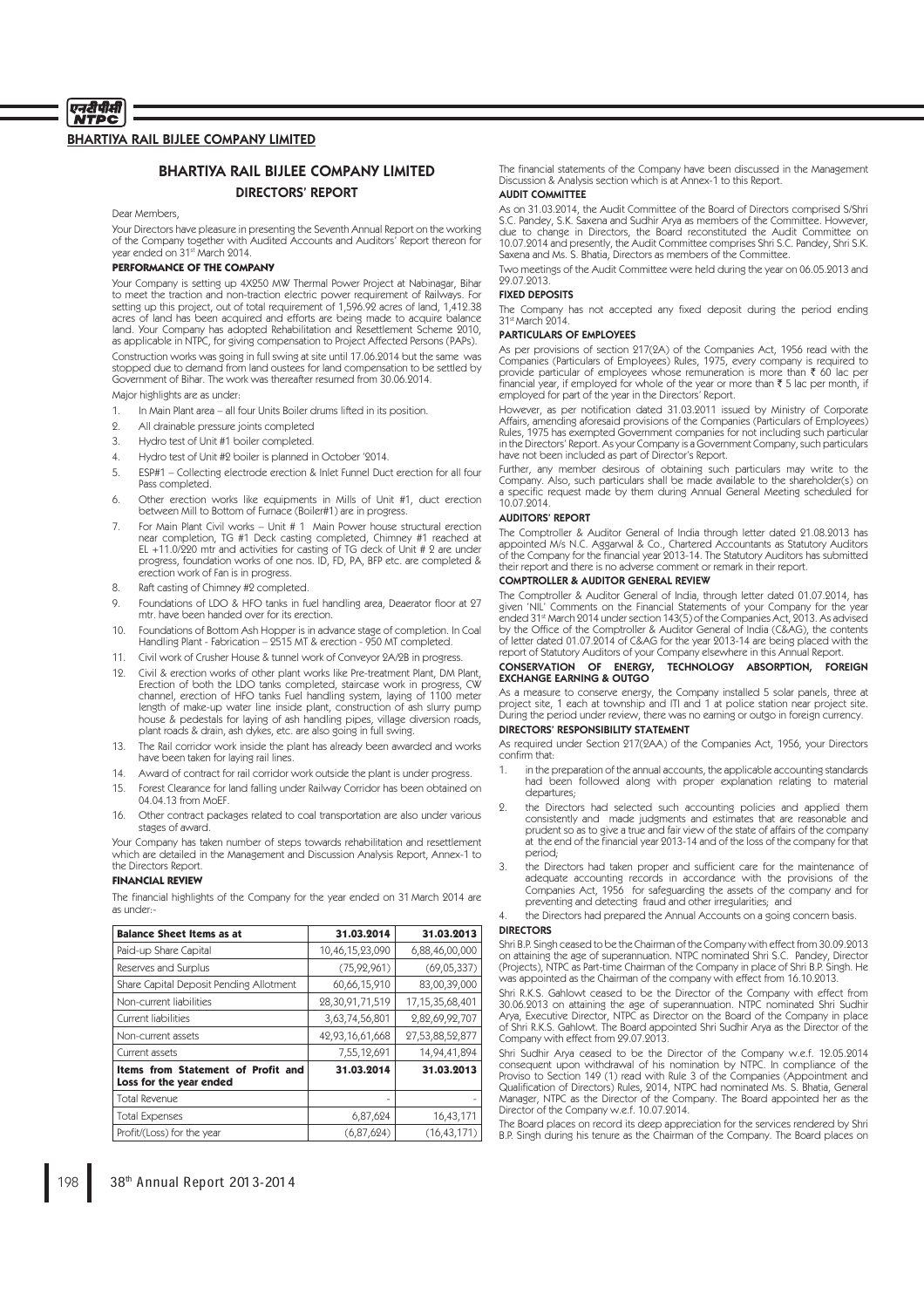# BHARTIYA RAIL BIJLEE COMPANY LIMITED

record its deep appreciation for the services rendered by Shri R.K.S. Gahlowt and Shri Sudhir Arya during their tenure as Directors of the Company.

As per the provisions of the Companies Act, 2013, Shri S. Roy, Director shall retire by rotation at the ensuing Annual General Meeting and being eligible, offers himself for re-appointment.

#### ACKNOWLEDGEMENT

Your Directors acknowledge with deep sense of appreciation for the co-operation extended by Ministry of Power and Ministry of Railways.

Your Directors also convey their gratitude to the Holding Company i.e. NTPC Ltd., Power Finance Corporation Limited, Rural Electrification Corporation Limited,

# Annex-1 to the Directors' Report MANAGEMENT DISCUSSION AND ANALYSIS

#### **INDUSTRY SECTOR AND DEVELOPMENTS**

Sustained growth of the power sector is critical for enabling the high economic growth targets of India. Government's focus on attaining "Power for All" has accelerated capacity addition in the country.

India ranks among the top 5 countries in terms of electricity generation and is the number 3 electricity generator amongst the BRICS countries next only to China. (Source: CEA). India lags China in generation by almost 5 times inspite of the fact that population size of the two countries is similar.

India has lowest per capita electricity consumption amongst the BRICS nations. The<br>all India per capita consumption of electricity in financial year 2012-13 was 917.18<br>KWh (provisional). The low per capita electricity cons demand in the country.

As per a recent World Bank report India has emerged as the third largest economy ahead of Japan, based on purchasing power. To sustain and achieve higher growth the power sector has to grow in tandem. Hence, the long term outlook for power demand remains strong.

#### **GENERATION**

#### Review of Installed Capacity & Capacity Addition during financial year **2013-14**

The total installed capacity in the country as on March 31, 2014 was 243,028.95 MW with State Sector having a share of 38%, followed by Private Sector with 34% share and balance 28% contributed by Central Sector entities.

| <b>Sector</b> | <b>Total Capacity (MW)</b> | $%$ share |
|---------------|----------------------------|-----------|
| <b>State</b>  | 99187.70                   | 38.00     |
| Private.      | 89715.30                   | 34.00     |
| Central       | 68195.95                   | 28.00     |
| Total*        | 243028.95                  | 100.00    |

(\*Source: CEA)

Almost 43% (38447.81 MW) of the XII Plan target of 88,537 MW (excluding RES) has been achieved in two years.

#### **Existing Generation**

The total power generation in the country during financial year 2013-14 was 967.15 BU as compared to 912.06 BU during last year, registering a growth of 6%

Sector wise and fuel wise break-up of generation in BU for the financial year 2013-14 and financial year 2012-13 is detailed as under-

| <b>Sector</b>    | <b>FY</b><br>2013-14 | 2012-13 | $FY Y-o-Y$ %<br>Changel | <b>Fuel</b>                    | <b>FY</b> | <b>FY</b><br>2013-14 2012-13 | % of Fuel<br>Mix w.r.t.<br>the total<br>generation |
|------------------|----------------------|---------|-------------------------|--------------------------------|-----------|------------------------------|----------------------------------------------------|
| Central          | 384.91               | 375.97  | 2.38                    | <b>Thermal</b>                 | 792.48    | 760.68                       | 82%                                                |
| State            | 350.40               | 347.15  | 0.94                    | Hydro                          | 134.85    | 113.72                       | 14%                                                |
| Private          | 996.94               | 184.14  | 22.87                   | <b>Nuclear</b>                 | 34.23     | 32.87                        | 3%                                                 |
| Bhutan<br>Import | 5.60                 | 4.80    | 16.74                   | <b>Bhutan</b><br><b>Import</b> | 5.60      | 4.79                         | 1%                                                 |
| Total            | 967.15               | 912.06  | 6.04                    | <b>Total</b>                   | 967.15    | 912.06                       |                                                    |

(Source: CEA)

The fuel mix in financial year 2013-14 has remained almost same as in the previous financial year.

#### **Capacity Utilisation**

Capacity utilisation in the Indian power sector is measured by Plant Load Factor (PLF). Though, the overall generation in the country has increased due to higher capacity,<br>the Plant Load Factor of coal and lignite stations (PLF) has dwindled and fallen below<br>the levels it was a decade back. It was 65.55% in t compared to 70.13% during the financial year 2012-13.

auditors, bankers, contractors, vendors and consultants of the Company. We wish to place on record our appreciation for the untiring efforts and contributions by the employees at all levels to ensure that the Company continues to grow and excel.

#### **For and on behalf of the Board of Directors**

Place : New Delhi (S.C. Pandey) **Dated : 10th July 2014 Chairman**

एनदीपीसी **NTDC** 

#### **Demand, Supply and Consumption Position**

Demand, supply and consumption trends will be key in defining the future of Indian<br>power sector. Of late power sector has been facing a reduction in demand. The<br>energy and peak deficit, which was more than 11% in financial dropped to 4.2% and 4.5% respectively in financial year 2013-14 (provisional). The fall in power demand could be a short term issue mainly arising from the industrial slowdown, lack of power procurement by utilities and seasonal fluctuations. The power supply position in the country during 2010-11 to 2013-14

|         |                  | <b>Energy</b>     |                           |       | Peak                  |                          |                          |       |
|---------|------------------|-------------------|---------------------------|-------|-----------------------|--------------------------|--------------------------|-------|
| Year    | Require-<br>ment | Availa-<br>bility | Surplus/<br>Deficits (-)  |       | Peak<br><b>Demand</b> | Peak<br>Met              | Surplus/<br>Deficits (-) |       |
|         | (MU)             | (MU)              | (MU)                      | (% )  | (MW)                  | (MW)                     | (MW)                     | (%)   |
| 2010-11 | 8,61,591         |                   | 7,88,355 (73,236)         | (8.5) | 1,22,287              | 1,10,256 (12,031)        |                          | (9.8) |
| 2011-12 | 9,37,199         |                   | $8,57,886$ (79,313) (8.5) |       | 1,30,006              | (1,16,191)(13,815)(10.6) |                          |       |
| 2012-13 | 9.95.500         |                   | $9,08,574$ (86,926) (8.7) |       | 1,35,453              |                          | 1,23,294 (12,159)        | (9.0) |
| 2013-14 | 10.02.257        |                   | $9,59,829$ (42,428) (4.2) |       | 1,35,918              | 1,29,815                 | (6, 103)                 | (4.5) |

The power supply position in Eastern Region and Bihar during 2013-14 and anticipated power supply position in Eastern Region and Bihar during 2014-15 is as under:

| <b>Particulars</b>        |             | <b>Year 2013-14</b> |                          |             | Year 2014-15 (Anticipated) |                            |
|---------------------------|-------------|---------------------|--------------------------|-------------|----------------------------|----------------------------|
|                           | Req<br>(MU) | Avail<br>(MU)       | Surplus/<br>(Deficit)    | Req<br>(MU) | Avail<br>(MU)              | Surplus/<br>(Deficit)      |
| <b>Energy Requirement</b> |             |                     |                          |             |                            |                            |
| Eastern Region            | 1,08,203    | 1,06,783            | (1.420 MUs)<br>$(1.3\%)$ | 1,18,663    | 1,14,677                   | $(3,986$ MUs)<br>$(3.4\%)$ |
| Bihar                     | 15,391      | 14,759              | $(632$ MUs)<br>$(4.1\%)$ | 15,917      | 13,477                     | (2.440 MUs)<br>$(15.3\%)$  |
| <b>Peak Requirement</b>   |             |                     |                          |             |                            |                            |
| Eastern Region            | 15,888      | 15,598              | (290 MUs)<br>$(1.8\%)$   | 17,068      | 17,782                     | <b>174 MUs</b><br>1.0%     |
| Bihar                     | 2,465       | 2,312               | (153 MUs)<br>$(6.2\%)$   | 2,750       | 2,038                      | (712 MUs)<br>$(25.9\%)$    |

From the above, it is evident that there have been energy and peak shortages in the Eastern Region as well as in Bihar during the year 2013-14. In the year 2014-15, though sufficient energy is available in the Eastern Region, energy and peak shortages still remains in Bihar. **SWOT ANALYSIS**

# **Strength/ Opportunity**

The Company is backed by strong promoters i.e. Ministry of Railways and NTPC Limited. NTPC is the consultant for the Company which is having wide experience in engineering and management expertise from planning to commissioning and operating power plants. Indian Railways, being a big transport organization, consumes about 2% of the total power generation of the country which is likely to<br>go up with the current pace of electrification. Presently, the peak power requirement of IR is about 4000 MW which is being fed to the electric traction network of IR through its odd 400 traction sub stations spread across the length and breadth of the<br>country. Out of this requirement, Nabinagar power plant having 1000 MW capacity<br>will cater the captive need of 900 MW of Indian Railways organisation like IR having sound fi nancial fundamentals.

The Company is able to acquire major portion of land for establishing the project. Bharat Heavy Electricals Limited is the main plant contractor. The Company has<br>tied up Ioan with Power Finance Corporation Limited and with Rural Electrification<br>Limited for meeting its debt portion. The Company has coal l capacity. However, Fuel Supply Agreement has been signed between the Company and Central Coalfields Limited.

#### **Weakness/ Threats:**

The major threat the company is facing in acquiring parts of land. Also, the Company often faces agitation from land oustees for their land compensation, which halts the entire construction work at the project. Law and order situation and project security of the project has been also a considerable concern for the Company.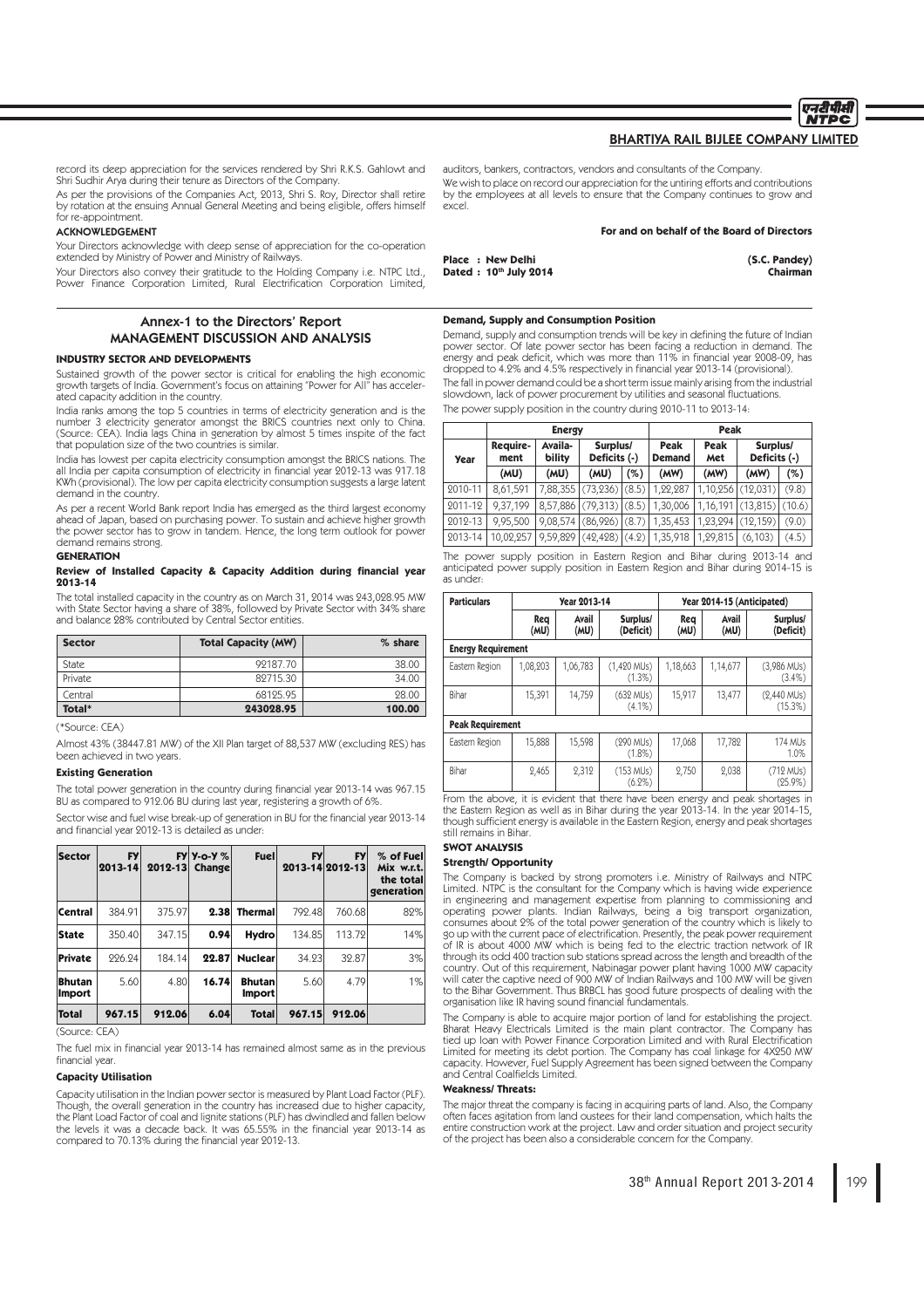# BHARTIYA RAIL BIJLEE COMPANY LIMITED

#### **RISKS AND CONCERN**

एनदीपीसी **NTPC** 

> The risk to which company is exposed and the initiatives taken by the company to mitigate such risks are given below:

The project is delayed as there is delay in the land acquisition due to which contractors are demanding compensation.

**Hazard risks** are related to natural hazards arising out of accidents and natural calamities like fire, earthquake etc.

**Operational risks** are associated with systems, processes & people and cover<br>areas such as succession planning, attrition and retention of people, operational<br>failure or interruption, disruption in supply chain, failure o facilities and faulty application of information technology and non-compliance of regulatory provisions.

As the Company is in construction phase of project, it is not exposed to all such operational risks.

#### **INTERNAL CONTROL**

The Company has robust internal systems and processes for efficient conduct of business. It is following delegation of powers as is being followed in NTPC Limited.<br>The accounts are being prepared in accordance with the Accounting Standards<br>notified under Section 211(3C) of the Companies Act, 1956. Th implemented SAP in all of its modules like HR, Accounting, Engineering, etc. which helps in retrieving data and maintaining systematic backup

During the year under review, internal audit was done by an external agency for accounts and contracts & materials systems of your Company. The accounts system and C&M systems complied with the established robust rules and policies of the organization.

#### **FINANCIAL DISCUSSION AND ANALYSIS**

During the financial year 2013-14, the Company had issued 35,76,92,309 equity shares of ₹10/- each. The share capital as on 31.03.2014 stood at ₹10,46,15,23,090. It was ₹ 6,88,46,00,000 on 31.03.2013. The share application money pending<br>allotment was ₹ 60,66,15,910. The Company had withdrawn cumulative Ioan of<br>₹ 25,37,18,88,070 upto FY 2013-14 as against ₹ 15,81,14,95,391 upto FY from PFC and REC. Borrowing costs capitalized during the year was  $\bar{\tau}$  2,36,64,02,011. The tangible assets after depreciation amounted to ₹3,69,57,83,565 as at 31.03.2014<br>as against ₹ 3,55,44,50,787 as at 31.03.2013. The tangible assets included capital expenditure of ` 22,35,86,080 incurred on assets not owned by the Company.

The intangible assets after depreciation amounted to  $\bar{\tau}$  1,68,847 and  $\bar{\tau}$  1,61,769 as at 31.03.2014 and 31.03.2013 respectively. The depreciation transferred to Expenditure<br>During Construction (EDC) for the financial year 2013-14 was ₹ 1,23,40,631. The<br>capital work-in-progress stood at ₹ 36,16,84,29,928 and ₹ 31.03.2014 and 31.03.2013 respectively.

As the project is in construction stage, the income and expenses were transferred to EDC account. The expenses (net of income) transferred to EDC amounted to ` 3,37,48,10,237. The expenses incurred on training & recruitment was charged to statement of profit and loss. The total loss charged to statement of profit and loss was  $\bar{\tau}$  6,87,624 which was transferred to reserves and surplus. The net loss for the fi nancial year 2012-13 was 16,43,171.

#### **HUMAN RESOURCE**

Presently, the Company has total strength of 125 employees (including 7 Executive Trainees), out of which 123 employees have been deputed from the Holding Company i.e. NTPC Limited and 2 employees have been deputed from Ministry of Railways. As a socially responsible and socially conscious organization, the Company has deployed 26 SC employees, 7 ST employees and 27 OBC employees out of the total strength of 123 employees deputed from NTPC.

The Company is paying Performance Related Pay to its employees in order to boost their morale and also extending the facility of retention of family anywhere in India. Quarters have been hired at Dalmianagar as a Temporary Township until Permanent Township at the site is constructed.

The employee benefits expense (salaries & wages, contribution to provident & other<br>funds and staff welfare expenses) was ₹ 20,45,07,736 for the financial year 2013-14, which have been transferred to expenditure during construction account as the<br>project is in construction stage. It included ₹ 2,16,95,517 debited by the Holding<br>Company towards leave, superannuation and other benefits

#### **REHABILITATION AND RESETTLEMENT ACTIVITIES**

Your Company has taken number of steps towards rehabilitation and resettlement like infrastructure developments of approaches/roads in villages, providing solar street lights, installation of drinking water hand pumps in all the project affected villages, providing drinking water through tankers during draught in nearby villages, distribution of scholarships for ITI students of PAPs, distribution of playing kits among schools in PAPs' villages, establishing stitching centres for ladies, providing deep well boring facility for irrigation of agricultural fields, assisting cultural programmes, maintaining heritages in villages, providing mobile health clinic for the Project Affected Villagers and construction of crematoriums. The Company has provided training in association with CIDC to PAPs & their dependants in construction trades by Construction Industry Development Council (CIDC), New Delhi to make them more employable in the industry.

#### **OUTLOOK**

The company's outlook is very bright. It will generate sufficient revenue for the growth and development of the company as well as of the nearby community at growth and development of the company as well as of the nearby community at large once the plant becomes operational.

#### **CAUTIONARY STATEMENT**

Statements in the Management Discussion and Analysis, describing objectives, projections and estimates, are forward-looking statements and progressive, within the meaning of applicable security laws and regulations. Actual results may vary from those expressed or implied, depending upon economic condition, Government policies and other incidental/ related factors.

#### **For and on behalf of Board of Directors**

**(S.C. Pandey) Chairman**

**Place : New Delhi Dated : 10th July 2014**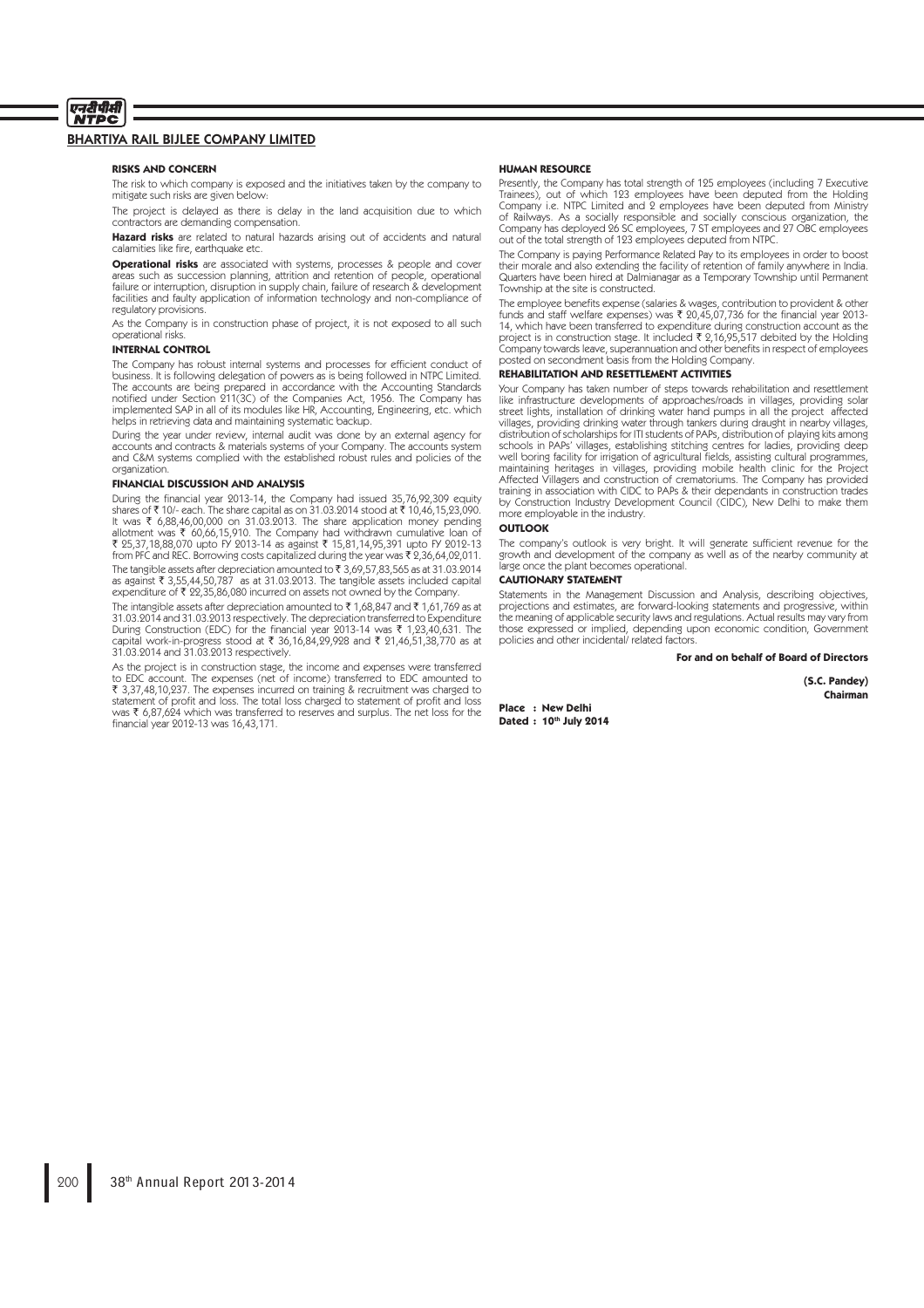# एनदीपीसी

# BHARTIYA RAIL BIJLEE COMPANY LIMITED

#### BHARTIYA RAIL BIJLEE COMPANY LIMITED BALANCE SHEET AS AT

| BALANCE SHEET AS AT                          | Amount in ₹    | SIAIEMENI UF PRUFII AND L      |                                |                                                         |                |
|----------------------------------------------|----------------|--------------------------------|--------------------------------|---------------------------------------------------------|----------------|
| <b>Particulars</b>                           | <b>Note</b>    | 31.03.2014                     | 31.03.2013                     | <b>Particulars</b>                                      | No             |
| <b>EQUITY AND LIABILITIES</b>                |                |                                |                                |                                                         |                |
| Shareholders' funds                          |                |                                |                                | Other income                                            | $\overline{1}$ |
| Share capital                                | $\overline{2}$ | 10,461,523,090                 | 6,884,600,000                  | <b>Total revenue</b>                                    |                |
| Reserves and surplus                         | 3              | (7,592,961)                    | (6,905,337)                    |                                                         |                |
|                                              |                | 10,453,930,129                 | 6,877,694,663                  | <b>Expenses</b>                                         |                |
| Share Application money pending<br>allotment | $\overline{4}$ | 606,615,910                    | 830,039,000                    | Employee benefits expense                               | 18             |
| <b>Non-current liabilities</b>               |                |                                |                                |                                                         |                |
| Long-term borrowings                         | 5              | 25,371,888,070                 | 15,811,495,391                 | Finance costs                                           | 1 <sup>6</sup> |
| Other long term liabilities                  | 6              | 2,937,283,449                  | 1,342,073,010                  |                                                         |                |
|                                              |                | 28,309,171,519                 | 17,153,568,401                 | Administration & other expenses                         | $\overline{2}$ |
| <b>Current liabilities</b>                   |                |                                |                                |                                                         |                |
| Trade payable                                | $\overline{7}$ | 339,844                        | 17,818,773                     | <b>Total expenses</b>                                   |                |
| Other current liabilities                    | 8<br>9         | 2,535,311,311                  | 1,705,795,513                  |                                                         |                |
| Short-term provisions                        |                | 1,101,805,646<br>3,637,456,801 | 1,103,378,421<br>2,826,992,707 | Profit / (Loss) before tax                              |                |
| <b>TOTAL</b>                                 |                | 43,007,174,359                 | 27,688,294,771                 | <b>Total Tax Expense</b>                                |                |
| <b>ASSETS</b>                                |                |                                |                                |                                                         |                |
| Non-current assets                           |                |                                |                                | Profit / (Loss) for the year                            |                |
| Fixed assets                                 |                |                                |                                |                                                         |                |
| Tangible assets                              | 10             | 3,695,783,565                  | 3,554,450,787                  | Significant accounting policies                         | 1              |
| Intangible assets                            | 10             | 168,847                        | 161,769                        |                                                         |                |
| Capital work-in-progress                     | 11             | 36, 168, 429, 928              | 21,465,138,770                 | Expenditure During Construction Period 21               |                |
| Other non-current assets                     | 12             | 58,659,064                     | 21,996,078                     |                                                         |                |
| Long-term loans and advances                 | 13             | 3,008,620,264                  | 2,497,105,473                  | Earnings per equity share (Par value of<br>₹ 10/- each) | $\mathcal{O}$  |
|                                              |                | 42,931,661,668                 | 27,538,852,877                 |                                                         |                |
| <b>Current assets</b>                        |                |                                |                                | Basic                                                   |                |
| Cash and bank balances                       | 14             | 74,539,825                     | 146,487,542                    |                                                         |                |
| Short-term loans and advances                | 15             | 36,728                         | 89,932                         | Diluted                                                 |                |
| Other current assets                         | 16             | 936,138                        | 2,864,420                      |                                                         |                |
| <b>TOTAL</b>                                 |                | 75,512,691<br>43,007,174,359   | 149,441,894<br>27,688,294,771  | The accompanying notes form an integral p               |                |
|                                              |                |                                |                                | There are no exceptional or extraordinary it            |                |

|                                 |             |            | Amount in $\bar{\tau}$ |
|---------------------------------|-------------|------------|------------------------|
| <b>Particulars</b>              | <b>Note</b> | 31.03.2014 | 31.03.2013             |
| Other income                    | 17          |            |                        |
| Total revenue                   |             |            |                        |
| <b>Expenses</b>                 |             |            |                        |
| Employee benefits expense       | 18          |            |                        |
| Finance costs                   | 19          |            |                        |
| Administration & other expenses | 20          | 687,624    | 1,643,171              |
| Total expenses                  |             | 687,624    | 1,643,171              |
| Profit / (Loss) before tax      |             | (687, 624) | (1,643,171)            |
| <b>Total Tax Expense</b>        |             |            |                        |
| Profit / (Loss) for the year    |             | (687, 624) | (1,643,171)            |
|                                 |             |            |                        |

Expenditure During Construction Period 21 Earnings per equity share (Par value of <sub>22</sub><br>₹ 10/- each) Basic (0.00) (0.00) (0.00) Diluted (0.00) (0.00)

The accompanying notes form an integral part of these financial statements. There are no exceptional or extraordinary items in the above periods.

Significant accounting policies 1

The accompanying notes form an integral part of these financial statements.

For and on behalf of the Board of Directors

| $(K. K.$ Singh $)$      | (S. K. Saxena)                                                    | (S. C. Pandey) |
|-------------------------|-------------------------------------------------------------------|----------------|
| Chief Executive Officer | Director                                                          | Chairman       |
|                         | This is the Balance Sheet referred to in our report of even date. |                |
| $\sim N$ $\sim$ $\sim$  |                                                                   |                |

For N. C. Aggarwal & Co. Chartered Accountants Firm Reg. No. 003273N

(G. K. Aggarwal) Partner M No. 086622 Place : New Delhi

Dated : 5<sup>th</sup> May 2014

For and on behalf of the Board of Directors

| $(K. K.$ Singh $)$<br>Chief Executive Officer                              | (S. K. Saxena)<br>Director                                                       | (S. C. Pandey)<br>Chairman |
|----------------------------------------------------------------------------|----------------------------------------------------------------------------------|----------------------------|
|                                                                            | This is the Statement of Profit and Loss referred to in our report of even date. |                            |
| For N. C. Aggarwal & Co.<br>Chartered Accountants<br>Firm Reg. No. 003273N |                                                                                  |                            |
| (G. K. Aggarwal)<br>Partner<br>M No. 086699                                |                                                                                  |                            |
| Place : New Delhi<br>Dated : 5 <sup>th</sup> May 2014                      |                                                                                  |                            |

### BHARTIYA RAIL BIJLEE COMPANY LIMITED STATEMENT OF PROFIT AND LOSS FOR THE YEAR ENDED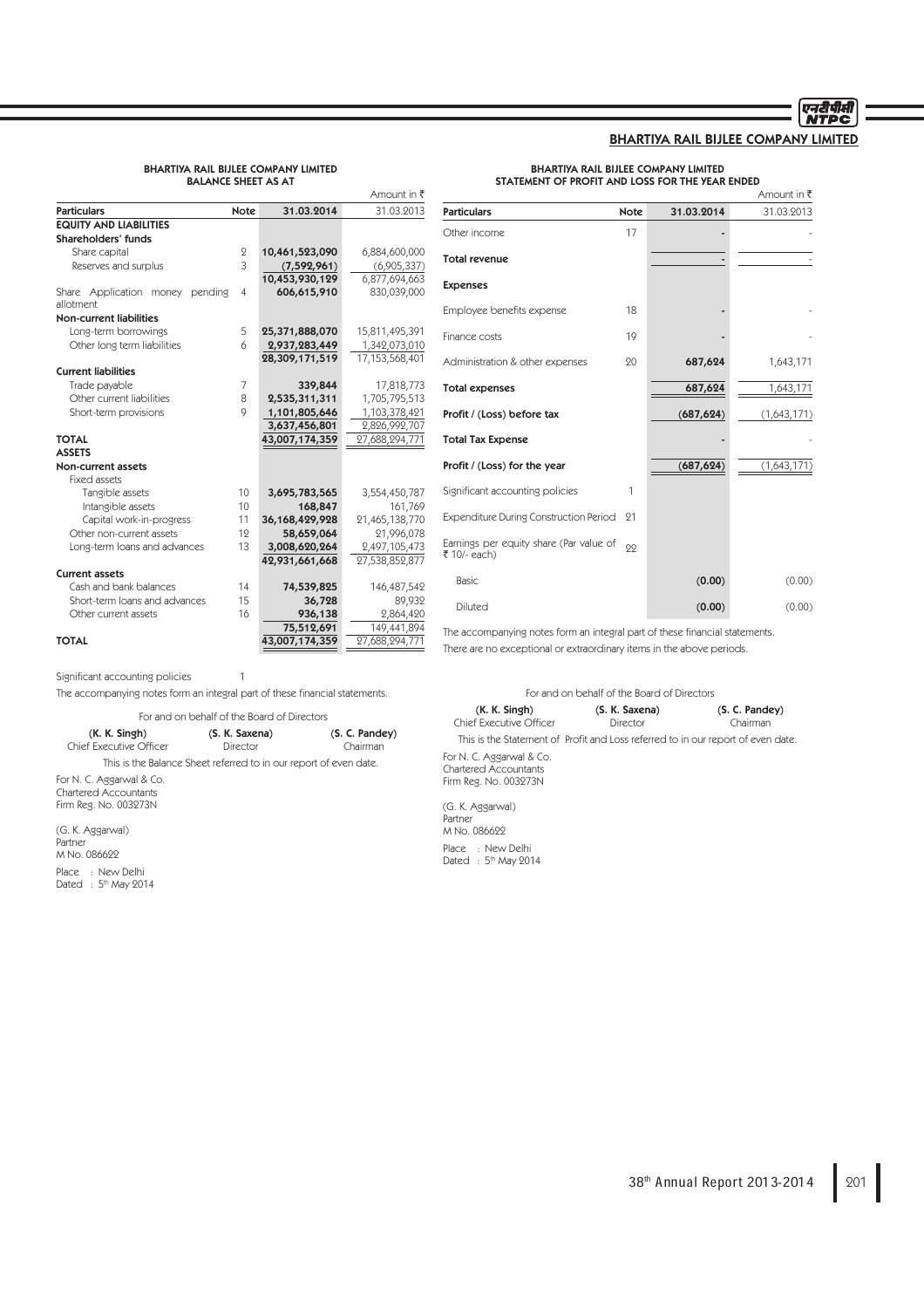# **NTPC** BHARTIYA RAIL BIJLEE COMPANY LIMITED

एनरीपीसी

#### BHARTIYA RAIL BIJLEE COMPANY LIMITED CASH FLOW STATEMENT

|   |                                                                                                                                      |                                                         | Amount in ₹                                           |
|---|--------------------------------------------------------------------------------------------------------------------------------------|---------------------------------------------------------|-------------------------------------------------------|
|   | For the year ended March 31,                                                                                                         | 2014                                                    | 9013                                                  |
| A | <b>CASH FLOW FROM OPERATING</b><br><b>ACTIVITIES</b>                                                                                 |                                                         |                                                       |
|   | Net Loss as per statement of Profit<br>and Loss<br>Adjustment for                                                                    | (687, 624)                                              | (1,643,171)                                           |
|   | Increase/(Decrease) in Current liabilities<br>Increase/(Decrease) in Other Current Assets<br>Increase/(Decrease) in Loans & Advances | 810,464,094<br>588,599<br>53,204                        | 1,546,662,521<br>(8,014,891)<br>(49, 762)             |
|   | Cash generated from operations<br>Direct taxes paid                                                                                  | 811,105,897<br>1,339,684                                | 1,538,597,868<br>7,302,810                            |
| B | Net Cash from Operating Activities-A<br><b>CASH FLOW FROM INVESTMENT</b><br><b>ACTIVITIES</b>                                        | 811,757,957                                             | 1,544,257,507                                         |
|   | Purchase of Fixed Assets and CWIP<br>Long term loan and advances<br>Net Cash used in Investing Activities -B                         | (12,502,453,226)<br>(511, 514, 791)<br>(13,013,968,017) | (13,603,760,566)<br>1,041,615,662<br>(12,562,144,904) |
| c | <b>CASH FLOW FROM FINANCING</b><br><b>ACTIVITIES</b>                                                                                 |                                                         |                                                       |
|   | Proceeds from issue of Share Capital/Share<br>capital deposit                                                                        | 3,353,500,000                                           |                                                       |
|   | Proceeds from Long Term Borrowings<br>Interest paid                                                                                  | 11,155,603,117<br>(2,378,840,775)                       | 11,314,431,495<br>(1, 127, 893, 202)                  |
|   | Net Cash flow from Financing Activities -C<br>Net Increase/(Decrease) in Cash and Cash                                               | 12,130,262,342<br>(71.947.718)                          | 10,186,538,293<br>(831, 349, 104)                     |
|   | equivalents(A+B+C)<br>Cash and Cash equivalents (Opening<br>Balance)                                                                 | 146,487,542                                             | 977,836,646                                           |
|   | Cash and Cash equivalents (Closing Balance)                                                                                          | 74,539,825                                              | 146,487,542                                           |

NOTES : 1. Cash and Cash Equivalents consists of balance with Banks

 2. Figures for Previous year have been regrouped/rearranged wherever necessary.

#### For and on behalf of the Board of Directors

(K. K. Singh) Chief Executive Officer (S. K. Saxena) Director (S. C. Pandey) Chairman This is the Cash Flow Statement referred to in our report of even date. For N. C. Aggarwal & Co. Chartered Accountants Firm Reg. No. 003273N

(G. K. Aggarwal) Partner M No. 086622 Place : New Delhi Dated : 5<sup>th</sup> May 2014

Notes to the financial statements for the year ended 31<sup>st</sup> March 2014 Note 1. SIGNIFICANT ACCOUNTING POLICIES-2013-14

# A. BASIS OF PREPARATION

The financial statements are prepared on accrual basis of accounting under historical cost convention in accordance with generally accepted accounting principles in India, the relevant provisions of the Companies Act, 1956 including accounting standards notified there under and the provisions of Electricity Act, 2003 to the extent applicable.

#### B. USE OF ESTIMATES

The preparation of financial statements requires estimates and assumptions that affect the reported amount of assets, liabilities, revenue and expenses during the reporting period. Although such estimates and assumptions are made on a reasonable and prudent basis taking into account all available information, actual results could differ from these estimates & assumptions and such differences are recognized in the period in which the results are crystallized.

#### C. FIXED ASSETS

- 1. Tangible Assets are carried at historical cost less accumulated depreciation/amortisation.
- 2. Expenditure on renovation and modernisation of tangible assets resulting in increased life and/or efficiency of an existing asset is added to the cost of related assets.
- 3. Intangible assets are stated at their cost of acquisition less accumulated amortisation.
- 4. Capital expenditure on assets not owned by the Company relating to generation of electricity is reflected as a distinct item in Capital workin-progress till the period of completion and thereafter in the tangible assets. However, similar expenditure for community development is charged off to revenue.
- Deposits, payments/liabilities made provisionally towards compensation, rehabilitation and other expenses relatable to land in possession are treated as cost of land.
- 6. In the case of assets put to use, where final settlement of bills with contractors is yet to be effected, capitalisation is done on provisional basis subject to necessary adjustment in the year of final settlement.
- 7. Assets and systems common to more than one generating unit are capitalised on the basis of engineering estimates/assessments.

# D. CAPITAL WORK-IN-PROGRESS

- 1. Administration and general overhead expenses attributable to construction of fixed assets incurred till they are ready for their intended use are identified and allocated on a systematic basis to the cost of related assets.
- 2. Deposit works/cost plus contracts are accounted for on the basis of statements of account received from the contractors.
- 3. Unsettled liability for price variation/exchange rate variation in case of contracts are accounted for on estimated basis as per terms of the contracts.

#### E. FOREIGN CURRENCY TRANSACTIONS

- 1. Foreign currency transactions are initially recorded at the rates of exchange ruling at the date of transaction.
- 2. At the balance sheet date, foreign currency monetary items are reported using the closing rate. Non-monetary items denominated in foreign currency are reported at the exchange rate ruling at the date of transaction.
- Exchange differences arising from settlement/translation of long term foreign currency monetary items are adjusted in carrying cost of related assets.
- 4. Other exchange differences are recognised as income or expense in the period in which they arise.
- 5. Exchange differences on account of transaction of foreign currency borrowing recoverable or payable to the beneficiaries in subsequent periods as per CERC Tariff Regulation are accounted as 'Deferred<br>foreign currency fluctuation asset/ liability. The increase or decrease in depreciation or interest and finance charge for the year due to the accounting of such exchange difference as per accounting policy No. E is adjusted in depreciation, as the case may be.

## F. BORROWING COSTS

Borrowing costs attributable to the fixed assets during construction, renovation and modernisation are capitalised. Such borrowing costs are apportioned on the average balance of capital work-in-progress for the year. Other borrowing costs are recognised as an expense in the period in which they are incurred.

### G. INVENTORIES

- 1. Inventories are valued at the lower of, cost determined on weighted average basis, and net realisable value.
- 2. The diminution in the value of obsolete, unserviceable and surplus stores and spares is ascertained on review and provided for.

#### H. EXPENDITURE

#### a. Depreciation/amortisation

- 1. Depreciation on the assets of the generation of electricity business is charged on straight line method following the rates and methodology notified by the CERC Tariff Regulations, 2009 in accordance with section 616(c) of the Companies Act, 1956.
	- 2. Depreciation on the following assets is provided based on their estimated useful life:

| a) | Kutcha Roads                                                                                                                                                               | 2 years  |
|----|----------------------------------------------------------------------------------------------------------------------------------------------------------------------------|----------|
| b) | Enabling works                                                                                                                                                             |          |
|    | residential buildings including their internal<br>electrification.                                                                                                         | 15 years |
|    | non-residential buildings including their internal<br>electrification, water supply, sewerage &<br>drainage works, railway sidings, aerodromes,<br>helipads and airstrips. | 5 years  |
| C) | Personal computers & laptops including peripherals                                                                                                                         | 5 years  |
| ď  | Photocopiers and fax machines                                                                                                                                              | 5 years  |
| eì | Water coolers and refrigerators                                                                                                                                            | 12 vears |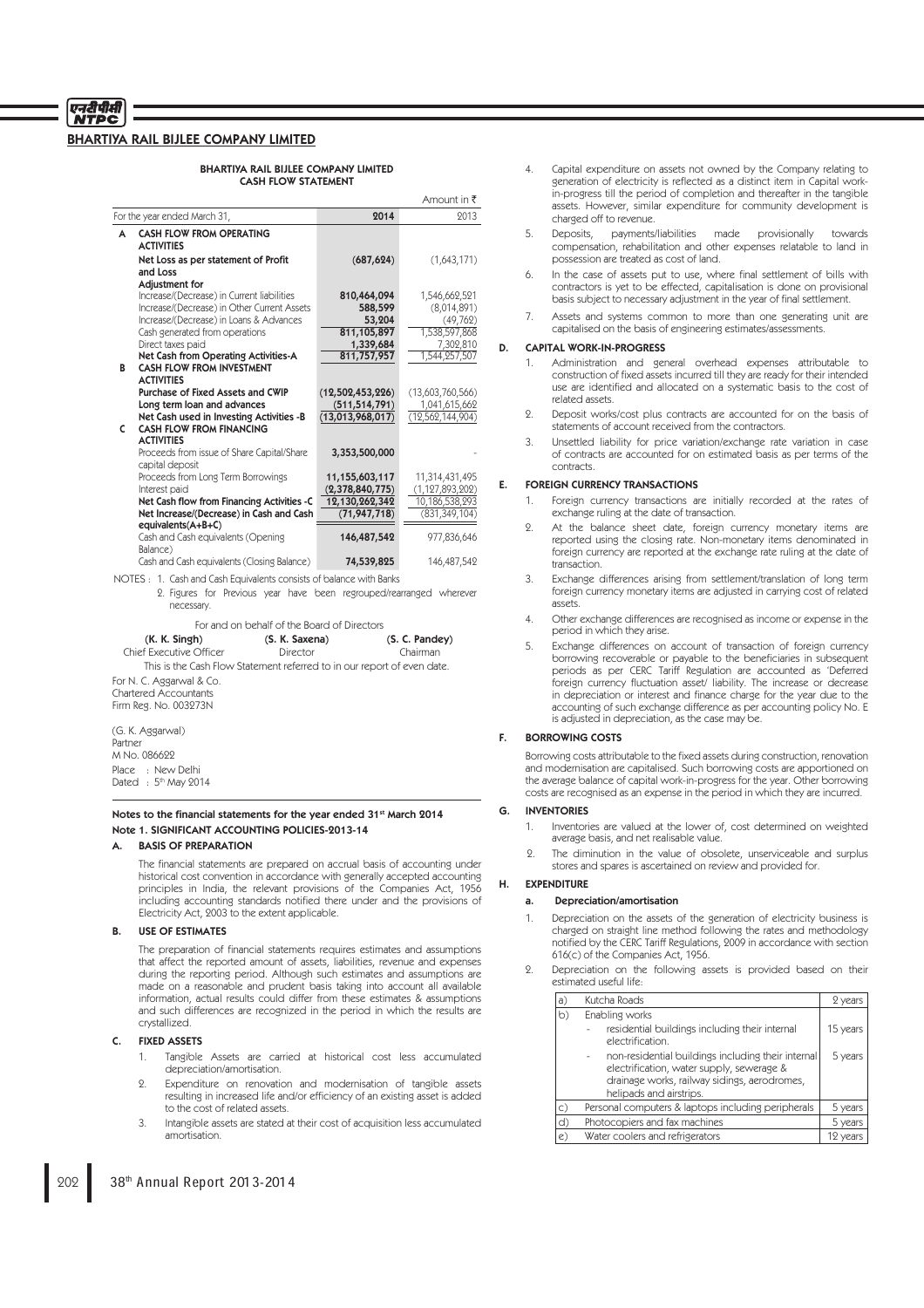# BHARTIYA RAIL BIJLEE COMPANY LIMITED

एनटीपीसी **NTDC** 

- 3. Depreciation on additions to/deductions from fixed assets during the year is charged on pro-rata basis from/up to the month in which the asset is available for use/disposal.
- 4. Assets costing up to  $\bar{\tau}$  5000/- are fully depreciated in the year of acquisition.
- 5. Cost of software recognized as intangible asset, is amortised on straight line method over a period of legal right to use or 3 years, whichever is less. Other intangible assets are amortized on straight line method over the period of legal right to use or life of the related plant, whichever is less.
- 6. Where the cost of depreciable assets has undergone a change during the year due to increase/ decrease in long term liabilities on account of exchange fluctuation, price adjustment, change in duties or similar factors, the unamortised balance of such asset is charged off prospectively over the remaining useful life determined following the applicable accounting policies relating to depreciation/ amortisation.
- 7. Where the life and/or efficiency of an asset is increased due to renovation and modernisation, the expenditure thereon along-with its unamortized depreciable amount is charged off prospectively over the revised useful life determined by technical assessment.
- Machinery spares which can be used only in connection with an item of plant and machinery and their use is expected to be irregular, are capitalised and fully depreciated over the residual useful life of the related plant and machinery.
- 9. Capital expenditure on assets not owned by the company referred in policy C-4 is amortised over a period of 4 years from the month in which the first unit of project concerned comes into commercial operation and thereafter from the month in which the relevant asset becomes available for use.

#### OTHER EXPENDITURE.

- 10. Expenses on ex-gratia payments under voluntary retirement scheme, training & recruitment and research and development are charged to revenue in the year incurred.
- 11. Prepaid expenses and prior period expenses/income of items of ` 100,000/- and below are charged to natural heads of accounts.

#### J. EMPLOYEE BENEFITS

#### 1. Defined contribution plan

 Company's contribution paid/payable during the year to provident fund is recognised in the statement of profit and loss. The same is paid to a fund administered through a separate trust.

#### 2. Defined benefit plan

Company's liability towards gratuity, leave benefits (including compensated absences), post retirement medical facility and other terminal benefits are determined by independent actuary, at the year end using the projected unit credit method. Past service cost are recognised on a straight line basis over the average period until the benefits become vested. Actuarial gains or losses are recognised immediately in the statement of profit and loss. Liability for gratuity as per actuarial valuation is paid to a fund administered through a separate trust.

#### 3. Short term employee benefits

 These are recognised as an expense at the undiscounted amount in the statement of profit and loss for the year in which the related services are rendered.

#### K. PROVISIONS AND CONTINGENT LIABILITIES

 A provision is recognised when the company has a present obligation as a result of a past event and it is probable that an outflow of resources will be required to settle the obligation and in respect of which a reliable estimate can be made. Provisions are determined based on management estimate required to settle the obligation at the balance sheet date and are not discounted to present value. Contingent liabilities are disclosed on the basis of judgment of the management/independent experts. These are reviewed at each balance sheet date and are adjusted to reflect the current management estimate.

#### CASH FLOW STATEMENT

Cash flow statement is prepared in accordance with the indirect method prescribed in Accounting Standard (AS) 3 on 'Cash Flow Statements'.

#### TAXES ON INCOME

 Current tax provision is computed for income calculated after considering allowances and exemptions under the provisions of the applicable Income Tax Laws.

 Deferred tax is accounted at the current rate of tax to the extent of temporary timing differences that originate in one Year and are capable of reversal in one or more subsequent years. However, no deferred tax asset is created where there is no virtual certainty as to the sufficient future taxable profit.

| 2.                                                                                                        | <b>SHARE CAPITAL</b>                                                                                                                 |                               | Amount in $\bar{\tau}$       |               |
|-----------------------------------------------------------------------------------------------------------|--------------------------------------------------------------------------------------------------------------------------------------|-------------------------------|------------------------------|---------------|
| As at                                                                                                     |                                                                                                                                      | 31.03.2014                    | 31.03.2013                   |               |
|                                                                                                           | <b>Equity Share Capital</b>                                                                                                          |                               |                              |               |
|                                                                                                           | <b>AUTHORISED</b>                                                                                                                    |                               |                              |               |
|                                                                                                           | 1606,000,000 Equity shares of face value of<br>₹10/- each, (previous year 1606,000,000<br>Equity shares of face value of ₹10/- each) | 16,060,000,000 16,060,000,000 |                              |               |
|                                                                                                           | Issued, subscribed and fully paid up                                                                                                 |                               |                              |               |
| 1,046,152,309 Equity shares of face value of<br>₹10/- each<br>(Previous year 688,460,000 Equity shares of |                                                                                                                                      |                               |                              |               |
|                                                                                                           | face value of ₹10/- each)                                                                                                            |                               | 10,461,523,090               | 6,884,600,000 |
| Total                                                                                                     |                                                                                                                                      |                               | 10,461,523,090 6,884,600,000 |               |
| During the year, the company has issued 357,692,309 Equity shares.<br>a)                                  |                                                                                                                                      |                               |                              |               |
|                                                                                                           |                                                                                                                                      | NTPC Ltd                      | Min. of Railways             | Total         |
|                                                                                                           | Opening Balance as on                                                                                                                | 509,460,000                   | 179,000,000                  | 688,460,000   |

| Opening Balance as on<br>01.04.9013 | 509,460,000 | 179,000,000 | 688,460,000   |
|-------------------------------------|-------------|-------------|---------------|
| Addition during the<br>vear         | 264,692,309 | 93,000,000  | 357,692,309   |
| Closing Balance as on<br>31.03.9014 | 774,152,309 | 272,000,000 | 1,046,152,309 |

- b) The Company has only one class of equity shares having a par value of  $\bar{z}$  10/per share. The holders of the equity shares are entitled to receive dividends as declared from time to time, and are entitled to voting rights proportionate to their share holding at the meetings of shareholders.
- c) In the event of liquidation of the Company, the holders of the equity shares will be entitled to receive remaining assets of the Company, after distribution of all preferential amounts. The distribution will be in proportion to the number of equity shares held by the shareholders.

#### d) Details of shareholders holding more than 5% shares in the company

| <b>Particulars</b>                               | 31.03.2014       |                    |             | 31.03.2013       |                    |
|--------------------------------------------------|------------------|--------------------|-------------|------------------|--------------------|
|                                                  | No. of<br>shares | $%$ age<br>holding |             | No. of<br>shares | $%$ age<br>holding |
| NTPC Ltd. and their<br>nominees                  | 774,152,309      | 74                 | 509,460,000 |                  | 74                 |
| Ministry of Railways and<br>their nominees       | 272,000,000      | 26                 | 179,000,000 |                  | 96                 |
| <b>RESERVES AND SURPLUS</b><br>Amount in ₹<br>3. |                  |                    |             |                  |                    |
| As at                                            |                  |                    | 31.03.2014  |                  | 31.03.2013         |
|                                                  |                  |                    |             |                  |                    |

| Surplus in the statement of profit and loss                   |             |               |
|---------------------------------------------------------------|-------------|---------------|
| As per last balance sheet                                     | (6,905,337) | (5, 262, 166) |
| Add: Loss for the year from statement of<br>profit and loss   | (687, 624)  | (1,643,171)   |
| Net surplus                                                   | (7,592,961) | (6,905,337)   |
| Total                                                         | (7,592,961) | (6,905,337)   |
| 4.<br>SHARE APPLICATION MONEY PENDING FOR ALLOTMENT           |             | Amount in ₹   |
| As at                                                         | 31.03.2014  | 31.03.2013    |
| Amount received for allotment and is pending<br>for allotment |             |               |
| Received from NTPC Ltd and                                    | 606,615,910 | 39,000        |
| Received from Ministry of Railways                            |             | 830,000,000   |
| Total                                                         | 606,615,910 | 830,039,000   |

- 1. 606,615,91 Equity Shares of ₹ 10/- each shall be issued against the Shares application money.
- 2. The shares are likely to be allotted in the financial year 2014-15
- 3. The authorised share capital of the company is ₹ 16,060,000,000 which is sufficient to cover the share capital amount on allotment of shares out of above share application money.
- 4. No amount is refundable out of above share application money.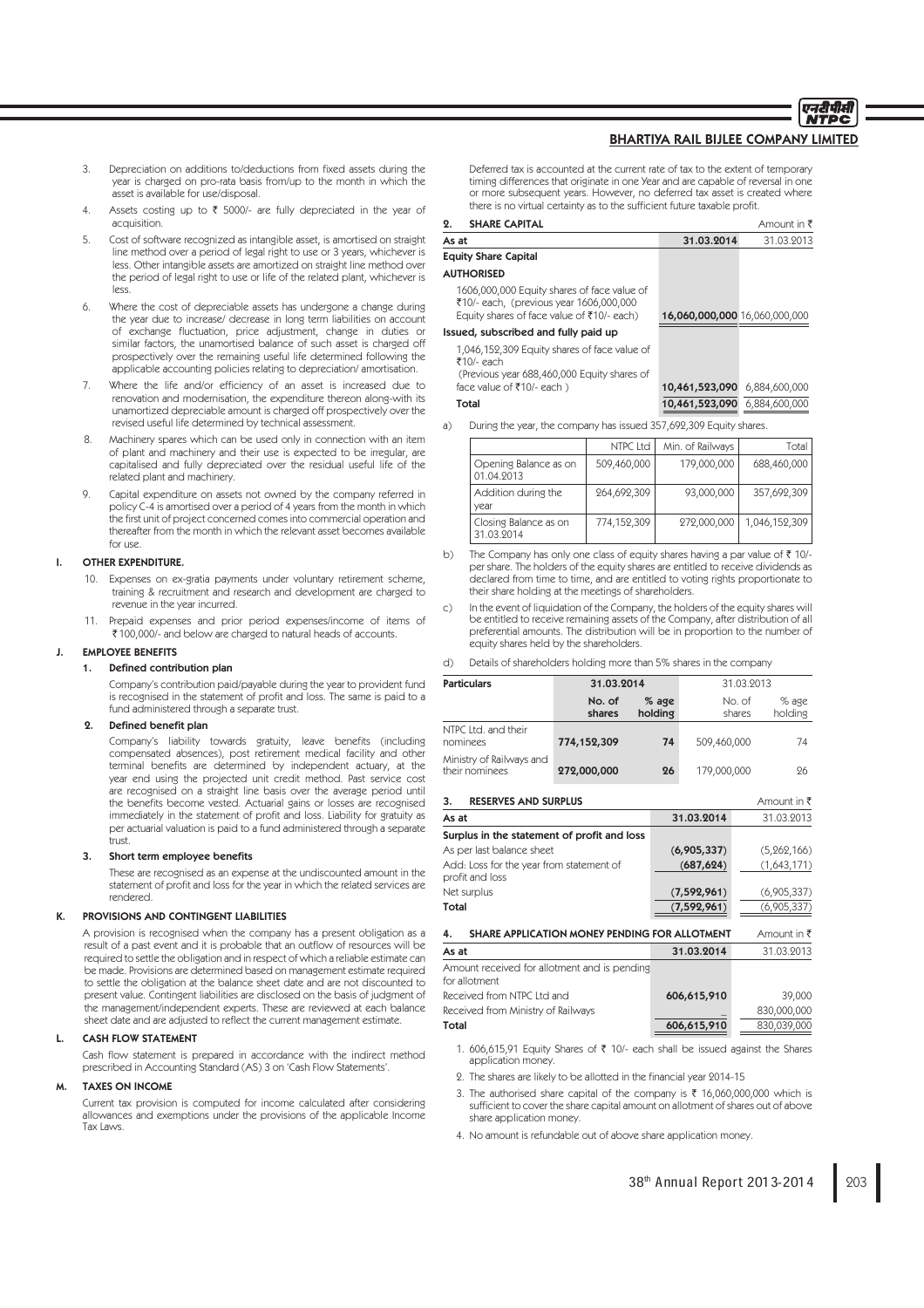# BHARTIYA RAIL BIJLEE COMPANY LIMITED

| <b>LONG-TERM BORROWINGS</b><br>5.  |                | Amount in ₹    |
|------------------------------------|----------------|----------------|
| As at                              | 31.03.2014     | 31.03.2013     |
| <b>Term loans</b>                  |                |                |
| <b>From Financial Institutions</b> |                |                |
| Secured                            |                |                |
| Rupee Ioans                        | 25,371,888,070 | 15,811,495,391 |
| Total                              | 25,371,888,070 | 15,811,495,391 |
|                                    |                |                |

Details of Securities

एन्टीपीसी **NTPC** 

- a) Secured by Equitable mortgage/hypothecation of all present and future fixed and movable assets of Nabinagar TPP( 4\*250 MW), as first charge, ranking pari pasu with charge created with PFC for 60 % of total debts and balance 40% with RFC
- b) Interest on term loan is payable at the applicable three year "AAA" Bond yield rate plus agreed margin. The Moratorium period for the project is up to 6 months from the COD. The facility is available for a period of 48 months from the date of documentation or till the actual completion of the project plus 06 months (moratorium period), whichever is earlier. The repayment schedule is for a period of 15 years, beginning after 06 months from COD, in 60 quarterly instalments.

c) There has been no defaults in repayment of interest on loan as at the end of the year.

| <b>OTHER LONG-TERM LIABILITIES</b><br>6. |               | Amount in $\bar{z}$    |
|------------------------------------------|---------------|------------------------|
| As at                                    | 31.03.2014    | 31.03.2013             |
| Other liabilities                        |               |                        |
| Payable for capital expenditure          | 2,937,283,449 | 1,342,073,010          |
| Total                                    | 2,937,283,449 | 1,342,073,010          |
| <b>Trade Payables</b><br>7.              |               | Amount in $\bar{\tau}$ |
| As at                                    | 31.03.2014    | 31.03.9013             |
| For goods and services                   | 339,844       | 17,818,773             |
| Total                                    | 339,844       | 17,818,773             |

| <b>TANGIBLE ASSETS</b><br>10.            |               |             |                            |               |            |                |                           |            |                             | Amount in ₹   |
|------------------------------------------|---------------|-------------|----------------------------|---------------|------------|----------------|---------------------------|------------|-----------------------------|---------------|
|                                          |               |             | <b>Gross Block</b>         |               |            |                | Depreciation/Amortisation |            | <b>Net Block</b>            |               |
|                                          | As at         |             | Deductions/                | As at         | Upto       | For            | Deductions/               | Upto       | As at                       | As at         |
|                                          | 01.04.2013    | Additions   | Adjustments                | 31.03.2014    | 01.04.2013 | the year       | Adjustments               | 31.03.2014 | 31.03.2014                  | 31.03.2013    |
| Land : (including development expenses)  |               |             |                            |               |            |                |                           |            |                             |               |
| Freehold                                 | 3,235,933,908 | 125,953,029 |                            | 3,361,886,937 |            |                |                           |            | 3,361,886,937 3,235,933,908 |               |
| Roads, bridges, culverts & helipads      | 534,632       |             |                            | 534,632       | 481,168    | $\overline{a}$ | ٠                         | 481,168    | 53,464                      | 53,464        |
| Building - Others                        | 46,215,451    | 13,308,011  |                            | 59,523,462    | 916,574    | 2,305,108      | L                         | 3,221,682  | 56,301,780                  | 45,298,877    |
| Temporary erection                       | 15,629,859    | 3,710,153   |                            | 19,340,012    | 15,312,130 | 3,575,559      | ÷                         | 18,887,689 | 452,323                     | 317,729       |
| Water supply, drainage & sewerage system | 194,953       | 332,502     |                            | 527,455       | 83,848     | 89,271         | ٠                         | 173,119    | 354,336                     | 111,105       |
| Plant and equipment                      | 1,355,775     |             |                            | 1,355,775     | 273,814    | 65,166         | $\overline{a}$            | 338,980    | 1,016,795                   | 1,081,961     |
| Furniture and fixtures                   | 14,454,402    | 2,941,962   |                            | 17,396,364    | 2,764,442  | 1,125,946      | -                         | 3,890,388  | 13,505,976                  | 11,689,960    |
| Office equipment                         | 4,771,982     | 2,553,609   |                            | 7,325,591     | 1,671,347  | 902,332        |                           | 2,573,679  | 4,751,912                   | 3,100,635     |
| EDP, WP machines and satcom equipment    | 8,399,209     | 780,449     |                            | 9,179,658     | 2,830,711  | 1,363,621      | ٠                         | 4,194,332  | 4,985,326                   | 5,568,498     |
| Construction equipments                  | 19,442,887    |             |                            | 19,442,887    | 5,472,259  | 1,859,560      | $\overline{a}$            | 7,331,819  | 12,111,068                  | 13,970,628    |
| Electrical Installations                 | 13,589,289    | 2,667,511   |                            | 16,256,800    | 1,601,007  | 728,676        | $\overline{a}$            | 2,329,683  | 13,927,117                  | 11,988,282    |
| <b>Communication Equipments</b>          | 2,030,510     | 1,253,603   |                            | 3,284,113     | 280,850    | 152,812        | ٠                         | 433,662    | 2,850,451                   | 1,749,660     |
| Laboratory and workshop equipments       | 17,747        |             |                            | 17,747        | 17,747     |                |                           | 17,747     |                             |               |
| Capital expenditure on assets not        | 223,586,080   |             |                            | 223,586,080   |            |                |                           |            | 223,586,080                 | 223,586,080   |
| owned by the Company                     |               |             |                            |               |            |                |                           |            |                             |               |
| Total                                    | 3,586,156,684 | 153,500,829 |                            | 3,739,657,513 | 31,705,897 | 12,168,051     |                           | 43,873,948 | 3,695,783,565 3,554,450,787 |               |
| Previous year                            | 1,847,640,400 |             | 56,609,806 (1,681,906,478) | 3,586,156,684 | 24,056,061 | 7,804,343      | 154,507                   | 31,705,897 | 3,554,450,787               | 1,823,584,339 |

Deduction/adjustments from gross block and depreciation / amortisation for the year includes:

|                      |            | <b>Gross Block</b> | Depreciation/Amortisation |            |
|----------------------|------------|--------------------|---------------------------|------------|
|                      | 31.03.2014 | 31.03.9013         | 31.03.2014                | 31.03.2013 |
| Retirement of assets |            | 168.194            |                           | 168.194    |
|                      |            | 168.194            |                           | 168.194    |

a) The holding company has received an opinion from the EAC of the ICAI on accounting treatment of capital expenditure on assets not owned by the Company wherein it was opined that such expenditure are to be charged to the statement of profit & loss as and when incurred. The holding company has represented that such expenditure being essential for setting up of a project, the same be accounted in line with the existing accounting practice and sought a review. Pending receipt of communication from ICAI regarding the review, existing treatment has been continued as per the relevant accounting policy.

b) The borrowing costs capitalised during the year ended 31<sup>st</sup> March 2014 is ₹ 2,366,402,011 (previous year ₹ 1,088,716,241). The Company capitalised the borrowings costs in the capital work-in-progress (CWIP). Similarly, exchange differences for the year are disclosed in the "Addition" column of CWIP and allocated to various heads of CWIP in the year of capitalisation through "Deductions/Adjustment" column<br>of CWIP. Excha included in the cost of major heads of fixed assets and CWIP through 'Addition' or 'Deductions/Adjustment' column are given below:

# **8.** OTHER CURRENT LIABILITIES **AMOUNT** Amount in  $\bar{\tau}$ As at 31.03.2014 31.03.2013

| Interest accrued but not due on borrowings         | 346,753,215   | 216,301,025   |
|----------------------------------------------------|---------------|---------------|
| Payable for capital expenditure                    | 2,054,140,549 | 1,408,031,494 |
| Other payables                                     |               |               |
| Tax deducted at source and other statutory<br>dues | 24,784,828    | 22,382,486    |
| NTPC Ltd                                           | 49,103,615    | 43,917,057    |
| Ministry of Railways                               | 1,302,803     | 1,302,803     |
| Payable to employees                               | 19,444,583    | 13,459,239    |
| Others <sup>*</sup>                                | 39,781,718    | 401,409       |
| Total                                              | 2,535,311,311 | 1,705,795,513 |
|                                                    |               |               |

\* Other payables - others include stale cheque and amount payable to club and association etc.

| <b>SHORT TERM PROVISIONS</b><br>9.                             |               | Amount in ₹   |
|----------------------------------------------------------------|---------------|---------------|
| As at                                                          | 31.03.2014    | 31.03.2013    |
| Provision for obligations incidental to land<br>acquisition    |               |               |
| Opening Balance                                                | 1,103,378,421 |               |
| Additions during the year                                      |               | 1,103,378,421 |
| Amount paid during the year                                    | 1,615,414     |               |
| Amount reversed during the year                                |               |               |
| Closing balance                                                | 1,101,763,007 | 1,103,378,421 |
| Provision for shortage in fixed asset pending<br>investigation |               |               |
| Opening Balance                                                |               |               |
| Additions during the year                                      | 42,639        |               |
| Amount paid during the year                                    |               |               |
| Amount reversed during the year                                |               |               |
| Closing balance                                                | 42,639        |               |
| Total                                                          | 1,101,805,646 | 1,103,378,421 |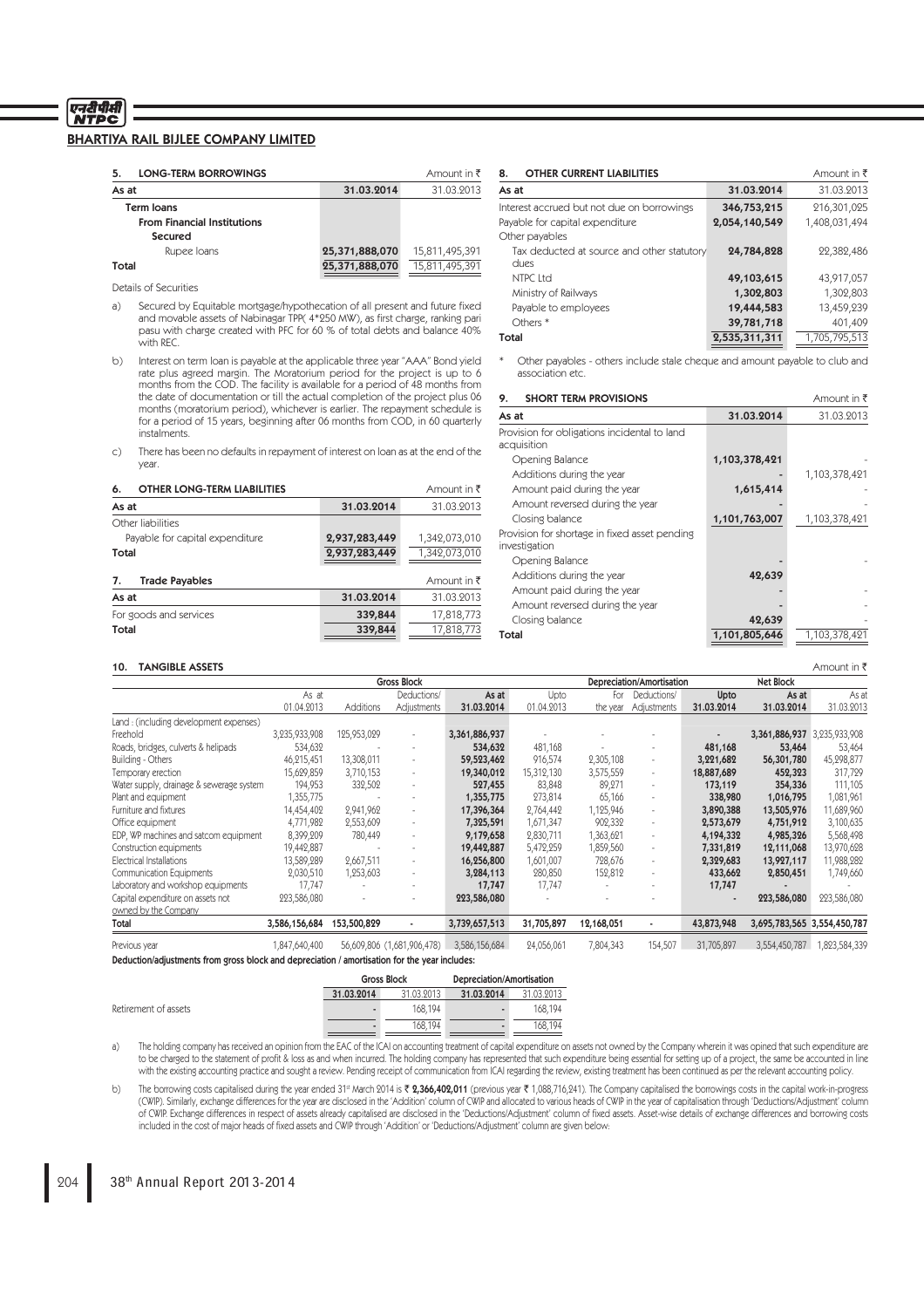# एनदीपीसी<br>NTPC

# BHARTIYA RAIL BIJLEE COMPANY LIMITED

|                                     |                                              | For the year ended 31 <sup>st</sup> March 2014 | For the year ended 31 <sup>st</sup> March 2013 |                                              |
|-------------------------------------|----------------------------------------------|------------------------------------------------|------------------------------------------------|----------------------------------------------|
|                                     | Exch.Difference incl in fixed<br>assets/CWIP | Borrowing Costs incl in fixed<br>assets/CWIP   | Exch.Difference incl in fixed<br>assets/CWIP   | Borrowing Costs incl in fixed<br>assets/CWIP |
| Building:                           |                                              |                                                |                                                |                                              |
| Main Plant                          | -                                            | 263,702,109                                    |                                                | 152,584,301                                  |
| <b>Others</b>                       |                                              | 237,289,270                                    |                                                | 14,900,208                                   |
| Plant & Machinery                   | 152,823,482                                  | 1,721,103,538                                  | 5,710,365                                      | 836, 297, 724                                |
| MGR Track and Signalling system     |                                              | 51,674,578                                     |                                                | 33,714,503                                   |
| Electrical Installation             |                                              | 92,005,386                                     | 51,107,848                                     |                                              |
| Others including pending allocation |                                              | 627,130                                        |                                                | 111,657                                      |
|                                     | 152,823,482                                  | 2,366,402,011                                  | 5,710,365                                      | 1,088,716,241                                |

# INTANGIBLE ASSETS

|                                                                                                       |            | <b>Gross Block</b>       |             |            |            | Amortisation |             |            | <b>Net Block</b> |            |
|-------------------------------------------------------------------------------------------------------|------------|--------------------------|-------------|------------|------------|--------------|-------------|------------|------------------|------------|
|                                                                                                       | As at      |                          | Deductions/ | As at      | Upto       | For          | Deductions/ | Upto       | As at            | As at      |
|                                                                                                       | 01.04.2013 | <b>Additions</b>         | Adjustments | 31.03.2014 | 01.04.2013 | the year     | Adiustments | 31.03.2014 | 31.03.2014       | 31.03.2013 |
| Software                                                                                              | .022.208   | 179.659                  |             | 1,201,867  | 860.439    | 172.581      |             | 1,033,020  | 168,847          | 161,769    |
| Total                                                                                                 | .022.208   | 179.659                  |             | 1,201,867  | 860.439    | 172.581      |             | 1,033,020  | 168,847          | 161,769    |
| Previous year                                                                                         | .035.896   | $\overline{\phantom{a}}$ | 13.688      | .022.208   | 562.332    | 311,795      | 13.688      | 860.439    | 161.769          | 473,564    |
| Depreciation/amortication of Tangible and Intangible Accets for the vear is allocated as given below: |            |                          |             |            |            |              |             |            |                  |            |

Depreciation/amortisation of Tangible and Intangible Assets for the year is allocated as given below:

**31.03.2014** 31.03.2013<br>**12,340,631** 8,116,136 Transfer to EDC 12,340,631 8,116,136<br>12,340,631 8,116,138

 $12,340,631$ 

# 11. CAPITAL WORK-IN-PROGRESS

|                                                            | As at           | <b>Additions</b> | Deductions & |             | As at             |
|------------------------------------------------------------|-----------------|------------------|--------------|-------------|-------------------|
|                                                            | 01.04.2013      |                  | Adjustments  | Capitalised | 31.03.2014        |
| Development of land                                        | 370,362,737     | 281,285,365      |              |             | 651,648,102       |
| Roads, bridges, culverts & helipads                        | 156,325         | 294,031          |              |             | 450,356           |
| Buildings:                                                 |                 |                  |              |             |                   |
| Main plant                                                 | 2,328,077,547   | 1,104,324,308    |              |             | 3,432,401,855     |
| Others                                                     | 218,066,341     | 147,487,443      | 732,666      | 13,308,011  | 351,513,107       |
| Temporary erection                                         | 1,862,768       | 5,994,520        |              |             | 7,857,288         |
| Water supply, drainage and sewerage system                 | 836,444         | 128,955          |              |             | 965,399           |
| MGR track and signalling system                            | 449,025,228     | 237,943,116      |              |             | 686,968,344       |
| Plant and equipment                                        | 13,349,587,437  | 12,948,180,490   |              |             | 26, 297, 767, 927 |
| Furniture and fixture                                      |                 |                  | (732,666)    | 732,666     |                   |
| EDP/WP machines & satcom equipment                         | 936,987         | 814,922          |              | 858,653     | 893,256           |
| Electrical installations                                   | 714,469,457     | 465,497,515      |              |             | 1,179,966,972     |
| Capital expenditure on assets not owned by the company     | 19,150,000      |                  |              |             | 19,150,000        |
| Sub total:                                                 | 17,452,531,271  | 15,191,950,665   | (0)          | 14,899,330  | 32,629,582,606    |
| <b>Expenditure pending allocation</b>                      |                 |                  |              |             |                   |
| Survey, investigation, consultancy and supervision charges | 852,808,649     |                  |              |             | 852,808,649       |
| Expenditure during construction period (net)               | 2,248,096,131   | 3,333,210,513 *  |              |             | 5,581,306,644     |
| Less Allocated to related works                            | (2,248,096,131) | (3,333,210,512)  |              |             | (5,581,306,643)   |
|                                                            |                 |                  |              |             |                   |
|                                                            | 18,305,339,920  | 15,191,950,666   | (0)          | 14,899,330  | 33,482,391,256    |
| <b>Construction stores</b>                                 | 3,159,798,850   | (473,760,177)    |              |             | 2,686,038,672     |
| Total                                                      | 21,465,138,770  | 14,718,190,489   | (0)          | 14,899,330  | 36,168,429,928    |
| Previous year                                              | 8,469,655,673   | 13,073,945,619   |              | 78,462,522  | 21,465,138,770    |

\* Brought from expenditure during construction period (net) - Note 21

| <b>OTHER NON-CURRENT ASSETS</b><br>12.        | Amount in ₹ |            |
|-----------------------------------------------|-------------|------------|
| As at                                         | 31.03.2014  | 31.03.2013 |
| Deferred foreign currency fluctuation asset * | 58,659,064  | 21,996,078 |
| Total                                         | 58,659,064  | 21,996,078 |

\* In line with accounting policy No.E.5 disclosed in Note 1, deferred foreign currency fluctuation asset to the extent of  $\bar{\tau}$  58,659,064 (previous year ₹ 21,966,078) has been made.

| <b>LONG-TERM LOANS AND ADVANCES</b><br>13. |               | Amount in ₹   |
|--------------------------------------------|---------------|---------------|
| (Considered good, unless otherwise stated) |               |               |
| As at                                      | 31.03.2014    | 31.03.2013    |
| <b>CAPITAL ADVANCES</b>                    |               |               |
| Unsecured                                  |               |               |
| Covered by bank guarantee                  | 1,876,527,227 | 1,729,277,183 |
| Others                                     | 468,401,488   | 748,069,901   |
|                                            | 2,344,928,715 | 2,477,347,084 |
| <b>SECURITY DEPOSITS (unsecured)</b>       |               |               |
| Advance Tax and Tax deducted at Source     | 21,098,073    | 19,758,389    |
| Deposit with Govt. Department              | 642,593,476   |               |
|                                            | 663,691,549   | 19,758,389    |
| Total                                      | 3,008,620,264 | 2,497,105,473 |
|                                            |               |               |

| 14.<br><b>CASH AND BANK BALANCES</b>                                                                                                    |                  | Amount in ₹                |
|-----------------------------------------------------------------------------------------------------------------------------------------|------------------|----------------------------|
| As at                                                                                                                                   | 31.03.2014       | 31.03.2013                 |
| <b>CASH &amp; CASH EQUIVALENTS</b><br>Balances with banks                                                                               |                  |                            |
| Current accounts                                                                                                                        | 74,539,825       | 146,487,542                |
|                                                                                                                                         | 74,539,825       | 146,487,542                |
| 15.<br><b>SHORT-TERM LOANS AND ADVANCES</b><br>(Considered good, unless otherwise stated)                                               |                  | Amount in ₹                |
| As at                                                                                                                                   | 31.03.2014       | 31.03.2013                 |
| <b>Advances</b><br><b>Employees</b><br>Unsecured<br>Contractors & Suppliers, including material<br>issued on loan<br>Unsecured<br>Total | 36,728<br>36,728 | 24,432<br>65,500<br>89,932 |
| <b>OTHER CURRENT ASSETS</b><br>16.                                                                                                      |                  | Amount in ₹                |
| As at                                                                                                                                   | 31.03.2014       | 31.03.2013                 |
| Other Recoverable                                                                                                                       | 936,138          | 2,864,420                  |
| Total                                                                                                                                   | 936,138          | 2,864,420                  |
|                                                                                                                                         |                  |                            |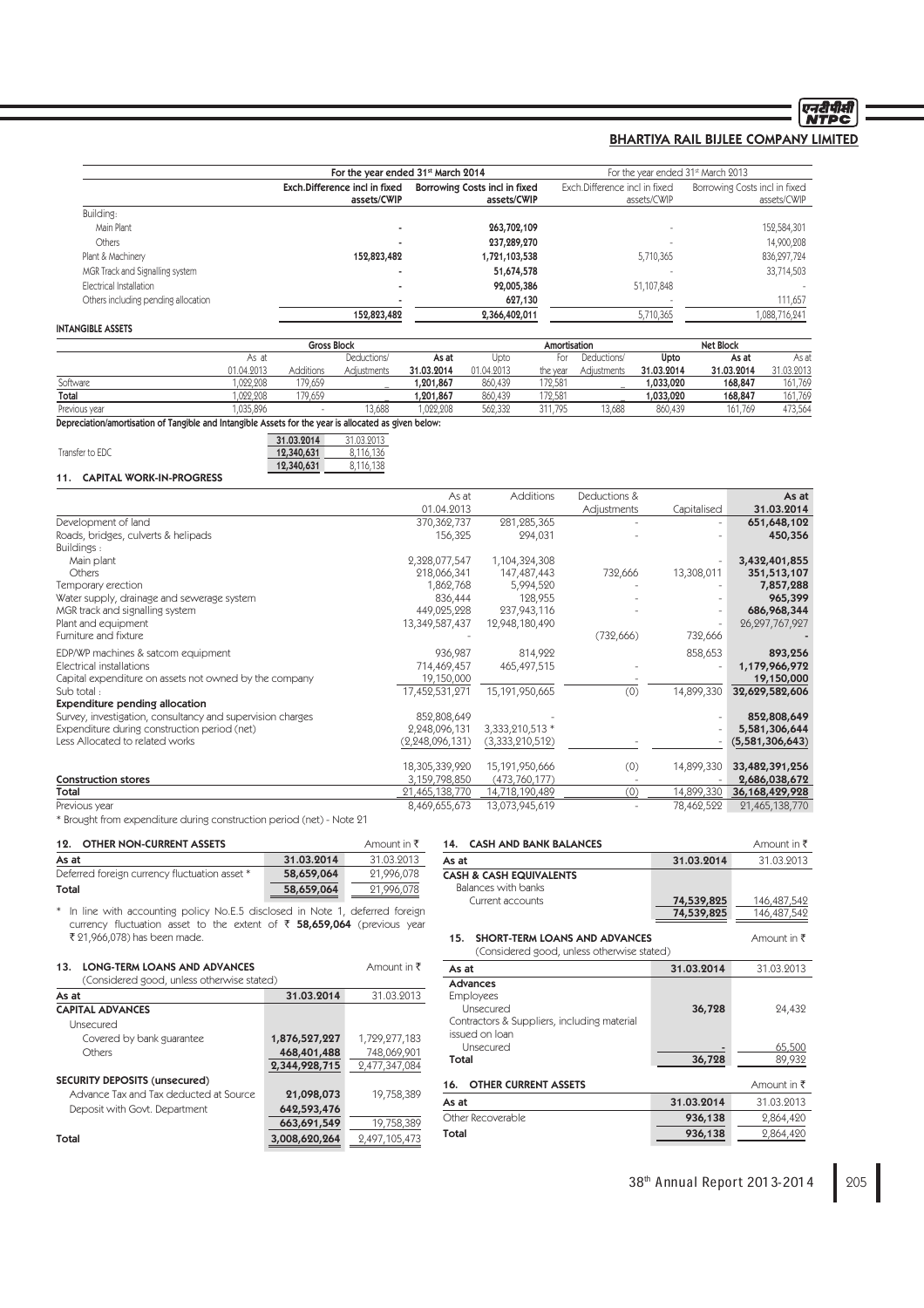# एनदीपीसी<br>NTPC BHARTIYA RAIL BIJLEE COMPANY LIMITED

| 17. OTHER INCOME                                                               |            | Amount in ₹ |
|--------------------------------------------------------------------------------|------------|-------------|
| For the year ended                                                             | 31.03.2014 | 31.03.2013  |
| <b>Interest from-Contractors</b>                                               | 41,174,655 | 40,039,152  |
| Other non-operating income                                                     |            |             |
| Miscellaneous income                                                           | 425,069    | 4,864,183   |
|                                                                                | 41,599,724 | 44,903,335  |
| Less: Transferred to expenditure during<br>construction period (net) - Note 21 | 41,599,724 | 44,903,335  |
| Total                                                                          |            |             |

a) Miscellaneous income includes income from LD, Recoveries from Contractor, Hire Charges etc.

| <b>EMPLOYEE BENEFITS EXPENSE</b><br>18.                                       |             | Amount in $\bar{\tau}$ |
|-------------------------------------------------------------------------------|-------------|------------------------|
| For the year ended                                                            | 31.03.2014  | 31.03.2013             |
| <b>Salaries and wages</b>                                                     | 162,579,504 | 117,343,278            |
| Contribution to provident and other funds                                     | 21,695,517  | 59,209,652             |
| Staff welfare expenses                                                        | 20,232,715  | 13,068,687             |
|                                                                               | 204,507,736 | 189,621,617            |
| Less: Transferred to expenditure during<br>construction period (net)- Note 21 | 204,507,736 | 189,621,617            |
| Total                                                                         | -           |                        |

Employee benefit include  $\bar{\tau}$  21,695,517/- (Previous Year:  $\bar{\tau}$  49,906,783/-) towards leave, superannuation and other benefits in respect of employees posted on secondment basis from the holding company/NTPC Ltd.

| <b>FINANCE COSTS</b><br>19.                |               | Amount in $\bar{\tau}$ |
|--------------------------------------------|---------------|------------------------|
| For the year ended                         | 31.03.2014    | 31.03.9013             |
| Interest on                                |               |                        |
| Rupee term loans                           | 2,378,840,775 | 1,127,193,202          |
| Less: Interest from Short Term Deposit     | 12,438,764    | 39,540,259             |
|                                            | 2,366,402,011 | 1,087,652,943          |
| Other borrowing costs                      |               |                        |
| Commitment Charges                         |               | 1,063,298              |
|                                            | 2,366,402,011 | 1,088,716,241          |
| Less: Transferred to expenditure<br>during |               |                        |
| construction period (net) - Note 21        | 2,366,402,011 | 1,088,716,241          |
| Total                                      |               |                        |

| <b>ADMINISTRATION &amp; OTHER EXPENSES</b><br>20. |             |             | Amount in ₹ |
|---------------------------------------------------|-------------|-------------|-------------|
| For the year ended                                |             | 31.03.2014  | 31.03.2013  |
| Power charges                                     | 665,425,995 |             | 39,496,217  |
| Less: Recovered from contractors                  |             |             |             |
| & employees                                       | 48,110      |             | 25,298      |
|                                                   |             | 665,377,885 | 39,470,919  |
| Rent                                              | 9,524,845   |             | 8,622,606   |
| Less: Recoveries                                  | 168,944     |             | 53,071      |
|                                                   |             | 9,355,901   | 8,569,535   |
| Repairs & maintenance                             |             |             |             |
| Repair to Building                                | 11,019,399  |             | 6,796,367   |
| Repair to Machinery                               | 3,906,692   |             | 3,623,694   |
| Others                                            | 3,368,937   |             |             |
|                                                   |             | 18,295,028  | 10,420,061  |
| Insurance                                         |             | 163,958     | 13,504      |
| License Fee                                       |             |             | 75,000      |
| Training & recruitment expenses                   |             | 644,985     | 1,643,171   |
| Postage & Telegram/courier                        |             | 285,622     | 256,459     |
| Communication expenses                            |             | 3,826,327   | 4,377,125   |
| Travelling expenses                               |             | 12,137,634  | 8,742,407   |
| Tender expenses                                   | 2,488,685   |             | 1,119,945   |
| Less: Receipt from sale of tender                 |             |             |             |
| documents                                         | 26,732      |             | 18,000      |
|                                                   |             | 2,461,953   | 1,101,945   |

| <b>ADMINISTRATION &amp; OTHER EXPENSES</b><br>20.   |             |                             | Amount in ₹ |
|-----------------------------------------------------|-------------|-----------------------------|-------------|
| For the year ended                                  |             | 31.03.2014                  | 31.03.2013  |
| Payment to auditors (refer details<br>below) *      |             | 159,269                     | 84,270      |
| Advertisement and publicity                         |             | 1,247,339                   | 1,281,538   |
| Security expenses                                   |             | 11,624,534                  | 7,790,529   |
| Entertainment expenses                              |             | 1,492,232                   | 1,195,498   |
| Expenses for guest house                            | 473,476     |                             | 591,699     |
| Less: Recoveries                                    | 910         |                             | 7,940       |
|                                                     |             | 472,566                     | 583,759     |
| Community development and<br>welfare expenses       |             |                             | 3,994,586   |
| Books and periodicals                               |             | 20,422                      | 69,471      |
| Professional charges and                            |             | 7,292,727                   | 10,705,760  |
| consultancy fees                                    |             |                             |             |
| Legal expenses                                      |             | 704,952                     | 2,609,909   |
| EDP hire and other charges                          |             | 696,464                     | 465,127     |
| Printing and stationery                             |             | 1,129,271                   | 1,178,464   |
| Hire charge of vehicles                             |             | 14,962,502                  | 11,208,115  |
| Hire Charge Heli/Air.                               |             | 1,568,609                   |             |
| Hire charge of construction<br>Equipment            |             | 3,053,756                   | 33,000      |
| DG Set operating expenses                           |             | 5,320,391                   | 3,528,475   |
| <b>Furnishing Expenses</b>                          |             | 111,131                     | 116,321     |
| Hiring Charge- Office Equipment                     |             | 188,422                     | 270,500     |
| Horticulture Expenses                               |             | 101,069                     | 24,620      |
| Bank charges                                        |             | 26,813,229                  | 7,848,757   |
| Net loss in foreign currency                        |             |                             |             |
| transactions & translations                         |             | 36,662,986                  | 5,616,018   |
| Miscellaneous expenses                              |             | 2,654,027                   | 1,034,111   |
| Provision for shortage in fixed<br>assets           |             |                             |             |
|                                                     |             | 42,639<br>828,867,830       | 134,308,954 |
| Less: Transferred to deferred                       |             |                             |             |
| foreign currency fluctuation                        |             |                             |             |
| asset/liability                                     |             | 36,662,986                  | 5,616,018   |
| Transferred to expenditure during                   |             |                             |             |
| construction period                                 |             |                             |             |
| (net) - Note 21                                     |             | 791,517,220                 | 127,049,765 |
| Total                                               |             | 687,624                     | 1,643,171   |
| * Details in respect of payment to auditors:        |             |                             |             |
| As auditor - Audit fee                              | 50,000      |                             | 50,000      |
| In other Capacity - Other                           |             |                             |             |
| services (certification fees)                       |             |                             |             |
| Reimbursement of expenses                           | 103,089     |                             | 28,090      |
| Reimbursement of service tax                        | 6,180       |                             | 6,180       |
|                                                     | 159,269     | 159,269                     | 84,270      |
| Expenditure during construction period (net)<br>21. |             |                             | Amount in ₹ |
| For the year ended                                  |             | 31.03.2014                  | 31.03.2013  |
| A. Employee benefits expense                        |             |                             |             |
| Salaries and wages                                  |             | 162,579,504                 | 117,343,278 |
| Contribution to provident and other funds           |             | 21,695,517                  | 59,209,652  |
| Staff welfare expenses<br>Total (A)                 |             | 20,232,715<br>204,507,736   | 13,068,687  |
| <b>B. Finance costs</b>                             |             |                             | 189,621,617 |
| Interest on Rupee Term Loan                         |             | 2,366,402,011 1,087,652,943 |             |
| Other Borrowing costs - Commitment Charge           |             |                             | 1,063,298   |
| Total (B)                                           |             | 2,366,402,011 1,088,716,241 |             |
| C. Depreciation and amortisation                    |             | 12,340,631                  | 8,116,136   |
| D. Administration and other expenses                |             |                             |             |
| Power charges<br>Less: Recovered from contractors   | 665,425,995 |                             | 39,496,217  |

& employees  $\frac{48,110}{48,110}$   $\frac{25,298}{39,470,919}$ 

665,377,885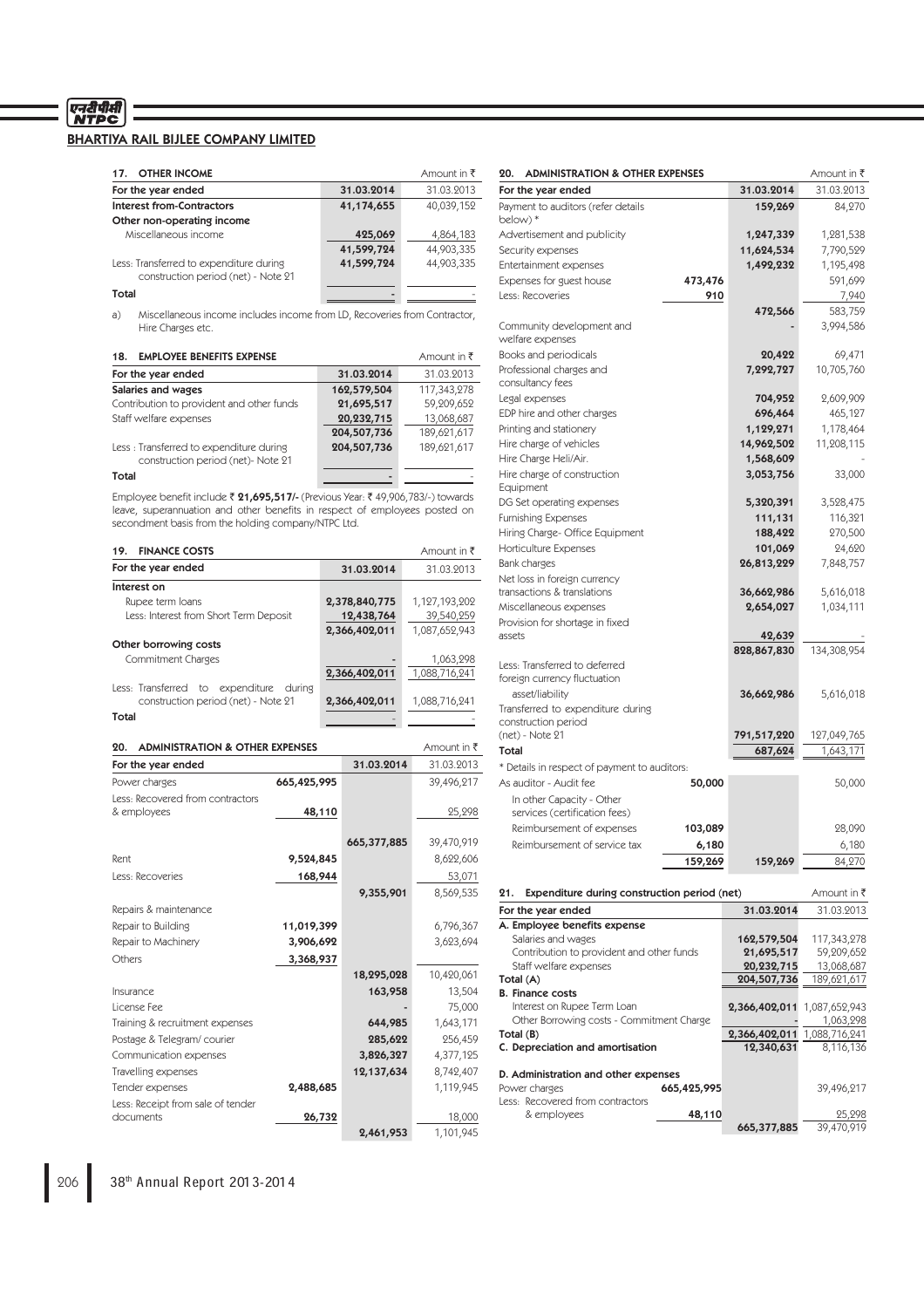| 21.<br>Expenditure during construction period (net) |           |               | Amount in ₹   |  |
|-----------------------------------------------------|-----------|---------------|---------------|--|
| For the year ended                                  |           | 31.03.2014    | 31.03.2013    |  |
| Rent                                                |           | 9,355,901     | 8,569,535     |  |
| Repairs & maintenance                               |           |               |               |  |
| Repair to Building                                  |           | 11,019,399    | 6,796,367     |  |
| Repair to Machinery                                 |           | 3,906,692     | 3,623,694     |  |
| Others                                              |           | 3,368,937     |               |  |
| Insurance                                           |           | 163,958       | 13,504        |  |
| License Fee                                         |           |               | 75,000        |  |
| Postage & Telegram/Courier                          |           | 285,622       | 256,459       |  |
| Communication expenses                              |           | 3,826,327     | 4,377,125     |  |
| Travelling expenses                                 |           | 12,137,634    | 8,742,407     |  |
| Tender expenses                                     | 2,488,685 |               | 1,119,945     |  |
| Less: Receipt from sale of tender                   |           |               |               |  |
| documents                                           | 26,732    |               | 18,000        |  |
|                                                     |           | 2,461,953     | 1,101,945     |  |
| Payment to Auditors                                 |           | 159,269       | 84,270        |  |
| Advertisement and publicity                         |           | 1,247,339     | 1,281,538     |  |
| Security expenses                                   |           | 11,624,534    | 7,790,529     |  |
| Entertainment expenses                              |           | 1,492,232     | 1,195,498     |  |
| <b>Expenses for Guest house</b>                     |           | 472,566       | 583,759       |  |
| Community development and                           |           |               |               |  |
| welfare expenses                                    |           |               | 3,994,586     |  |
| Books and periodicals                               |           | 20,422        | 69,471        |  |
| Professional charges and                            |           |               |               |  |
| consultancy fee                                     |           | 7,292,727     | 10,705,760    |  |
| Legal expenses                                      |           | 704,952       | 2,609,909     |  |
| EDP Hire and other charges                          |           | 696,464       | 465,127       |  |
| Printing and stationery                             |           | 1,129,271     | 1,178,464     |  |
| Hire Charges of Vehicle                             |           | 14,962,502    | 11,208,115    |  |
| Hire Charge Heli/Air.                               |           | 1,568,609     |               |  |
| Hire charge of construction                         |           |               |               |  |
| Equipment                                           |           | 3,053,756     | 33,000        |  |
| DG Set operating expenses                           |           | 5,320,391     | 3,528,475     |  |
| <b>Furnishing Expenses</b>                          |           | 111,131       | 116,321       |  |
| Hiring Charge- Office Equipment                     |           | 188,422       | 270,500       |  |
| Horticulture Expenses                               |           | 101,069       | 24,620        |  |
| <b>Bank Charges</b>                                 |           | 26,813,229    | 7,848,757     |  |
| Miscellaneous expenses                              |           | 2,654,027     | 1,034,111     |  |
| Provision for shortage in fixed                     |           |               |               |  |
| assets                                              |           | 42,639        |               |  |
| Total (D)                                           |           | 791,559,859   | 127,049,765   |  |
| Total $(A+B+C+D)$                                   |           | 3,374,810,237 | 1,413,503,759 |  |
| E. Less: Other income                               |           |               |               |  |
| Interest from contractors                           |           | 41,174,655    | 40,039,152    |  |
| Miscellaneous income                                |           | 425,069       | 4,864,183     |  |
| Total (E)                                           |           | 41,599,724    | 44,903,335    |  |

Grand total (A+B+C+D-E) 3,333,210,513\* 1,368,600,424

\* Balance carried to capital work-in-progress - (Note 11)

Previous year figure has been regrouped / rearranged wherever considered necessary.

- 24 a) Certain loans & advances and creditors, so far as these have since not been realised/discharged or adjusted are subject to confirmation/ reconciliation and consequent adjustment, if any.
	- b) In the opinion of the management, the value of assets, other than fixed assets and non-current investments, on realisation in the ordinary course of business, will not be less than the value at which these are stated in the Balance Sheet.
- 25 Disclosure as per Accounting Standard 16 on 'Borrowing Costs' Borrowing costs capitalised during the year are ₹2,366,402,011 (previous  $year$   $*$  1,088,716,241)
- 26 Disclosure as per Accounting Standard 19 on 'Leases' Expenses on operating leases of the premises for residential use of the employees amounting to  $\overline{\zeta}$  9,449,845 (previous year:  $\overline{\zeta}8,622,606$ ) are included in "Rent Lease Accommodation".
- 27 Disclosure as per Accounting Standard 20 on 'Earnings Per Share'

 The elements considered for calculation of Earning Per Share (Basic and Diluted) are as under:

|                                            | <b>Current Year</b> | Previous Year |
|--------------------------------------------|---------------------|---------------|
| Net profit after tax used as numerator - ₹ | (687.624)           | (1.643.171)   |
| Weighted average number of equity          | 803,113,461         | 688,460,000   |
| shares used as denominator for Basic EPS   |                     |               |

# BHARTIYA RAIL BIJLEE COMPANY LIMITED

एनदीपीसी **NTPC** 

|    | Earning per share - Basic                                                        | (0.00) | (0.00) |
|----|----------------------------------------------------------------------------------|--------|--------|
|    | Earning per share - Diluted                                                      | (0.00) | (0.00) |
|    | Face value per share - ₹                                                         | $10/-$ | $10/-$ |
| 28 | Foreign currency exposure not hedged by a derivative instrument or<br>otherwise: |        |        |

| Particulars                                                              | Currencies  | Amount in $\bar{\tau}$        |             |
|--------------------------------------------------------------------------|-------------|-------------------------------|-------------|
|                                                                          |             | 31.03.2014                    | 31.03.2013  |
| Sundry Creditors/deposit and   USD<br>retention monies                   |             |                               |             |
|                                                                          | <b>EURO</b> | 1,406,016,617                 | 824,829,460 |
| Unexecuted<br>amount<br>contracts remaining to<br>be.<br>executed        | of USD      | 79,348,248                    | 71,886,031  |
|                                                                          | <b>EURO</b> | $1,217,115,043$ 5,033,042,114 |             |
| Based on information available with the company, there are no suppliers/ |             |                               |             |

contractors/service providers who are registered as micro, small or medium, enterprise under "The Micro, Small and Medium Enterprises Development Act, 2006.

#### 30 Contingent liability:

- a) Demand notice received from the Commercial Tax Office, Aurangabad, Bihar for ₹ **1,405,404,683/-** on account of penalty and interest under<br>Bihar Entry Tax Act for the FY 2011-12 & 2012-13. Revision petition has been filed before the court of Commissioner of Commercial Taxes, Patna for waiver of interest and penalty imposed but commissioner has turn down our request. BRBCL has gone to Tribunal against the order which is under subjudice.
- b) BRBCL has Filled Income Tax Return for the year 2011-12. The Assessee officer has disallowed Income from other sources of  $\bar{\tau}$  22,587,464.00. Accordingly, department has imposed Tax Liability of  $\bar{\tau}$  6,671,710.00 including interest upto 31.01.2014 (Date of order) of ₹ 1,692,826.00. In the assessment income from other sources has been considered as revenue in nature instead of considering the revenue to be capital in nature. BRBCL has made an appeal against the assessment /fine/penalty to the Commissioner of Income Tax Appeal-V New Delhi for settlement of the issue. Further Interest of ` 149,366.00 for the period Feb-14 and Mar-14.

#### 31 Capital and other commitments

Estimated amount of contracts remaining to be executed on capital account<br>and not provided for as at 31st March 2014 is **₹ 21,731,094,523/-** (previous year ₹ 29,752,263,794/-).

## 32 Other disclosures as per Schedule VI of the Companies Act, 1956

| Amount in ₹                                        |         |        |               |                  |
|----------------------------------------------------|---------|--------|---------------|------------------|
| Particulars                                        |         |        |               | Current Previous |
|                                                    |         |        | year          | vear             |
| a) Value of imports calculated on CIF              |         |        |               |                  |
| basis:                                             |         |        |               |                  |
| Capital goods                                      |         |        | Nil           | Nil              |
| Spare parts                                        |         |        | Nil           | Nil              |
| b) Expenditure in foreign currency:                |         |        | Nil           | Nil              |
| Professional and consultancy fee                   |         |        | Nil           | Nil              |
| Interest                                           |         |        | Nil           | Nil              |
| Others                                             |         |        | Nil           | Nil              |
| c) Value of components, stores <b>Current year</b> |         |        | Previous year |                  |
| and<br>parts<br>consumed<br>spare                  |         |        |               |                  |
| (including fuel):                                  |         |        |               |                  |
|                                                    | $%$ age | Amount | $%$ age       | Amount           |
| Imported                                           | Nil     | Nil    | Nil           | Nil              |
| Indigenous                                         | Nil     | Nil    | Nil           | Nil              |
|                                                    |         |        | Current       | Previous         |
|                                                    |         |        | year          | year             |
| d) Earnings in foreign exchange:                   |         |        | Nil           | Nil              |
| Professional & consultancy fee                     |         |        | Nil           | Nil              |
| Others                                             |         |        | Nil           | Nil              |
| For and on behalf of the Board of Directors        |         |        |               |                  |

( K.K.Singh) (S.K.Saxena) ( S.C.Pandey) Chief Executive Officer **Director** Chairman

These are the notes referred to in Balance Sheet and Statement of Profit and Loss

For N. C. Aggarwal & Co. Chartered Accountants

Firm Reg. No. 003273N

(G. K. Aggarwal) Partner

M. No. 086622 Place : New Delhi Dated : 5<sup>th</sup> May 2014

<sup>23</sup> Amount in the financial statements are presented in  $\bar{\tau}$ .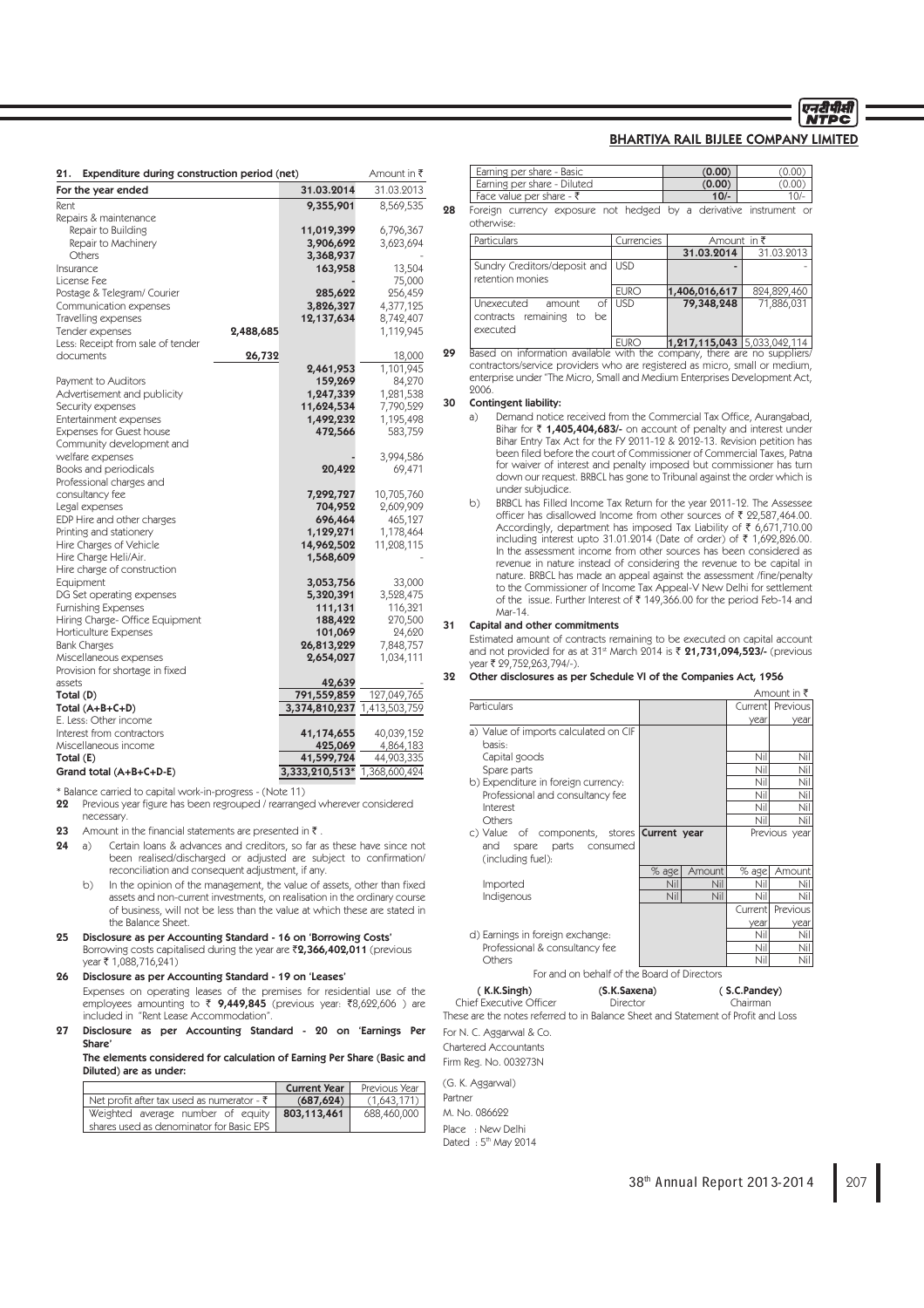# एन्टीपीसी **NTDC** BHARTIYA RAIL BIJLEE COMPANY LIMITED

#### INDEPENDENT AUDITORS' REPORT

## $T<sub>O</sub>$

#### The Members of BHARTIYA RAIL BIJLEE COMPANY LIMITED

#### Report on the Financial Statements

We have audited the accompanying financial statements of **BHARTIYA RAIL BIJLEE** COMPANY LIMITED, which comprise the Balance Sheet as at March 31, 2014, the Statement of Profit and Loss and Cash Flow Statement for the year then ended and a summary of significant accounting policies and other explanatory information.

#### Management's Responsibility for the Financial Statements

Management is responsible for the preparation of these financial statements that give a true and fair view of the financial position, financial performance and cash flows of the Company in accordance with the Accounting Standards referred to in sub-section (3C) of section 211 of the Companies Act, 1956 ("the Act"). This responsibility includes the design, implementation and maintenance of internal control relevant to the preparation and presentation of the financial statements that give a true and fair view and are free from material misstatement, whether due to fraud or error.

### Auditors' Responsibility

Our responsibility is to express an opinion on these financial statements based on our audit. We conducted our audit in accordance with the Standards on Auditing issued by the Institute of Chartered Accountants of India. Those Standards require that we comply with ethical requirements and plan and perform the audit to obtain reasonable assurance about whether the financial statements are free from material misstatement.

An audit involves performing procedures to obtain audit evidence about the amounts and disclosures in the financial statements. The procedures selected depend on the auditor's judgment, including the assessment of the risks of material misstatement of the financial statements, whether due to fraud or error. In making those risk assessments, the auditor considers internal control relevant to the Company's preparation and fair presentation of the financial statements in order to design audit procedures that are appropriate in the circumstances. An audit also includes evaluating the appropriateness of accounting policies used and the reasonableness of the accounting estimates made by management as well as evaluating the overall presentation of the financial statements.

We believe that the audit evidence we have obtained is sufficient and appropriate to provide a basis for our audit opinion.

#### Opinion

In our opinion and to the best of our information and according to the explanations given to us, the financial statements give the information required by the Act in the manner so required and give a true and fair view in conformity with the accounting principles generally accepted in India:

- a) In the case of the Balance Sheet, of the state of affairs of the Company as at March 31, 2014;
- b) In the case of the Statement of Profit and Loss, of theloss for the year ended on that date; and
- c) In the case of the Cash Flow Statement, of the cash flows for the year ended on that date.

#### Report on Other Legal and Regulatory Requirements

- 1. As required by the Companies (Auditor's Report) Order, 2003 ("the Order") issued by the Central Government of India in terms of sub-section (4A) of section 227 of the Act, we give in the Annexure a statement on the matters specified in paragraphs 4 and 5 of the Order.
- 2. As required by section 227(3) of the Act, we report that:
	- a) we have obtained all the information and explanations which to the best of our knowledge and belief were necessary for the purpose of our audit;
	- b) in our opinion proper books of account as required by law have been kept by the Company so far as appears from our examination of those books;
	- c) the Balance Sheet, Statement of Profit and Loss and Cash Flow Statement dealt with by this Report are in agreement with the books of account;
	- d) in our opinion, the Balance Sheet, Statement of Profit and Loss and Cash Flow Statement comply with the Accounting Standards referred to in subsection (3C) of section 211 of the Companies Act, 1956;

e) being a government company, pursuant to the notification No. GSR 829(E) dated 21st October, 2003 issued by Government of India, provisions of clause (g) of sub-section (1) of section 274 of the Companies Act, 1956 are not applicable to the company.

#### For N.C. Aggarwal & Co. Chartered Accountants Firm Registration No. 003273N

G. K. Aggarwal

# Partner

Membership No.086622

Date: 5<sup>th</sup> May, 2014 Place: New Delhi

#### ANNEXURE TO AUDITORS' REPORT

Referred to in Paragraph 1 under the heading of "Report on Other Legal and Regulatory Requirements" of our report of even date

- The Company has maintained all proper records showing full particulars including quantitative details and situation of fixed assets.
- (b) A major portion of the fixed assets has been physically verified by the Management in accordance with a phased programmed of verification once in two years adopted by the company. In our opinion, the frequency of the verification is reasonable having regard to the size of the company and the nature of its assets. To the best of our knowledge, no material discrepancies have been noticed on such verification.
- (c) In our opinion, and according to the information and explanations given to us, the Company has not disposed off substantial part of the fixed assets during theyear and the going concern status of the company is not affected.
- 2. The company does not have inventory. Accordingly, the provision of clause 4(ii) (b) & (c) of the Companies (Auditor's Report) Order, 2003 are not applicable to the company.
- According to the information and the explanations given to us, the company has not granted any loans, secured or unsecured to companies, firms or other parties covered in the register maintained under section 301 of the Companies Act, 1956. Accordingly, the provisions of clause4 (iii)(a) to (d) of the Order are not applicable to the company and hence not commented upon.

 According to the information and the explanations given to us, the company has not taken any loans, secured or unsecured from companies, firms or other parties covered in the register maintained under section 301 of the Companies Act, 1956. Accordingly, the provisions of clause4 (iii)(e)to (g) of the Order are not applicable to the company and hence not commented upon.

However, Share Capital Deposit still has a unadjusted balance of  $\bar{\tau}$  60.66 crores as on March 31st, 2014 against which no share have been allotted by company so far.

- In our opinion and according to the information and the explanations given to us, there is an adequate internal control system commensurate with the size of the company and the nature of its business with the regard to the purchase of fixed assets. The company has not made any purchase / sale of goods. During the course of our audit, we have not observed any major weakness or continuing failure to correct any major weakness or continuing failure in the internal control system of the company in respect of these areas.
- 5. According to the information given to us, there are no transactions that need to be entered in register maintained u/s 301 of the Companies Act, 1956.
- 6. According to the information and explanations given to us, the Company has not accepted any deposits under the provisions of section 58A and 58AA of the Companies Act, 1956 and the Companies (Acceptance of Deposit) Rules, 1975.
- The company has no internal audit system adequate with the size and nature of business. However, Internal Audit is being conducted by the Jai Prakash Vaibhav & Associates.
- 8. The maintenance of cost records under clause (d) of sub section (1) of section 209 of the Act is not applicable to the company since it has not commenced any activity related to the generation of electricity.
- 9. (a) According to information and explanations given to us, no undisputed amounts payable in respect of the provident fund, investor education and the protection fund, employees' state insurance, income tax, wealth tax, service tax, sales tax, custom duty, excise duty, cess and other material statutory dues which were outstanding, at the year end, for a period of more than six months from the date they became payable as at 31st March, 2014.